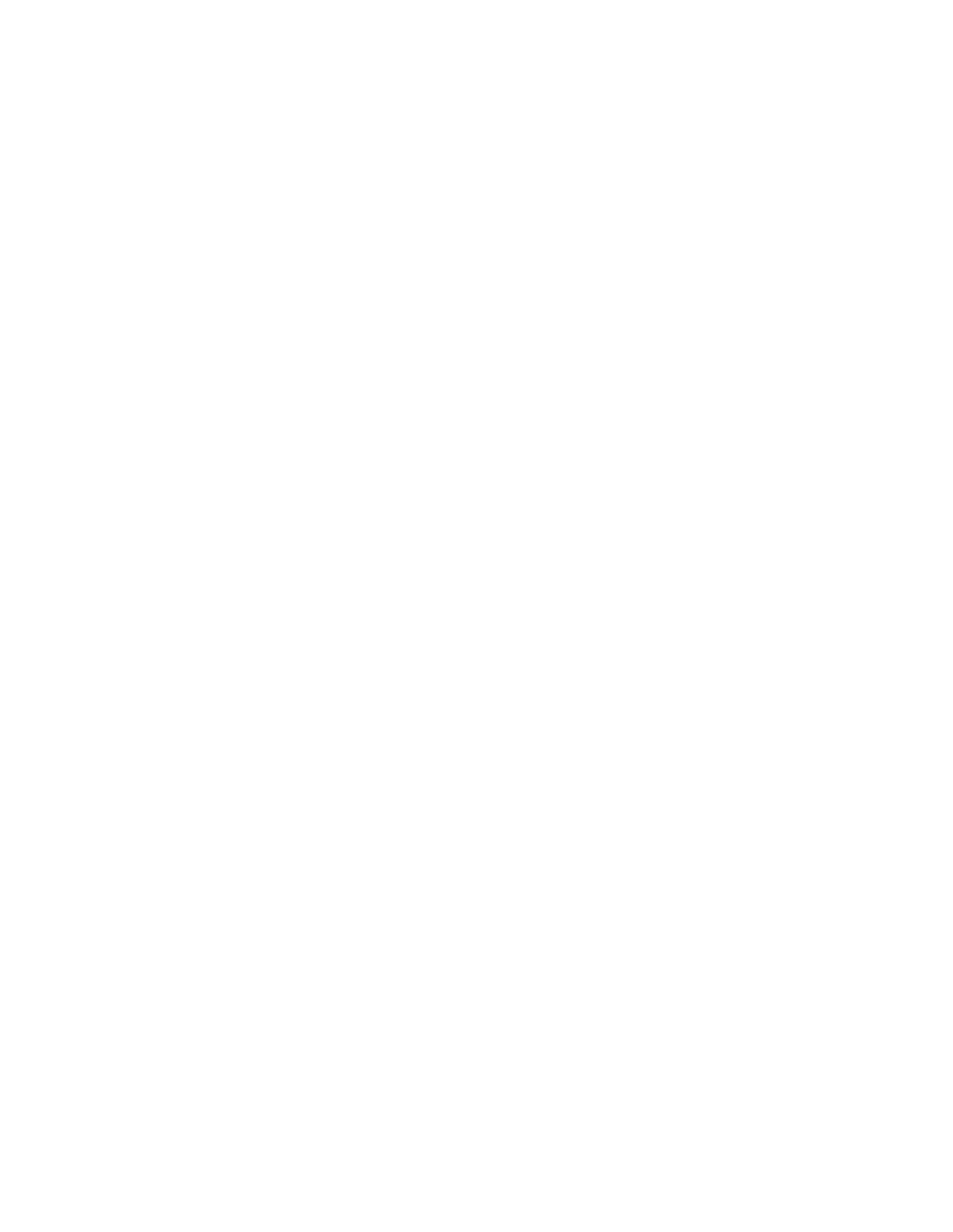#### **ENTERPRISE FUND OF THE CITY OF SEATTLE TABLE OF CONTENTS**

|                                                                                   | Page      |
|-----------------------------------------------------------------------------------|-----------|
| <b>INDEPENDENT AUDITORS' REPORT</b>                                               | $1 - 2$   |
| MANAGEMENT'S DISCUSSION AND ANALYSIS - Required Supplementary Information         | $3 - 17$  |
| FINANCIAL STATEMENTS AS OF AND FOR THE YEARS ENDED<br>DECEMBER 31, 2015 AND 2014: |           |
| <b>Balance Sheets</b>                                                             | $18 - 19$ |
| Statements of Revenues, Expenses, and Changes in Net Position                     | 21        |
| <b>Statements of Cash Flows</b>                                                   | $22 - 23$ |
| Notes to Financial Statements                                                     | $24 - 68$ |
| Required Supplementary Information (Unaudited)                                    |           |
| Defined Benefit Pension Plan                                                      | 69        |
| <b>Schedules of Funding Progress</b>                                              | 70        |
| Other Information (Unaudited)                                                     |           |
| Debt Service Coverage                                                             | $71 - 72$ |
| Interest Requirements and Principal Redemption on Long-term Debt                  | 73        |
| Statement of Long-term Debt                                                       | 74        |
| <b>Power Costs and Statistics</b>                                                 | 75        |
| <b>Historical Energy Resources</b>                                                | 76        |
| <b>Customer Statistics</b>                                                        | 77        |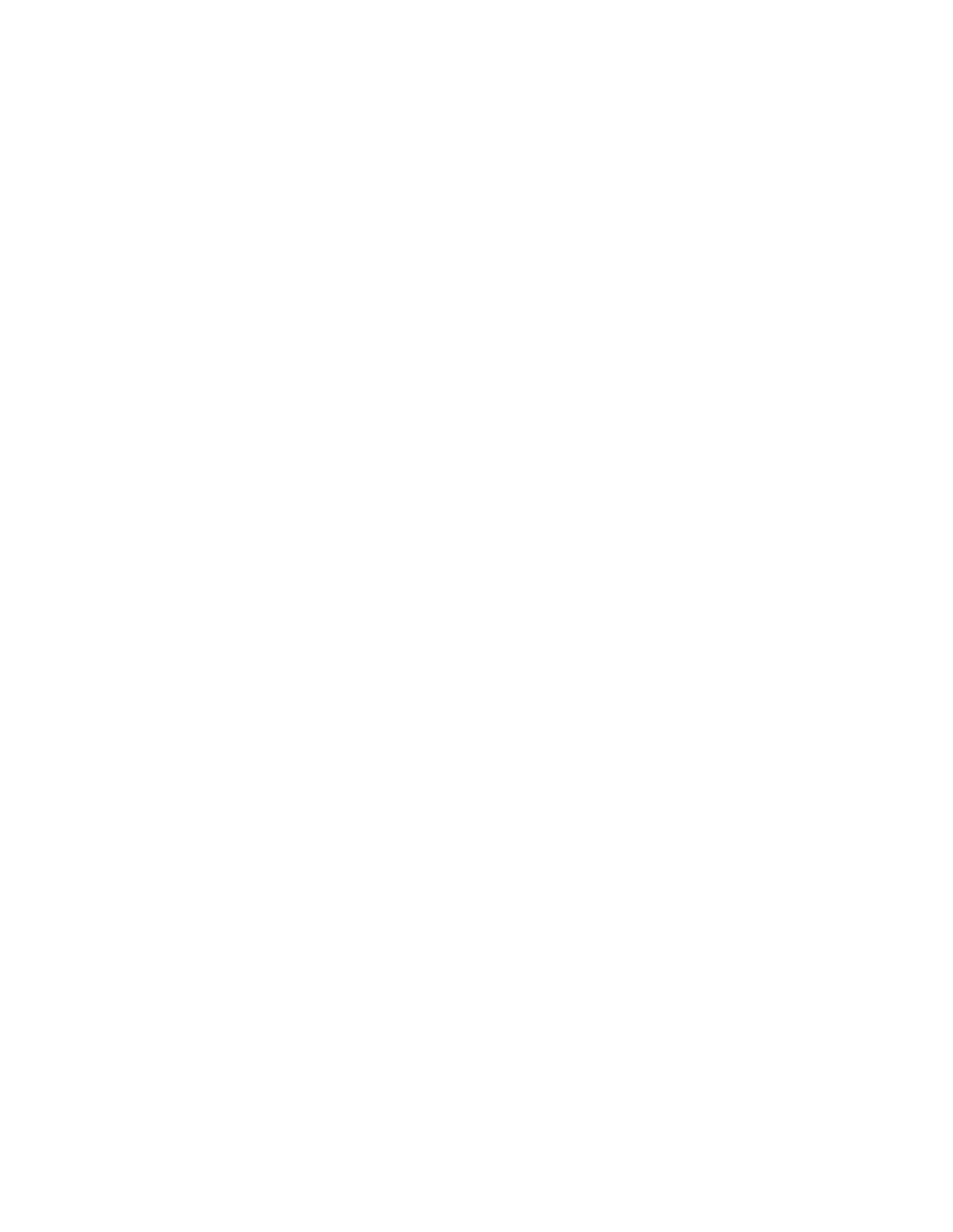

Baker Tilly Virchow Krause, LLP Ten Terrace Ct, PO Box 7398 Madison, WI 53707-7398 tel 608 249 6622 fax 608 249 8532 bakertilly.com

# INDEPENDENT AUDITORS' REPORT

To the Energy and Environment Committee The City of Seattle – City Light Department Seattle, Washington

### **Report on the Financial Statements**

We have audited the accompanying financial statements of The City of Seattle – City Light Department (the "Department"), an enterprise fund of The City of Seattle, Washington, as of and for the years ended December 31, 2015 and 2014, and the related notes to the financial statements, as listed in the table of contents.

# *Management's Responsibility for the Financial Statements*

Management is responsible for the preparation and fair presentation of these financial statements in accordance with accounting principles generally accepted in the United States of America; this includes the design, implementation, and maintenance of internal control relevant to the preparation and fair presentation of financial statements that are free from material misstatement, whether due to fraud or error.

# *Auditors' Responsibility*

Our responsibility is to express an opinion on these financial statements based on our audits. We conducted our audits in accordance with auditing standards generally accepted in the United States of America. Those standards require that we plan and perform the audits to obtain reasonable assurance about whether the financial statements are free from material misstatement.

An audit involves performing procedures to obtain audit evidence about the amounts and disclosures in the financial statements. The procedures selected depend on the auditors' judgment, including the assessment of the risks of material misstatement of the financial statements, whether due to fraud or error. In making those risk assessments, the auditor considers internal control relevant to the Department's preparation and fair presentation of the financial statements in order to design audit procedures that are appropriate in the circumstances, but not for the purpose of expressing an opinion on the effectiveness of the Department's internal control. Accordingly, we express no such opinion. An audit also includes evaluating the appropriateness of accounting policies used and the reasonableness of significant accounting estimates made by management, as well as evaluating the overall presentation of the financial statements.

We believe that the audit evidence we have obtained is sufficient and appropriate to provide a basis for our audit opinion.

#### *Opinion*

In our opinion, the financial statements referred to above present fairly, in all material respects, the financial position of the Department as of December 31, 2015 and 2014, and the respective changes in financial position and cash flows thereof for the years then ended in accordance with accounting principles generally accepted in the United States of America.

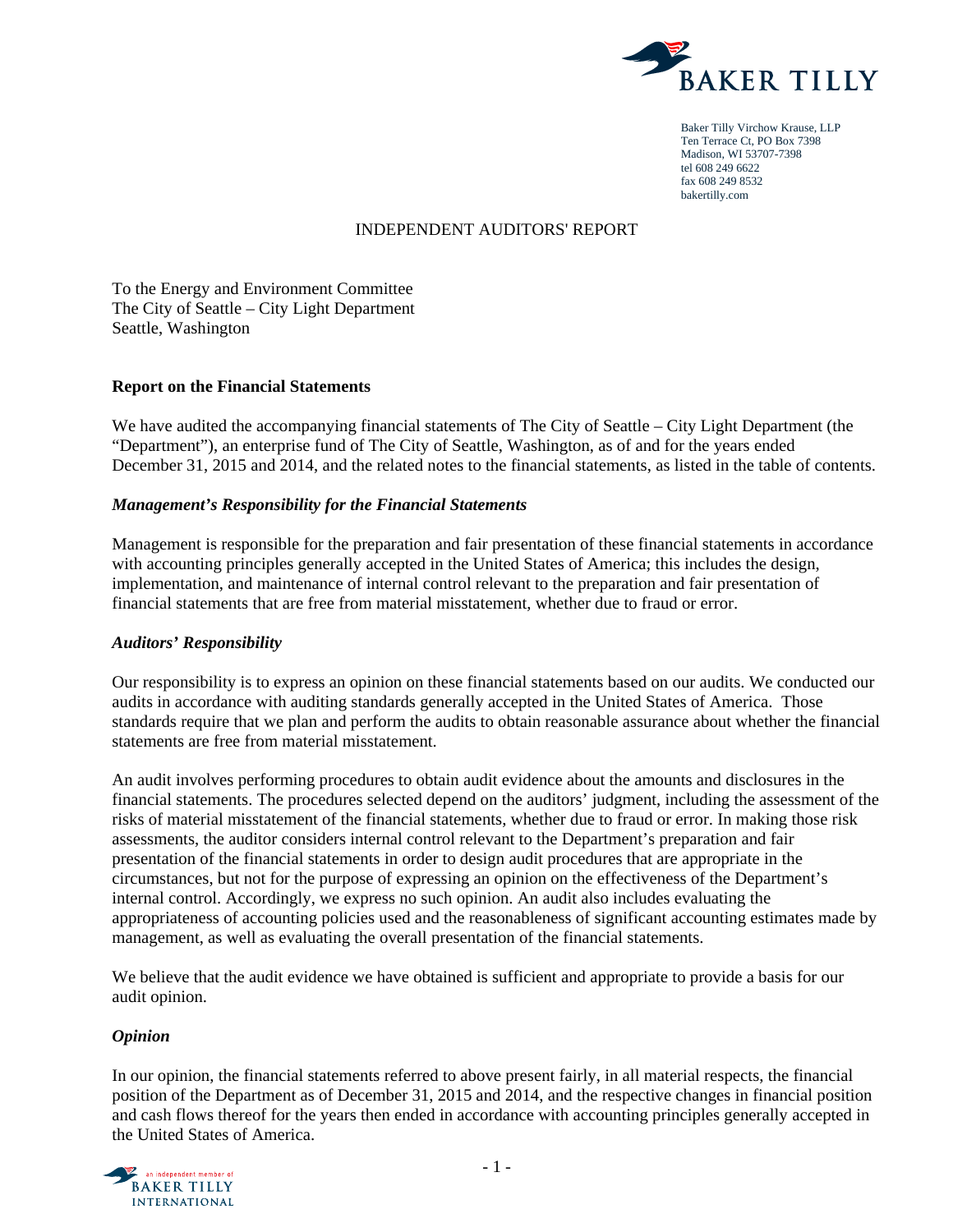To the Energy and Environment Committee The City of Seattle – City Light Department

# *Emphasis of Matters*

As discussed in Note 1, the financial statements present only the Department and do not purport to, and do not present fairly the financial position of The City of Seattle, Washington, as of December 31, 2015 and 2014 and the respective changes in financial position and cash flows thereof for the years then ended in accordance with accounting principles generally accepted in the United States of America. Our opinion is not modified with respect to this matter.

As discussed in Note 1, the Department adopted the provisions of GASB Statement No. 68, *Accounting and Financial Reporting for Pensions - an amendment of GASB Statement No. 27*, and GASB Statement No 71, *Pension Transition for Contributions Made Subsequent to the Measurement Date - an amendment of GASB Statement No. 68*, effective January 1, 2015. The cumulative effect of the change is shown in the current year. Our opinion is not modified with respect to this matter.

# *Other Matters*

# *Required Supplementary Information*

Accounting principles generally accepted in the United States of America require that the required supplementary information as listed in the table of contents be presented to supplement the financial statements. Such information, although not a part of the financial statements, is required by the Governmental Accounting Standards Board who considers it to be an essential part of financial reporting for placing the financial statements in an appropriate operational, economic, or historical context. We have applied certain limited procedures to the required supplementary information in accordance with auditing standards generally accepted in the United States of America, which consisted of inquiries of management about the methods of preparing the information and comparing the information for consistency with management's responses to our inquiries, the financial statements, and other knowledge we obtained during our audit of the financial statements. We do not express an opinion or provide any assurance on the information because the limited procedures do not provide us with sufficient evidence to express an opinion or provide any assurance.

# *Other Information*

Our audit was conducted for the purpose of forming an opinion on the financial statements as a whole. The other information as listed in the table of contents, which are the responsibility of management, are presented for purposes of additional analysis and are not a required part of the financial statements. Such information has not been subjected to the auditing procedures applied in the audit of the financial statements, and accordingly, we express no opinion or provide any assurance on it.

Bahar Gilly Virchow Krause, LLP

Madison, Wisconsin April 30, 2016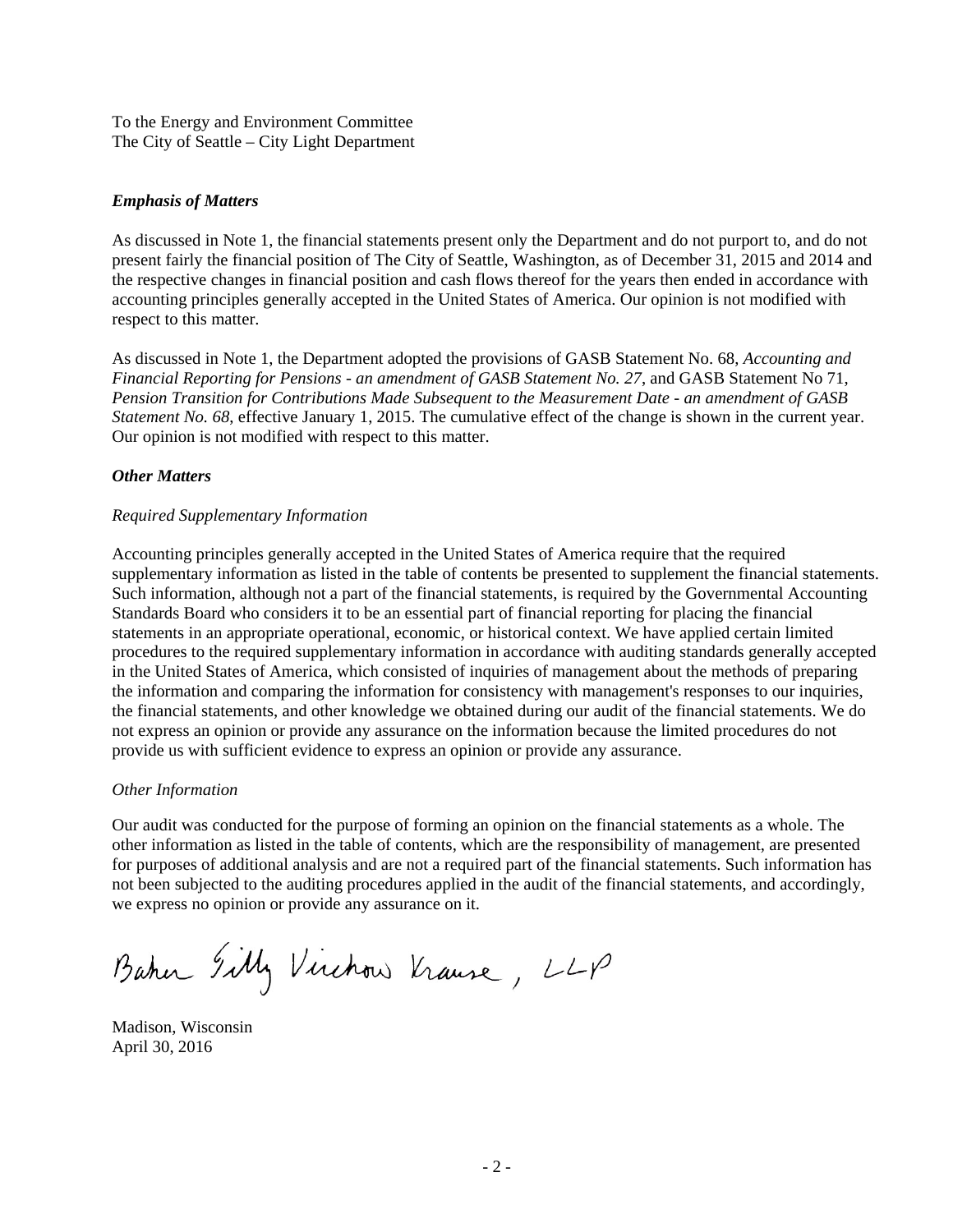#### **MANAGEMENT'S DISCUSSION AND ANALYSIS (UNAUDITED) AS OF AND FOR THE YEARS ENDED DECEMBER 31, 2015 and 2014**

The following discussion and analysis of the financial performance of The City of Seattle—City Light Department (the Department) provides a summary of the financial activities for the years ended December 31, 2015, and 2014. This discussion and analysis should be read in combination with the Department's financial statements, which immediately follow this section.

# **ORGANIZATION**

The Department is the public electric utility of The City of Seattle (the City). As an enterprise fund of the City, the Department owns and operates generating, transmission, and distribution facilities and delivers electricity to approximately 423,000 customers in Seattle and certain surrounding communities. The Department also provides electrical energy to other City agencies at rates prescribed by City ordinances.

# **OVERVIEW OF THE FINANCIAL STATEMENTS**

The Department's accounting records are maintained in accordance with generally accepted accounting principles for proprietary funds as prescribed by the Governmental Accounting Standards Board (GASB). The Department's accounting records also follow the Uniform System of Accounts for Public Licensees prescribed by the Federal Energy Regulatory Commission (FERC).

This discussion and analysis is intended to serve as an introduction to the Department's financial statements, which are comprised of the financial statements and the notes to the financial statements and include the following:

*Balance Sheets, Statements of Revenues, Expenses, and Changes in Net Position, and Statements of Cash Flows*—The financial statements provide an indication of the Department's financial health. The balance sheets include all of the Department's assets, deferred outflows of resources, liabilities, deferred inflows of resources, and net position using the accrual basis of accounting, as well as an indication about which assets can be utilized for general purposes, and which assets are restricted as a result of bond covenants and other commitments. The statements of revenues, expenses, and changes in net position report all of the revenues and expenses during the time periods indicated. The statements of cash flows report the cash provided and used by operating activities, as well as other cash sources such as investment income and cash payments for bond principal and capital additions and betterments.

*Notes to the Financial Statements*—The notes to the financial statements provide additional information that is essential to a full understanding of the data provided in the financial statements.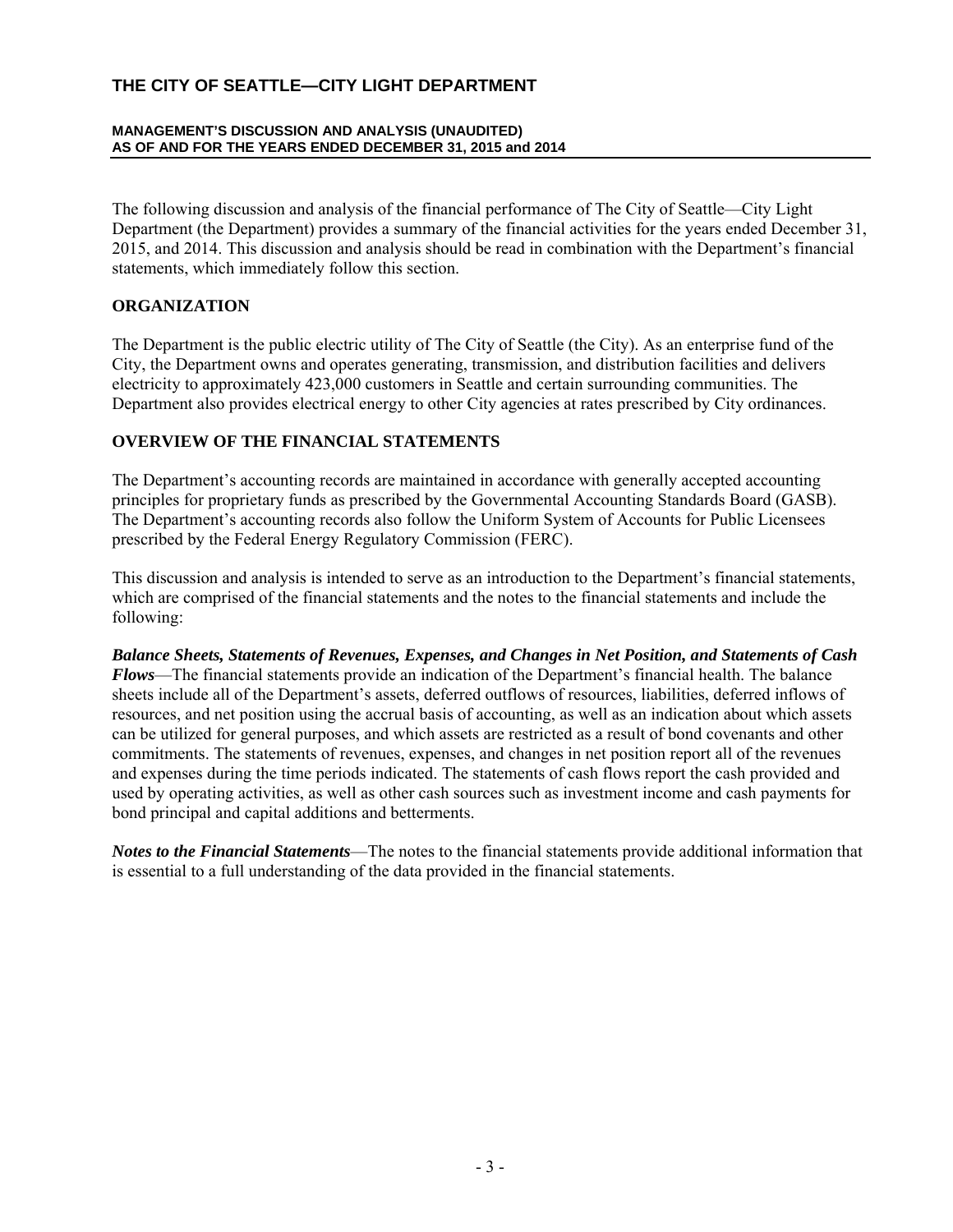#### **MANAGEMENT'S DISCUSSION AND ANALYSIS (UNAUDITED) AS OF AND FOR THE YEARS ENDED DECEMBER 31, 2015 and 2014**

# **CONDENSED BALANCE SHEETS**

|                                                       | December 31 |                          |            |  |  |  |  |  |
|-------------------------------------------------------|-------------|--------------------------|------------|--|--|--|--|--|
| $($$ in millions)                                     | 2015        | 2014                     | 2013       |  |  |  |  |  |
| Assets:                                               |             |                          |            |  |  |  |  |  |
| Utility plant-net                                     | \$2,961.5   | \$2,728.3                | \$2,541.1  |  |  |  |  |  |
| <b>Restricted assets</b>                              | 265.1       | 298.4                    | 227.0      |  |  |  |  |  |
| Current assets                                        | 339.6       | 298.8                    | 369.1      |  |  |  |  |  |
| Other assets                                          | 339.5       | 319.7                    | 301.0      |  |  |  |  |  |
| <b>Total</b> assets                                   | 3,905.7     | 3,645.2                  | 3,438.2    |  |  |  |  |  |
| Total deferred outflows of resources                  | 49.8        | 19.3                     | 26.0       |  |  |  |  |  |
| Total assets and deferred outflows of resources       | \$3,955.5   | \$ 3,664.5               | \$ 3,464.2 |  |  |  |  |  |
| Liabilities:                                          |             |                          |            |  |  |  |  |  |
| Long-term debt                                        | \$2,090.8   | \$1,925.2                | \$1,870.3  |  |  |  |  |  |
| Noncurrent liabilities                                | 341.5       | 67.3                     | 78.1       |  |  |  |  |  |
| <b>Current liabilities</b>                            | 271.4       | 258.3                    | 241.7      |  |  |  |  |  |
| Other liabilities                                     | 29.7        | 26.7                     | 19.2       |  |  |  |  |  |
| <b>Total liabilities</b>                              | 2,733.4     | 2,277.5                  | 2,209.3    |  |  |  |  |  |
| Total deferred inflows of resources                   | 89.9        | 111.5                    | 100.7      |  |  |  |  |  |
| Net position:                                         |             |                          |            |  |  |  |  |  |
| Net investment in capital assets                      | 1,169.6     | 1,100.8                  | 906.1      |  |  |  |  |  |
| Restricted:                                           |             |                          |            |  |  |  |  |  |
| Rate stabilization account                            | 25.0        | 25.0                     | 25.0       |  |  |  |  |  |
| Special deposits and other purposes                   |             | $\overline{\phantom{a}}$ | (0.4)      |  |  |  |  |  |
| Total restricted                                      | 25.0        | 25.0                     | 24.6       |  |  |  |  |  |
| Unrestricted-net                                      | (62.4)      | 149.7                    | 223.5      |  |  |  |  |  |
| Total net position                                    | 1,132.2     | 1,275.5                  | 1,154.2    |  |  |  |  |  |
| Total liabilities, deferred inflows, and net position | \$3,955.5   | \$3,664.5                | \$3,464.2  |  |  |  |  |  |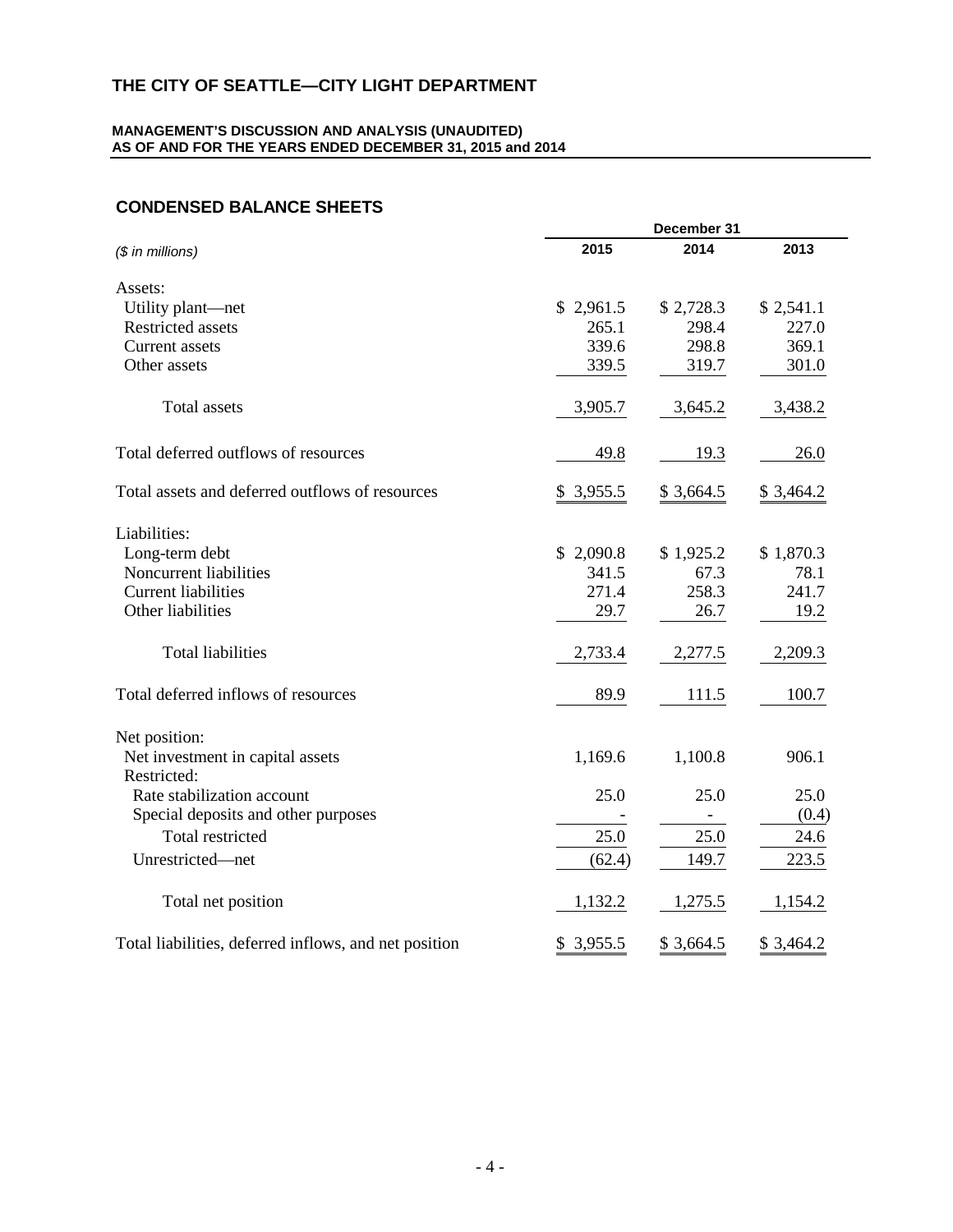#### **MANAGEMENT'S DISCUSSION AND ANALYSIS (UNAUDITED) AS OF AND FOR THE YEARS ENDED DECEMBER 31, 2015 and 2014**

### **ASSETS**

*Utility Plant*—*Net* 

### *2015 Compared to 2014*

Utility plant assets net of accumulated depreciation and amortization increased \$233.2 million to \$2,961.5 million in 2015. Utility plant assets were comprised of hydroelectric production plant \$821.1 million which increased \$57.5 million, transmission plant \$230.9 million which increased \$23.1 million, distribution plant \$2,295.6 million which increased \$101.4 million, general plant \$338.5 million which increased \$24.6 million, and intangible assets \$482.1 million which increased \$25.6 million. The net increase in utility plant assets were partially offset by a \$58.9 million increase in Accumulated depreciation and amortization to \$1,671.8 million.

The \$101.4 million increase in distribution plant is primarily due to \$45.0 million for underground system, \$17.9 million for transformers, \$15.9 million for stations, \$11.4 million for poles, \$5.5 million for overhead system, and \$5.4 million for streetlights. In hydroelectric production, an increase of \$40.4 million was due to continued improvements for generation units at the Boundary project.

Other components of utility plant include Construction work-in-progress \$319.8 million which increased \$67.4 million, Nonoperating property \$11.8 million which increased \$1.3 million, Assets held for future use \$60.8 million which decreased \$11.0 million, and Land and land rights \$72.7 million, which increased \$2.2 million. The \$67.5 million increase in Construction work-in-progress is primarily due to increases in the following projects: \$16.5 million for the new customer billing system, \$16.0 million for Seattle Seawall, \$15.7 million for Denny Substation, and \$8.1 million for replacement of the energy management system. The decrease in Assets held for future use is primarily due to distribution assets being placed in service.

See Note 2 Utility Plant of the accompanying financial statements.

# *2014 Compared to 2013*

Utility plant assets net of accumulated depreciation and amortization increased \$187.2 million to \$2,728.3 million in 2014. Utility plant assets were comprised of hydroelectric production plant \$763.6 million which increased \$2.4 million, transmission plant \$207.8 million which increased \$5.9 million, distribution plant \$2,194.2 million which increased \$107.8 million, general plant \$313.9 million which increased \$8.7 million, and intangible assets \$456.5 million which increased \$15.9 million. The net increase in utility plant assets were partially offset by a \$49.0 million increase in Accumulated depreciation and amortization to \$1,612.9 million.

The \$107.8 million increase in distribution plant is primarily due to \$58.4 million for underground system, \$14.2 million for overhead system, \$13.3 million for transformers, \$8.5 million for poles, \$8.0 million for streetlights and \$3.4 million for meters. In hydroelectric production, an increase of \$22.8 million was due to continued improvements for generation units at the Boundary project which are expected to be completed in 2015. The additions to hydroelectric production were offset by retirements, primarily related to generation unit improvements.

Other components of utility plant include Construction work-in-progress \$252.4 million which increased \$88.3 million, Nonoperating property \$10.5 million which increased \$1.8 million, Assets held for future use \$71.8 million which increased \$3.1 million, and Land and land rights \$70.5 million, which increased \$2.3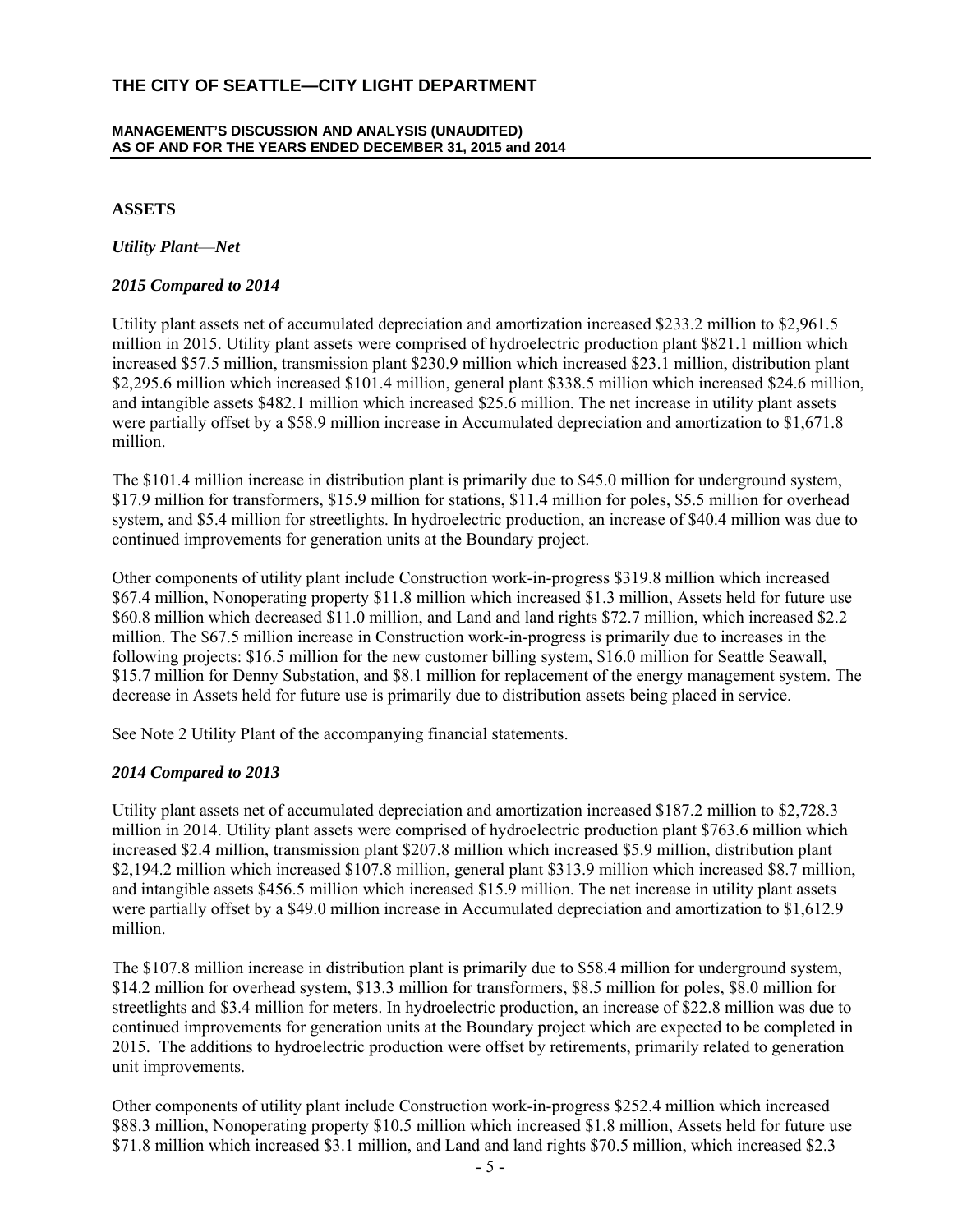#### **MANAGEMENT'S DISCUSSION AND ANALYSIS (UNAUDITED) AS OF AND FOR THE YEARS ENDED DECEMBER 31, 2015 and 2014**

million. The \$86.9 million increase in Construction work-in-progress is primarily due to \$13.1 million for the new customer billing system, \$12.7 million for Boundary generation, \$11.8 million for Denny Substation, and \$49.3 million increases in various other projects, predominantly in distribution.

# *Restricted Assets*

# *2015 Compared to 2014*

Restricted assets consisting primarily of restricted cash decreased by \$33.3 million to \$265.1 million.

Construction funds decreased by \$35.1 million to \$88.7 million, and represent the balance of unspent proceeds from the variable rate 2015B bonds issued in July. Proceeds from the 2014 bonds and from the 2015A bonds issued in May 2015 were fully spent during the year funding a significant portion of the ongoing capital improvement program.

Bond reserve account deposits increased by \$25.8 million to \$73.7 million from operating cash, bond proceeds, and interest earnings. Funding from operating cash of \$20.0 million continued accumulation of the reserve account ahead of the existing surety bond 2029 expiration.

The Rate Stabilization Account (RSA) decreased by a net \$23.4 million to \$91.0 million as funds were transferred to operating cash during the year because net wholesale revenues were less than budgeted. See Note 3 Rate Stabilization Account of the accompanying financial statements.

Other restricted assets declined by \$0.6M to \$11.7 million.

# *2014 Compared to 2013*

Restricted assets consisting primarily of restricted cash increased by \$71.4 million to \$298.4 million.

Construction funds increased by \$65.3 million to \$123.8 million, due to unspent proceeds from the 2014 bonds issued in early November designated to fund a portion of the ongoing capital improvement program.

The Rate Stabilization Account (RSA) increased by a net \$4.4 million to a balance of \$114.4 million as a result of operating cash transferred to the RSA during the year because net wholesale revenues were greater than budgeted. See Note 3 Rate Stabilization Account in the accompanying financial statements.

Bond reserve account deposits increased \$1.1 million to \$47.9 million from bond proceeds and interest earnings, and other restricted assets increased by \$0.6 million to \$12.3 million.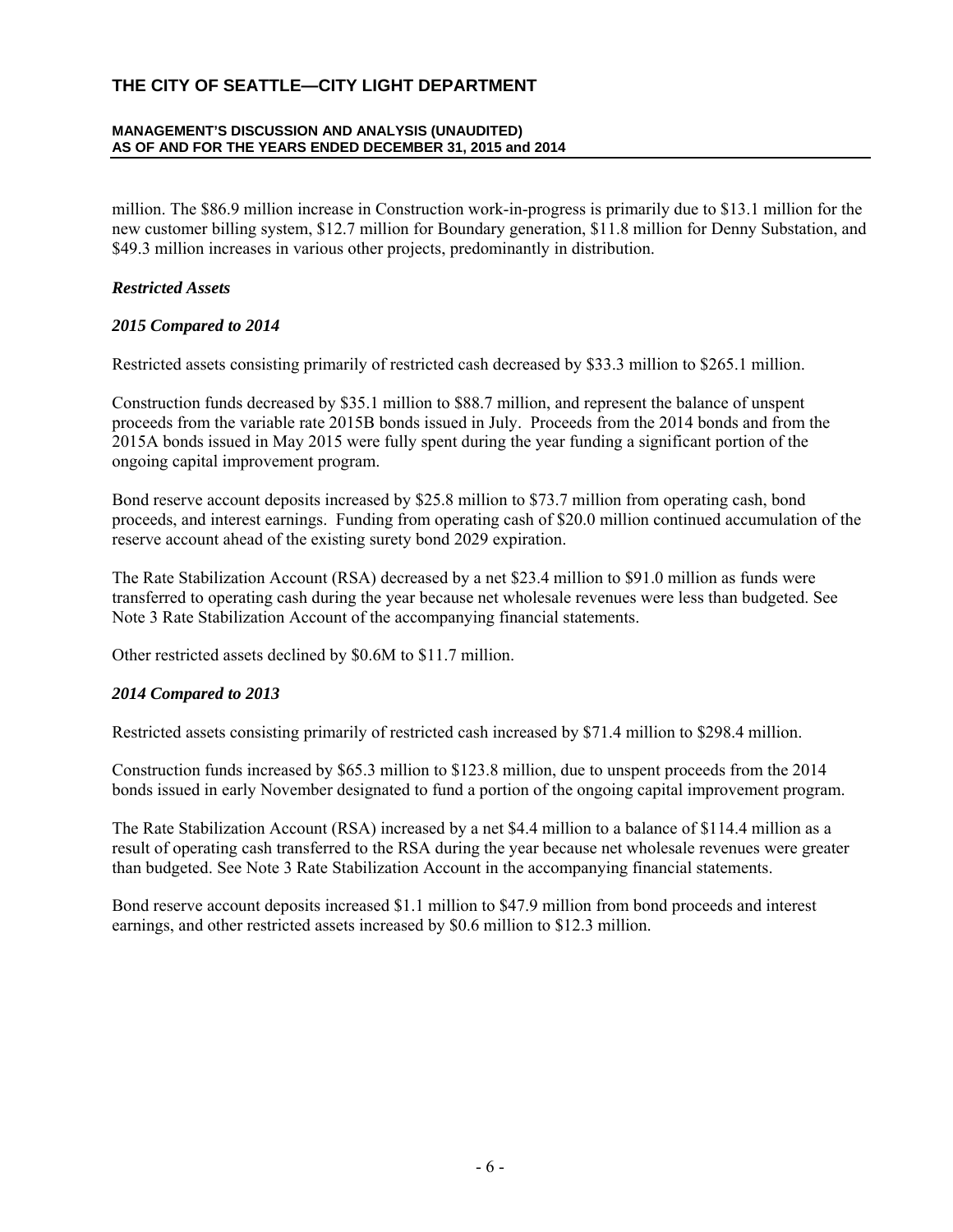#### **MANAGEMENT'S DISCUSSION AND ANALYSIS (UNAUDITED) AS OF AND FOR THE YEARS ENDED DECEMBER 31, 2015 and 2014**

### *Current Assets*

# *2015 Compared to 2014*

Current assets increased by \$40.8 million to \$339.6 million at the end of 2015.

Operating cash increased by \$24.2 million to \$152.5 million at the end of the year. Increased inflows to cash derived from a 4.2% system average rate increase effective in January, Bonneville Power Administration (Bonneville) 0.9% pass-through rate adjustment effective in October, transfers from the RSA, and reimbursement from the Construction account for capital expenditures. Cash inflows were offset by payments for higher debt service payments, capital construction projects, and ongoing operations.

Accounts receivable, net, increased by \$7.6 million to \$82.2 million. A total of \$12.6 million net increase in receivables were for retail electric due to rate increases, large service connections in progress, a grant from the Model Toxics Control Act, damage billings, and other. These were offset by a net decrease in short-term wholesale power sales of \$5.0 million because of lower surplus sales compared to December 2014.

Unbilled revenues increased by \$5.9 million to \$70.5 million mainly because of the rate increases and higher customer loads during the 4<sup>th</sup> quarter compared to same comparable period of 2014.

Other current assets increased by \$3.1 million to \$34.4 million. Materials and supplies inventory was higher by \$2.0 million due to the purchase of additional spare parts for generating facilities and an increase in the unallocated material handling costs that will be charged out in the following year.

# *2014 Compared to 2013*

Current assets decreased by \$70.3 million to \$298.8 million at the end of 2014.

Operating cash decreased by \$65.5 million to \$128.3 million at the end of the year. Increased inflows to cash resulted from a 5.6% system average rate increase effective at the beginning of the year, Bonneville Power Administration (Bonneville) 1.2% pass-through rate adjustment, higher net wholesale energy sales, and reimbursement from the Construction account for certain capital expenditures. The higher cash inflows were offset by greater debt service payments, capital construction projects, ongoing operations, and transfers to the RSA.

Accounts receivable, net, increased by \$10.6 million to \$74.6 million. Wholesale power receivables increased by \$5.9 million as a result of higher surplus sales during December. Other net receivables increased by \$4.7 million including the recovery of costs expended on distribution system assets subject to co-ownership. The ongoing trend of improved collection efforts and revised allowance methodology for large service connection billings led to a lower allowance for bad debt for both retail and sundry sales receivables.

Unbilled revenues decreased by \$14.2 million to \$64.6 million due to lower retail customer loads during the 4<sup>th</sup> quarter compared to same comparable period of 2013.

Materials and supplies inventory increased \$1.2 million to \$30.8 million for ongoing operations.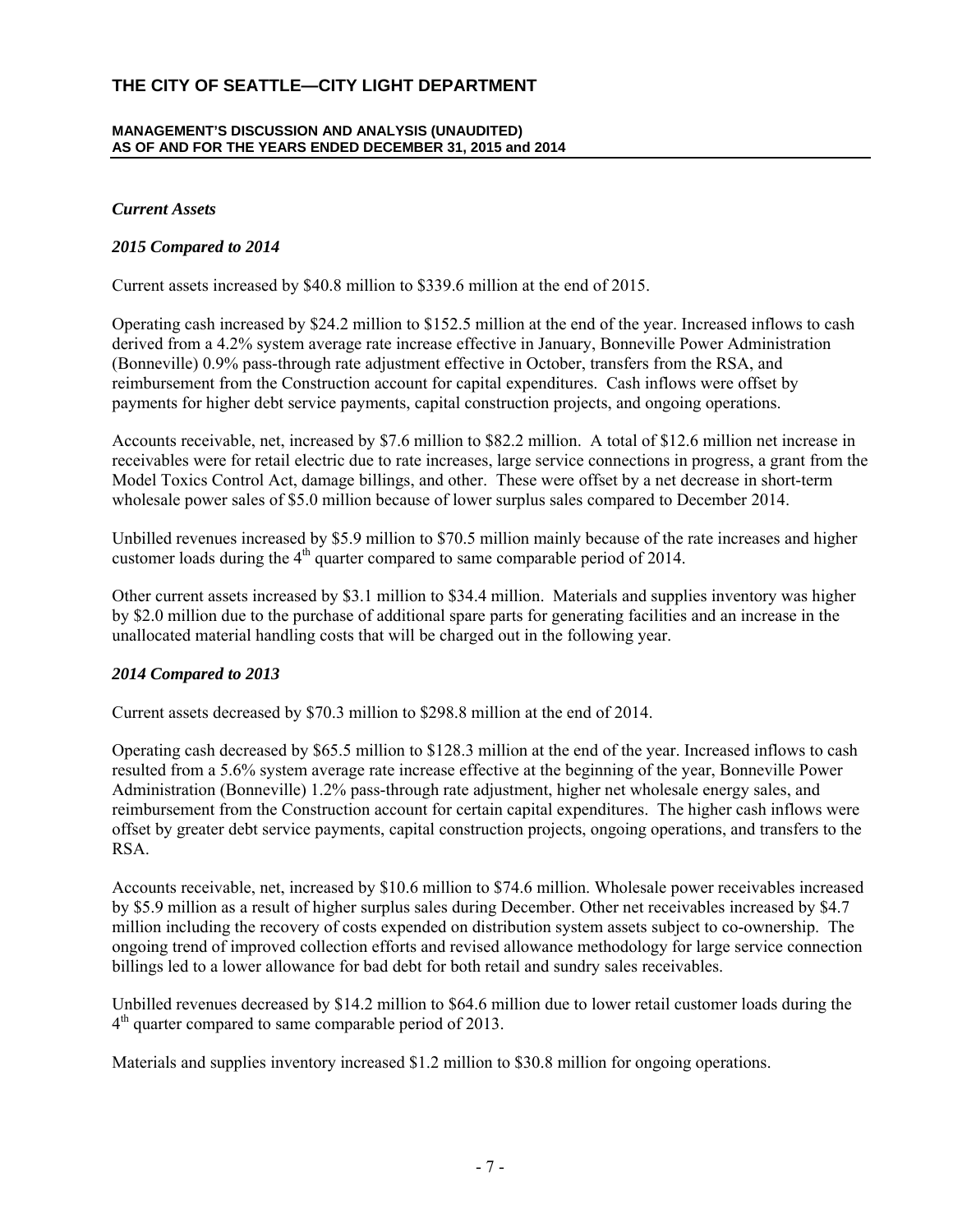#### **MANAGEMENT'S DISCUSSION AND ANALYSIS (UNAUDITED) AS OF AND FOR THE YEARS ENDED DECEMBER 31, 2015 and 2014**

### *Other Assets*

### *2015 Compared to 2014*

Other assets increased by \$19.8 million to \$339.5 million. Conservation costs, net, increased by \$15.7 million. The regulatory asset for environmental cleanup costs decreased by \$3.3 million and are mostly associated with cleanup of the Lower Duwamish Waterway Superfund Site. These environmental costs are being recovered through rates over a 25 year period.

The balance of Other assets increased by \$7.4 million. Long term receivables increased \$10.1 million as the result of completion of Shoreline underground electrical infrastructure. This was partly offset by a net \$2.1 million decrease in damage repair costs awaiting billing to other parties. Other deferred charges decreased by a net \$0.6 million. See Note 6 Other Assets of the accompanying financial statements.

### *2014 Compared to 2013*

Other assets increased by \$18.7 million to \$319.7 million. Conservation costs, net, increased by \$13.8 million. The regulatory asset for environmental cleanup costs increased by \$2.8 million, mostly associated with cleanup of the Lower Duwamish Waterway Superfund Site. These environmental costs are being recovered through rates over a 25 year period. Other assets increased net \$2.1 million.

### *Deferred Outflows of Resources*

# *2015 Compared to 2014*

Deferred outflows of resources increased by \$30.5 million to \$49.8 million.

In 2015, the Department implemented GASB Statement No. 68, *Accounting and Financial Reporting for Pensions - an amendment of GASB Statement No. 27* concerning accounting for pension plans. The Department deferred 2015 employer pension contributions and losses related to differences between projected and actual investment earnings totaling \$33.4 million. See Note 11 Seattle City Employees' Retirement System of the accompanying financial statements.

Charges on advance refunding decreased a net \$2.9 million to \$16.4 million. Net activity is the result of additions due to new refunding bond issues and decreases for amortization.

#### *2014 Compared to 2013*

Deferred outflows of resources are specifically for Charges on advance refunding of prior lien bonds in recent years. In 2014, Charges on advance refunding decreased by \$6.7 million for a total of \$19.3 million.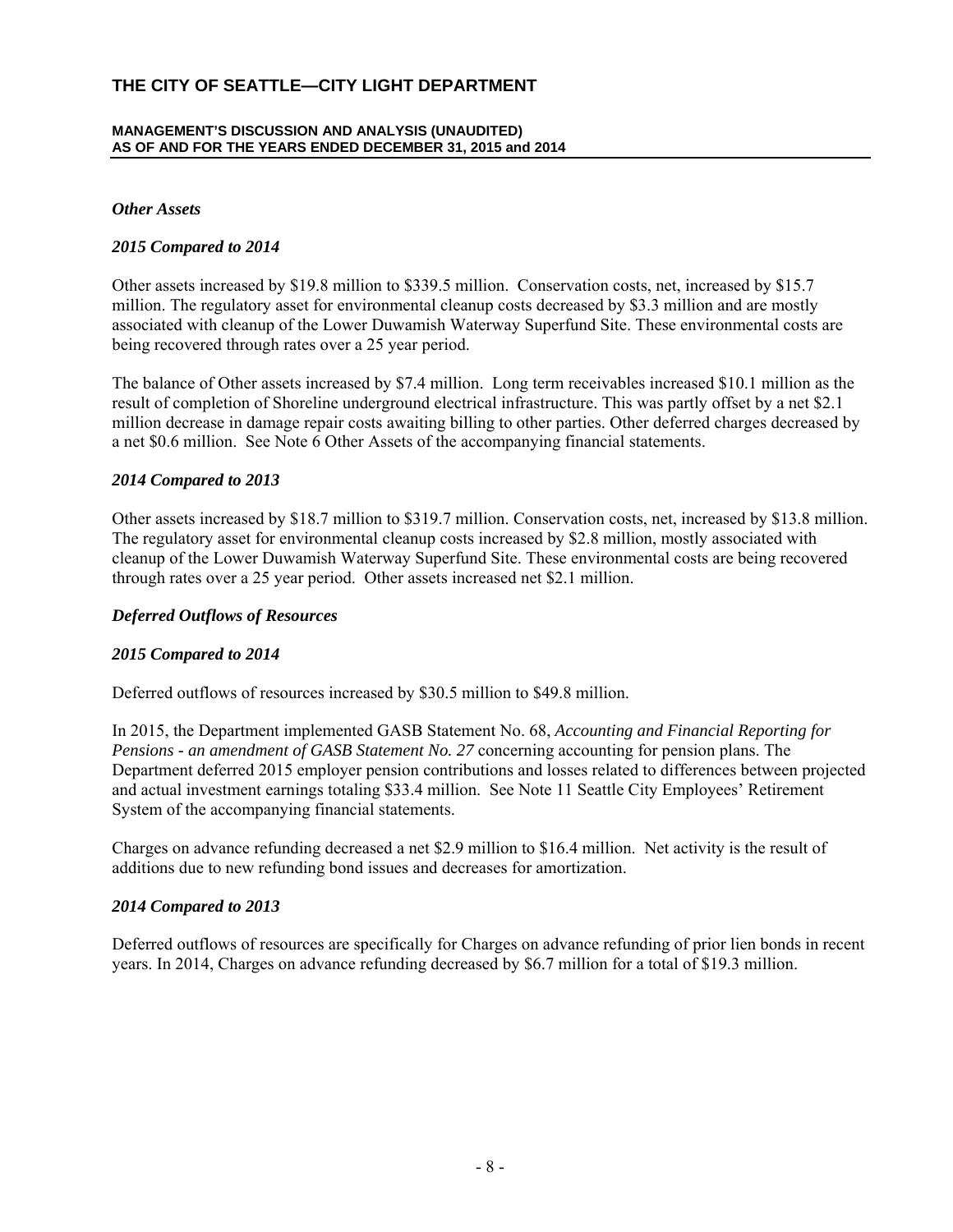#### **MANAGEMENT'S DISCUSSION AND ANALYSIS (UNAUDITED) AS OF AND FOR THE YEARS ENDED DECEMBER 31, 2015 and 2014**

# **LIABILITIES**

### *Long-Term Debt*

### *2015 Compared to 2014*

Long-term debt increased a net \$165.6 million to \$2,090.8 million in 2015. In June, the Department issued \$171.9 million of fixed rate revenue bonds and in July, the Department issued \$100.0 million of variable rate revenue bonds to fund the ongoing capital improvement program.

Debt to capitalization ratio was 64.7% at the end of 2015, an increase from the 59.9% ratio of 2014 because of the additional bonds and the \$233.8 million reduction of net position recorded at the beginning of the year due to implementation of GASB Statement No. 68. See Note 11 Seattle City Employees' Retirement System of the accompanying financial statements.

Net revenues available to pay debt service were equal to 1.62 times principal and interest on all bonds for 2015.

See Note 7 Long-Term Debt of the accompanying financial statements.

# *2014 Compared to 2013*

Long-term debt increased a net \$54.9 million to \$1,925.2 million in 2014. In November, the Department issued \$265.2 million of revenue and refunding revenue tax-exempt bonds to fund the ongoing capital improvement program and to advance refund \$125.4 million of higher interest rate 2004 series bonds.

Debt to capitalization ratio was 59.9% at the end of 2014, a decrease from the 61.7% ratio of 2013 and continuing the favorable trend in recent years.

Net revenues available to pay debt service were equal to 1.85 times principal and interest on all bonds for 2014.

#### *Noncurrent Liabilities*

#### *2015 Compared to 2014*

Total non-current liabilities increased by \$274.2 million to \$341.5 million at the end of 2015.

The significant area of increase was the result of recording Net Pension Liability totaling \$271.8 million due to the implementation of GASB Statement No. 68 concerning pensions. See Note 11 Seattle City Employees' Retirement System of the accompanying financial statements.

Compensated absences increased by \$2.7 million to \$19.4 million primarily due to additional days off negotiated by union contracts that restore to affected employees the value of unpaid furlough days taken in 2010.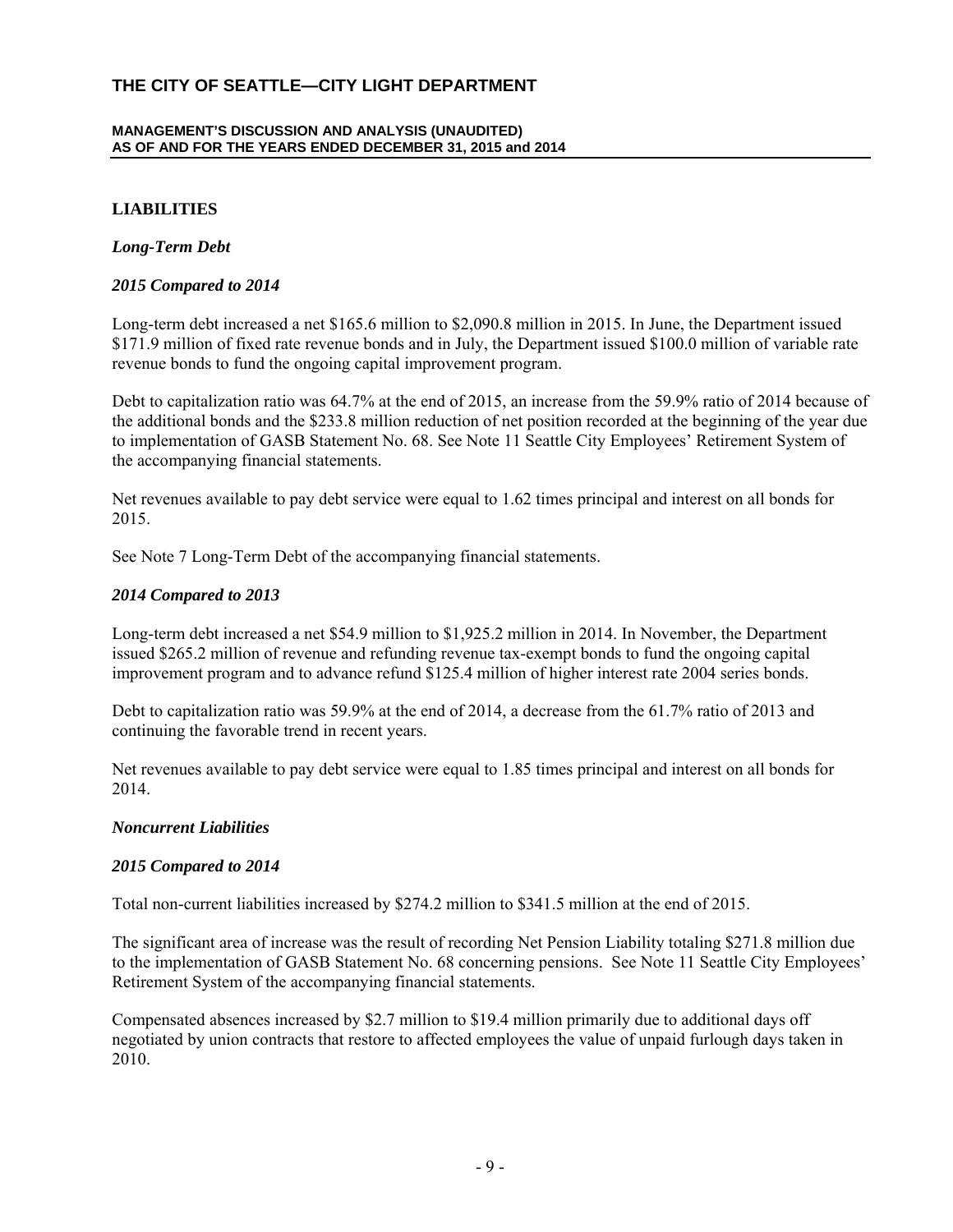#### **MANAGEMENT'S DISCUSSION AND ANALYSIS (UNAUDITED) AS OF AND FOR THE YEARS ENDED DECEMBER 31, 2015 and 2014**

The balance net decrease of \$0.3 million to \$50.3 million was for minimal changes within environmental liabilities, risk management liabilities, and other.

Environmental liabilities are primarily attributable to the estimated cost of remediating contaminated sediments in the lower Duwamish Waterway, a designated federal Superfund site. The Department is considered a potentially responsible party for contamination in the Duwamish River due to land ownership or use of property located along the river. Environmental liabilities decreased by \$0.4 million to \$33.6 million at the end of 2015.

More information on environmental liabilities is found in Note 11 Environmental Liabilities and for other Noncurrent liabilities, primarily for risk management liabilities, in Note 8 Provision for Injuries and Damages of the accompanying financial statements.

# *2014 Compared to 2013*

Total non-current liabilities decreased by \$10.8 million to \$67.3 million at the end of 2014.

Non-current environmental liabilities decreased by \$12.2 million to \$34.0 million. During 2015, work focused on clean-up on two sites; Terminal 117 and Cedar Falls Bridge remediation. Accordingly, a large amount of the non-current liability was reclassified to current.

The balance net decrease of \$1.2 million to \$24.4 million was negligible representing risk management liabilities, compensated absences, and other.

# *Current Liabilities*

#### *2015 Compared to 2014*

Current liabilities increased by \$13.1 million for a total of \$271.4 million at the end of 2015.

Current liability increases of \$24.4 million were for vouchers payable for ongoing operations, debt service, furlough days restored, taxes, power, and other. These were offset by decreases of \$11.3 million in part due to payment for Terminal 117 and Cedar Falls Bridge remediation environmental projects during the year. In addition, current environmental liabilities were adjusted downward from the 2014 estimate that was inadvertently recorded.

#### *2014 Compared to 2013*

Current liabilities increased by \$16.6 million for a total of \$258.3 million at the end of the year.

Of the net increase, \$9.6 million was the result of higher environmental liabilities for ongoing clean-up of the Duwamish Waterway superfund site, with the net balance increase primarily for higher debt service from recent bond issues, and vouchers payable for ongoing operations.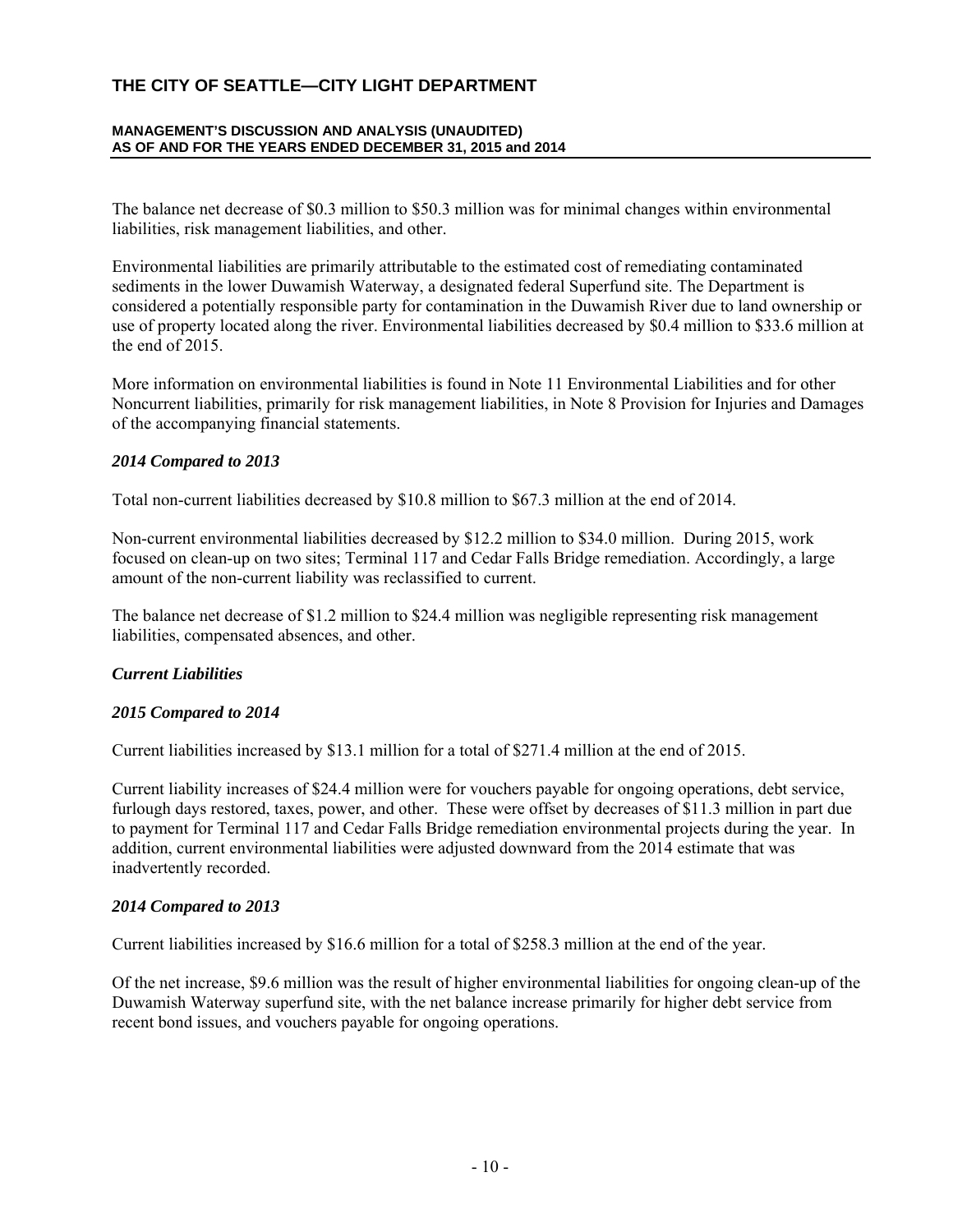#### **MANAGEMENT'S DISCUSSION AND ANALYSIS (UNAUDITED) AS OF AND FOR THE YEARS ENDED DECEMBER 31, 2015 and 2014**

### *Other Liabilities*

### *2015 Compared to 2014*

Other liabilities increased by \$3.0 million to \$29.7 million in 2015. The major increase was for unearned revenue for large service connections in progress due in part to the improving local economy.

### *2014 Compared to 2013*

Other liabilities increased by \$7.5 million to \$26.7 million in 2014. The major increase was for customer prepayments in the amount of \$6.6 million for large service connections.

### *Deferred Inflows of Resources*

### *2015 Compared to 2014*

Deferred inflows of resources decreased by \$21.6 million for a total of \$89.9 million at the end of 2015.

The significant activity occurring since 2010 has been principally the result of implementing, funding, and related activity of the RSA. Funding of the RSA from operating cash has the corresponding effect of deferring operating revenues in the rate stabilization unearned revenue account and vice versa. During 2015, \$23.4 million net was transferred to operating revenues as a result of lower actual net wholesale revenues than budget. The ending balance of the rate stabilization unearned revenue account was \$66.0 million. See Note 3 Rate Stabilization Account of the accompanying financial statements.

Other deferred inflows of resources increased by \$1.8 million to \$23.9 million. The increase was mostly due to payments received from Bonneville in accordance with the Department's Energy Conservation Agreement, net of earned revenue.

### *2014 Compared to 2013*

Deferred inflows of resources increased by \$10.8 million for a total of \$111.5 million at the end of 2014.

During 2014, \$4.4 million net was transferred to the rate stabilization unearned revenue account from operating revenues as a result of higher actual net wholesale revenues than budget. The ending balance of the rate stabilization unearned revenue account was \$89.4 million.

Other deferred inflows of resources increased by \$6.4 million to \$22.1 million. The increase was mostly due to payments received from Bonneville in accordance with the Department's Energy Conservation Agreement, net of earned revenue totaling \$6.0 million. The net balance was due to a higher Bonneville Slice true-up credit and exchange energy regulatory gains.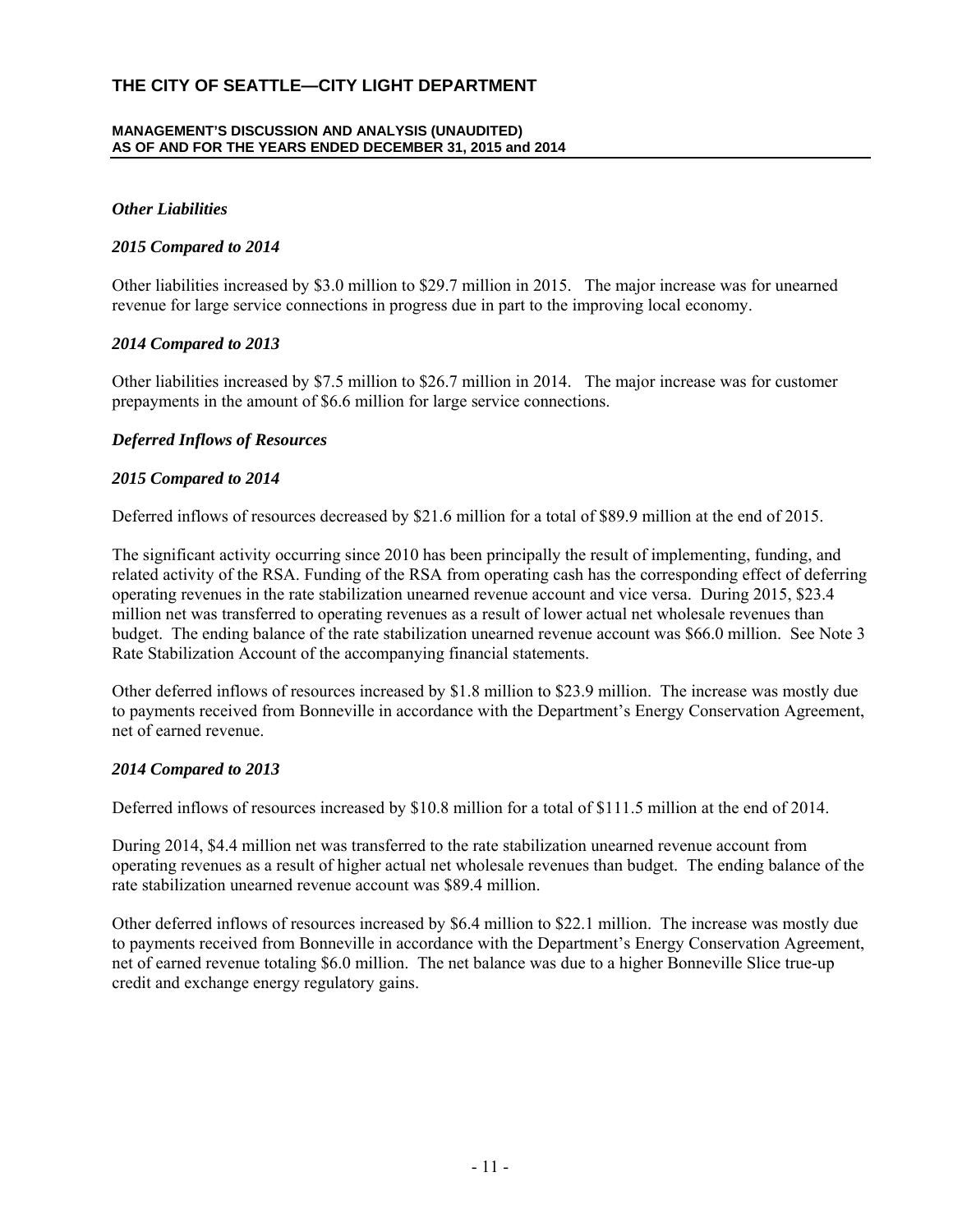#### **MANAGEMENT'S DISCUSSION AND ANALYSIS (UNAUDITED) AS OF AND FOR THE YEARS ENDED DECEMBER 31, 2015 and 2014**

# **RESULTS OF OPERATIONS**

### *Condensed Statements of Revenues, Expenses, and Changes in Net Position*

|                                                | <b>Year Ended December 31</b> |             |             |  |  |  |  |  |  |
|------------------------------------------------|-------------------------------|-------------|-------------|--|--|--|--|--|--|
| $(S \in \mathbb{R})$ in millions)              | 2015                          | 2014        | 2013        |  |  |  |  |  |  |
| Operating revenues                             | \$<br>882.9                   | \$<br>886.4 | 842.2<br>\$ |  |  |  |  |  |  |
| Nonoperating revenues                          | 16.7                          | 18.5        | 11.1        |  |  |  |  |  |  |
| Total revenues                                 | 899.6                         | 904.9       | 853.3       |  |  |  |  |  |  |
| Operating expenses                             | 772.0                         | 734.1       | 711.0       |  |  |  |  |  |  |
| Nonoperating expenses                          | 76.5                          | 77.9        | 79.3        |  |  |  |  |  |  |
| Total expenses                                 | 848.5                         | 812.0       | 790.3       |  |  |  |  |  |  |
| Income before capital contributions and grants | 51.1                          | 92.9        | 63.0        |  |  |  |  |  |  |
| Capital contributions                          | 39.0                          | 27.7        | 47.9        |  |  |  |  |  |  |
| Capital grants                                 | 0.4                           | 0.7         | 1.8         |  |  |  |  |  |  |
| Total capital contributions and grants         | 39.4                          | 28.4        | 49.7        |  |  |  |  |  |  |
| Change in net position                         | \$<br>90.5                    | 121.3<br>S  | 112.7<br>S  |  |  |  |  |  |  |

# **SUMMARY**

#### *2015 Compared to 2014*

Change in net position for 2015 was \$90.5 million, a decrease of \$30.8 million or 25.4% from 2014 change in net position of \$121.3 million due in large part to lower net wholesale energy sales compared to 2014. Higher retail electric sales, transfers from/(to) RSA, and capital contributions were offset by lower power related revenues, net, and higher distribution, administrative and general, taxes, and depreciation, in addition to the lower net surplus power sales.

#### *2014 Compared to 2013*

Change in net position for 2014 was \$121.3 million, an increase of \$8.6 million or 7.6% from 2013 change in net position of \$112.7 million. Higher retail electric sales, net wholesale energy sales, and investment earnings were offset in part by higher power related expenses, conservation, administrative and general, taxes, and depreciation. Lower transfers from/(to) RSA and capital contributions also decreased revenues.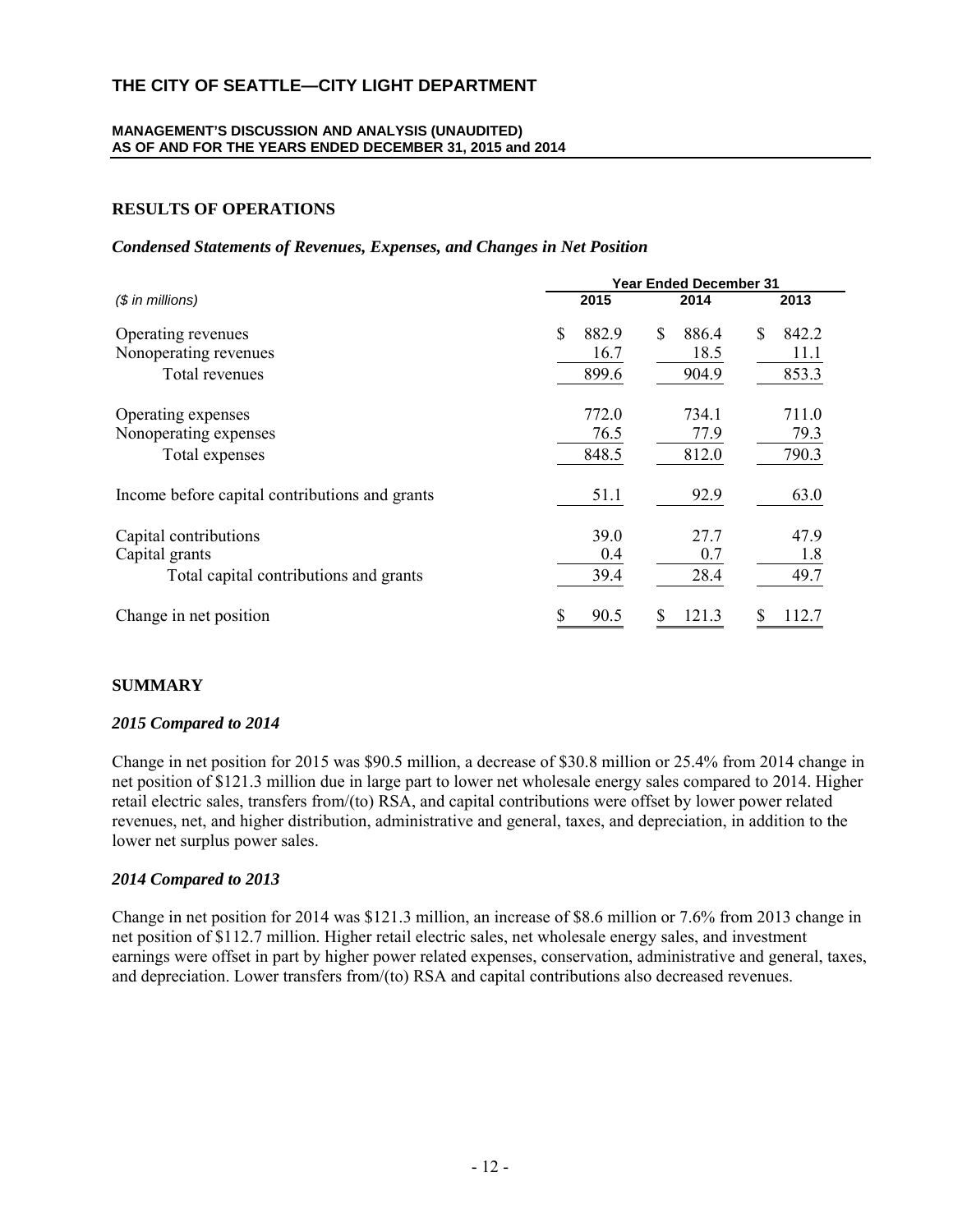#### **MANAGEMENT'S DISCUSSION AND ANALYSIS (UNAUDITED) AS OF AND FOR THE YEARS ENDED DECEMBER 31, 2015 and 2014**

# **REVENUES**

# *2015 Compared to 2014*

Total operating revenues were \$882.9 million, a decrease of \$3.5 million or (0.4%) from 2014. Retail power revenues at \$736.6 million increased \$15.8 million, Wholesale power revenues at \$61.2 million decreased \$35.6 million, Other power revenues at \$36.8 million decreased \$14.0 million, Transfers from/(to) RSA at \$23.4 million increased \$27.8 million, and Other operating revenues at \$24.9 million increased \$2.5 million. Retail power revenues were higher due to the 4.2% across-the-board rate increase effective January 1, 2015 and the 0.9% Bonneville pass-through rate adjustment effective in October 2015 despite lower consumption from warmer weather during most of 2015. Actual net wholesale power revenues were lower than budget and as a consequence, \$23.4 million net was transferred to operating revenues. In 2014, \$4.4 million net was transferred to the RSA unearned revenue account as a result of actual net wholesale energy revenues being higher than budget. The net effect of Transfers from/(to) RSA between years was an increase of \$27.8 million.

Net wholesale energy revenues were \$34.4 million, a substantial decrease of \$47.5 million or (58.0%) from net wholesale energy revenues of \$81.9 million in 2014. On an annual basis, the Department expects to be a net seller in the wholesale energy market. During 2015, earlier snow melt in the mountains, lower than normal spring precipitation, and above average temperatures since May contributed to the lower wholesale energy sales. The resulting less power generated along with lower average wholesale prices also influenced the unfavorable surplus energy revenues. Wholesale power prices remained historically low throughout most of 2015, mainly driven by depressed natural gas prices. Additionally, compared to the average of the last five years, 2015 hydro generation was around 88% and prices were around 80%. Other power related revenues were lower by a net \$8.1 million from 2014, also affected by lower average wholesale power prices along with lower volume available, and thereby causing lower valuation of net power exchange revenues.

# *2014 Compared to 2013*

Total operating revenues were \$886.4 million, an increase of \$44.2 million or 5.3% from 2013. Retail power revenues at \$720.8 million increased \$23.1 million, Wholesale power revenues at \$96.8 million increased \$33.8 million, Other power revenues at \$50.8 million increased \$10.4 million, Transfers from/(to) RSA at (\$4.4) million decreased \$22.7 million, and Other operating revenues at \$22.4 million decreased \$0.4 million. Retail power revenues were higher as a result of the 5.6% across-the-board rate increase effective January 1, 2014 and the 1.2% Bonneville pass-through rate adjustment effective in October 2013. Actual net wholesale power revenues were higher than budgeted and therefore, \$4.4 million net was transferred to the RSA unearned revenue account. In 2013, \$18.3 million net was transferred-in from the RSA unearned revenue account to supplement lower net wholesale energy revenues than budget. The net effect of transactions in the Transfers from/(to) RSA between years was a reduction of \$22.7 million in operating revenues.

Net wholesale energy revenues were \$81.9 million, an increase of \$38.7 million or 89.6% from net wholesale energy revenues of \$43.2 million in 2013. During 2014, higher surplus energy that was available for sale due to a strong water year along with higher average wholesale power prices contributed to the improved net wholesale energy revenues. Other power revenues were higher by a net \$6.8 million from 2013 generally on the basis of higher valuation of net power exchange revenues and the higher average wholesale power prices.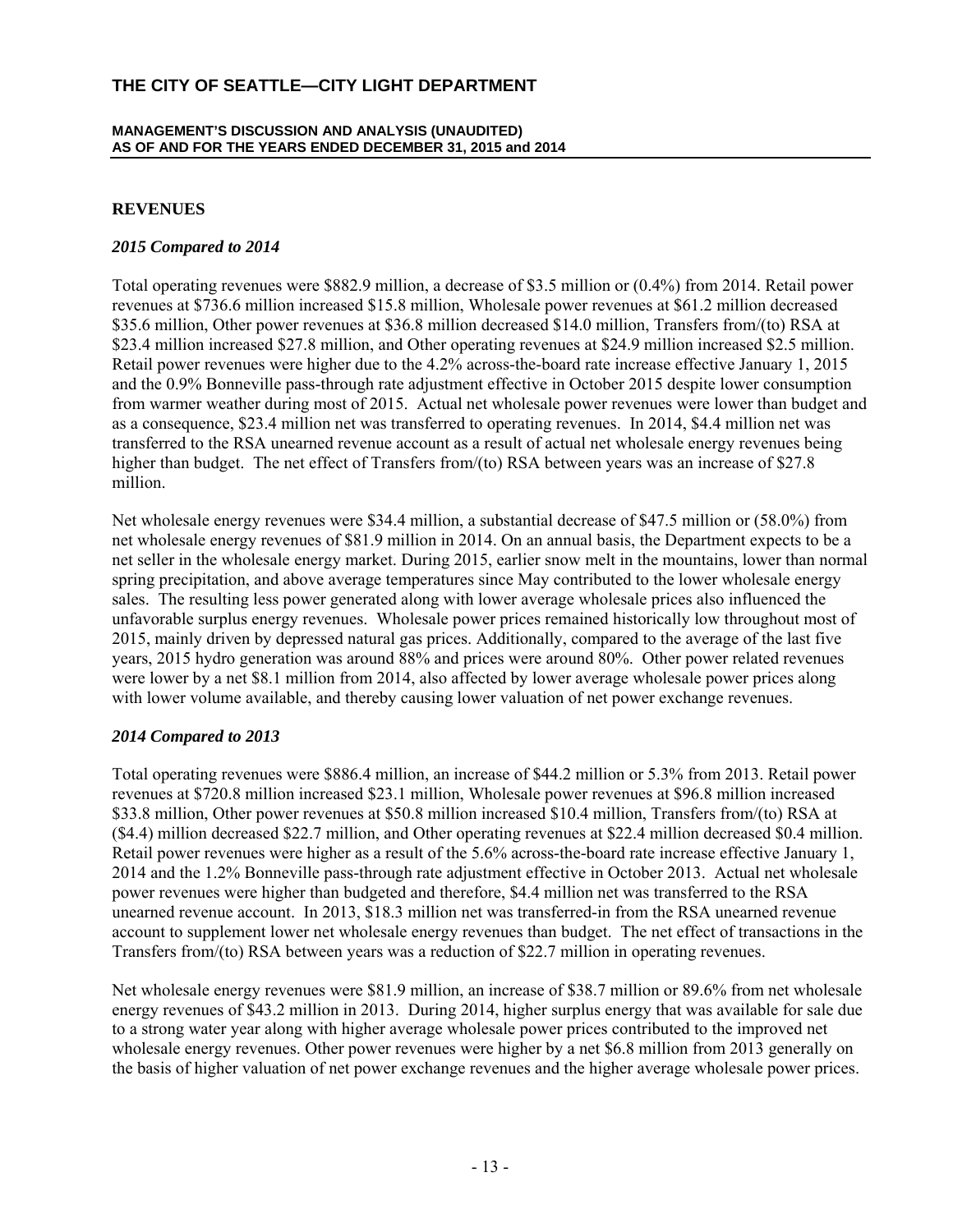#### **MANAGEMENT'S DISCUSSION AND ANALYSIS (UNAUDITED) AS OF AND FOR THE YEARS ENDED DECEMBER 31, 2015 and 2014**

# **EXPENSES**

### *2015 Compared to 2014*

Operating expenses totaled \$772.0 million, an increase of \$37.9 million or 5.2% from \$734.1 million in 2014.

Power-related operating expenses at \$354.3 million were higher by \$6.4 million or 1.8%. These expenses were comprised of Long-term purchased power - Bonneville and other of \$213.6 million, which decreased \$0.7 million, Short-term wholesale power purchases of \$26.8 million, which increased \$11.9 million, Other power expenses of \$59.6 million, which decreased \$6.3 million, and Transmission of \$54.3 million, which increased \$1.5 million.

Short-term wholesale power purchases were affected by the earlier snow melt in the region and related consequences, and along with higher average purchase power prices led to increased short-term power purchases to manage load. The aftermath of a major wildfire near one of the Department's generating facilities triggered additional short-term power purchases of \$1.0 million. In general, lower average wholesale power prices and lower volume led to lower valuation of power exchange purchases within Other power expenses.

Non-power operating expenses increased by \$24.2 million to \$224.6 million or 12.1% from \$200.4 million in 2014. These expenses included Distribution expenses of \$65.1 million, which increased \$5.4 million, Customer service of \$38.3 million, which increased \$0.7 million, Conservation of \$29.1 million, which increased \$1.8 million, and Administrative and general, net, of \$92.1 million which increased \$16.3 million.

Distribution expenses increased due to higher labor and benefits for system maintenance, tree trimming, outage maintenance, COLA accruals, and an increase in costs to repair damage billable to other parties.

The implementation of GASB Statement No. 68 increased pension expenses by \$7.5 million within Administrative and general, net. Other increases were for salaries and related benefits due to lower vacancies, COLA accruals, city general fund cost allocations, NERC administration, and other. These were offset by higher overhead applied to capital work generally due to higher labor charges and related higher overhead rates, plus a higher allocation of pension costs from GASB Statement No. 68.

Taxes at \$81.1 million increased incrementally \$1.1 million due to higher revenues. Depreciation and amortization at \$112.0 million increased by \$6.2 million as a result of additional plant assets placed in service.

# *2014 Compared to 2013*

Operating expenses totaled \$734.1 million, an increase of \$23.1 million or 3.3% from \$711.0 million in 2013.

Power-related operating expenses at \$347.9 million were higher by \$10.5 million or 3.1%. These expenses were comprised of Long-term purchased power - Bonneville and other of \$214.3 million, which increased \$11.2 million, Short-term wholesale power purchases of \$14.9 million, which decreased \$4.9 million, Other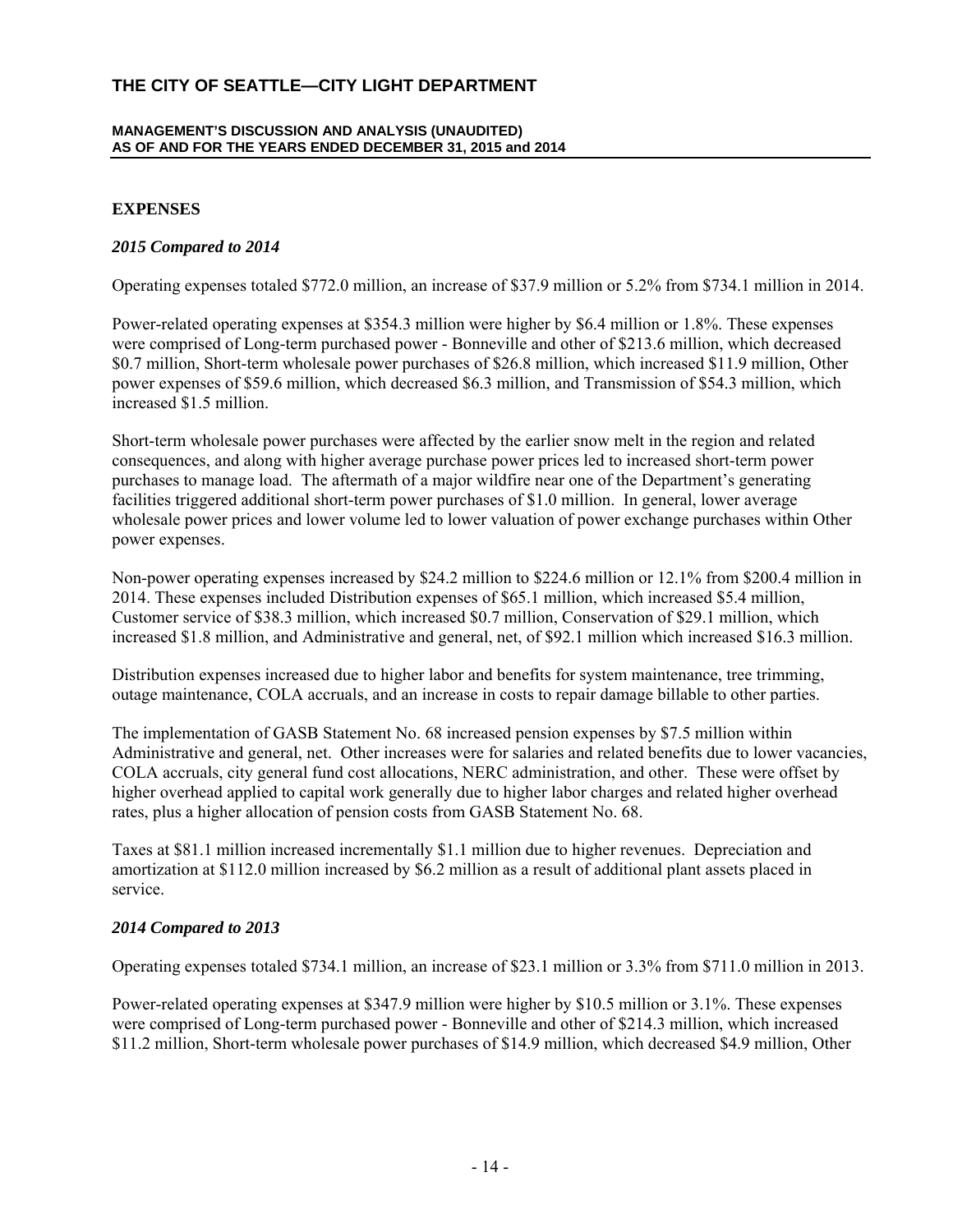#### **MANAGEMENT'S DISCUSSION AND ANALYSIS (UNAUDITED) AS OF AND FOR THE YEARS ENDED DECEMBER 31, 2015 and 2014**

power expenses of \$65.9 million, which decreased \$0.4 million, and Transmission which increased \$4.6 million.

Bonneville purchased power costs increased \$5.5 million due to increased power rates effective October 2013 plus a higher block load shaping rate. Other long-term purchased power was higher by \$5.7 million for the most part due to higher average wholesale power prices and volume, plus higher fair valuation of exchanged power. Short-term wholesale power purchases where lower mainly the result of lower volume. Furthermore, Transmission increased because of higher Bonneville transmission rates.

Non-power operating expenses increased by \$8.4 million to \$200.4 million or 4.4% from \$192.0 million in 2013. These expenses included Distribution expenses of \$59.7 million, unchanged, Customer service of \$37.6 million, which decreased \$1.6 million, Conservation of \$27.3 million, which increased \$5.8 million, and Administrative and general, net, of \$75.8 million which increased \$4.1 million.

Customer service expenses were higher due to increased temporary labor for low income outreach and meter reading, and customer contract expenses due to increased service connections, offset by lower bad debt expense. Conservation expenses increased because of higher amortization for commercial and residential programs, and higher customer renewable solar energy credits. Administrative and general, net, were higher because of general office salaries due to a lower vacancy rate along with higher professional service fees.

Taxes at \$80.0 million increased \$0.7 million due to higher revenues and included the effect of \$2.8 million of conservation incentive tax credits. Depreciation and amortization at \$105.8 million increased by \$3.5 million as a result of additional plant assets placed in service.

# **NONOPERATING REVENUES AND (EXPENSES), CAPITAL CONTRIBUTIONS AND GRANTS**

# *2015 Compared to 2014*

Nonoperating revenues decreased by \$1.8 million to \$16.7 million in 2015. Major causes were lower market performance for the Department's share of investments in the city cash pool and less sales of properties. There was an increase in FEMA grants and specifically related to a fire near one of the Department's generating facilities.

Nonoperating expenses were slightly lower by \$1.4 million to \$76.5 million. Higher interest on outstanding bonds were offset primarily by higher interest charged to construction projects as the focus on capital work continued during the year.

Capital contributions and grants increased by \$11.0 million to \$39.4 million in 2015. Capital contributions were higher mostly due to energization of underground electrical infrastructure for Shoreline, a local suburban jurisdiction within the Department's service territory; and to a lesser extent, for service connections for larger construction projects.

# *2014 Compared to 2013*

Nonoperating revenues increased by \$7.4 million to \$18.5 million in 2014. The major contributor was a substantial gain in investment income of \$7.1 million due to the favorable swing between years in unrealized fair value gains for the Department's share of investments in the city cash pool.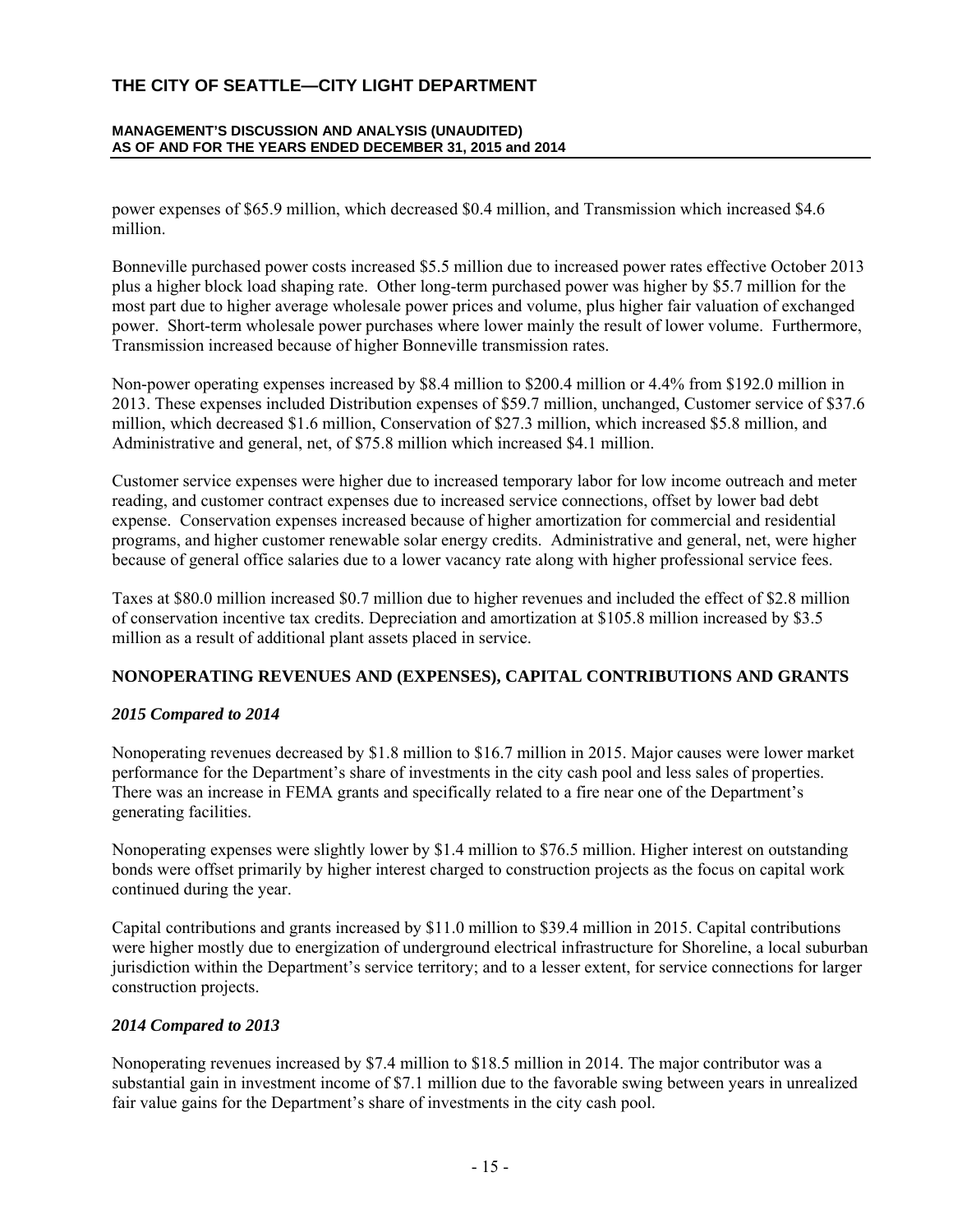#### **MANAGEMENT'S DISCUSSION AND ANALYSIS (UNAUDITED) AS OF AND FOR THE YEARS ENDED DECEMBER 31, 2015 and 2014**

 Nonoperating expenses were slightly lower by \$1.4 million to \$77.9 million. Higher interest charged to construction projects of \$1.9 million was the main component as there was increased focus on capital work during the year.

Capital contributions and grants decreased by \$21.3 million to \$28.4 million in 2014. Capital contributions were lower by \$20.2 million primarily due to lower in-kind contributions totaling \$21.8 million. The decrease of in-kind amounts from 2013 was primarily for the Mercer East corridor project and other private construction.

# **RISK MANAGEMENT**

The Department began implementing an Enterprise-wide Risk Management (ERM) process in 2008 to establish a full spectrum approach to risk management that links important decision making functions through a standardized process of identifying, assessing, monitoring, and mitigating risks across all Business Units and Divisions of the Department.

Risk Oversight Council (ROC) oversees wholesale power marketing activities. It is comprised of the Chief Financial Officer (Chair), Power Supply & Environmental Affairs Officer, Director of Risk Oversight, Director of Power Operations and Marketing (non-voting), Director of Power Contracts & Resource Acquisition (nonvoting), and Manager of Financial Planning (non-voting). The ROC guides the continuous improvement of energy risk management activities and capabilities, approves hedging strategies, hedging plans, and approves changes to relevant operating procedures.

The Risk Oversight Division, in addition to the ERM, manages the market and credit risk related to all wholesale marketing activities, and carries out the middle office functions of the Department. This includes confirmations, risk controls, independent reporting of market positions, counterparty credit risk, settlements, and ensuring adherence to Wholesale Energy Risk Management (WERM) policy and procedures.

# **Hydro Risk**

Due to the Department's primary reliance on hydroelectric generation, weather can significantly affect its operations. Hydroelectric generation depends on the amount of snow-pack in the mountains upstream of the Department's hydroelectric facilities, springtime snow-melt, run-off and rainfall. Hydroelectric operations are also influenced by flood control and environmental matters, including protection of fish. In low-water years, the Department's generation is reduced and the use of wholesale purchased power may increase in order to meet load. Normally, the Department experiences electricity usage peaks in winter; however, extreme weather conditions affecting either heating or cooling needs could cause the Department's seasonal fluctuations to be more pronounced and increase costs. In addition, economic trends (increase or decrease in business activity, housing sales and development of properties) can affect demand and change or increase costs.

# **Energy Market Risk**

For the Department, energy market risk is the risk of adverse fluctuations in the price of wholesale electricity, which is compounded by volumetric changes affecting the availability of, or demand for electricity. Factors that contribute to energy market risk include: regional planned and unplanned generation plant outages, transmission constraints or disruptions, the number of active creditworthy market participants willing to transact, and environmental regulations that influence the availability of generation resources.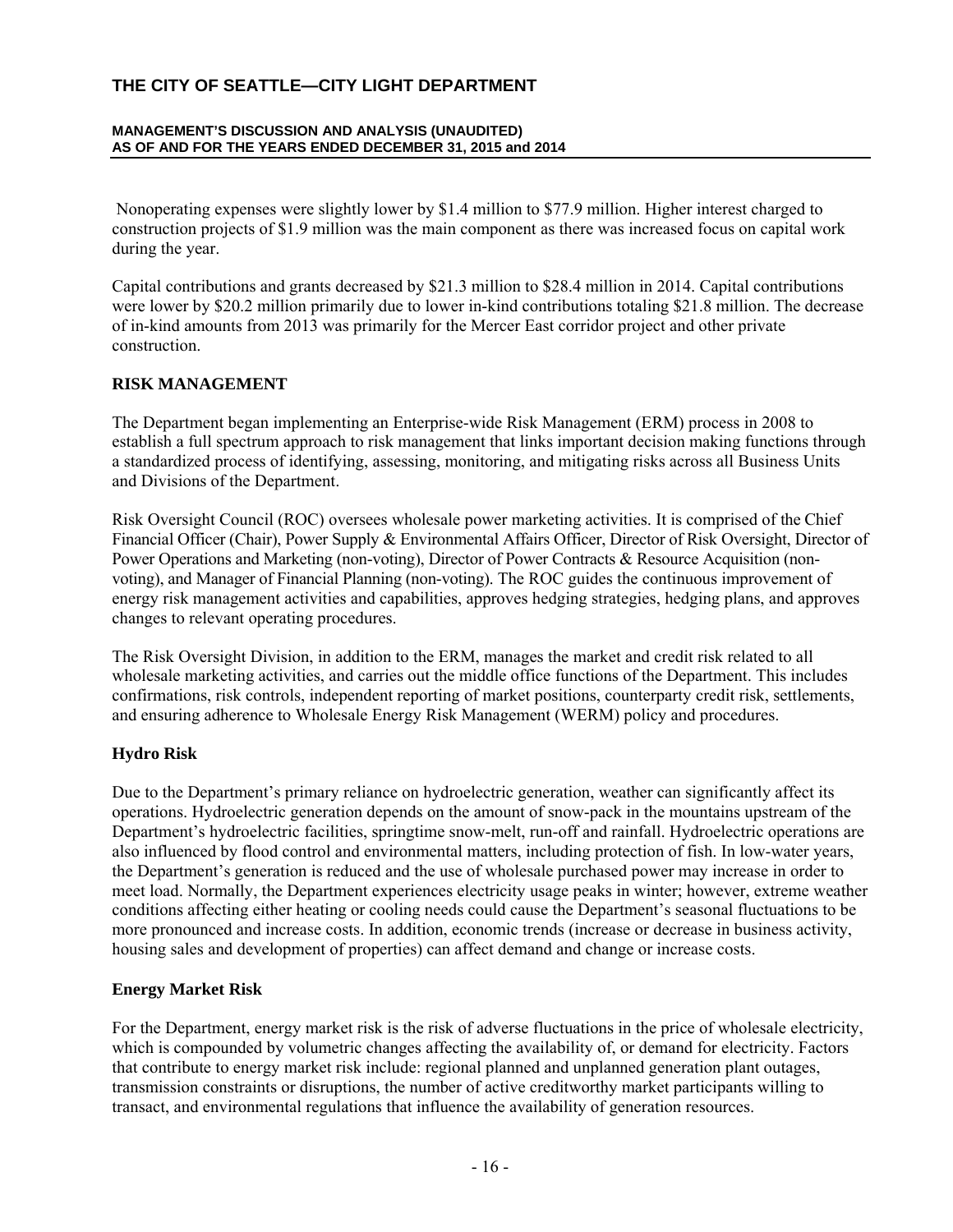#### **MANAGEMENT'S DISCUSSION AND ANALYSIS (UNAUDITED) AS OF AND FOR THE YEARS ENDED DECEMBER 31, 2015 and 2014**

The Department's exposure to hydro volumetric and energy market risk is managed by the ROC and the approved strategies are executed by the Power Operations and Marketing Division. The Department engages in market transactions to meet its load obligations and to realize earnings from surplus energy resources.

With a significant portion of the Department's revenue expected from wholesale energy market sales, great emphasis is placed on the management of risks associated with this activity. Policies, procedures, and processes designed to manage, control and monitor these risks are in place. A formal front, middle, and back office structure is in place to ensure proper segregation of duties.

The Department measures the risk in its energy portfolio using a model that utilizes historical simulation methodology and incorporates not only price risk, but also the volumetric risk associated with its hydrodominated power portfolio. Scenario analysis is used for stress testing.

# **Credit Risk**

Credit risk is the risk of loss that would be incurred as a result of nonperformance by counterparties of their contractual obligations. If a counterparty failed to perform on its contractual obligation to deliver electricity, then the Department may find it necessary to procure electricity at current market prices, which may be higher than the contract price. If a counterparty failed to pay its obligation in a timely manner, this would have an impact on the Department's revenue and cash flow. As with market risk, the Department has policies governing the management of credit risk.

Wholesale counterparties are assigned credit limits based on publicly available and proprietary financial information. Along with ratings provided by national ratings agencies, an internal credit scoring model is used to classify counterparties into one of several categories with permissible ranges of credit limits. Specific counterparty credit limits are set within this prescribed range based on qualitative and quantitative factors. Credit limits are also used to manage counterparty concentration risk. The Department is actively reducing concentration of credit risk related to geographic location of counterparties as it only transacts in the western energy markets. This geographic concentration of counterparties may impact the Department's overall credit exposure, because counterparties may be affected by similar conditions.

Credit limits, exposures and credit quality are actively monitored on a daily basis. Despite such efforts, there is potential for default, however the Department has not had a counterparty default in the last 10 years. The Department transacts with counterparties on an uncollateralized and collateralized basis. Posted collateral may be in the form of cash, letters of credit, or parental guarantees.

# **REQUESTS FOR INFORMATION**

For more information about Seattle City Light, contact Marketing and Communications at 206-684-3090 or at P.O. Box 34023, Seattle, WA 98124-4023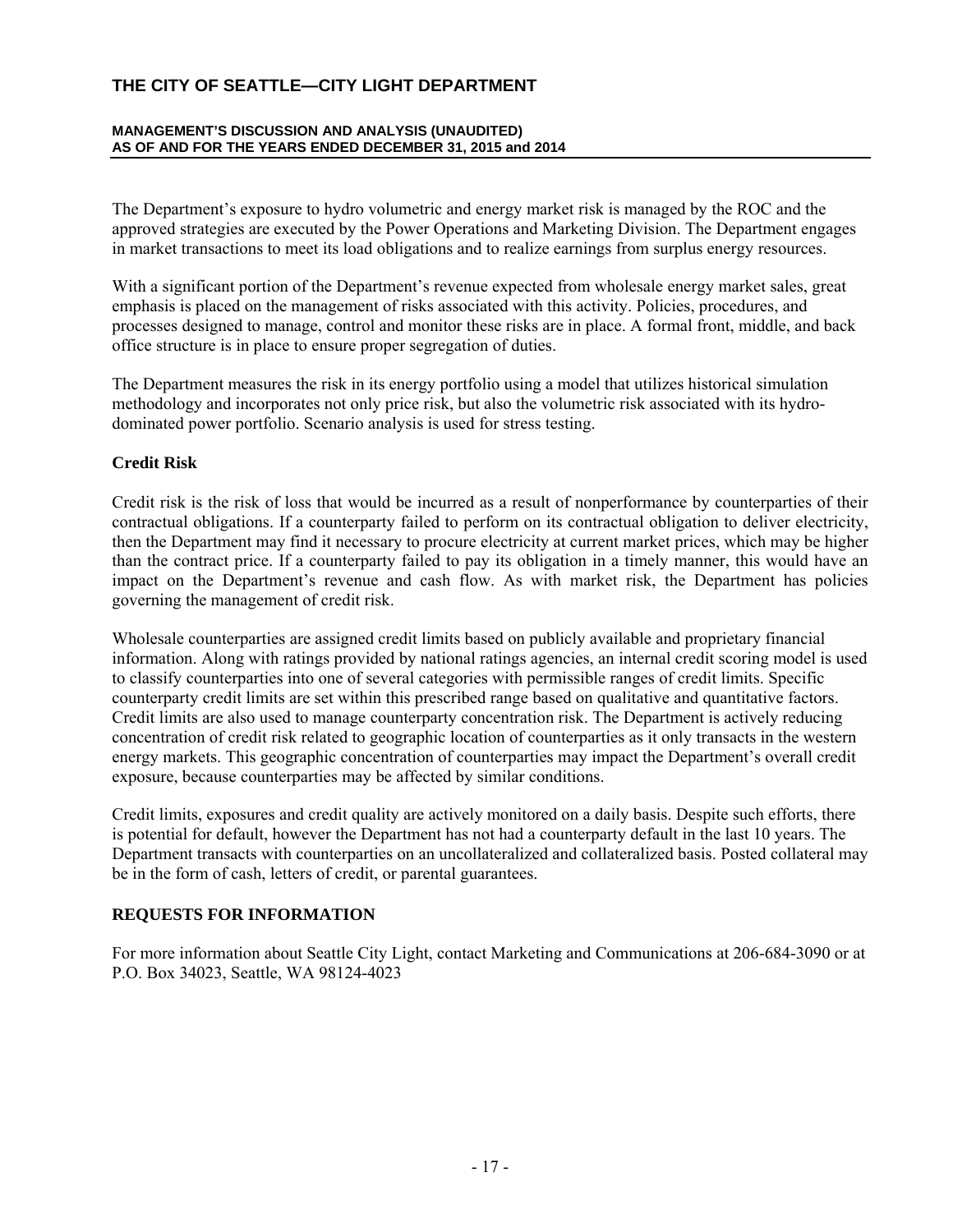# **BALANCE SHEETS - ASSETS AND DEFERRED OUTFLOWS OF RESOURCES AS OF DECEMBER 31, 2015 AND 2014**

| $$$ in millions)                                              | 2015          | 2014          |
|---------------------------------------------------------------|---------------|---------------|
| <b>ASSETS</b>                                                 |               |               |
| UTILITY PLANT-At original cost:                               |               |               |
| Plant-in-service-excluding land                               | \$<br>4,168.2 | 3,936.0<br>\$ |
| Less accumulated depreciation and amortization                | (1,671.8)     | (1,612.9)     |
| Total plant-in-service-net                                    | 2,496.4       | 2,323.1       |
| Construction work-in-progress                                 | 319.8         | 252.4         |
| Nonoperating property-net of accumulated depreciation         | 11.8          | 10.5          |
| Assets held for future use                                    | 60.8          | 71.8          |
| Land and land rights                                          | 72.7          | 70.5          |
| Total utility plant-net                                       | 2,961.5       | 2,728.3       |
| <b>RESTRICTED ASSETS:</b>                                     |               |               |
| Rate stabilization account                                    | 91.0          | 114.4         |
| Municipal light and power bond reserve account                | 73.7          | 47.9          |
| Construction account                                          | 88.7          | 123.8         |
| Special deposits and other restricted assets                  | 11.7          | 12.3          |
| Total restricted assets                                       | 265.1         | 298.4         |
| <b>CURRENT ASSETS:</b>                                        |               |               |
| Cash and equity in pooled investments                         | 152.5         | 128.3         |
| Accounts receivable (includes \$1.5 and \$1.6 at fair value), |               |               |
| net of allowance of \$8.4 and \$7.7                           | 78.7          | 73.1          |
| Interfund receivables                                         | 3.5           | 1.5           |
| Unbilled revenues                                             | 70.5          | 64.6          |
| Materials and supplies at average cost                        | 32.8          | 30.8          |
| Prepayments, interest receivable, and other current assets    | 1.6           | 0.5           |
| Total current assets                                          | 339.6         | 298.8         |
| <b>OTHER ASSETS:</b>                                          |               |               |
| Conservation costs-net                                        | 243.8         | 228.1         |
| Environmental costs—net                                       | 31.2          | 34.5          |
| Other charges and assets-net                                  | 64.5          | 57.1          |
| Total other assets                                            | 339.5         | 319.7         |
| <b>TOTAL ASSETS</b>                                           | 3,905.7       | 3,645.2       |
| DEFERRED OUTFLOWS OF RESOURCES                                |               |               |
| Unrealized contributions and losses related to Pension        | 33.4          |               |
| Charges on advance refunding                                  | 16.4          | 19.3          |
| TOTAL DEFERRED OUTFLOWS OF RESOURCES                          | 49.8          | 19.3          |
| TOTAL ASSETS AND DEFERRED OUTFLOWS OF RESOURCES               | 3,955.5       | 3,664.5<br>S  |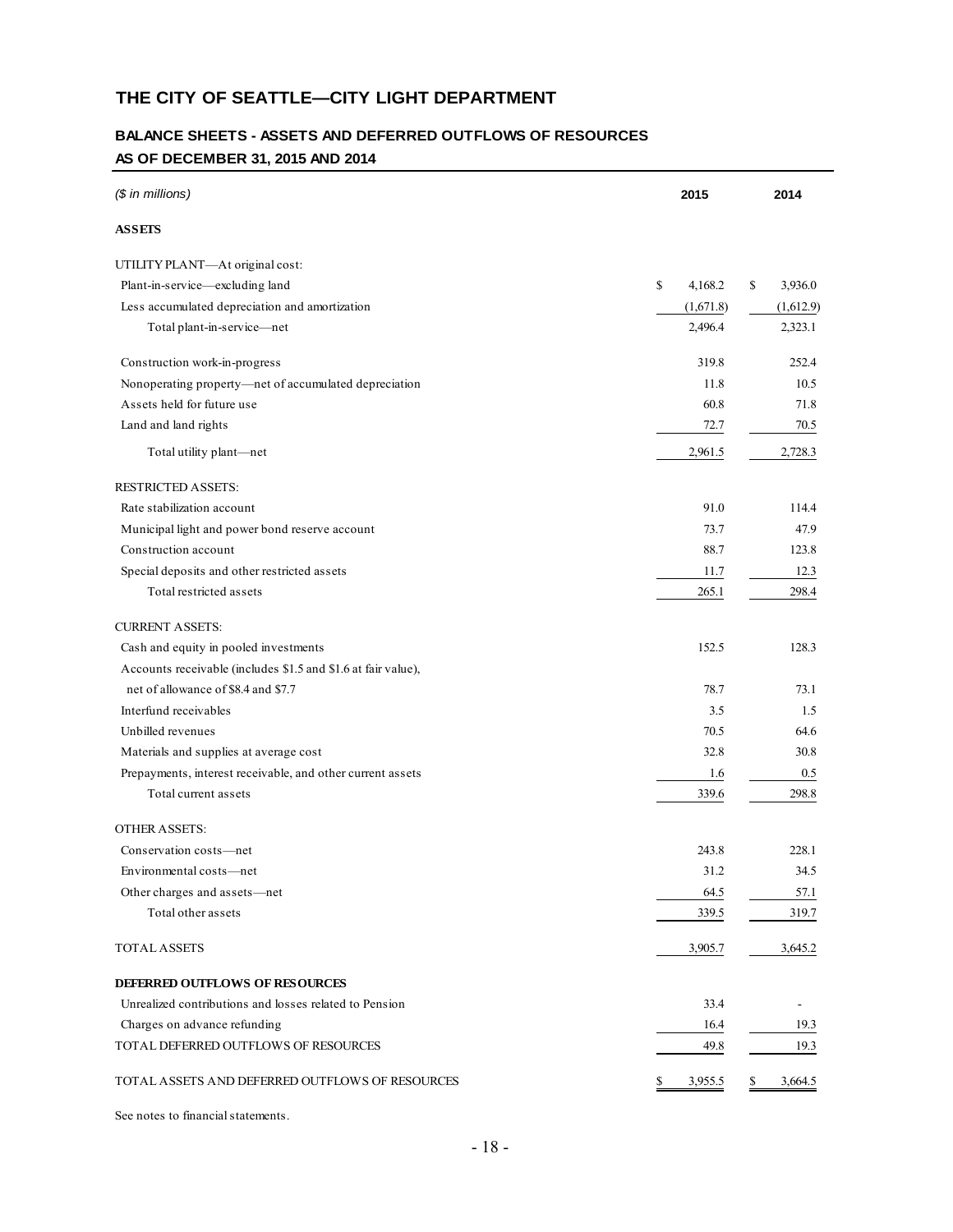# **BALANCE SHEETS - LIABILITIES, DEFERRED INFLOWS OF RESOURCES, AND NET POSITION**

### **AS OF DECEMBER 31, 2015 AND 2014**

| $$$ in millions)                                                             | 2015           | 2014          |
|------------------------------------------------------------------------------|----------------|---------------|
| <b>LIABILITIES</b>                                                           |                |               |
| <b>LONG-TERM DEBT:</b>                                                       |                |               |
| Revenue bonds                                                                | 2,070.8<br>\$  | \$1,903.8     |
| Plus bond premium-net                                                        | 125.9          | 126.3         |
| Less revenue bonds—current portion                                           | (105.9)        | (104.9)       |
| Total long-term debt                                                         | 2,090.8        | 1,925.2       |
| NONCURRENT LIABILITIES:                                                      |                |               |
| Net pension liability                                                        | 271.8          |               |
| Accumulated provision for injuries and damages                               | 42.3           | 42.9          |
| Compensated absences                                                         | 19.4           | 16.7          |
| Other noncurrent liabilities                                                 | 8.0            | 7.7           |
| Total noncurrent liabilities                                                 | 341.5          | 67.3          |
| <b>CURRENT LIABILITIES:</b>                                                  |                |               |
|                                                                              | 106.6          | 101.3         |
| Accounts payable and other current liabilities                               |                |               |
| Interfund payables                                                           | 11.0           | 10.9          |
| Accrued payroll and related taxes                                            | 10.3           | 9.2           |
| Compensated absences                                                         | 3.6            | 2.0           |
| Accrued interest                                                             | 34.0           | 30.0          |
| Long-term debt-current portion                                               | 105.9          | 104.9         |
| Total current liabilities                                                    | 271.4          | 258.3         |
| OTHER LIABILITIES                                                            | 29.7           | 26.7          |
| TOTAL LIABILITIES                                                            | 2,733.4        | 2,277.5       |
| <b>DEFERRED INFLOWS OF RESOURCES</b>                                         |                |               |
| Rate stabilization unearned revenue                                          | 66.0           | 89.4          |
| Other deferred inflows of resources (includes \$0.6 and \$0.1 at fair value) | 23.9           | 22.1          |
| <b>TOTAL DEFERRED INFLOWS OF RESOURCES</b>                                   | 89.9           | 111.5         |
|                                                                              |                |               |
| <b>NET POSITION</b>                                                          |                |               |
| Net investment in capital assets                                             | 1,169.6        | 1,100.8       |
| Restricted:                                                                  |                |               |
| Rate stabilization account                                                   | 25.0           | 25.0          |
| Special deposits and other purposes                                          | $\blacksquare$ | ۰             |
| Total restricted                                                             | 25.0           | 25.0          |
| Unrestricted-net                                                             | (62.4)         | 149.7         |
| Total net position                                                           | 1,132.2        | 1,275.5       |
| TOTAL LIABILITIES, DEFERRED INFLOWS OF RESOURCES, AND NET POSITION           | 3,955.5<br>\$  | 3,664.5<br>\$ |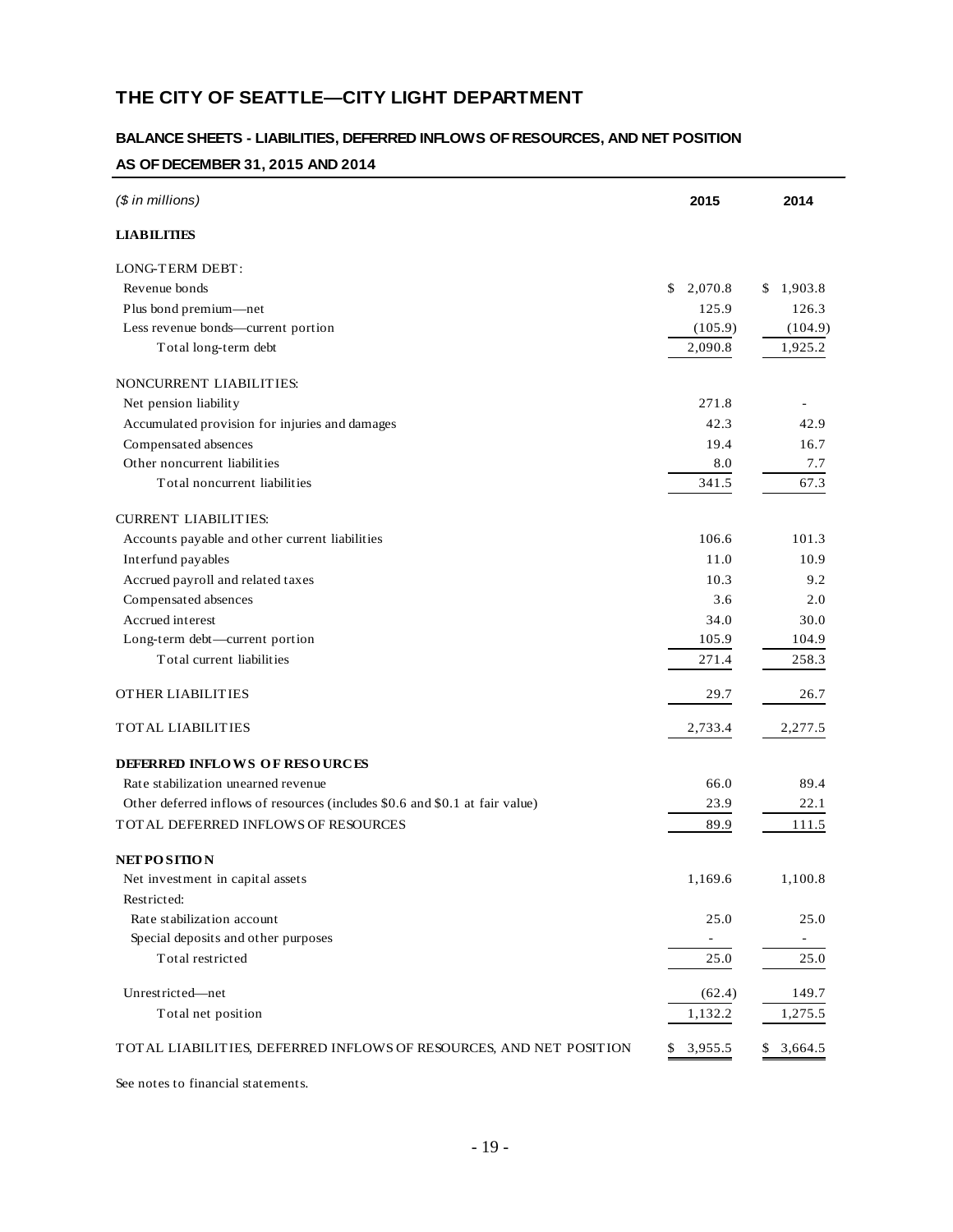THIS PAGE IS INTENTIONALLY LEFT BLANK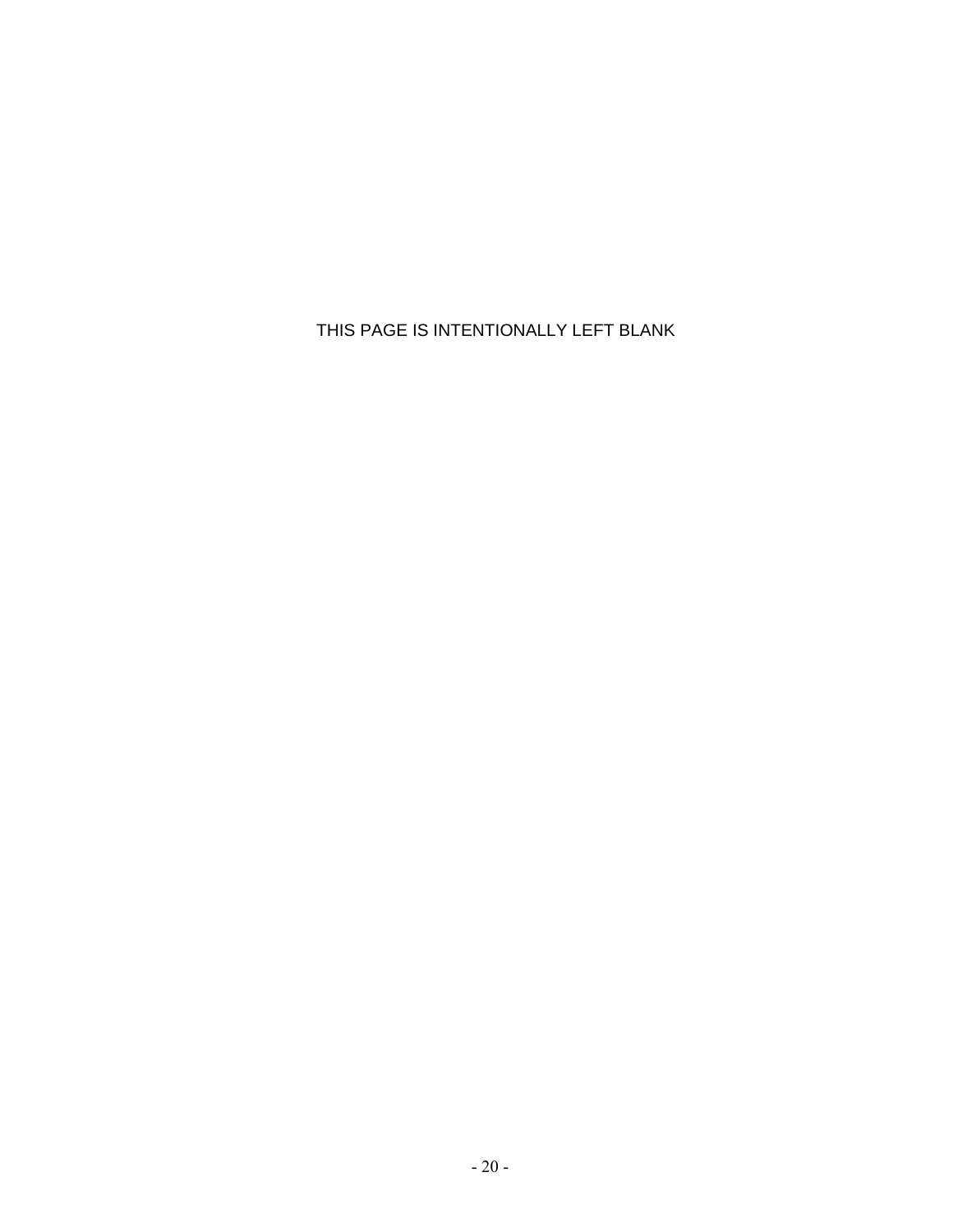### **STATEMENTS OF REVENUES, EXPENSES, AND CHANGES IN NET POSITION**

# **FOR THE YEARS ENDED DECEMBER 31, 2015 AND 2014**

| $($$ in millions)                                                                              | 2015          | 2014          |
|------------------------------------------------------------------------------------------------|---------------|---------------|
| <b>OPERATING REVENUES:</b>                                                                     |               |               |
| Retail power revenues                                                                          | \$<br>736.6   | \$<br>720.8   |
| Short-term wholesale power revenues                                                            | 61.2          | 96.8          |
| Other power-related revenues                                                                   | 36.8          | 50.8          |
| Transfers from/(to) rate stabilization account                                                 | 23.4          | (4.4)         |
| Other operating revenues                                                                       | 24.9          | 22.4          |
| Total operating revenues                                                                       | 882.9         | 886.4         |
| <b>OPERATING EXPENSES:</b>                                                                     |               |               |
| Long-term purchased power-Bonneville and other                                                 | 213.6         | 214.3         |
| Short-term wholesale power purchases                                                           | 26.8          | 14.9          |
| Other power expenses                                                                           | 59.6          | 65.9          |
| Transmission                                                                                   | 54.3          | 52.8          |
| Distribution                                                                                   | 65.1          | 59.7          |
| Customer service                                                                               | 38.3          | 37.6          |
| Conservation                                                                                   | 29.1          | 27.3          |
| Administrative and general                                                                     | 92.1          | 75.8          |
| Taxes                                                                                          | 81.1          | 80.0          |
| Depreciation and amortization                                                                  | 112.0         | 105.8         |
| Total operating expenses                                                                       | 772.0         | 734.1         |
| OPERATING INCOME                                                                               | 110.9         | 152.3         |
| NONOPERATING REVENUES AND (EXPENSES):                                                          |               |               |
| Other revenues and (expenses)—net                                                              | 16.7          | 18.5          |
| Interest expense                                                                               |               |               |
| Interest expense—net                                                                           | (85.7)        | (85.3)        |
| Amortization of bond costs-net                                                                 | 9.2           | 7.4           |
| Total interest expense                                                                         | (76.5)        | (77.9)        |
| Total nonoperating expenses                                                                    | (59.8)        | (59.4)        |
| INCOME BEFORE CAPITAL CONTRIBUTIONS AND GRANTS                                                 | 51.1          | 92.9          |
| CAPIT AL CONTRIBUTIONS AND GRANTS:                                                             |               |               |
| Capital contributions                                                                          | 39.0          | 27.7          |
| Capital grants                                                                                 | 0.4           | 0.7           |
| Total capital contributions and grants                                                         | 39.4          | 28.4          |
| <b>CHANGE IN NET POSITION</b>                                                                  | 90.5          | 121.3         |
| <b>NET POSITION:</b>                                                                           |               |               |
| Beginning of year                                                                              | 1,275.5       | 1,154.2       |
| Adjustment for the implementation of GASB Statement No. 68, Accounting and Financial Reporting |               |               |
| for Pensions - an amendment of GASB Statement No. 27                                           | (233.8)       |               |
| Beginning of year, as adjusted                                                                 | 1,041.7       |               |
| End of year                                                                                    | \$<br>1,132.2 | 1,275.5<br>\$ |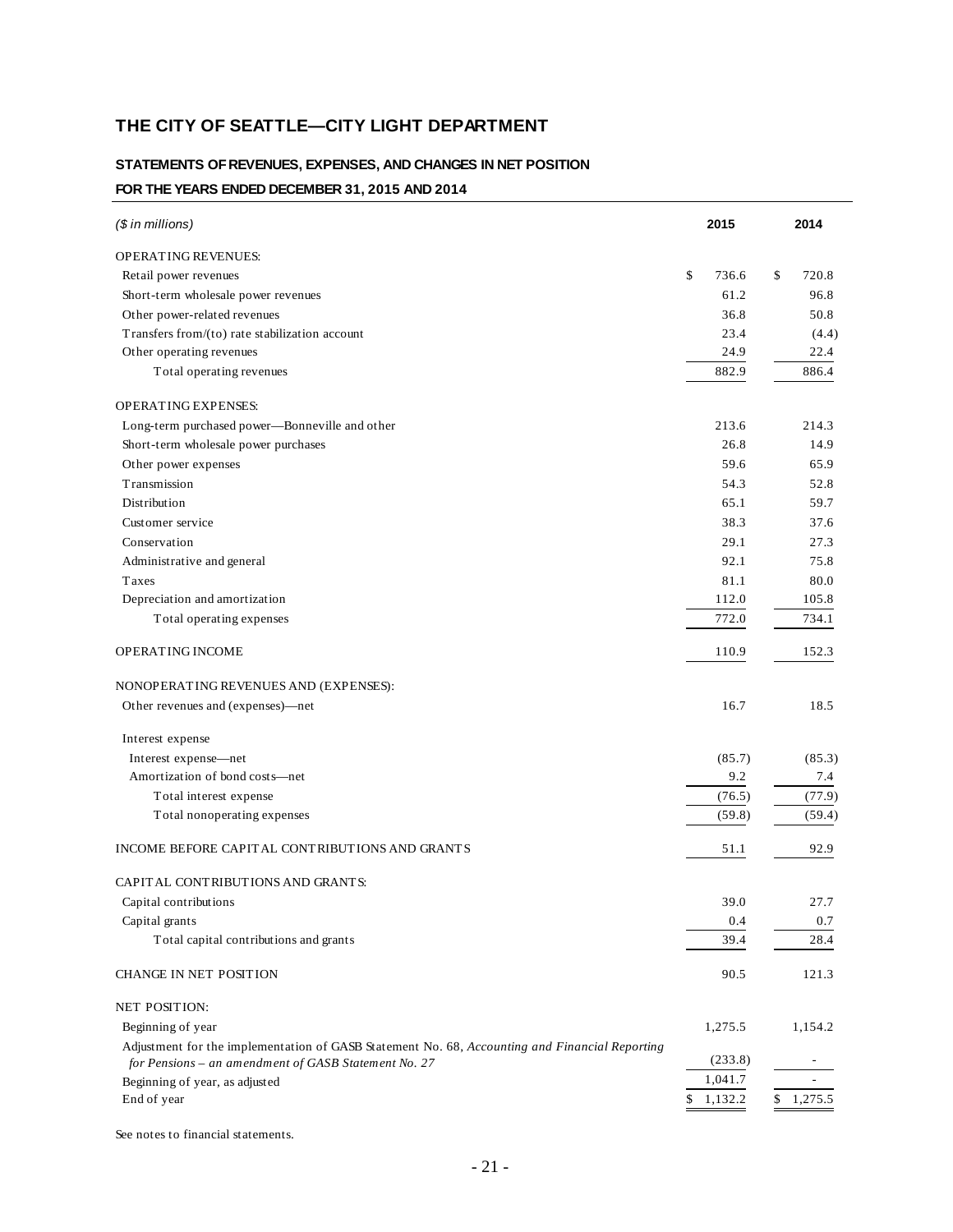#### **STATEMENTS OF CASH FLOWS FOR THE YEARS ENDED DECEMBER 31, 2015 AND 2014**

| $($ in millions)$                                                     | 2015        | 2014        |
|-----------------------------------------------------------------------|-------------|-------------|
| <b>OPERATING ACTIVITIES:</b>                                          |             |             |
| Cash received from customers and counterparties                       | S<br>836.6  | \$<br>867.4 |
| Interfund operating cash received                                     | 1.9         | 1.7         |
| Cash paid to suppliers and counterparties                             | (326.5)     | (287.1)     |
| Cash paid to employees                                                | (177.0)     | (173.6)     |
| Interfund operating cash paid                                         | (28.4)      | (28.5)      |
| Taxes paid                                                            | (78.5)      | (82.3)      |
| Net cash provided by operating activities                             | 228.1       | 297.6       |
| NONCAPITAL FINANCING ACTIVITIES:                                      |             |             |
| Principal paid on long-term debt                                      | (12.3)      | (37.3)      |
| Interest paid on long-term debt                                       | (10.5)      | (33.7)      |
| Noncapital grants received                                            | 4.6         | 5.2         |
| Bonneville receipts for conservation                                  | 2.2         | 6.7         |
| Payment to vendors on behalf of customers for conservation            | (35.2)      | (33.1)      |
| Net cash used in noncapital financing activities                      | (51.2)      | (92.2)      |
| CAPITAL AND RELATED FINANCING ACTIVITIES:                             |             |             |
| Proceeds from long-term debt                                          | 271.8       | 265.2       |
| Proceeds from long-term debt premiums                                 | 11.9        | 34.2        |
| Payment to trustee for defeased bonds                                 | 0.0         | (127.1)     |
| Bond issue costs paid                                                 | (1.0)       | (1.7)       |
| Principal paid on long-term debt                                      | (92.6)      | (62.4)      |
| Interest paid on long-term debt                                       | (79.2)      | (56.5)      |
| Acquisition and construction of capital assets                        | (306.1)     | (276.1)     |
| Interfund payments for acquisition and construction of capital assets | (23.0)      | (10.9)      |
| Capital contributions                                                 | 38.0        | 26.5        |
| Interfund receipts for capital contributions                          | 0.3         | 0.8         |
| Capital grants received/(paid)                                        | (3.6)       | (3.0)       |
| Interest received for suburban infrastructure improvements            | 2.1         | 2.1         |
| Proceeds on sale of property                                          | 1.1         | 2.0         |
| (Increase) Decrease in other assets                                   | (9.8)       | 1.6         |
| Net cash used in capital and related financing activities             | (190.1)     | (205.3)     |
| <b>INVESTING ACTIVITIES:</b>                                          |             |             |
| Interest received (paid) on cash and equity in pooled investments     | 4.1         | 5.8         |
| Net cash provided by (used in) investing activities                   | 4.1         | 5.8         |
| NET INCREASE (DECREASE) IN CASH AND EQUITY IN POOLED INVESTMENTS      | (9.1)       | 5.9         |
| CASH AND EQUITY IN POOLED INVESTMENTS:<br>Beginning of year           | 426.7       | 420.8       |
| End of year                                                           | \$<br>417.6 | \$<br>426.7 |
|                                                                       |             |             |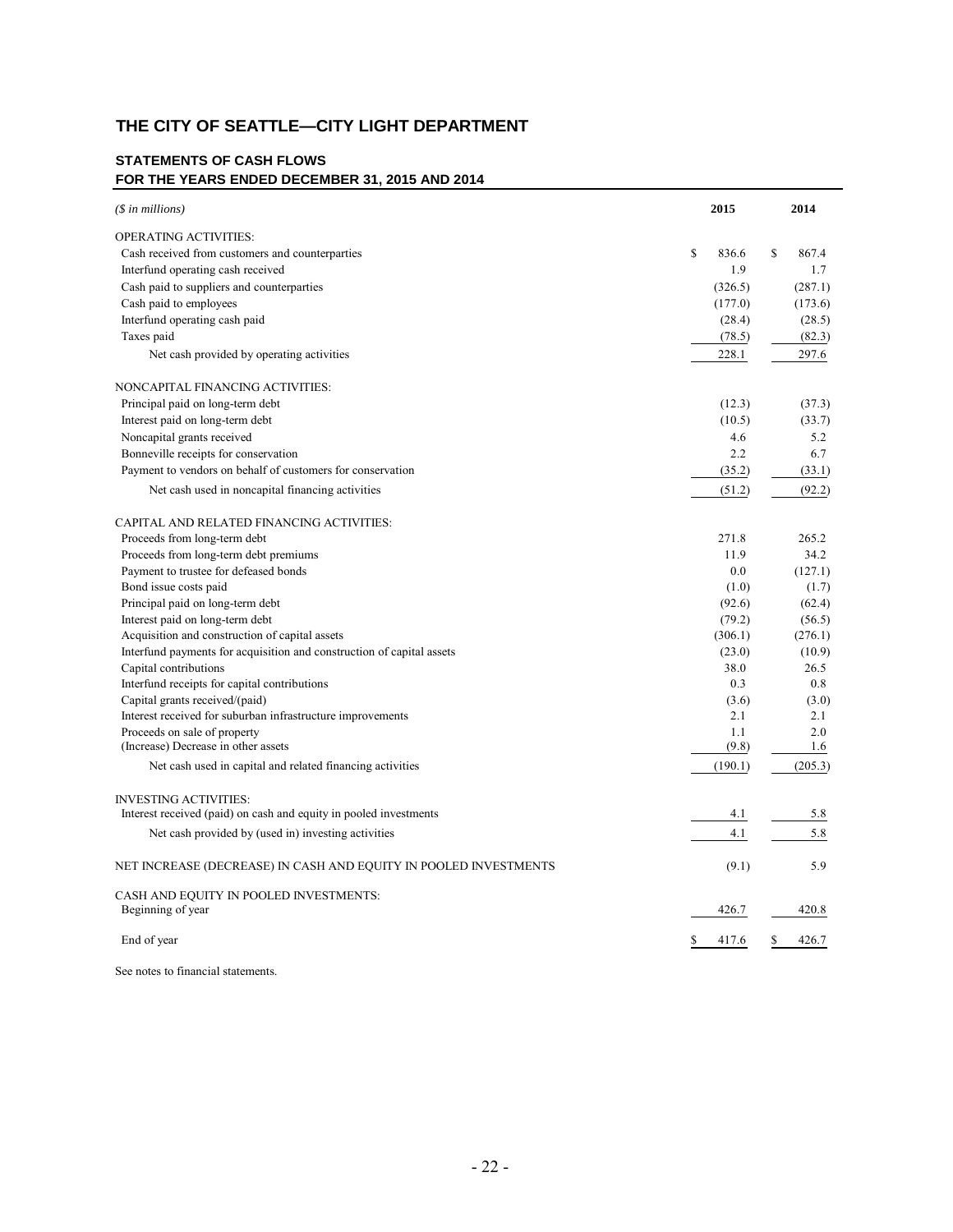# **STATEMENTS OF CASH FLOWS - RECONCILIATION FOR THE YEARS ENDED DECEMBER 31, 2014 AND 2013**

| $(S$ in millions)                                       | 2015        | 2014        |
|---------------------------------------------------------|-------------|-------------|
| RECONCILIATION OF OPERATING INCOME TO                   |             |             |
| NET CASH PROVIDED BY OPERATING ACTIVITIES:              |             |             |
| Operating income                                        | \$<br>110.9 | \$<br>152.3 |
| Adjustments to reconcile operating income to net cash   |             |             |
| provided by operating activities:                       |             |             |
| Non-cash items included in operating income:            |             |             |
| Depreciation                                            | 118.3       | 108.1       |
| Amortization of other liabilities                       | (0.9)       | (0.6)       |
| Amortization of other assets                            | 24.3        | 22.7        |
| Bad debt expense                                        | 3.0         | 2.1         |
| Power revenues                                          | (31.5)      | (48.4)      |
| Power expenses                                          | 32.9        | 49.1        |
| Provision for injuries and damages                      | 0.6         | (0.3)       |
| Other non-cash items                                    | 7.6         | 5.8         |
| Change in:                                              |             |             |
| Accounts receivable                                     | (5.6)       | (10.7)      |
| Unbilled revenues                                       | (5.9)       | 14.2        |
| Materials and supplies                                  | (7.6)       | 6.6         |
| Prepayments, interest receivable, and other receivables | (0.8)       | 0.6         |
| Other assets                                            | 2.7         | (2.9)       |
| Provision for injuries and damages and claims payable   | 1.4         | (13.8)      |
| Accounts payable and other payables                     | 2.1         | 8.4         |
| Rate stabilization unearned revenue                     | (23.4)      | 4.4         |
| Total adjustments                                       | 117.2       | 145.3       |
| Net cash provided by operating activities               | 228.1<br>\$ | \$<br>297.6 |
| SUPPLEMENTAL DISCLOSURES OF NONCASH ACTIVITIES:         |             |             |
| In-kind capital contributions                           | \$<br>1.4   | \$<br>3.6   |
| Amortization of debt related costs—net                  | 9.2         | 7.4         |
| Allowance for funds used during construction            | 8.9         | 5.8         |
| Power exchange revenues                                 | 17.0        | 25.3        |
| Power exchange expenses                                 | (17.6)      | (25.6)      |
| Power revenue netted against power expenses             | 6.5         | 6.1         |
| Power expense netted against power revenues             | (8.5)       | (17.1)      |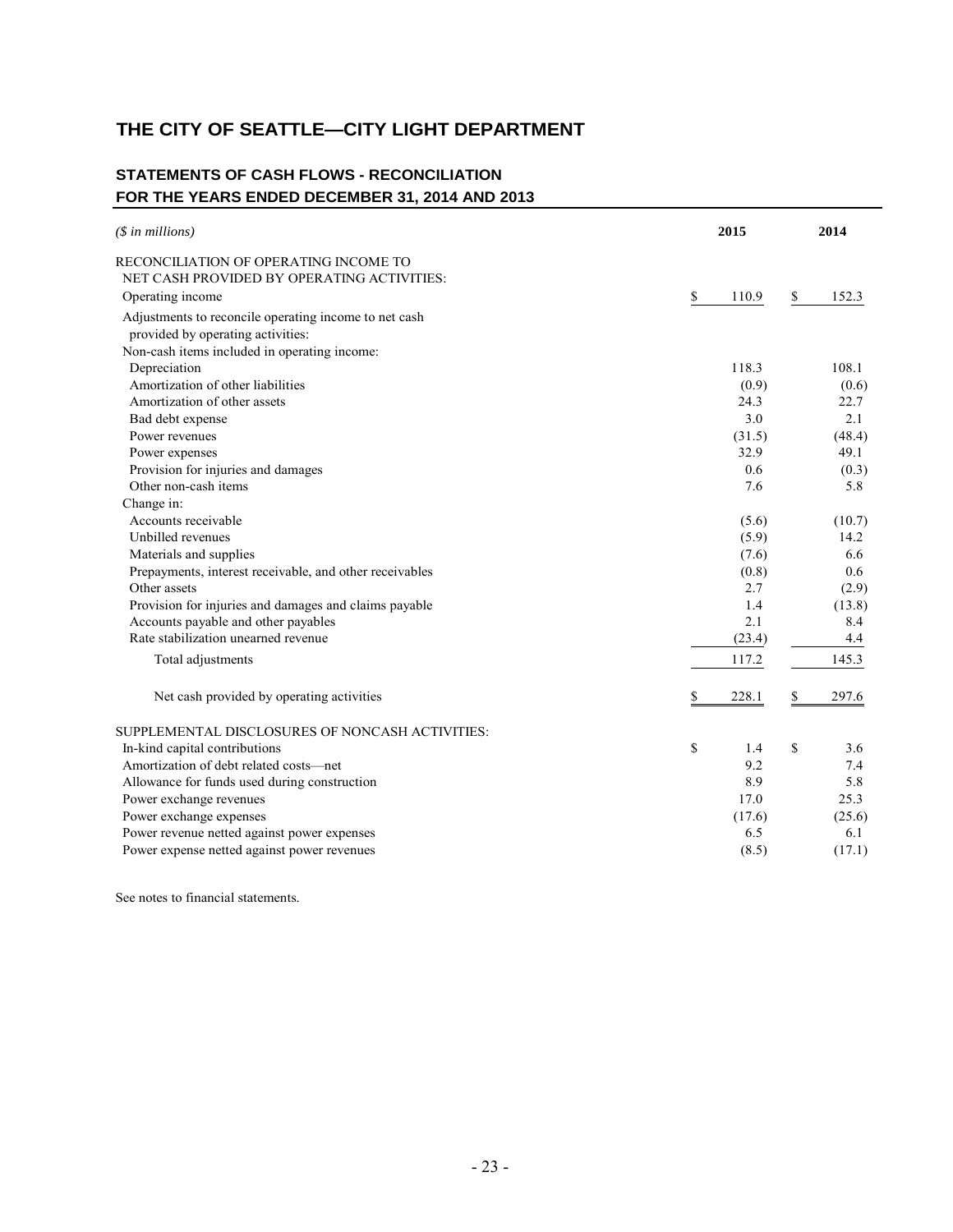### **REQUIRED SUPPLEMENTARY INFORMATION (UNAUDITED)**

# **1. OPERATIONS AND SUMMARY OF SIGNIFICANT ACCOUNTING POLICIES**

The City Light Department (the Department) is the public electric utility of The City of Seattle (the City). The Department is an enterprise fund of the City. The Department owns and operates certain generating, transmission, and distribution facilities and supplies electricity to approximately 423,000 residential, commercial, and public customers in the city of Seattle. The Department also supplies electrical energy to other City agencies at rates prescribed by City ordinances, and to certain neighboring communities under franchise agreements. The establishment of the Department's rates is within the exclusive jurisdiction of the Seattle City Council. A requirement of Washington State law provides that rates must be fair, nondiscriminatory, and fixed to produce revenue adequate to pay for operation and maintenance expenses and to meet all debt service requirements payable from such revenue. The Department pays occupation taxes to the City based on total revenues.

The Department's revenues for services provided to other City departments were \$18.0 million and \$18.8 million in 2015 and 2014, respectively, and \$2.2 million and \$3.0 million for non-energy services, respectively.

The Department receives certain services from other City departments and paid \$64.8 million in 2015 and \$50.8 million in 2014, for such services. Amounts paid include central cost allocations from the City for services received including treasury services, risk financing, purchasing, data processing systems, vehicle maintenance, personnel, payroll, legal, administrative, and building rentals, including for the Department's administrative offices.

The Department's receivables from other City departments totaled \$3.5 million and \$1.5 million at December 31, 2015, and 2014, respectively. The Department's payables to other City departments totaled \$11.0 million and \$10.9 million at December 31, 2015, and 2014, respectively. The balances receivable and payable are the result of transactions incurred in the normal course of operations.

*Basis of Presentation and Accounting Standards*—The financial statements are prepared using the economic resources measurement focus and the accrual basis of accounting in conformity with accounting principles generally accepted in the United States of America as applied to governmental units. Revenues are recorded when earned and expenses are recorded when a liability is incurred, regardless of the timing of related cash flows. The Governmental Accounting Standards Board (GASB) is the accepted standard-setting body for establishing governmental accounting and financial reporting principles. The Department has applied and is current through 2015 with all applicable GASB pronouncements.

Effective January 1, 2015, the Department adopted GASB Statement No. 68, *Accounting and Financial Reporting for Pensions – an amendment of GASB Statement No. 27* and Statement No. 71, *Pension Transition for Contributions Made Subsequent to the Measurement Date – an amendment of GASB Statement No. 68*. Statement Nos. 68 and 71 establish new accounting and financial reporting requirements for state and local governments related to pensions, including changes to the recognition of liabilities, expenses, deferred outflows of resources, and deferred inflows of resources. See Note 11 Seattle City Employees' Retirement System for more information related to Statement Nos. 68 and 71.

The GASB has issued GASB Statement No. 72, *Fair Value Measurement and Application*, which provides guidance for determining a fair value measurement for reporting purposes, applying fair values to certain investments, and disclosures related to all fair value measurements. Statement No. 72 is the only new statement effective for the Department in 2016 and the Department is currently evaluating the impact that adoption of this statement will have on its financial statements.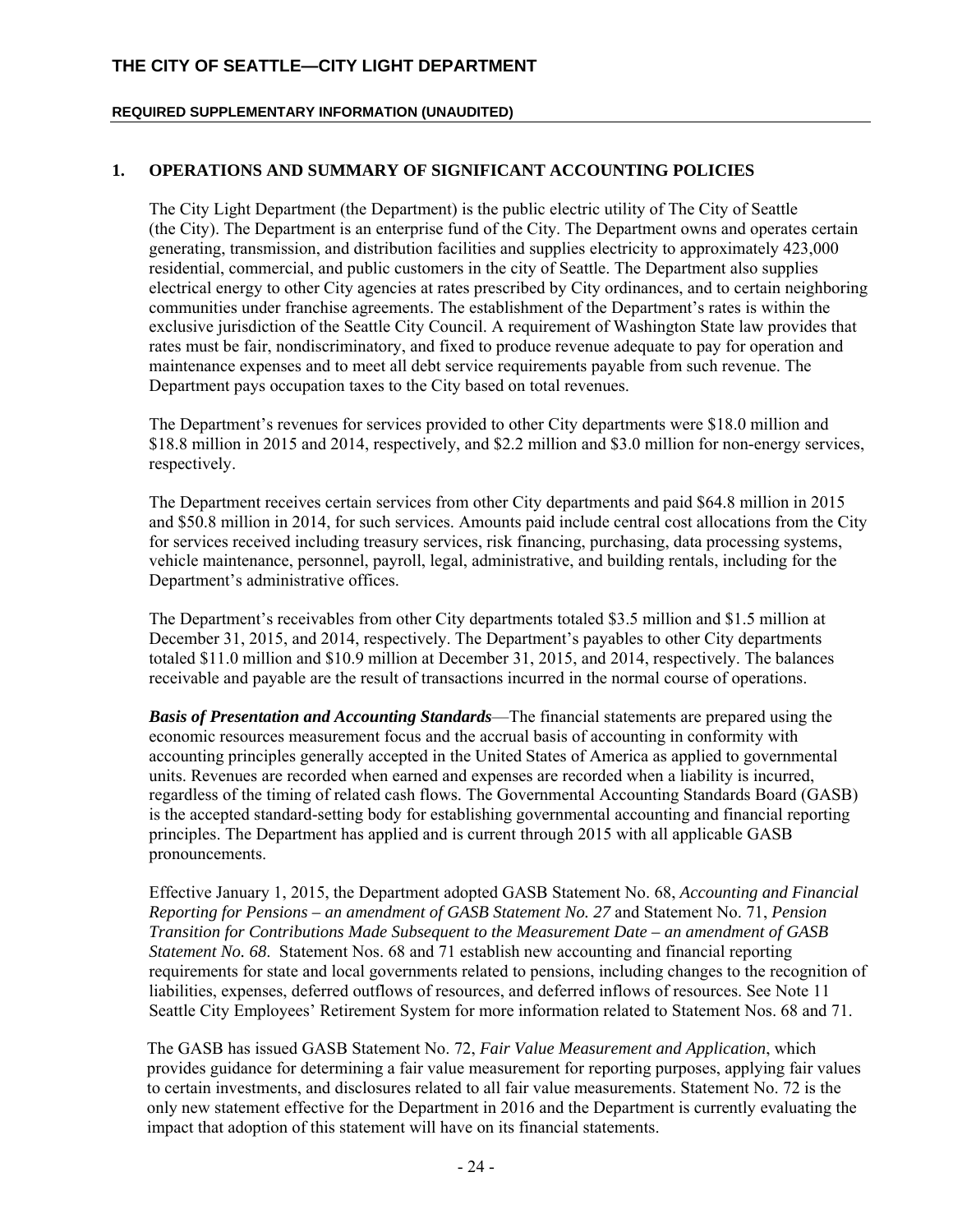#### **NOTES TO FINANCIAL STATEMENTS AS OF AND FOR THE YEARS ENDED DECEMBER 31, 2015 AND 2014**

*Fair Value Measurements*—Descriptions of the Department's accounting policies on fair value measurements for items reported on the balance sheets at December 31, 2015 and 2014, are as noted in the following paragraph, Note 5 Accounts Receivable, and Note 17 Long-Term Purchased Power, Exchanges, and Transmission.

*Fair Value of Financial Instruments*—The Department's financial instruments reported on the balance sheets at December 31, 2015 and 2014, as Restricted assets and Cash and equity in pooled investments are measured at fair value. These instruments consist primarily of the Department's share of the Citywide pool of investments (see Note 4 Cash and Equity in Pooled Investments and Investments). Gains and losses on these financial instruments are reflected in Investment income in the statements of revenues, expenses, and changes in net position. Long-term debt at December 31, 2015 and 2014, is disclosed at fair value (see Note 8 Long-Term Debt).

*Net Position*—The Department classifies its net position into three components as follows:

- *Net investment in capital assets*—This component consists of capital assets, net of accumulated depreciation and amortization, reduced by the net outstanding debt balances related to capital assets net of unamortized debt expenses.
- *Restricted*—This component consists of net position with constraints placed on use. Constraints include those imposed by creditors (such as through debt covenants and excluding amounts considered in net capital, above), grants, or laws and regulations of other governments, or by enabling legislation, The City of Seattle Charter, or by ordinances legislated by the Seattle City Council.
- *Unrestricted*—This component consists of assets, deferred outflows of resources, liabilities, and deferred inflows of resources that do not meet the definition of Net investment in capital assets or **Restricted.**

*Restricted and Unrestricted Net Position*—The Department's policy is to use restricted net position for specified purposes and to use unrestricted net position for operating expenses. The Department does not currently incur expenses for which both restricted and unrestricted net position is available.

*Assets Held for Future Use—*These assets include property acquired but never used by the Department in electrical service and therefore, held for future service under a definitive plan. Also included is property previously used in service but retired and held pending its reuse in the future under a definitive plan. As of December 31, 2015 and 2014, Assets held for future use included the following electrical plant assets: land for future substations, ducts and vaults, transmission lines, and plans for additional hydraulic generating capacity totaling \$60.8 million and \$71.8 million, respectively.

*Materials and Supplies—*Materials and supplies are generally used for construction, operation and maintenance work, not for resale. They are valued utilizing the average cost method and charged to construction or expense when used.

*Revenue Recognition—*Service rates are authorized by City ordinances. Billings are made to customers on a monthly or bimonthly basis. Revenues for energy delivered to customers between the last billing date and the end of the year are estimated and reflected in the accompanying financial statements as unbilled revenue within Retail power revenues.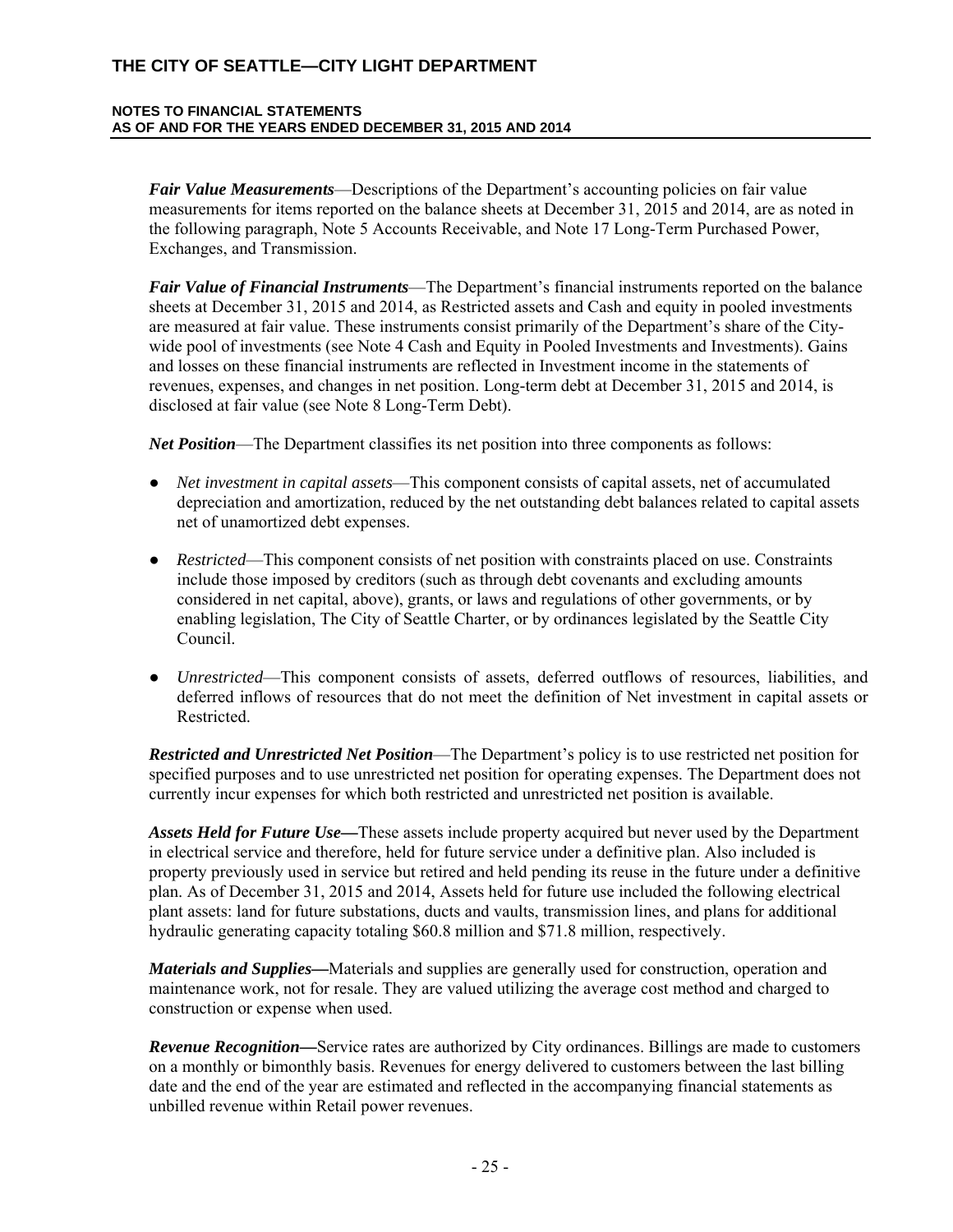#### **NOTES TO FINANCIAL STATEMENTS AS OF AND FOR THE YEARS ENDED DECEMBER 31, 2015 AND 2014**

The Department's customer base accounted for electric energy sales at December 31, 2015 and 2014, as follows:

|                | 2015 | 2014                |
|----------------|------|---------------------|
| Residential    |      | $35.9 \%$ $36.1 \%$ |
| Nonresidential |      | 64.1 $\%$ 63.9 $\%$ |
| Total          |      | $100.0 \%$ 100.0 %  |

Revenues earned in the process of delivering energy to customers, wholesale energy transactions, and related activities are considered operating revenues in the determination of change in net position. Investment income, nonexchange transactions, and other revenues are considered Nonoperating revenues.

*Expense Recognition—*Expenses incurred in the process of delivering energy to customers, wholesale energy transactions, and related activities are considered operating expenses in the determination of net income. Debt interest expense, debt related amortization, and certain other expenses are considered Nonoperating expenses.

*Administrative and General Overhead Costs Applied—*Certain administrative and general overhead costs are allocated to construction work-in-progress, major data processing systems development, programmatic conservation, relicensing mitigation projects, and billable operations and maintenance activities based on rates established by cost studies. Pension and benefit costs are allocated to capital and operations and maintenance activities based on a percentage of labor dollars. The administrative and general overhead costs applied totaled \$52.1 million and \$48.1 million in 2015 and 2014, respectively. Pension and benefit costs were \$58.7 million and \$52.6 million in 2015 and 2014, respectively. Administrative and general expenses, net of total applied overhead, were \$92.1 million and \$75.8 million in 2015 and 2014, respectively.

*Interest Charged to Construction—*Interest is charged for funds used during construction of plant assets and to non-billable construction work-in-progress. Interest charged represents the estimated costs of financing construction projects and is computed using the Department's weighted-average interest rate for all bonds outstanding, the majority of which are tax exempt, and is revised when new bonds are issued and at the end of the year. Interest charged to construction totaled \$8.9 million and \$5.8 million in 2015 and 2014, respectively, and is reflected as a reduction of Interest expense in the statements of revenues, expenses, and changes in net position.

*Nonexchange Transactions—*Capital contributions and grants in the amount of \$44.0 million and \$32.2 million are reported for 2015 and 2014, respectively, in the statements of revenues, expenses, and changes in net position as nonoperating revenues from nonexchange transactions. Capital contributions and grants revenues are recognized based on the accrual basis of accounting. In-kind capital contributions are recognized at estimated fair value in the period when all eligibility requirements have been met as described in GASB Statement No. 33, *Accounting and Financial Reporting for Nonexchange Transactions*. Federal and state grant revenues are recognized as earned and are subject to contract and other compliance audits.

*Compensated Absences—*Regular employees of the Department earn vacation time in accordance with length of service. A maximum of 480 hours may be accumulated for the most tenured employees and,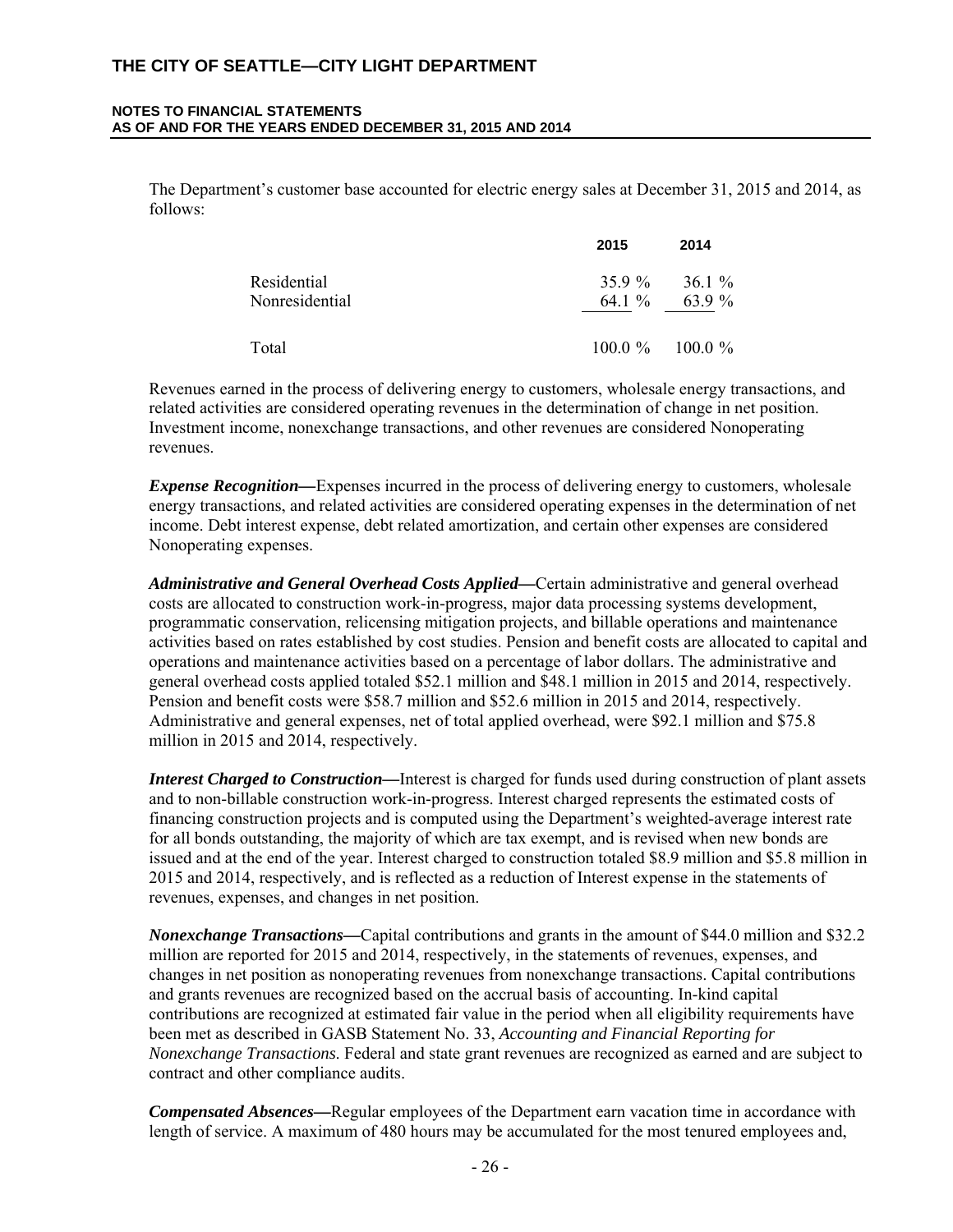#### **NOTES TO FINANCIAL STATEMENTS AS OF AND FOR THE YEARS ENDED DECEMBER 31, 2015 AND 2014**

upon termination, employees are entitled to compensation for unused vacation. Upon retirement, employees receive compensation equivalent to 25% of their accumulated sick leave. Effective 2006, only employees represented by unions who voted in favor of a Healthcare Reimbursement Arrangement (HRA) receive 35% of their sick leave balance tax-free through an HRA account for healthcare expenses post retirement. Because of the special tax arrangement, the sick leave balance may only go into the HRA account; it may not be taken as a cashout. The HRA program is administered by an independent third party administrator, Meritain Health. HRA investments are managed by HRA Voluntary Employee Beneficiary Association (VEBA) Trust. The Department accrues all costs associated with compensated absences, including payroll taxes.

*Use of Estimates—*The preparation of the financial statements in conformity with accounting principles generally accepted in the United States of America requires management to make estimates and assumptions that affect amounts reported in the financial statements. The Department used significant estimates in determining reported allowance for doubtful accounts, unbilled revenues, power exchanges, accumulated provision for injuries and damages and workers' compensation, environmental liabilities, accrued sick leave, net pension liability, other postemployment benefits, and other contingencies. Actual results may differ from those estimates.

*Significant Risk and Uncertainty—*The Department is subject to certain business risks that could have a material impact on future operations and financial performance. These risks include financial market liquidity and economic uncertainty; prices on the wholesale markets for short-term power transactions; interest rates and other inputs and techniques for fair valuation; water conditions, weather, climate change, and natural disaster-related disruptions; terrorism; collective bargaining labor disputes; fish and other Endangered Species Act (ESA) issues; Environmental Protection Agency (EPA) regulations; compliance with clean and renewable energy legislation; local and federal government regulations or orders concerning the operations, maintenance, and/or licensing of hydroelectric facilities; other governmental regulations; restructuring of the electrical utility industry; and the costs of constructing transmission facilities that may be incurred as part of a northwest regional transmission system, and related effects of this system on transmission rights, transmission sales, surplus energy, and governance.

*Reclassifications—*Certain 2014 account balances have been reclassified to conform to the 2015 presentation.

# **2. UTILITY PLANT**

*Utility Plant*—Utility plant is recorded at original cost, which includes both direct costs of construction or acquisition and indirect costs, including an allowance for funds used during construction. The capitalization threshold for tangible assets was \$5,000, and for intangible assets, \$500,000 in 2015 and 2014. Plant constructed with capital contributions or contributions in-aid-of construction received from customers is included in Utility plant. Capital contributions and capital grants totaled \$39.4 million in 2015 and \$28.4 million in 2014. The Department uses a straight-line composite method of depreciation and amortization and, therefore, groups assets into composite groups for purposes of depreciation. Estimated economic lives range from 4 to 57 years. The Department uses a half-year convention method on the assumption that additions and replacements are placed in service at mid-year. Depreciation and amortization expense as a percentage of depreciable utility plant-in-service was approximately 2.7% in 2015 and 2.7% in 2014. When operating plant assets are retired, their original cost together with retirement costs and removal costs, less salvage, is charged to accumulated depreciation or amortization, if applicable. The cost of maintenance and repairs is charged to expense as incurred, while the cost of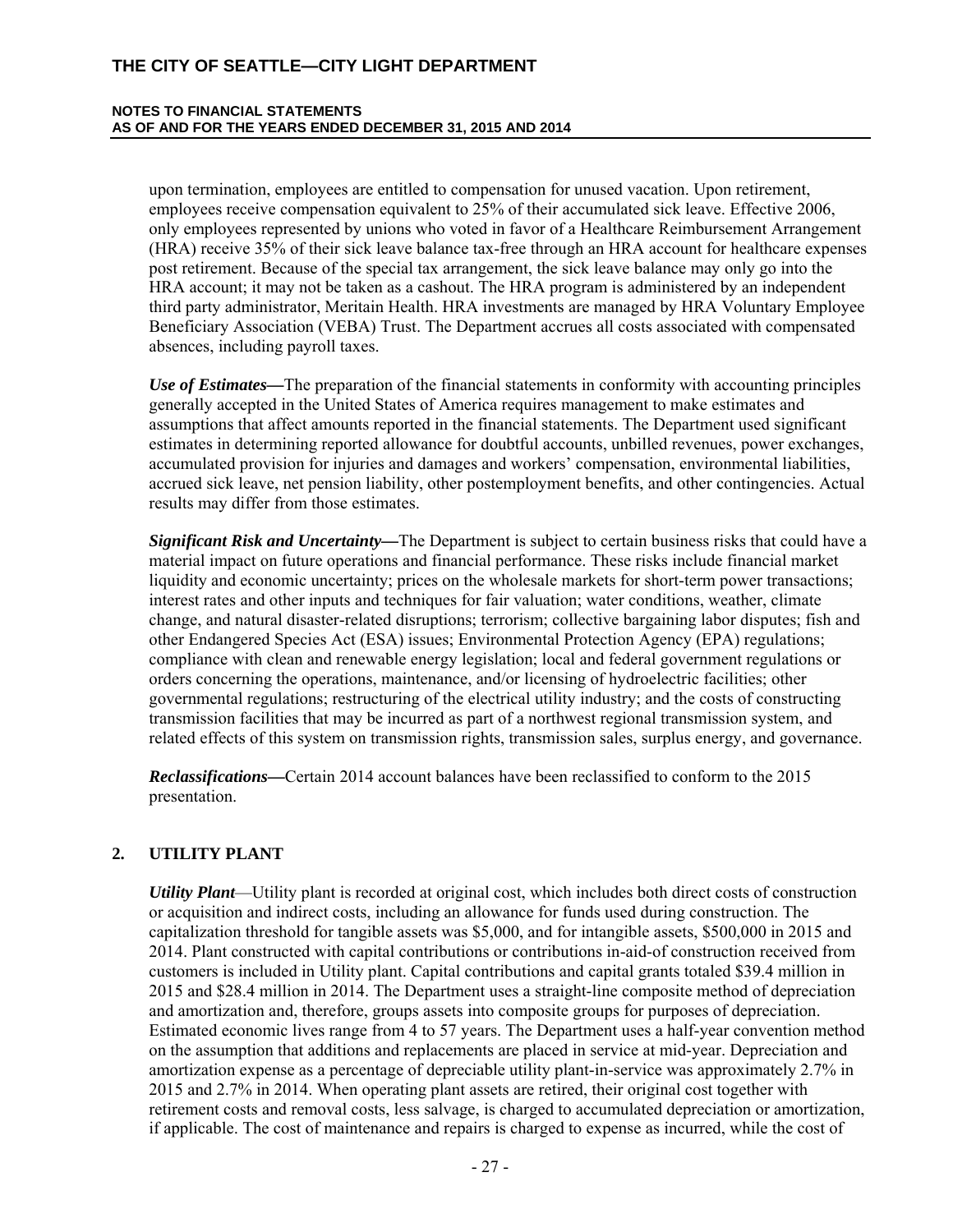#### **NOTES TO FINANCIAL STATEMENTS AS OF AND FOR THE YEARS ENDED DECEMBER 31, 2015 AND 2014**

replacements and betterments are capitalized. The Department periodically reviews long-lived assets for impairment to determine whether any events or circumstances indicate the carrying value of the assets may not be recoverable over their economic lives. No impairments were identified in 2015 or 2014.

At December 31, 2015, several assets previously listed as Assets Held for Future Use have been placed in service totaling \$11.1 million. At December 31, 2014, assets totaling \$1.8 million were transferred to Assets Held for Future Use.

Intangible assets are those that lack physical substance, are nonfinancial in nature, and have useful lives extending beyond a single reporting period. The Department's intangible assets are reported as capital assets under Utility Plant. The Department's intangible assets consist of easements, purchased and internally developed software, transmission rights, capitalized relicensing costs for Skagit and Boundary hydroelectric projects, Tolt hydroelectric project mitigation costs, and costs capitalized under the High Ross Agreement.

Utility plant-in-service at original cost, excluding land, at December 31, 2015, and 2014, was:

| 2015<br>$(S \in$ in millions)                                                                                     | Hydroelectric<br><b>Production</b> |               | <b>Transmission</b>         |   | <b>Distribution</b>        | General |                             | Intangible |                    |     | <b>Total</b>               |
|-------------------------------------------------------------------------------------------------------------------|------------------------------------|---------------|-----------------------------|---|----------------------------|---------|-----------------------------|------------|--------------------|-----|----------------------------|
| Original cost:<br>Beginning balance<br>Capital acquisitions<br>Dispositions<br>Transfers and adjustments          | \$<br>763.6<br>59.3<br>(1.8)       | <sup>\$</sup> | 207.8<br>25.7<br>(2.6)<br>۰ | S | 2,194.2<br>140.2<br>(38.8) | S       | 313.9<br>29.0<br>(4.4)<br>- | <b>S</b>   | 456.5<br>25.6<br>- | \$. | 3,936.0<br>279.8<br>(47.6) |
| Total original cost                                                                                               | 821.1                              |               | 230.9                       |   | 2,295.6                    |         | 338.5                       |            | 482.1              |     | 4,168.2                    |
| Accumulated depreciation<br>and amortization:<br>Beginning balance<br>Increase in accumulated<br>depreciation and | 338.9                              |               | 81.5                        |   | 813.6                      |         | 199.4                       |            | 179.5              |     | 1,612.9                    |
| amortization                                                                                                      | 15.2                               |               | 4.8                         |   | 69.0                       |         | 18.5                        |            | 12.7               |     | 120.2                      |
| Retirements<br>PY Adjustments                                                                                     | (6.4)                              |               | (3.8)                       |   | (46.6)                     |         | (4.7)<br>1.1                |            | (0.9)              |     | (61.5)<br>0.2              |
| Total accumulated<br>depreciation and<br>amortization                                                             | 347.7                              |               | 82.5                        |   | 836.0                      |         | 214.3                       |            | 191.3              |     | 1,671.8                    |
| Ending balance                                                                                                    | 473.4                              | S             | 148.4                       | S | 1,459.6                    | S       | 124.2                       | S          | 290.8              |     | 2,496.4                    |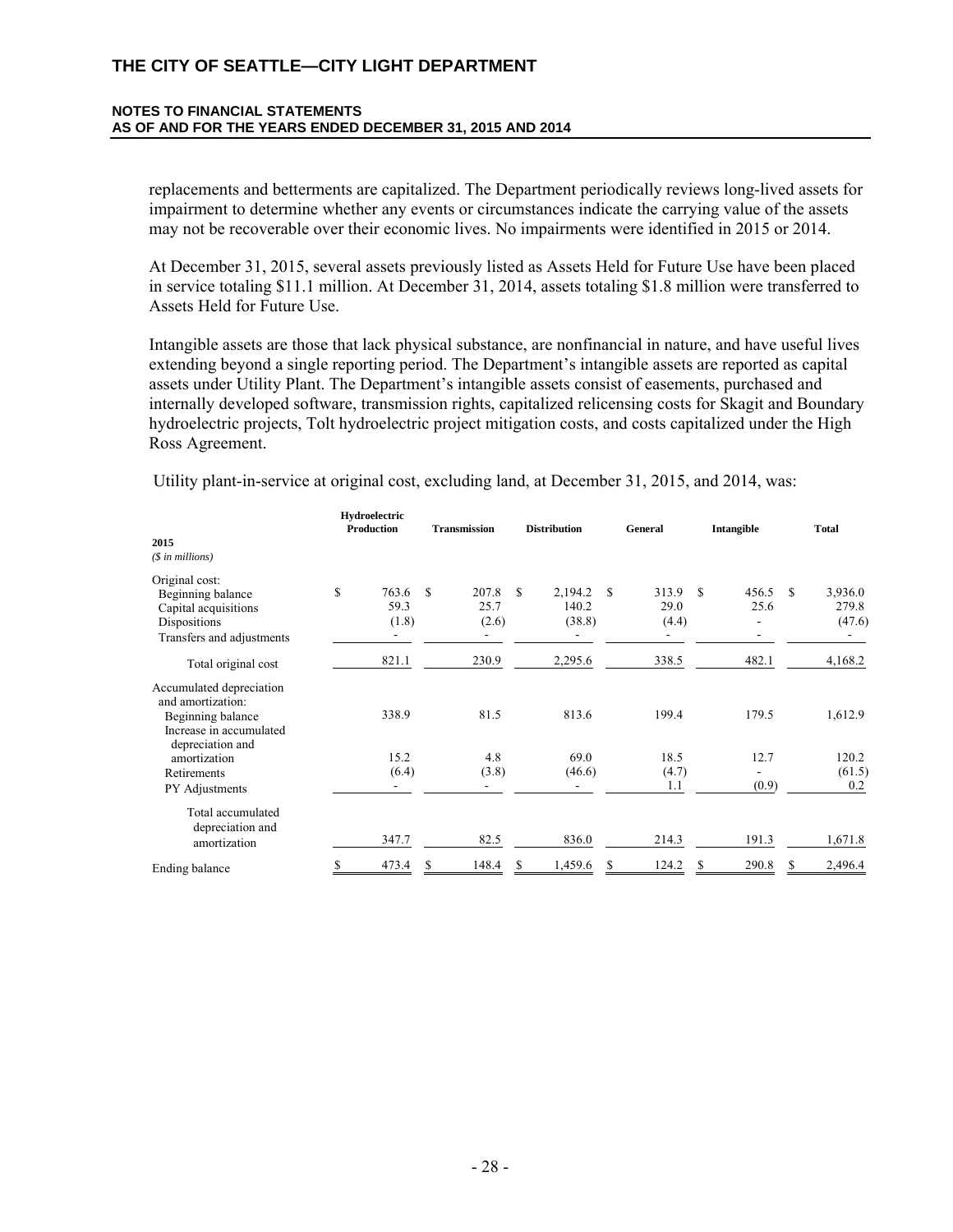#### **NOTES TO FINANCIAL STATEMENTS AS OF AND FOR THE YEARS ENDED DECEMBER 31, 2015 AND 2014**

|                                                                                                          | Hydroelectric<br>Production   |    | <b>Transmission</b>   |     | <b>Distribution</b>                                    |               | General                |     | Intangible              |     | <b>Total</b>               |
|----------------------------------------------------------------------------------------------------------|-------------------------------|----|-----------------------|-----|--------------------------------------------------------|---------------|------------------------|-----|-------------------------|-----|----------------------------|
| 2014<br>$($in$ millions)                                                                                 |                               |    |                       |     |                                                        |               |                        |     |                         |     |                            |
| Original cost:<br>Beginning balance<br>Capital acquisitions<br>Dispositions<br>Transfers and adjustments | \$<br>761.2<br>28.6<br>(26.2) | S  | 201.9<br>6.0<br>(0.1) | \$. | 2,086.4<br>118.9<br>(11.1)<br>$\overline{\phantom{a}}$ | <sup>\$</sup> | 305.2<br>18.1<br>(9.4) | \$. | 440.6<br>27.4<br>(11.5) | \$. | 3,795.3<br>199.0<br>(58.3) |
| Total original cost                                                                                      | 763.6                         |    | 207.8                 |     | 2,194.2                                                |               | 313.9                  |     | 456.5                   |     | 3,936.0                    |
| Accumulated depreciation<br>and amortization:<br>Beginning balance<br>Increase in accumulated            | 350.3                         |    | 77.6                  |     | 765.0                                                  |               | 193.9                  |     | 177.2                   |     | 1,564.0                    |
| depreciation and<br>amortization<br>Retirements                                                          | 15.1<br>(26.5)                |    | 4.5<br>(0.6)          |     | 65.1<br>(16.5)                                         |               | 15.1<br>(9.6)          |     | 13.8<br>(11.5)          |     | 113.6<br>(64.7)            |
| Total accumulated<br>depreciation and<br>amortization                                                    | 338.9                         |    | 81.5                  |     | 813.6                                                  |               | 199.4                  |     | 179.5                   |     | 1,612.9                    |
| Ending balance                                                                                           | \$<br>424.7                   | \$ | 126.3                 | \$  | 1,380.6                                                | \$            | 114.5                  | \$  | 277.0                   | S   | 2,323.1                    |

Note: 2014 Accumulated Depreciation and Amortization section has been revised to reflect 2015 reclassification of Removal work-in-progress from Accumulated Depreciation to Construction work-in-progress.

# **3. RATE STABILIZATION ACCOUNT**

The Rate Stabilization Account (RSA) is a restricted cash reserve established to reduce the need for rapid and substantial rate increases solely to comply with the Department's bond covenants.

In March 2010 the Seattle City Council adopted Resolution No. 31187 and Ordinance No. 123260, establishing revised financial policies and parameters for the operation of the RSA created by Ordinance No. 121637 in 2004. Ordinance No. 123260 identified the sources of significant funding of the RSA and specified parameters for its operation. The RSA is drawn down to supplement revenues when surplus power sales revenues are below the budgeted amount, and conversely, deposits are to be made to the RSA when the surplus power sales revenues are greater than budgeted. Deposits or withdrawals may be made up to and including the date 90 days after the end of the applicable year.

Ordinance No. 123260 established a target size for the RSA of no less than \$100.0 million and no greater than \$125.0 million, and authorized the imposition of automatic temporary surcharges on electric rates when the RSA balance is within the below specified levels: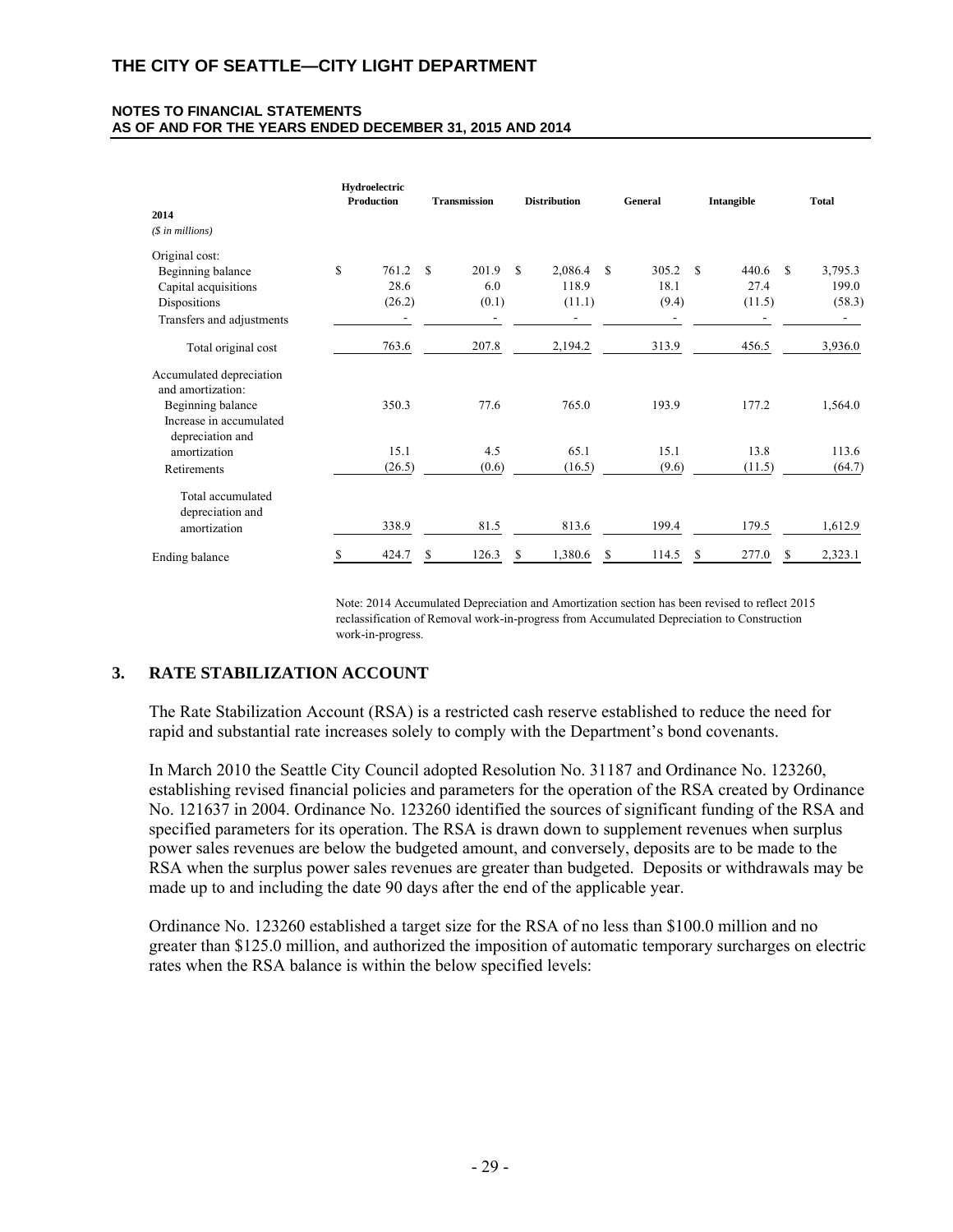#### **NOTES TO FINANCIAL STATEMENTS AS OF AND FOR THE YEARS ENDED DECEMBER 31, 2015 AND 2014**

| <b>RSA Balance</b>                                                      | <b>Action</b>                                         |
|-------------------------------------------------------------------------|-------------------------------------------------------|
| Less than or equal to \$90.0 million but<br>greater than \$80.0 million | Automatic 1.5% surcharge                              |
| Less than or equal to \$80.0 million but<br>greater than \$70.0 million | Automatic 3.0% surcharge                              |
| Less than or equal to \$70.0 million but<br>greater than \$50.0 million | Automatic 4.5% surcharge                              |
| Less than or equal to \$50.0 million                                    | City Council must initiate rate review within 45 days |
|                                                                         | and determine actions to replenish RSA to             |
|                                                                         | \$100.0 million within 12 months                      |

In February 2014 the Seattle City Council adopted Ordinance No. 124426 (retroactive to December 2013), directing specific cash transfers to the RSA with the intention of reducing the likelihood of future rate surcharges.

Ordinance No. 123260 originally required a rate review whenever the RSA balance exceeded \$125.0 million, along with the implementation of measures to reduce the RSA balance to \$125.0 million within a period of 12 months or less. Subsequently, the Seattle City Council adopted Ordinance No. 124108 in February 2013 (retroactive to January 1, 2013) which extended the timing of this required rate review and associated action to an effective date of January 1, 2014.

In 2015, actual net wholesale revenue was \$24.7 million less than budgeted due to an unusually warm and dry winter which yielded lower-than-normal hydro generation volumes, coupled with low wholesale energy market prices. Hence, net transfers of \$24.7 million were made to the operating cash account during the year. Interest income of \$1.3 million was earned on the RSA. The RSA ending balance was \$91.0 million at December 31, 2015, and no surcharges were in effect during 2015.

In 2014, actual surplus power sales revenues were greater than budgeted and funds of \$3.4 million were transferred to the RSA from operating cash. Interest income of \$1.0 million was earned on the RSA. Total net increase to the RSA was \$4.4 million. The RSA balance was \$114.4 million at December 31, 2014, and no surcharges were in effect during 2014.

The RSA at December 31, 2015, and 2014, consisted of cash from the following sources:

| $(S \in millions)$         | 2015   | 2014  |
|----------------------------|--------|-------|
| Rate Stabilization Account |        |       |
| Beginning balance          | 114.4  | 110.0 |
| RSA interest income        | 13     | 1.0   |
| Operating revenue          | (24.7) | 3.4   |
| Ending balance             | 91.0   | 114.4 |

RSA transactions are recorded in accordance with GASB Statement No. 62 *Codification of Accounting and Financial Reporting Guidance Contained in Pre-November 30, 1989 FASB and AICPA Pronouncements*.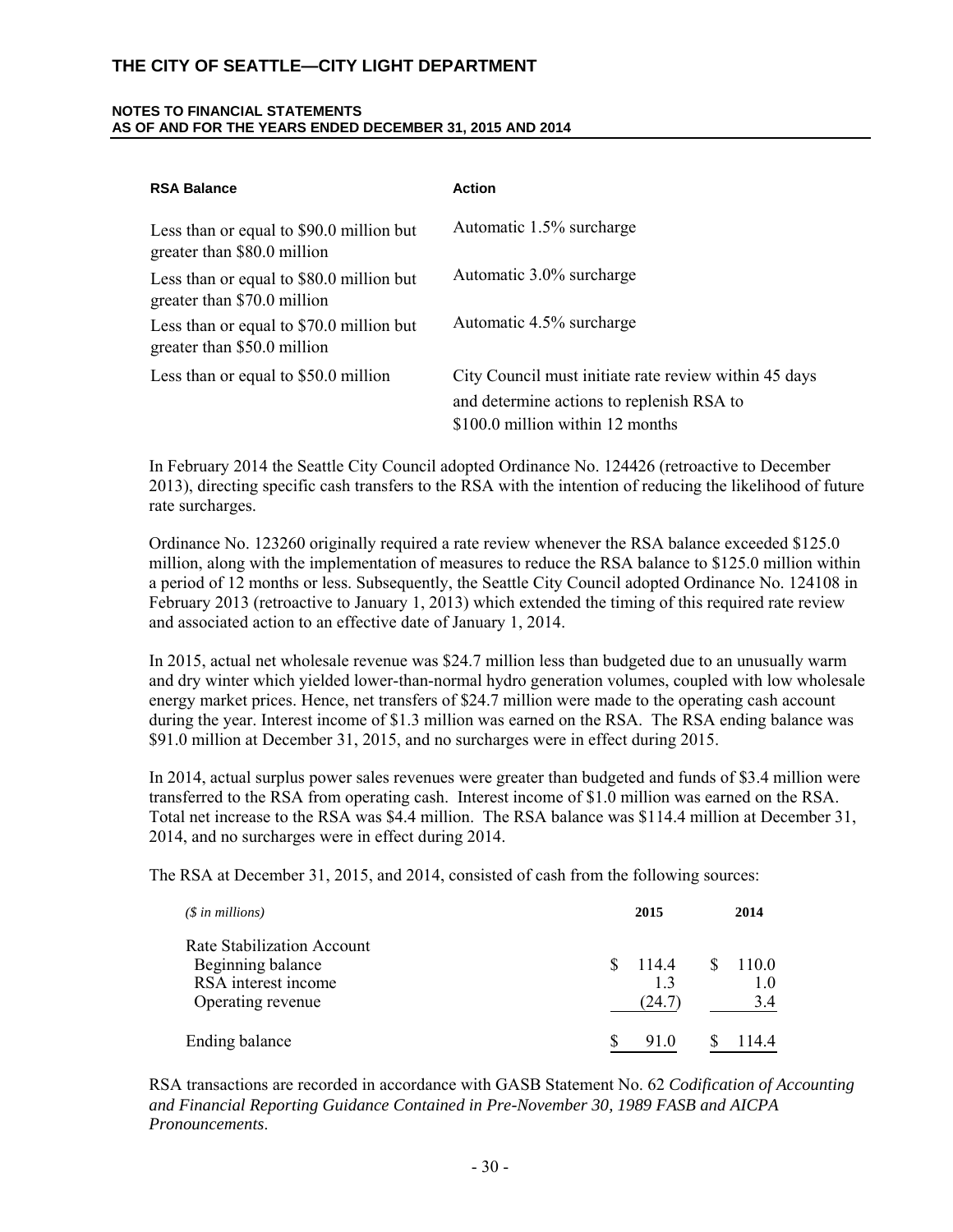#### **NOTES TO FINANCIAL STATEMENTS AS OF AND FOR THE YEARS ENDED DECEMBER 31, 2015 AND 2014**

The regulatory deferred inflow of resources rate stabilization unearned revenue account at December 31, 2015, and 2014, consisted of the following:

| $(S \in millions)$                            |     | 2015  |  | 2014 |  |
|-----------------------------------------------|-----|-------|--|------|--|
| Unearned revenue - Rate Stabilization Account |     |       |  |      |  |
| Beginning balance                             | \$. | 894   |  | 85.0 |  |
| RSA interest income                           |     | 13    |  | 1.0  |  |
| Operating revenue                             |     | (24.7 |  | 3.4  |  |
| Ending balance                                |     | 66 0  |  | 894  |  |

The initial \$25.0 million transfer from the Contingency Reserve Account to the RSA in May 2010 is not included in the Rate stabilization unearned revenue balance, and is not available to be transferred to current revenue in the event that net wholesale revenues are less than the budgeted amount. The Contingency Reserve Account was established in 2005 with proceeds that had been deposited in the Bond Reserve Fund, which was replaced with a surety bond.

Transfers from/(to) the RSA in the statements of revenues, expenses and net position at December 31, 2015, and 2014 were as follows:

| (\$ in millions)                               | 2015   | 2014  |
|------------------------------------------------|--------|-------|
| Transfers from/(to) Rate Stabilization Account | 23.4 S | (4.4) |

# **4. CASH AND EQUITY IN POOLED INVESTMENTS AND INVESTMENTS**

*Cash and Equity in Pooled Investments*—Cash resources of the Department are combined with cash resources of the City to form a pool of cash that is managed by the City's Department of Finance and Administrative Services (FAS). Under the City's investment policy, all temporary cash surpluses in the pool are invested. The Department's share of the pool is included on the balance sheets as Cash and Equity in Pooled Investments or as restricted assets. The pool operates like a demand deposit account in that all departments, including the Department, may deposit cash at any time and can also withdraw cash, out of the pool, up to the amount of the Department's fund balance, without prior notice or penalty. Accordingly, the statements of cash flows reconcile to cash and equity in pooled investments. The City considers investments in financial instruments having a maturity of 90 days or less as a cash equivalent.

*Custodial Credit Risk of Deposits*—Custodial risk is the risk that, in the event of bank failure for one of the City's depository institutions, the City's deposits may not be returned in a timely manner, or in the case of collateralized securities, the City may not be able to recover the collateral held in the possession of an outside party.

As of December 31, 2015 and 2014, the City did not have custodial risk. The City's deposits are covered by insurance provided by the Federal Deposit Insurance Corporation (FDIC) and the National Credit Union Association (NCUA) as well as protection provided by the Washington State Public Deposit Protection Commission (PDPC) as established in the Revised Code of Washington (RCW) 39.58. The PDPC makes and enforces regulations and administers a program to ensure public funds deposited in banks and thrifts are protected if a financial institution becomes insolvent. The PDPC approves which banks, credit unions, and thrifts can hold state and local government deposits and monitors collateral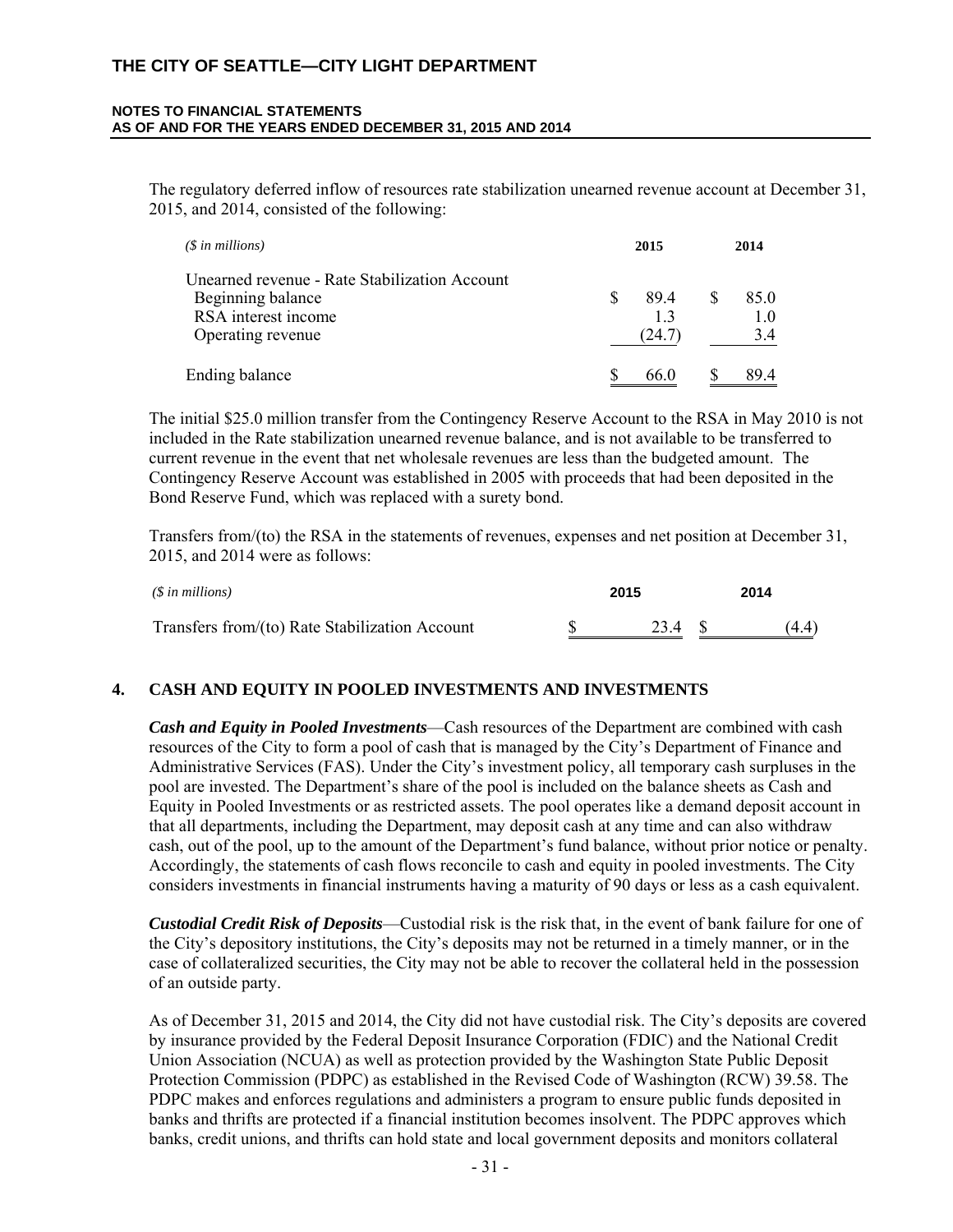#### **NOTES TO FINANCIAL STATEMENTS AS OF AND FOR THE YEARS ENDED DECEMBER 31, 2015 AND 2014**

pledged to secure uninsured public deposits. This secures public treasurers' deposits when they exceed the amount insured by the FDIC or NCUA by requiring banks, credit unions, and thrifts to pledge securities as collateral.

As of December 31, 2015 and 2014, the City held \$95,000 in its cash vault. Additional small amounts of cash were held in departmental revolving fund accounts with the City's various custodial banks, all of which fell within the NCUA and FDIC's \$250,000 standard maximum deposit insurance amount. Any of the City's cash not held in its vault, or a local depository, was held in the City's operating fund (investment pool), and at the close of every business day, any cash remaining in the operating fund is swept into an overnight repurchase agreement that matures the next day.

*Investments*—The Department's cash resources may be invested by FAS separate from the cash and investments pool. Investments are managed in accordance with the City's Statement of Investment Policy, with limits and restrictions applied at the City-wide level rather than to specific investments of the Department.

Eligible investments are those securities and deposits authorized by statute (chapters 35.39, 39.58, 39.59, 39.60, and 43.250 RCW; RCW 43.84.080, 43.180.190). Eligible investments include, but are not limited to:

- U.S. Government obligations,
- U.S. Government Agency obligations,
- U.S. Agency Mortgaged-Backed securities,
- Repurchase Agreements,
- Municipal bonds,
- Washington State Local Government Investment Pool,
- Bankers' Acceptances,
- Commercial Paper,
- Bank Notes,
- Non-negotiable Certificates of Deposit and Demand Deposits,
- Mutual Funds and Money Market Funds

The City of Seattle has three objectives in managing its investments that define its risk profile and guide implementation of its investment strategy. In order of importance they are Safety of Principal, Maintenance of Liquidity, and Return on Investment.

The City follows a set of Standards of Care when it comes to its investments that include the following: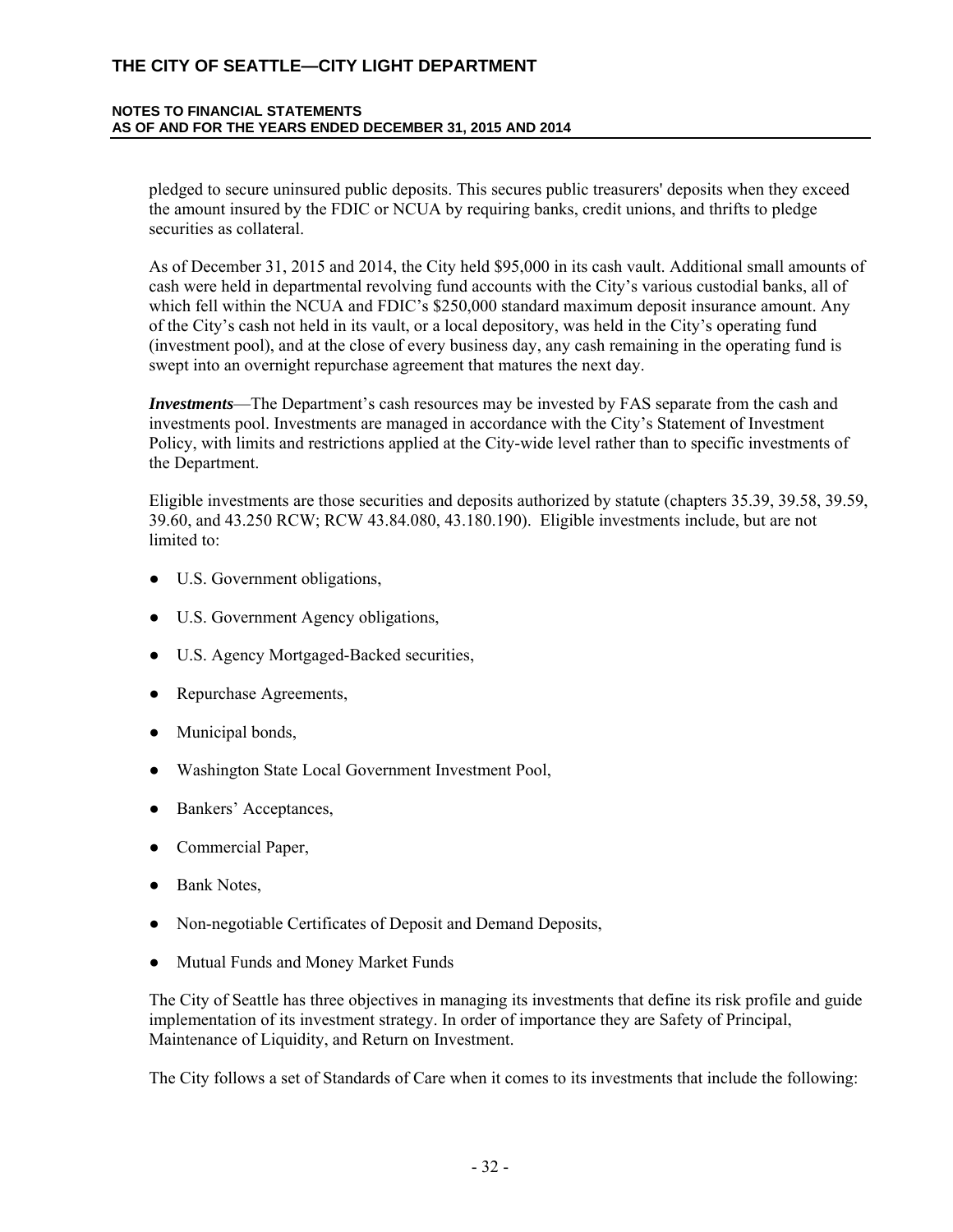#### **NOTES TO FINANCIAL STATEMENTS AS OF AND FOR THE YEARS ENDED DECEMBER 31, 2015 AND 2014**

- Social Policies: A City social policy shall take precedence over furthering the City's financial objectives when expressly authorized by City Council resolution, except where otherwise provided by law or trust principles.
- Prudence: The standard of prudence to be used by investment personnel shall be the "Prudent Investor Rule" and will be applied in the context of managing an overall portfolio.
- Ethics and Conflict of Interest: Investment officers shall comply with the City's Ethics Code (SMC 4.16.080) and annually submit a Financial Interest Statement to the city's Ethics & Elections Commission that identifies any potential financial interest that could be related to the performance of the City's investment portfolio.
- Delegation of Authority: The Director of Finance and Administrative Services has delegated management responsibility for the City's investment program to the Director of Finance who has designated day to day management responsibility to investment officers under the supervision of the City's Treasury Services Director. No persons may engage in an investment transaction except as provided under the terms of the City Statement of Investment Policy and the procedures established therein.

Investments are recorded at fair value based on quoted market prices in accordance with GASB Statement No. 31, *Accounting and Financial Reporting for Certain Investments and for External Investment Pools*. Fair value is the amount at which a financial instrument could be exchanged in a current transaction between willing parties, other than in a forced or liquidation sale.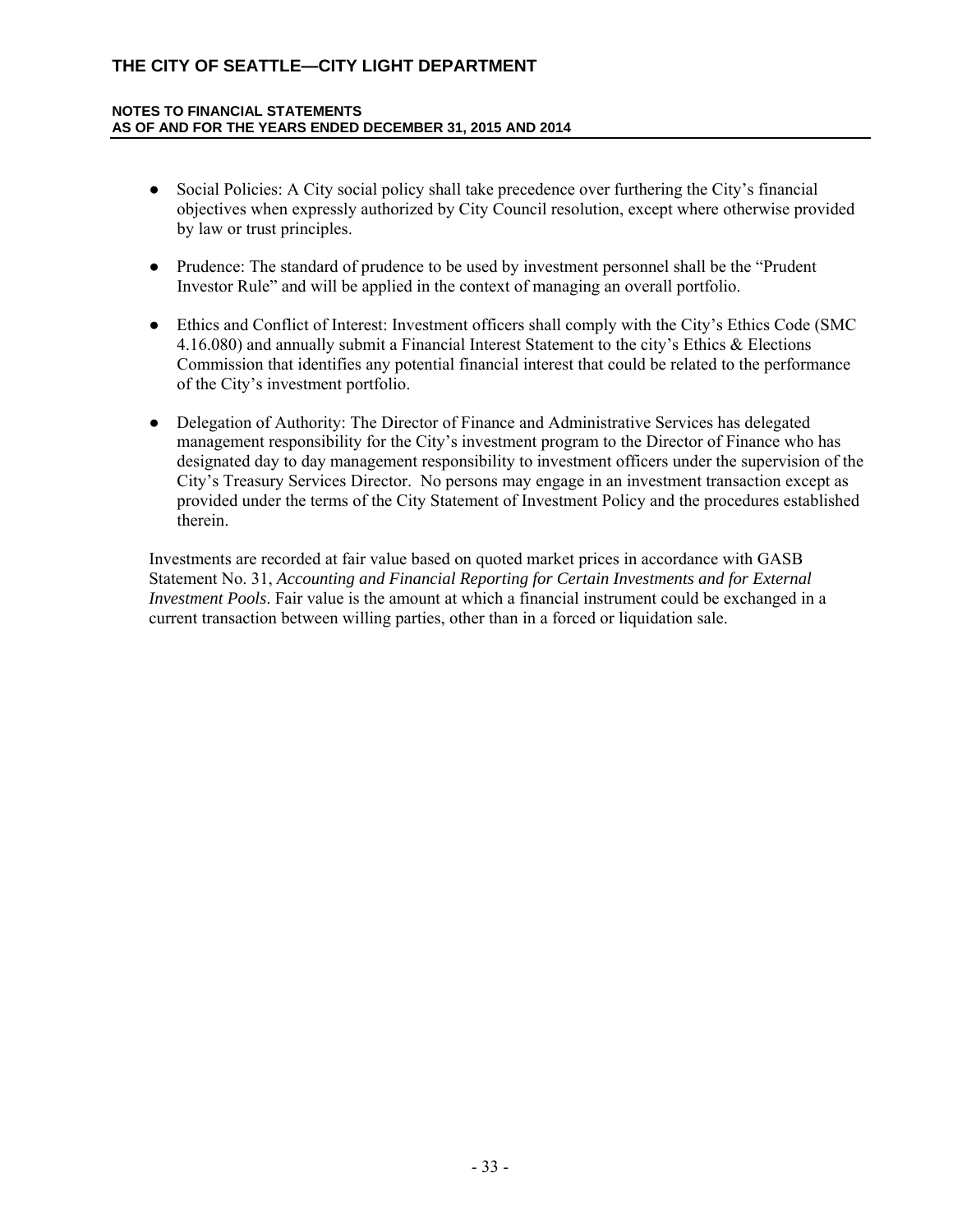#### **NOTES TO FINANCIAL STATEMENTS AS OF AND FOR THE YEARS ENDED DECEMBER 31, 2015 AND 2014**

As of December 31, 2015 and 2014, the Department did not have any dedicated investments. The City's pooled investments were as follows:

| 2015<br>$$$ in millions)                                       | <b>Fair Value of</b><br><b>Investments</b> | <b>Weighted-</b><br>Average<br><b>Maturity</b><br>(Days) |       |  |
|----------------------------------------------------------------|--------------------------------------------|----------------------------------------------------------|-------|--|
| Repurchase Agreements                                          | S                                          | 55.1                                                     | 4     |  |
| U.S. Treasury and U.S. Government-<br><b>Backed Securities</b> |                                            | 455.8                                                    | 487   |  |
| U.S. Government Agency Securities                              |                                            | 482.7                                                    | 1,213 |  |
| U.S. Government Agency Mortgage-<br><b>Backed Securities</b>   |                                            | 219.8                                                    | 1,906 |  |
| Commercial Paper                                               |                                            | 219.9                                                    | 25    |  |
| <b>Municipal Bonds</b>                                         |                                            | 277.6                                                    | 1084  |  |
| <b>Bank Note</b>                                               |                                            | 49.4                                                     | 879   |  |
| Total                                                          | \$                                         | 1.760.3                                                  |       |  |

Weighted Average Maturity of the City's Pooled Investments 896

| 2014<br>$(S \in \mathbb{R})$ in millions)                      |   | <b>Fair Value</b><br>City<br>Pooled<br><b>Investments</b> | Weighted-<br>Average<br><b>Maturity</b><br>(Days) |  |  |
|----------------------------------------------------------------|---|-----------------------------------------------------------|---------------------------------------------------|--|--|
| Repurchase Agreements                                          | S | 73.8                                                      | 2                                                 |  |  |
| U.S. Treasury and U.S. Government-<br><b>Backed Securities</b> |   | 252.2                                                     | 800                                               |  |  |
| U.S. Government Agency Securities                              |   | 550.3                                                     | 1,208                                             |  |  |
| U.S. Government Agency Mortgage-<br><b>Backed Securities</b>   |   | 171.4                                                     | 2,054                                             |  |  |
| Commercial Paper                                               |   | 319.4                                                     | 44                                                |  |  |
| Municipal Bonds                                                |   | 227.2                                                     | 976                                               |  |  |
| Non-negotiable CD                                              |   | 30.0                                                      | 30                                                |  |  |
| Total                                                          |   | 1,624.3                                                   |                                                   |  |  |
| Weighted Average Maturity of the City's Pooled Investments     |   |                                                           | 894                                               |  |  |

As of December 31, 2015 and 2014, the Department's share of the City pool was as follows:

| $(S \in \mathbb{R})$ in millions)                                             | 2015                 | 2014           |  |  |
|-------------------------------------------------------------------------------|----------------------|----------------|--|--|
| Cash and equity in pooled investments:<br>Restricted assets<br>Current assets | 265.1<br>S.<br>152.5 | 298.4<br>128.3 |  |  |
| Total                                                                         | 417.6<br>S.          | 426.7          |  |  |
| Balance as a percentage of City pool                                          | 23.7 %               | $26.3\%$       |  |  |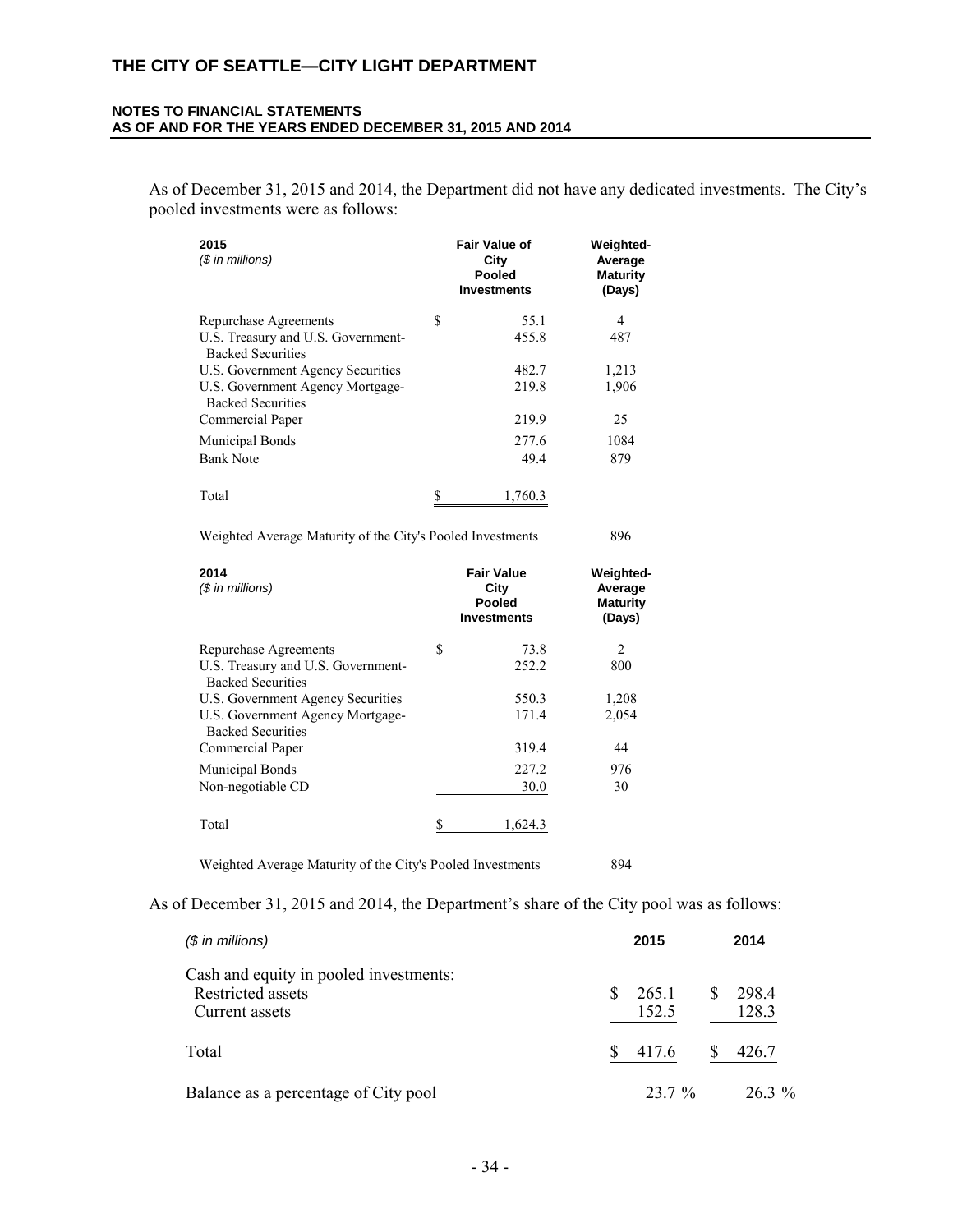#### **NOTES TO FINANCIAL STATEMENTS AS OF AND FOR THE YEARS ENDED DECEMBER 31, 2015 AND 2014**

*Fair Value of Pooled Investments*— Fair value of the City's pooled investments fluctuates with changes in interest rates and the underlying size of the Pooled investment portfolio. To mitigate interest rate risk in the City's Pooled investment portfolio, the City typically holds its investments to maturity and manages its maturities to ensure sufficient monthly cash flow to meet its liquidity requirements. Overall interest rates for U.S. Treasury Securities declined considerably over the first quarter of 2016 so the net change in the fair value of the City's Pooled investments was quite favorable. As a result the Department's share in the Pooled investments was also favorable.

*Interest Rate Risk*—Interest rate risk is the risk that changes in overall interest rates for U.S. Treasury Securities over time will adversely affect the fair value of an investment. To mitigate interest rate risk the City intentionally immunizes its known and expected cash flow needs.

*Investment Strategy*—To best accomplish meeting its investment objectives, the City has divided the Pool into two separate portfolios: Operating and Strategic.

The Operating Portfolio is invested to meet reasonably expected liquidity needs over a period of twelve to eighteen months. This portfolio has low duration and high liquidity. Consistent with this profile, and for the purpose of comparing earnings yield, its benchmark is the net earnings rate of the State of Washington's Local Government Investment Pool (LGIP).

The Strategic Portfolio consists of cash that is in excess of known and expected liquidity needs. Accordingly, this portfolio is invested in debt securities with longer maturities than the Operating Portfolio, which over a market cycle, is expected to provide a higher return and greater investment income. Consistent with this profile, and for the purpose of comparing duration, yield and total return, the benchmark for the Strategic portfolio is the Barclays U.S. Government 1-7 year index. The duration of the Strategic Portfolio is targeted between 75% and 125% of the benchmark.

To further mitigate interest rate risk a minimum of 60% of the Operating Portfolio and 30% of the Strategic Portfolio must be invested in asset types with high liquidity, specifically U.S. Government obligations, U.S. Government Agency obligations, LGIP, Demand Accounts, Repo, Sweep, and Commercial Paper.

*Credit Risk and Concentration of Credit Risk -* Credit risk is the risk that an issuer or other counterparty to an investment will not fulfill its obligations. Concentration of credit risk is the risk of loss attributed to the magnitude of investments in a single issuer. The City manages concentration risk by limiting its investments in any one issuer in accordance with the City's investment policy and state statutes.

The City has credit risk from its investments in commercial paper, bank notes and taxable municipal bonds and may not hold more than 50% of the total Pooled assets combined in these credit sensitive sectors. The City's investments in commercial paper may not exceed 25% of the total Pooled investments and no single issuer may account for more than 5% of the Pooled investments. Commercial paper investments must be purchased in the secondary market and are limited to those with maturities not longer than 180 days from the date of purchase and with the highest credit rating by at least two nationally recognized statistical rating organizations (NRSROs). As of December 31, 2015 and 2014, the City's investments in commercial paper had minimum credit ratings of P-1 by Moody's Investors Service, A-1 by Standard & Poor's Rating Service, and F-1 by Fitch Ratings. Furthermore, commercial paper purchases must adhere to the investment policies and procedures adopted by the Washington State Investment Board Policy No. 2.05.500.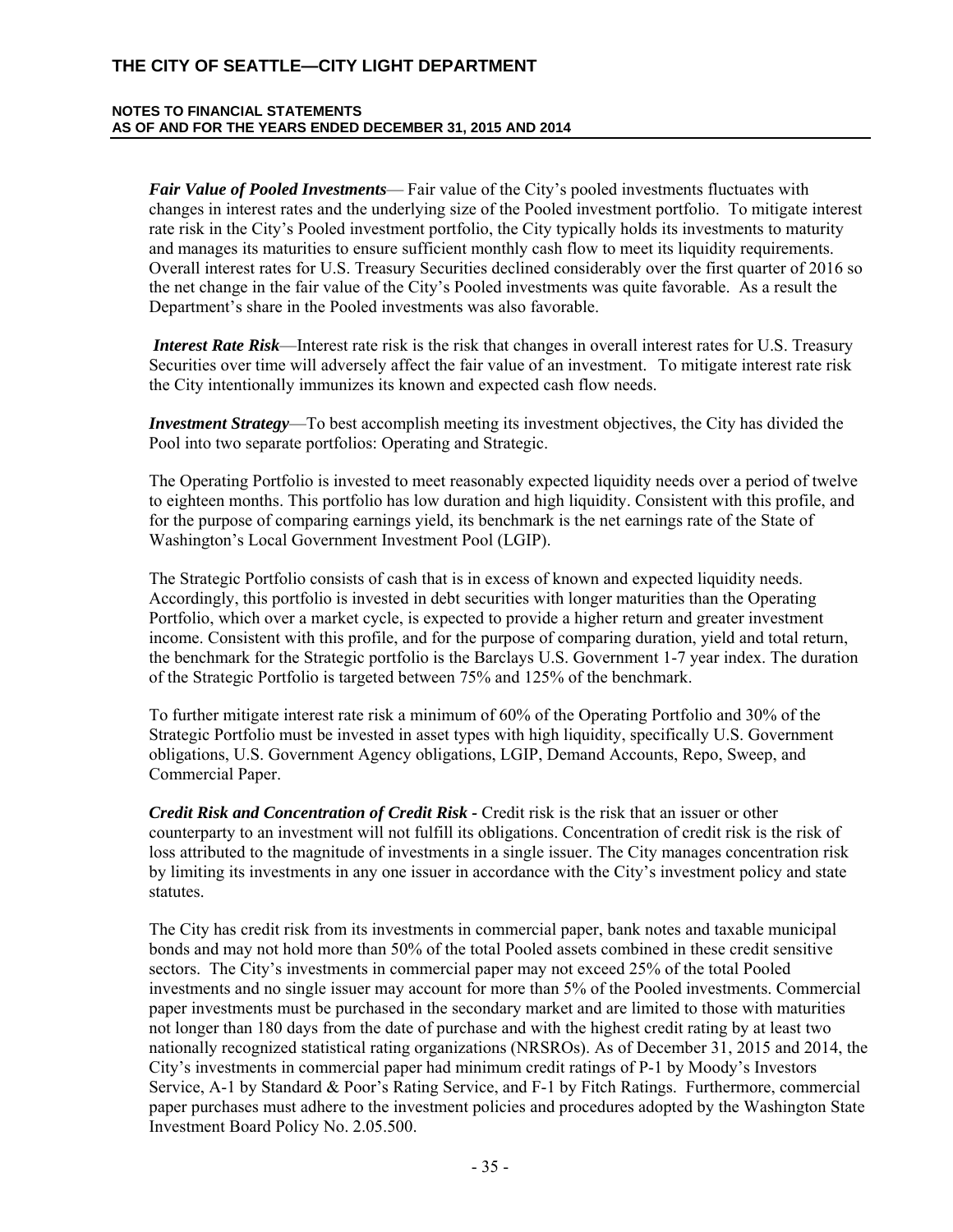### **NOTES TO FINANCIAL STATEMENTS AS OF AND FOR THE YEARS ENDED DECEMBER 31, 2015 AND 2014**

In accordance with the City's investment policy, issuers of bank notes and taxable municipal bonds must have a minimum credit rating of "A" by one of the NRSROs. There are no maturity limits, nor percentage allocation limits, for these investments. As of December 31, 2015, the City's investments in bank notes, a new investment for 2015, had minimum credit ratings of Aa3 by Moody's, A+ by S&P, and AA- by Fitch. The City's investments in taxable municipal bonds had minimum credit ratings of Aa3 by Moody's,  $A+$  by S&P, and  $A+$  by Fitch.

The City also purchases obligations of U.S. government-sponsored enterprises which are eligible as collateral for advances to member banks as determined by the Board of Governors of the Federal Reserve System. These include, but are not limited to, debt securities of Federal Home Loan Bank, Federal National Mortgage Association, and Federal Home Loan Mortgage Corporation. As of December 31, 2015 and 2014, these investments were rated Aaa by Moody's Investors Service and AA+ by Standard & Poor's Rating Service. However, state statute and the City's Statement of Investment Policy do not stipulate credit quality requirements for U.S. Government or U.S. Government Agency Obligations.

Additionally, the City mitigates counterparty risk by settling its trades delivery-versus-payment and maintaining a list of approved securities dealers for transacting business. The City also conducts its own due diligence as to the financial wherewithal of its counterparties.

At December 31, 2015 and 2014, the City did not have the following investments: bankers' acceptances, reverse repurchase agreements and local government investment pool.

The City's investments in single issuers, including those maturing less than one year from date of purchase, and amounting to 5% or more of the total portfolio as of December 31, 2015, and 2014, are shown in the following table.

| $$$ in millions)                                                                                        |                   | 2015                                             | 2014              |                                                  |  |  |  |
|---------------------------------------------------------------------------------------------------------|-------------------|--------------------------------------------------|-------------------|--------------------------------------------------|--|--|--|
| <b>Issuer</b>                                                                                           | <b>Fair Value</b> | <b>Percent of</b><br>Total<br><b>Investments</b> | <b>Fair Value</b> | <b>Percent of</b><br>Total<br><b>Investments</b> |  |  |  |
| Federal Home Loan Mortgage Corporation<br>(Freddie Mac)<br><b>Federal National Mortgage Association</b> | 220.6             | $13\%$                                           | 268.6<br>S.       | $17\%$                                           |  |  |  |
| (Fannie Mae)                                                                                            | 243.7             | 14                                               | 249.8             | 15                                               |  |  |  |
| Federal Farm Credit Bank                                                                                | 104.3             | 6                                                | 121.7             | 7                                                |  |  |  |
| Federal Home Loan Bank                                                                                  | 133.9             | 8                                                | 81.7              |                                                  |  |  |  |
| Total                                                                                                   | 702.5             | 41 $%$                                           | 721.8             | 44 %                                             |  |  |  |

*Custodial Credit Risk—Investments*—The custodial credit risk for investments is the risk that in the event of failure of the counterparty, the City will not have access to, or be able to recover, its investments or collateral securities that are in the possession of an outside party. The City mitigates custodial credit risk for its investments by having its investment securities held by the City's contractual custodial agent, BNY Mellon, and not by the counterparty or the counterparty's trust department or agent.

A sweep account is maintained with Wells Fargo for overnight repo with safekeeping of the underlying collateral at Wells Fargo Bank, N.A. Custodial risk is mitigated because the repo with Wells Fargo is overcollateralized at 102%.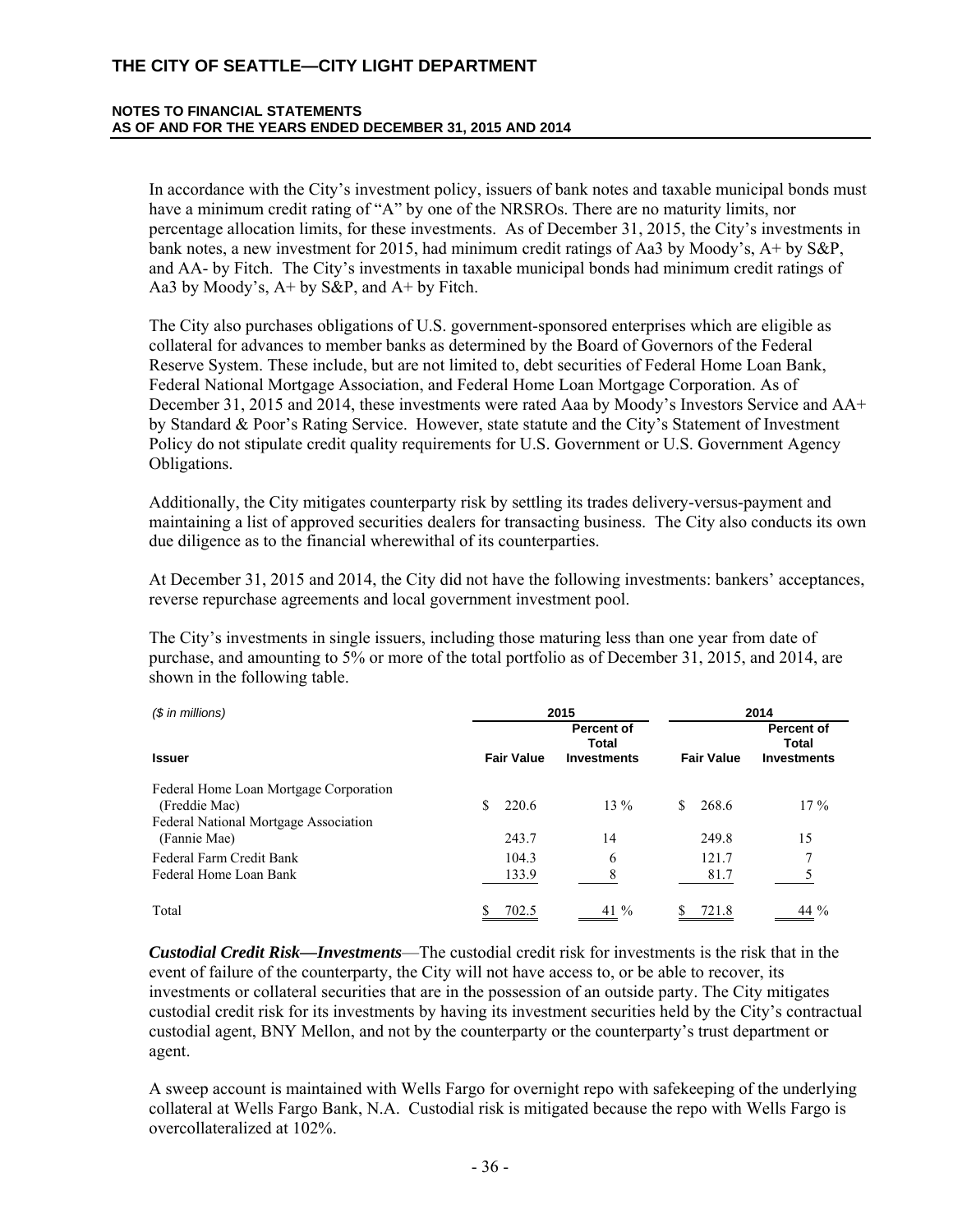#### **NOTES TO FINANCIAL STATEMENTS AS OF AND FOR THE YEARS ENDED DECEMBER 31, 2015 AND 2014**

*Foreign Currency Risk*—The City Treasury pooled investment do not include securities denominated in in foreign currencies.

*Reverse Repurchase Agreements*—RCW 35.39.030 and City investment policy allow the investment of City monies in excess of current City needs in reverse repurchase agreements. However, at this time, the City does not engage itself in this type of investment strategy.

The City of Seattle's Comprehensive Annual Financial Report may be obtained by writing to The City of Seattle, Department of Finance and Administrative Services, P.O. Box 94680, Seattle, WA 98124- 4689; telephone: (206) 684-2489, or obtained on-line at http:/www.seattle.gov/financialservices/comprehensive-annual-financial-report.

### **5. ACCOUNTS RECEIVABLE**

Accounts receivable at December 31, 2015 and 2014, consist of:

| $(S \in \mathbb{R})$ in millions)    | <b>Retail</b> |              | Wholesale |           | Other<br>Operating |          |       |                 | Nonoperating |    |              |  |
|--------------------------------------|---------------|--------------|-----------|-----------|--------------------|----------|-------|-----------------|--------------|----|--------------|--|
|                                      | Electric      | <b>Power</b> |           | Operating |                    | Subtotal |       | <b>Subtotal</b> |              |    | <b>Total</b> |  |
| 2015                                 |               |              |           |           |                    |          |       |                 |              |    |              |  |
| Accounts receivable                  | \$<br>46.3    | \$           | 9.8       | \$        | 11.5               | \$       | 67.6  | S.              | 19.5         | \$ | 87.1         |  |
| Less allowance for doubtful accounts | (2.8)         |              |           |           | (5.6)              |          | (8.4) |                 |              |    | (8.4)        |  |
|                                      | 43.5          | S.           | 9.8       | S.        | 5.9                | S.       | 59.2  | S.              | 19.5         | S  | 78.7         |  |
| 2014                                 |               |              |           |           |                    |          |       |                 |              |    |              |  |
| Accounts receivable                  | \$<br>42.3    | \$           | 14.8      | S.        | 9.9                | \$.      | 67.0  | \$.             | 13.8         | S  | 80.8         |  |
| Less allowance for doubtful accounts | (2.8)         |              | -         |           | (4.9)              |          | (7.7) |                 |              |    | (7.7)        |  |
|                                      | 39.5          |              | 14.8      |           | 5.0                | S        | 59.3  |                 | 13.8         | \$ | 73.1         |  |

Wholesale power receivable includes \$1.5 million at December 31, 2015, and \$1.6 million at December 31, 2014, for exchange energy at fair value under long-term contracts (see Note 17 Long-Term Purchased Power, Exchanges, and Transmission).

### **6. OTHER ASSETS**

Seattle City Council passed resolutions authorizing debt financing and reporting as regulatory assets certain costs in accordance with Statement No. 62 of the GASB, *Codification of Accounting and Financial Reporting Guidance Contained in Pre-November 30, 1989 FASB & AICPA Pronouncements*. Programmatic conservation costs incurred by the Department and not funded by third parties and Endangered Species Act costs are reported as regulatory assets in accordance with GASB Statement No. 62 and amortized over 20 years. Endangered Species Act costs are amortized over the remaining license period (see Note 16 Commitments and Contingencies). Environmental costs reported as regulatory assets are amortized over 25 years, beginning in the year costs are paid.

Other assets, which are not covered under GASB Statement No. 62, consist of:

● Suburban infrastructure long-term receivables are underground electrical infrastructure costs for suburban jurisdictions, which are recovered through rates from customers within the respective jurisdictions for a period of approximately 25 years, as approved by the Seattle City Council.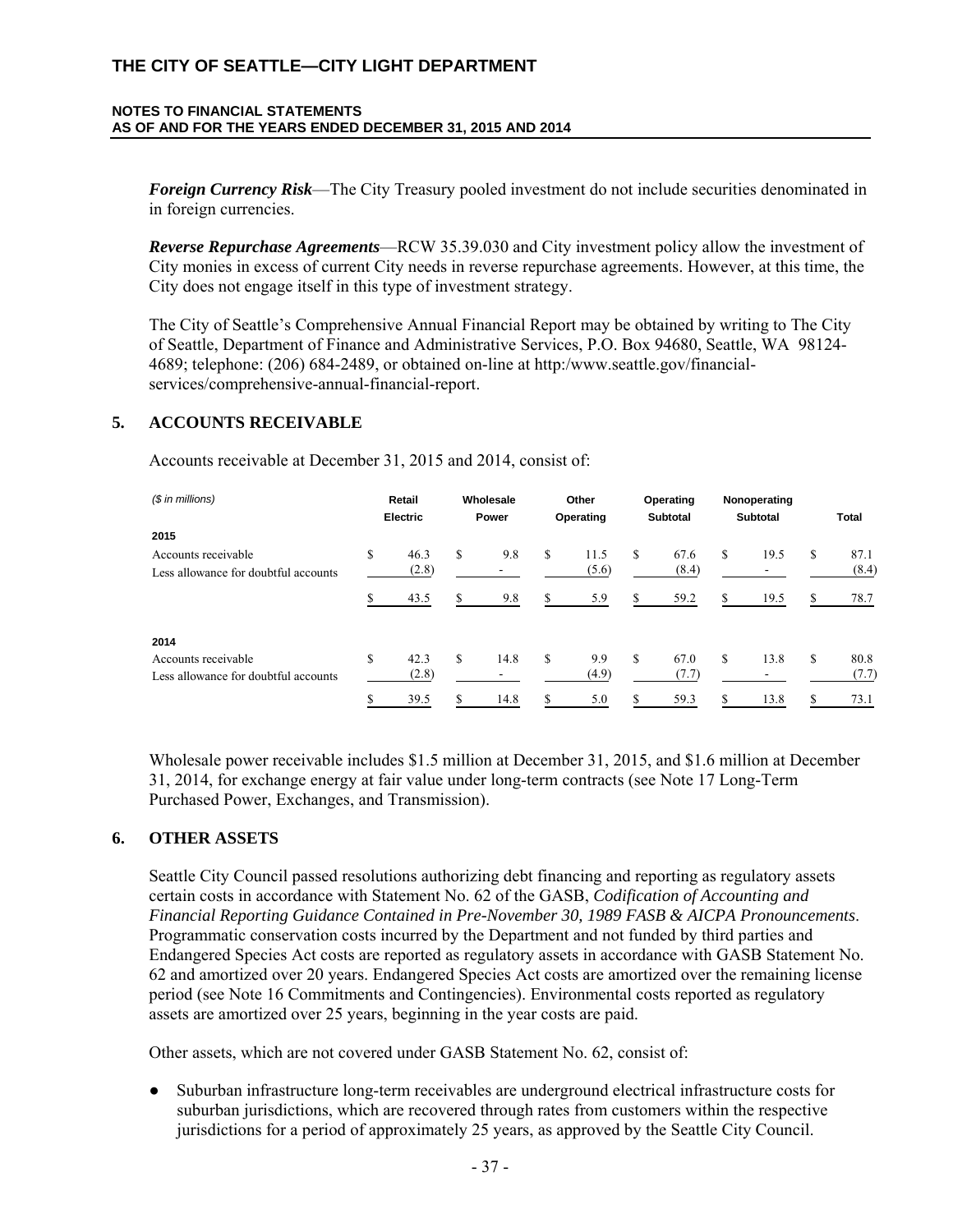#### **NOTES TO FINANCIAL STATEMENTS AS OF AND FOR THE YEARS ENDED DECEMBER 31, 2015 AND 2014**

- Long-term interfund receivable for expected recoveries related to environmental costs covered under GASB Statement No. 49, *Accounting and Financial Reporting for Pollution Remediation Obligations* (see Note 11 Environmental Liabilities).
- Puget Sound Energy interconnection and substation costs are being amortized to expense over 25 years.
- Studies, surveys, and investigations are reported as regulatory assets until such time they result in active projects, or when it is determined no assets will result, at which time they are expensed.
- Long-term customer loans receivable and the remaining components of other assets, are not amortized.

Regulatory assets and other assets, net, at December 31, 2015 and 2014, consisted of the following:

| $$$ in millions)                                       | 2015        | 2014        |
|--------------------------------------------------------|-------------|-------------|
| Regulatory assets:                                     |             |             |
| Conservation costs-net                                 | \$<br>243.8 | \$<br>228.1 |
| Endangered Species Act costs—net                       | 2.0         | 2.2         |
| Environmental costs                                    | 31.2        | 34.5        |
|                                                        | 277.0       | 264.8       |
| Other charges and assets—net:                          |             |             |
| Suburban infrastructure long-term receivables          | 53.7        | 43.1        |
| Long-term interfund receivable for environmental costs | 4.1         | 4.1         |
| Long-term customer notes receivable                    | 0.7         | 0.7         |
| Puget Sound Energy interconnection and substation      | 0.4         | 0.6         |
| Studies, surveys, and investigations                   | 2.8         | 2.8         |
| Other                                                  | 0.8         | 3.6         |
|                                                        | 62.5        | 54.9        |
| <b>Total Other Assets</b>                              | 339.5<br>\$ | \$<br>319.7 |

## **7. DEFERRED OUTFLOWS OF RESOURCES**

Effective January 1, 2015, the Department adopted GASB Statement No. 68, *Accounting and Financial Reporting for Pensions – an amendment of GASB Statement No. 27* and Statement No. 71, *Pension Transition for Contributions Made Subsequent to the Measurement Date – an amendment of GASB Statement No. 68*. GASB Statement Nos. 68 and 71 require that employer contributions made between the pension plan measurement date and the employer's fiscal year end be recognized as deferred outflows of resources. Also to be recognized as deferred outflows of resources are losses resulting from differences between projected and actual earnings on plan investments, which are amortized over a closed five-year period, and losses related to differences between expected and actual experience with regard to economic or demographic factors in the measurement of total pension liability, which are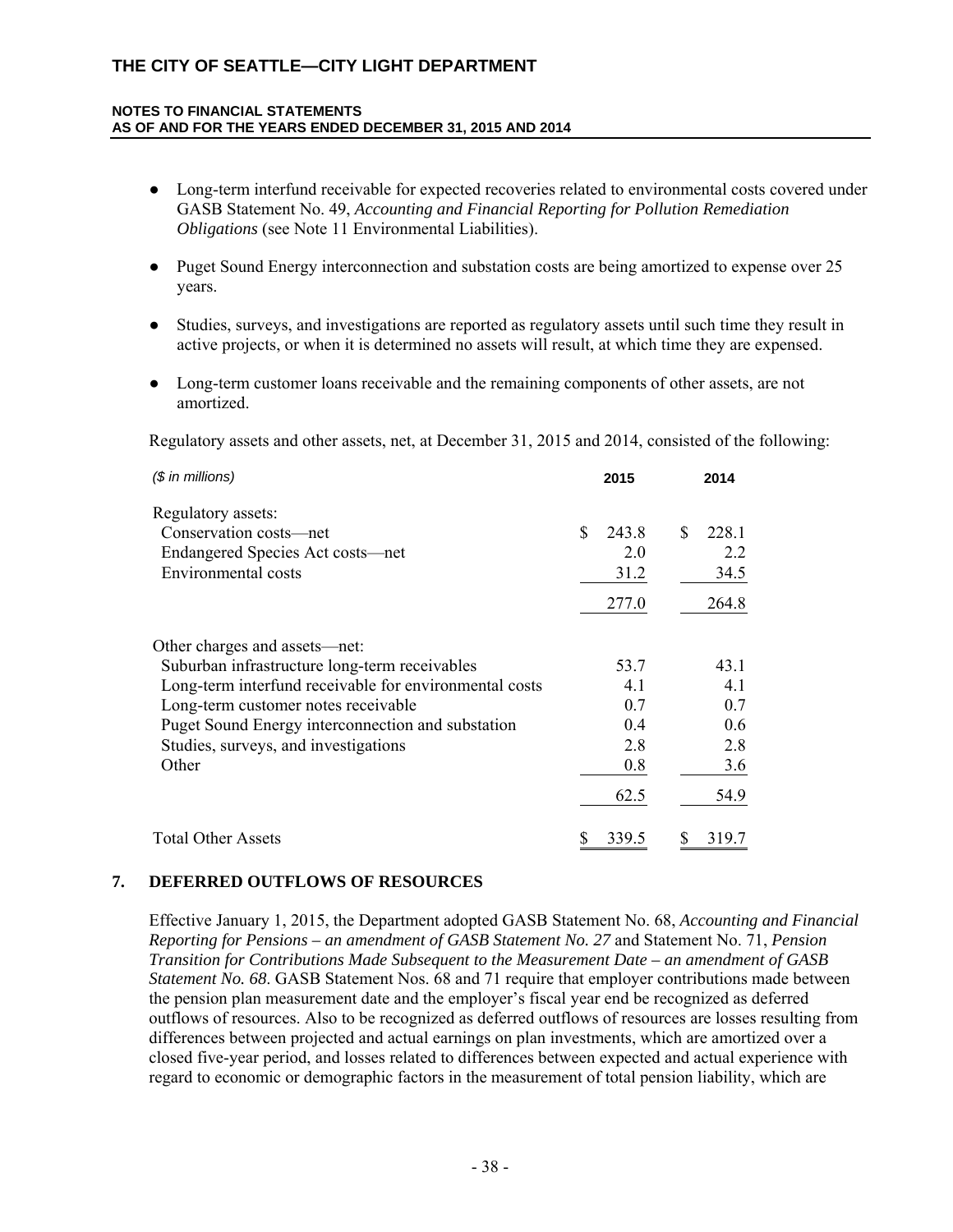#### **NOTES TO FINANCIAL STATEMENTS AS OF AND FOR THE YEARS ENDED DECEMBER 31, 2015 AND 2014**

amortized to pension expense over a period equal to the expected remaining service life of employees receiving pension benefits. See Note 11 Seattle City Employees' Retirement System.

The excess of costs incurred over the carrying value of bonds refunded on early extinguishment of debt are reported as Deferred outflows of resources and amortized as a component of interest expense using the effective interest method over the terms of the issues to which they pertain. See Note 8 Long-term Debt.

Deferred outflows of resources at December 31, 2015 and 2014 consisted of the following:

| $$$ in millions)                                                                                                          | 2015       | 2014 |
|---------------------------------------------------------------------------------------------------------------------------|------------|------|
| Deferred outflows of resources:<br>Unrealized contributions and losses related to pension<br>Charges on advance refunding | 334<br>164 | 19.3 |
| Total                                                                                                                     | 49 8       | 193  |

### **8. LONG-TERM DEBT**

At December 31, 2015 and 2014, the Department's long-term debt consisted of the following prior lien or parity bonds:

#### **LONG-TERM**

| $$$ in millions) |                                               |                     | <b>Maturity</b> | Original        |             |           |
|------------------|-----------------------------------------------|---------------------|-----------------|-----------------|-------------|-----------|
|                  |                                               | <b>Fixed Rate</b>   | Year            | <b>Issuance</b> | 2015        | 2014      |
|                  | Prior Lien Bonds:                             |                     |                 |                 |             |           |
| 2015A            | ML&P Revenue Bonds                            | $4.000\% - 5.000\%$ | 2045            | 171.9<br>S.     | 171.9<br>S. | \$        |
| 2015B1           | ML&P Adjustable Rate Revenue Bonds            | variable rates      | 2045            | 50.0            | 50.0        |           |
| 2015B2           | ML&P Adjustable Rate Revenue Bonds            | variable rates      | 2045            | 50.0            | 50.0        |           |
| 2014             | ML&P Improvement and Refunding Revenue Bonds  | $4.000\% - 5.000\%$ | 2044            | 265.2           | 250.0       | 265.2     |
| 2013             | ML&P Improvement and Refunding Revenue Bonds  | $2.000\% - 5.000\%$ | 2043            | 190.8           | 184.8       | 187.7     |
| 2012A            | ML&P Improvement and Refunding Revenue Bonds  | $2.000\% - 5.000\%$ | 2041            | 293.3           | 272.5       | 284.8     |
| 2012C            | ML&P Clean Renewable Energy Bonds             | $3.400\% - 3.750\%$ | 2033            | 43.0            | 43.0        | 43.0      |
| 2011A            | ML&P Improvement and Refunding Revenue Bonds  | $1.000\% - 5.500\%$ | 2036            | 296.3           | 253.0       | 266.0     |
| 2011B            | ML&P Clean Renewable Energy Bonds             | 5.750%-5.750%       | 2027            | 10.0            | 10.0        | 10.0      |
| 2010A            | ML&P Build America Bonds                      | 4.447%-5.570%       | 2040            | 181.6           | 181.6       | 181.6     |
| 2010B            | ML&P Improvement and Refunding Revenue Bonds  | $2.000\% - 5.000\%$ | 2026            | 596.9           | 421.2       | 466.4     |
| 2010C            | ML&P Recovery Zone Economic Development Bonds | 5.590%-5.590%       | 2040            | 13.3            | 13.3        | 13.3      |
| 2008             | ML&P Revenue and Refunding Revenue Bonds      | $4.000\% - 6.000\%$ | 2029            | 257.4           | 169.5       | 185.8     |
|                  | Total prior lien bonds                        |                     |                 | \$2,419.7       | \$2,070.8   | \$1,903.8 |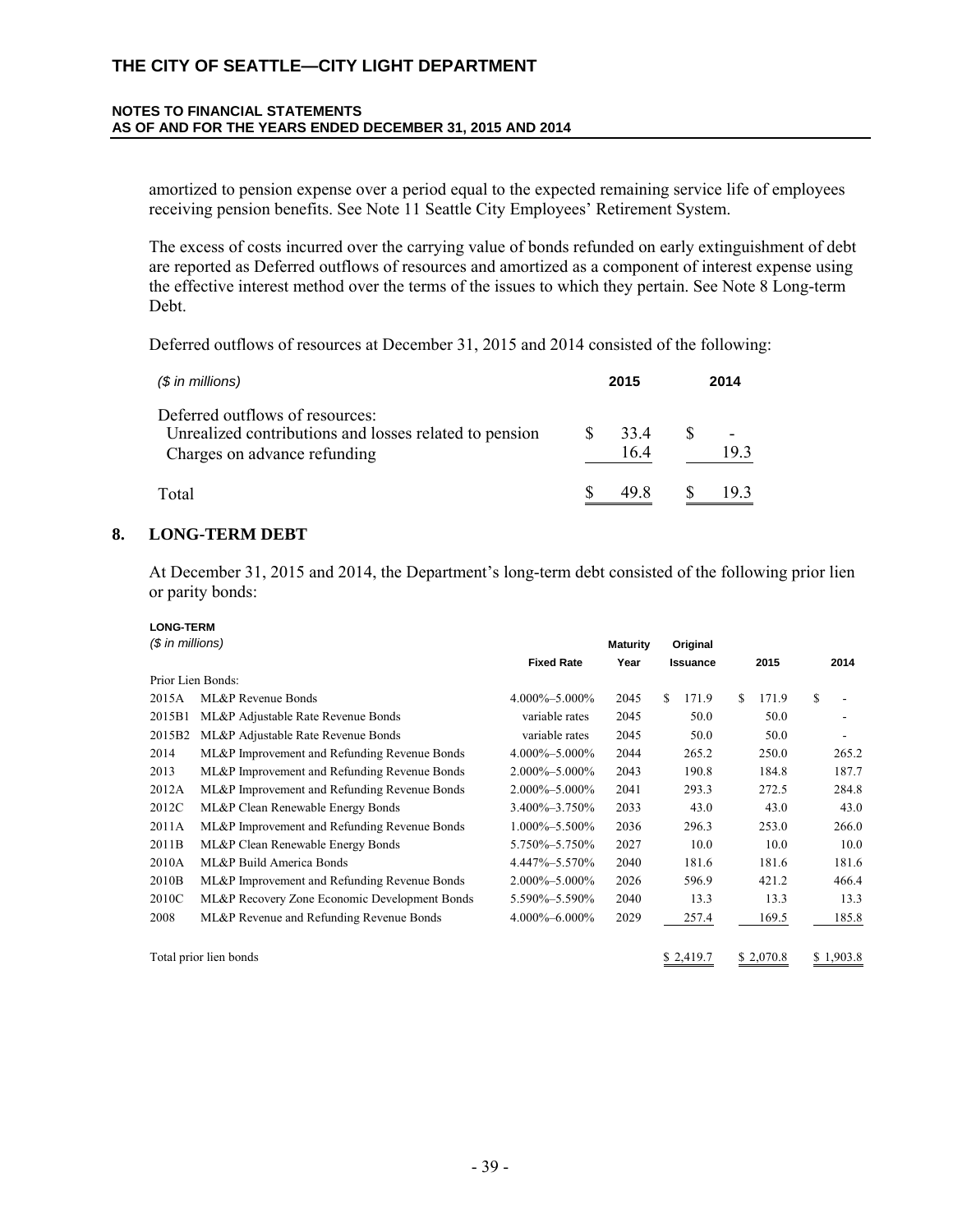#### **NOTES TO FINANCIAL STATEMENTS AS OF AND FOR THE YEARS ENDED DECEMBER 31, 2015 AND 2014**

| $(S \in \mathbb{R})$ in millions)     | <b>Balance at</b><br>1/1/15 | <b>Additions</b> | <b>Reductions</b> | <b>Balance at</b><br>12/31/15 | Current<br><b>Portion</b> |
|---------------------------------------|-----------------------------|------------------|-------------------|-------------------------------|---------------------------|
| 2015<br>Prior Lien Bonds - fixed rate | 1,903.8<br>S                | S<br>171.9       | (104.9)<br>S      | 1,970.8<br>S                  | \$<br>105.9               |
| Prior Lien Bonds - variable rate      | -                           | 100.0            |                   | 100.0                         |                           |
|                                       | \$1,903.8                   | 271.9<br>\$      | (104.9)<br>S.     | 2,070.8<br>S.                 | 105.9<br>\$               |
|                                       | <b>Balance at</b><br>1/1/14 | <b>Additions</b> | <b>Reductions</b> | <b>Balance at</b><br>12/31/14 | Current<br><b>Portion</b> |
| 2014<br>Prior Lien Bonds - fixed rate | 1,863.3                     | 265.2            | (224.7)           | 1,903.8<br>S                  | 104.9                     |

The Department had the following activity in long-term debt during 2015 and 2014:

*Prior Lien Bonds*—In July 2015 the Department issued \$171.9 million of tax exempt Municipal Light and Power (ML&P) Revenue Bonds (2015A Bonds), and \$100.0 million of tax exempt variable rate Municipal Light and Power (ML&P) Revenue Bonds (2015B Bonds). The 2015A Bonds had coupon interest rates ranging from 4.00% to 5.00% and mature serially from May 1, 2016 to May 1, 2040 with term Bonds maturing May 1, 2045. The 2015B Bonds had coupon interest rates ranging from .69% to .71% during 2015 with term bonds maturing annually from May 1, 2026 to May 1, 2045. The 2015B Bonds bear interest at the adjusted Securities Industry and Financial Markets Association (SIFMA) interest rate which is the SIFMA Index plus the Index floating rate spread. The arbitrage yield was 3.52% for the 2015A Bonds and 3.47% for the 2015B Bonds. Arbitrage yield, when used in computing the present worth of all payments of principal and interest on the Bonds in the manner prescribed by the Internal Revenue Code, produces an amount equal to the issue price of the Bonds. Proceeds from the 2015 Bonds are being used to finance certain capital improvement and conservation programs and to make a deposit to the Reserve Fund.

The debt service on the 2015A Bonds requires a cash flow over the life of the bonds of \$286.0 million, including \$114.1 million in interest, and the debt service on the 2015B Bonds requires a cash flow over the life of the bonds of \$177.4 million including \$77.4 million in estimated interest.

In November 2014 the Department issued \$265.2 million of tax exempt Municipal Light and Power (ML&P) Improvement and Refunding Revenue Bonds (2014 Bonds). Coupon interest rates range from 4.00% to 5.00% and mature serially from September 1, 2015 to September 1, 2038 with term Bonds maturing September 1, 2044. The arbitrage yield of the 2014 Bonds was 2.58%. Proceeds from the 2014 Bonds were used to finance certain capital improvement and conservation programs, to advance refund \$125.0 million of the 2004 series outstanding prior lien bonds, and to make a deposit to the Reserve Fund.

The debt service on the 2014 Bonds requires a cash flow over the life of the bonds of \$414.4 million, including \$149.2 million in interest. The difference between the cash flows required to service the old and new debt and to complete the refunding totaled \$20.5 million, and the aggregate economic gain on refunding totaled \$19.0 million at net present value. The accounting loss on refunding was \$1.3 million.

The Department has certain bonds outstanding that provide a refundable tax credit, or federal subsidy, paid to state or local governmental issuers by the U.S. Treasury. The amount of the federal subsidy is equal to the lesser of the amount of interest payable based on the coupon interest rate or a percentage of the amount of interest payable based on the tax credit rate on the sale date with respect to those bonds. This federal subsidy ultimately results in a net decrease to debt service, although debt service payments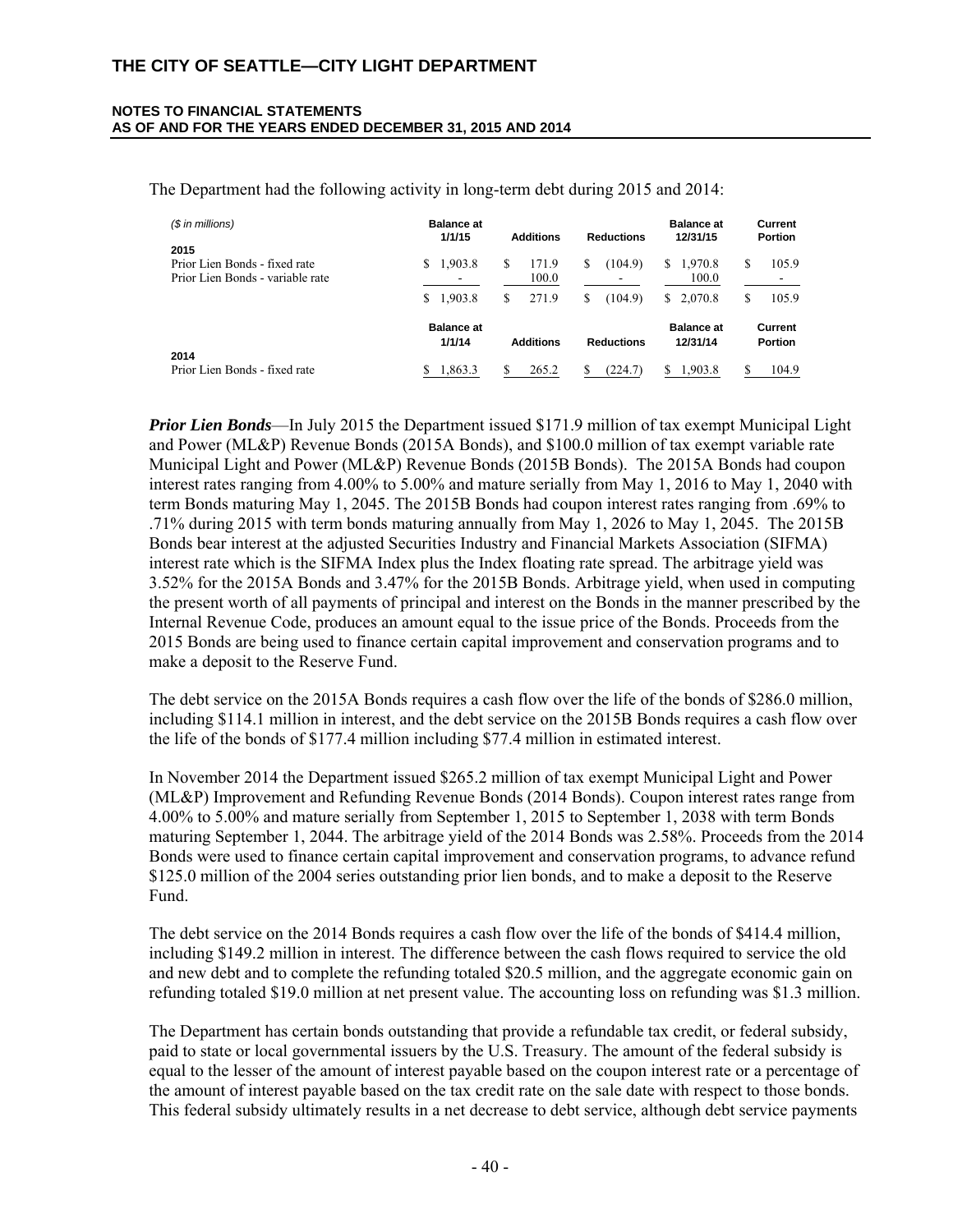#### **NOTES TO FINANCIAL STATEMENTS AS OF AND FOR THE YEARS ENDED DECEMBER 31, 2015 AND 2014**

are paid gross. The federal subsidies are recorded as nonoperating revenues on the statements of revenues, expenses, and changes in net position.

Pursuant to the requirements of the Balanced Budget and Emergency Deficit Control Act of 1985, as amended, certain automatic reductions were effective March 1, 2013 for qualified bonds including the Department's 2012C series Bonds, 2011B series Bonds, 2010A series Bonds, and 2010C series Bonds. Federal subsidies for these bonds were reduced by 7.3% through the end of the federal fiscal year (September 30, 2015) at which time the automatic reductions were adjusted to 6.8%. The effect for the accrual of federal subsidies as of December 31, 2015 was inconsequential. The effect during 2016 is estimated to be lower federal subsidies by approximately \$0.4 million. The effect thereafter for federal subsidies is indeterminable.

Debt service requirements for prior lien bonds, excluding federal subsidies for the 2012, 2011 and 2010 bonds are shown in the table below. Future debt service requirements on the variable 2015B Bonds are based on actual interest rates in effect as of December 31, 2015.

| <b>Years Ending</b><br>December 31<br>$$$ in millions) | <b>Fixed Rate Bonds</b>                |                                        | <b>Variable Rate Bonds</b>             |                                        | <b>Total</b> |
|--------------------------------------------------------|----------------------------------------|----------------------------------------|----------------------------------------|----------------------------------------|--------------|
|                                                        | <b>Principal</b><br><b>Redemptions</b> | <b>Interest</b><br><b>Requirements</b> | <b>Principal</b><br><b>Redemptions</b> | <b>Interest</b><br><b>Requirements</b> |              |
| 2016                                                   | \$<br>105.9                            | \$<br>96.2                             | \$                                     | \$<br>0.7                              | \$<br>202.8  |
| 2017                                                   | 109.1                                  | 88.4                                   |                                        | 0.7                                    | 198.2        |
| 2018                                                   | 109.6                                  | 83.2                                   |                                        | 0.7                                    | 193.5        |
| 2019                                                   | 106.2                                  | 77.9                                   |                                        | 0.7                                    | 184.8        |
| 2020                                                   | 105.6                                  | 72.5                                   |                                        | 0.7                                    | 178.8        |
| $2021 - 2025$                                          | 523.0                                  | 282.9                                  |                                        | 3.5                                    | 809.4        |
| $2026 - 2030$                                          | 325.8                                  | 169.8                                  | 18.0                                   | 3.1                                    | 516.7        |
| $2031 - 2035$                                          | 241.9                                  | 106.6                                  | 22.0                                   | 2.4                                    | 372.9        |
| $2036 - 2040$                                          | 232.5                                  | 50.5                                   | 27.0                                   | 1.6                                    | 311.6        |
| $2041 - 2045$                                          | 111.2                                  | 10.2                                   | 33.0                                   | 0.6                                    | 155.0        |
| Total                                                  | \$<br>1,970.8                          | \$<br>1,038.2                          | \$<br>100.0                            | \$<br>14.7                             | 3,123.7      |

The Department is required by Ordinance No. 124633 (the bond ordinance) to fund reserves for the 2015 Bonds and other parity bonds in the Municipal light and power bond reserve fund (Reserve Fund) for the purpose of securing the payment of principal and interest on all parity bonds outstanding. The Reserve Fund is an account within the books of the Department.

The Department has covenanted and agreed that it will pay into the Reserve Fund, out of parity bond proceeds or out of gross revenues, within five years from the date of issuance of the parity bonds, such sums as will, together with money presently in the Reserve Fund, provide for the Reserve Fund Requirement. The bond legislation provides that, in calculating the Reserve Fund Requirement, the direct payments the Department expects to receive from the U.S. Treasury with respect to any federal subsidy bonds may be deducted from annual debt service.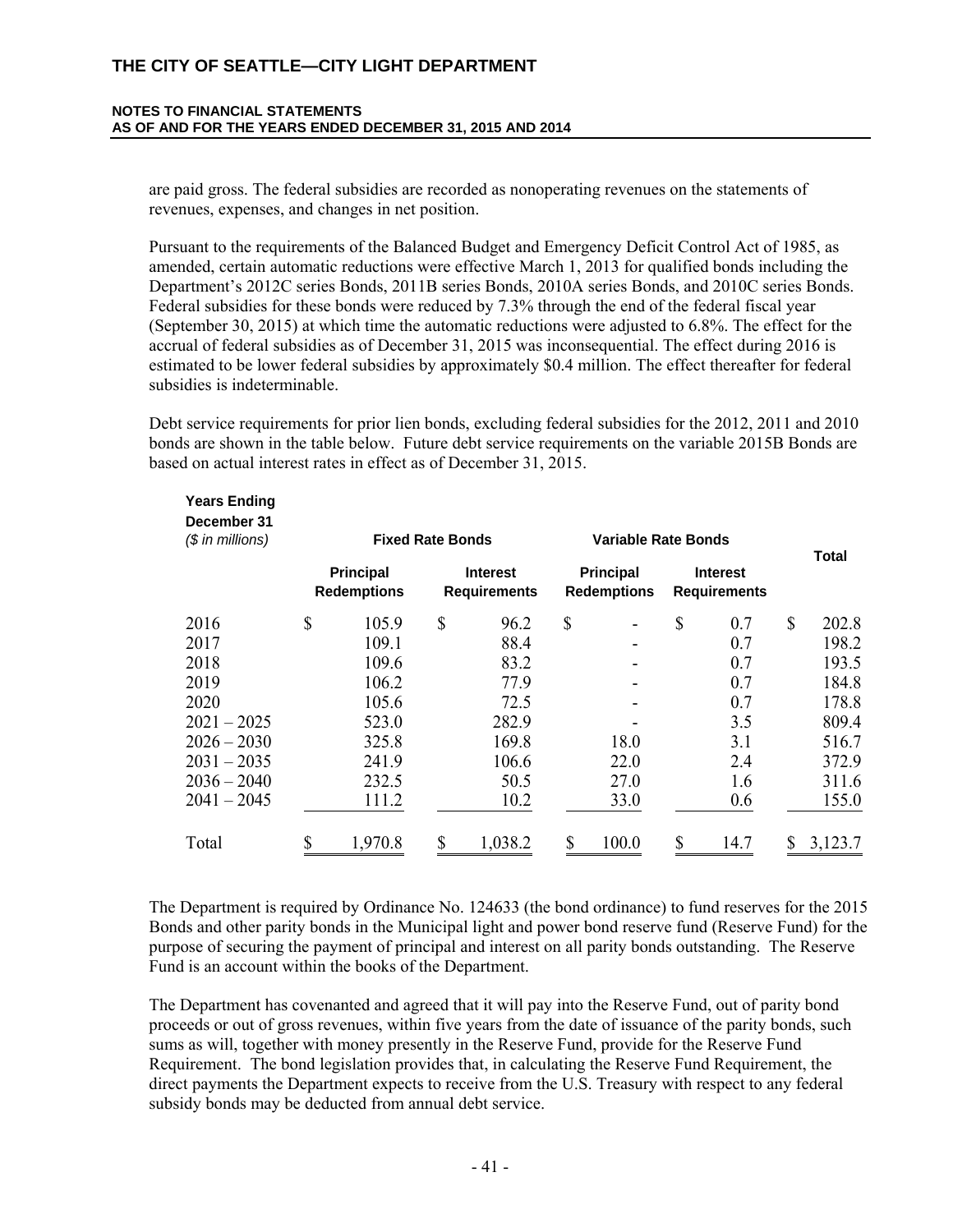#### **NOTES TO FINANCIAL STATEMENTS AS OF AND FOR THE YEARS ENDED DECEMBER 31, 2015 AND 2014**

For the Parity Bonds issued prior to 2011, Reserve Fund Requirement means, at any time, the lesser of (i) the maximum Annual Debt Service on all Parity Bonds then outstanding and (ii) the maximum amount permitted by the Code as a "reasonably required reserve or replacement fund." Thereafter, the definition of Reserve Fund Requirement was amended to mean, for any issue of Parity Bonds, the Reserve Fund Requirement established in the authorizing resolution approving that issue.

The Reserve Fund Requirement for the 2011 Bonds and 2012 Bonds was established as the lesser of (i) the 2011 Bonds' and 2012 Bonds' proportionate share of the maximum Annual Debt Service on all Parity Bonds outstanding at the time of issuance, and (ii) the maximum amount permitted by the Code as a "reasonably required reserve or replacement fund."

The Reserve Fund Requirement for the 2013 Bonds, the 2014 Bonds, and the 2015A Bonds was established as the additional amount necessary at the time of issuance to achieve an overall Reserve Fund Requirement for all outstanding Parity Bonds and the Parity Bonds then being issued equal to the maximum amount permitted by the Code as a "reasonably required reserve or replacement fund."

The bond legislation has established the Reserve Fund Requirement for the 2015B Bonds as zero. For any issue of future parity bonds, the "Reserve Fund Requirement" will mean the Reserve Fund Requirement specified for that issue in the legislation authorizing such bonds.

The aggregate Reserve Fund Requirement for all Parity Bonds outstanding, which is the sum of the Reserve Fund Requirements for each issue of Parity Bonds outstanding, including the 2015 Bonds, is \$120.0 million. The maximum annual debt service on prior lien bonds is \$202.8 million due in 2016 and the average annual debt service was \$112.7 million at issuance of the 2015B Bonds.

Under the bond legislation, the Department is permitted to provide for the Reserve Fund Requirement with a surety bond or letter of credit consistent with the Bond Legislation requirements. The Department currently has a surety bond authorized under previous bond legislation (the "Surety Bond") purchased from Financial Security Assurance, Inc. ("FSA") in the amount of \$77.1 million, expiring on August 1, 2029, providing the majority of the Reserve Fund Requirement. Upon issuance of the 2015B Bonds, there was a cash balance of \$63.4 million in the Reserve Fund, which, together with the Surety Bond, fully satisfies the Reserve Fund Requirement for the Outstanding Parity Bonds and the Bonds. In addition, the Department deposited \$20.5 million in the Reserve Fund that is expected to be used toward the eventual replacement of the Surety Bond upon its expiration. The Reserve Fund balance was \$73.7 million and \$47.9 million at December 31, 2015 and 2014, respectively.

FSA was acquired by Assured Guaranty Corporation in 2009. In 2009, Assured Guaranty Corporation changed the name of its FSA subsidiary to Assured Guaranty Municipal Corporation ("AGM"). AGM is currently rated A2 and AA by Moody's Investors Service and Standard & Poor's Ratings Services, Inc., respectively. The bond legislation does not require that the Reserve Fund be funded with cash or a substitute surety bond or letter of credit if the provider of qualified insurance is downgraded. Under the bond legislation, a surety bond qualifies as Qualified Insurance for purposes of satisfying the Reserve Fund Requirement if the provider's ratings are in one of the top two rating categories at the time the policy is issued.

There were no bonds advance refunded or defeased in 2015. A portion of the 2014 Bonds proceeds were placed in a separate irrevocable trust account to provide for all future debt service payments on certain 2004 prior lien bonds that were defeased. All funds in irrevocable trust accounts from prior years were fully drawn to pay for debt service on certain advance refunded bonds prior to 2015. Therefore, there was no outstanding principal balance of defeased bonds and there were no irrevocable trust account assets as of December 31, 2015 and 2014.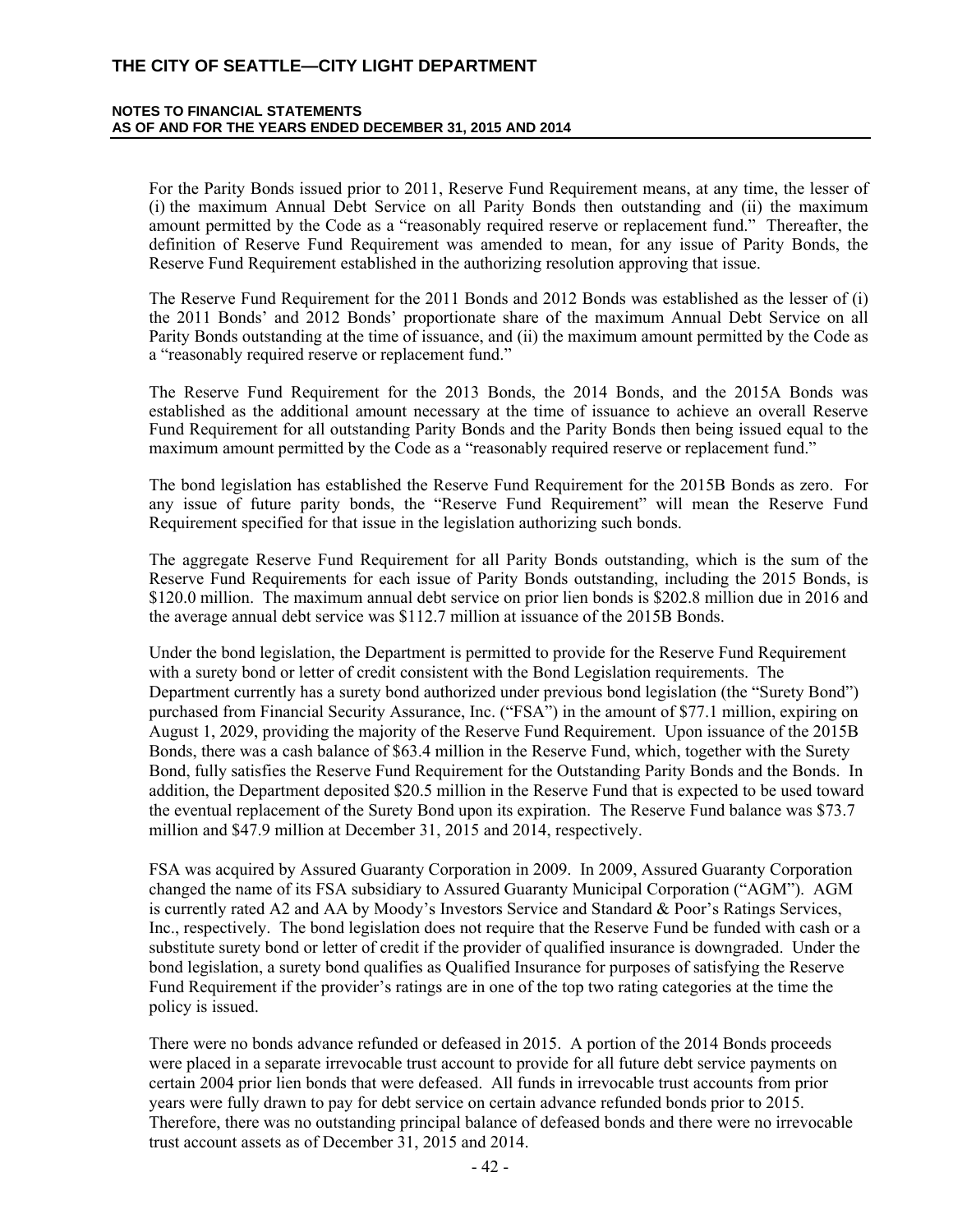#### **NOTES TO FINANCIAL STATEMENTS AS OF AND FOR THE YEARS ENDED DECEMBER 31, 2015 AND 2014**

*Bond Ratings*—The 2015 and 2014 Bonds, along with other outstanding parity bonds, were rated "Aa2" and "AA"; and "Aa2" and "AA", by Moody's Investors Service, Inc. and Standard Poor's Rating Services, respectively.

*Revenue Pledged*—Revenue bonds are special limited obligations payable from and secured solely by the gross revenues of the Department, less charges for maintenance and operations, and by money in the debt service account and Reserve Fund. Principal and interest paid for 2015 and 2014 was \$194.6 million and \$189.9 million, respectively. Total revenue available for debt service as defined for the same periods was \$303.6 million and \$341.4 million, respectively. Annual interest and principal payments are expected to require 65.8% of revenues available for debt service for 2016 and required 56.9% in 2015.

*Federal Arbitrage Regulations*—Revenue bonds are subject to federal arbitrage regulations and the Department has complied with these regulations. There was no federal arbitrage rebate due in 2015 or 2014.

*Other*—There were no liens on property or revenue pertaining to parity bonds and all bond covenants were in compliance for the Department's prior lien bonds as of December 31, 2015 and 2014, respectively.

*Fair Value*—Fair values at December 31, 2015 and 2014 were provided by the Department's financial advisor, Piper Jaffray & Company. The fair value for the Department's bonds are estimated based on the quoted market prices for the same or similar issues or on the current rates offered to the Department for debt of the same remaining maturities. Carrying amounts (net of premiums and discounts) and fair values at December 31, 2015 and 2014, were as follows:

| (\$ in millions) | 2015               |                   | 2014               |                   |  |  |
|------------------|--------------------|-------------------|--------------------|-------------------|--|--|
|                  | Carrying<br>Amount | <b>Fair Value</b> | Carrying<br>Amount | <b>Fair Value</b> |  |  |
| Long-term debt:  |                    |                   |                    |                   |  |  |
| Prior lien bonds | \$2.196.7          | \$2.304.6         | \$2.030.1          | \$2.145.2         |  |  |

*Amortization*—Discounts and premiums are amortized using the effective interest method over the term of the bonds.

The excess of costs incurred over the carrying value of bonds refunded on early extinguishment of debt is amortized as a component of interest expense using the effective interest method over the terms of the issues to which they pertain. Charges on advance refunding amortized to interest expense totaled \$2.9 million in 2015 and \$3.8 million in 2014. Charges on advance refunding in the amount of \$16.4 million and \$19.3 million are included as a component of Deferred Outflows of Resources on the 2015 and 2014 balance sheets, respectively.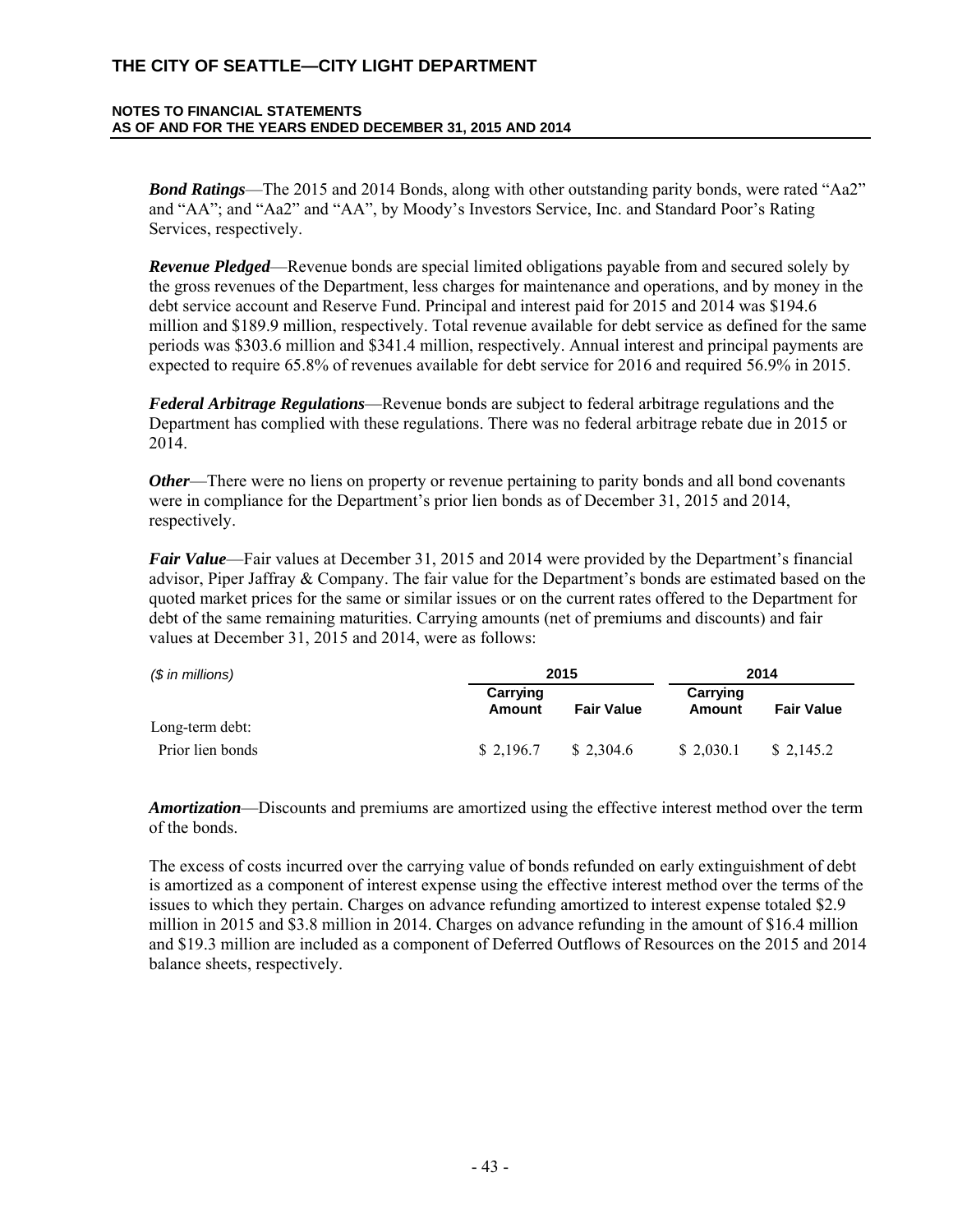#### **NOTES TO FINANCIAL STATEMENTS AS OF AND FOR THE YEARS ENDED DECEMBER 31, 2015 AND 2014**

| $$$ in millions)                                  | <b>Beginning</b><br>Balance at 1/1/15,<br>as Adjusted | <b>Additions</b> | <b>Reductions</b> | <b>Balance</b><br>at 12/31/15 |
|---------------------------------------------------|-------------------------------------------------------|------------------|-------------------|-------------------------------|
| 2015                                              |                                                       |                  |                   |                               |
| Net pension liability                             | \$<br>255.9                                           | \$<br>38.0       | \$<br>(22.1)      | \$<br>271.8                   |
| Accumulated provision for injuries                |                                                       |                  |                   |                               |
| and damages                                       | 42.9                                                  | 0.1              | (0.7)             | 42.3                          |
| Compensated absences                              | 16.7                                                  | 2.7              |                   | 19.4                          |
| Other                                             | 7.7                                                   | 0.4              | (0.1)             | 8.0                           |
| Total                                             | \$<br>323.2                                           | \$<br>41.2       | \$<br>(22.9)      | \$<br>341.5                   |
|                                                   | <b>Balance</b><br>at 1/1/14                           | <b>Additions</b> | <b>Reductions</b> | <b>Balance</b><br>at 12/31/14 |
| 2014                                              |                                                       |                  |                   |                               |
| Accumulated provision for injuries<br>and damages | \$<br>54.9                                            | \$<br>0.3        | \$<br>(12.3)      | \$<br>42.9                    |
| Compensated absences                              | 15.5                                                  | 1.2              |                   | 16.7                          |
| Other                                             | 7.7                                                   |                  |                   | 7.7                           |
| Total                                             | \$<br>78.1                                            | \$<br>1.5        | \$<br>(12.3)      | \$<br>67.3                    |

*Noncurrent Liabilities*—The Department had the following activities during 2015 and 2014:

Beginning balance for 2015 was adjusted to record Net pension liability for the Department in accordance with GASB Statement No. 68, *Accounting and Financial Reporting for Pensions – an amendment of GASB Statement No. 27.* Additional information on the Net pension liability can be found in Note 11 Seattle City Employees' Retirement System. Information about the provision for injuries and damages can be found in Note 9 Provision for Injuries and Damages and Note 13 Environmental Liabilities. Other includes primarily a liability for Other Postemployment Benefits; see Note 12 Other Postemployment Benefits.

## **9. PROVISION FOR INJURIES AND DAMAGES**

The Department establishes liabilities for claims based on estimates of the ultimate projected cost of claims. Environmental related expenses are discussed in Note 13 Environmental Liabilities. The length of time for which such costs must be estimated varies depending on the nature of the claim. Actual claims costs depend on such factors as inflation, changes in doctrines of legal liability, damage awards, and specific incremental claim adjustment expenses. Claims liabilities are recomputed periodically using actuarial and statistical techniques to produce current estimates, which reflect recent settlements, claim frequency, industry averages, City-wide cost allocations, and economic and social factors. For 2015 and 2014, liabilities for lawsuits, claims, and workers' compensation were discounted over a period of 23 to 27 years at the City's average annual rate of return on investments, which was 0.931% and 0.931%, respectively.

To address the risk for certain losses arising from personal and property damage claims by third parties and for job-related illnesses and injuries to employees, the Department as part of the City of Seattle, has been self-insured for most of its general liability risks, for workers' compensation, and for employees' health care benefits. Beginning December 31, 2011, the City had general liability insurance coverage for losses over a \$6.5 million self-insured retention per occurrence, with a \$40.0 million limit per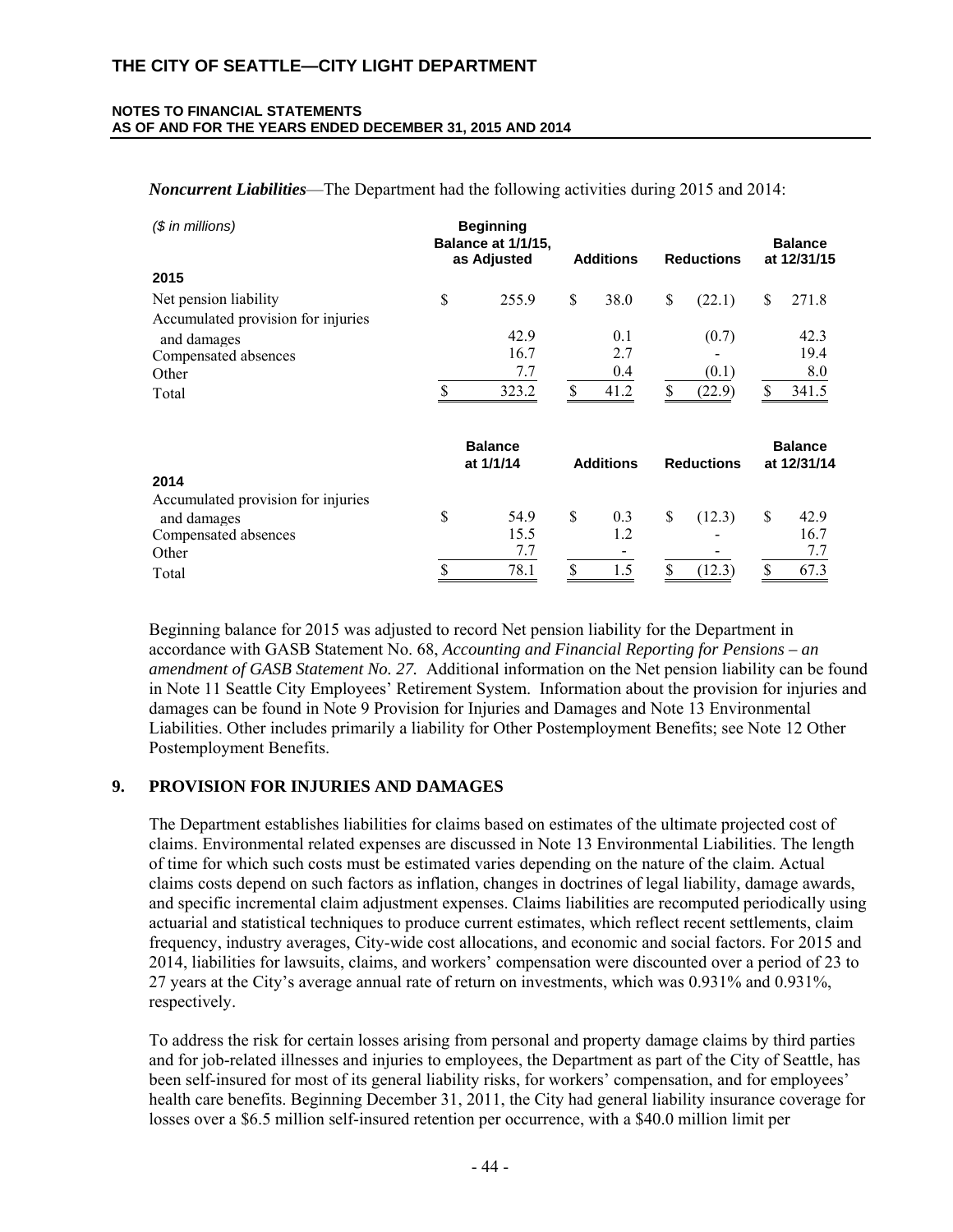#### **NOTES TO FINANCIAL STATEMENTS AS OF AND FOR THE YEARS ENDED DECEMBER 31, 2015 AND 2014**

occurrence in the aggregate. Effective June 1, 2014 the limit was increased to \$60.0 million. The Department had no settled claims exceeding coverage in the last three years.

The City also purchased an all risk comprehensive property insurance policy that provides \$500.0 million in limits subject to various deductible levels depending on the type of asset and value of the building. This includes \$100.0 million in earthquake and flood limits. Hydroelectric and certain other utility producing and processing projects are not covered by the property policy. The City also purchased insurance for excess workers' compensation, fiduciary and crime liability, inland marine transportation, volunteers, and an assortment of commercial general liability, medical, accidental death and dismemberment, and miscellaneous policies. Bonds are purchased for public officials, public notaries, pension exposures, and specific projects and activities as necessary.

The changes in the provision for injuries and damages at December 31, 2015, 2014, and 2013 are as follows:

| (\$ in millions)                                                 | 2015                |              | 2014                | 2013                 |
|------------------------------------------------------------------|---------------------|--------------|---------------------|----------------------|
| Beginning unpaid claims liability<br>Payments<br>Incurred claims | 129<br>(5.2)<br>5.1 | <sup>S</sup> | 11.7<br>(3.1)<br>43 | 11.5<br>(5.0)<br>5.2 |
| Ending unpaid claims liability                                   | 12.8                |              | 12.9                | 11.7                 |

The provision for injuries and damages included in current and noncurrent liabilities at December 31, 2015, 2014, and 2013 is as follows:

| (\$ in millions)                                                         | 2015     |              | 2014     |              | 2013       |
|--------------------------------------------------------------------------|----------|--------------|----------|--------------|------------|
| Noncurrent liabilities<br>Accounts payable and other current liabilities | 87<br>41 | <sup>S</sup> | 89<br>40 | <sup>S</sup> | 8.6<br>3.1 |
| Total liability                                                          | 12.8     | S.           | 12.9     |              | 11.7       |

### **10. ACCOUNTS PAYABLE**

*Accounts Payable and Other Current Liabilities*—The composition of accounts payable and other current liabilities at December 31, 2015 and 2014, is as follows:

| $(S \in \mathbb{R})$ in millions)       | 2015        | 2014  |
|-----------------------------------------|-------------|-------|
| Vouchers payable                        | \$<br>51.1  | 38.4  |
| Power accounts payable                  | 23.5        | 22.6  |
| Taxes payable                           | 94          | 7.8   |
| Claims payable                          | 16.4        | 27.7  |
| Guarantee deposit and contract retainer | 3.0         | 2.5   |
| Other accounts payable                  | 3.2         | 2.3   |
| Total                                   | \$<br>106 6 | 101.3 |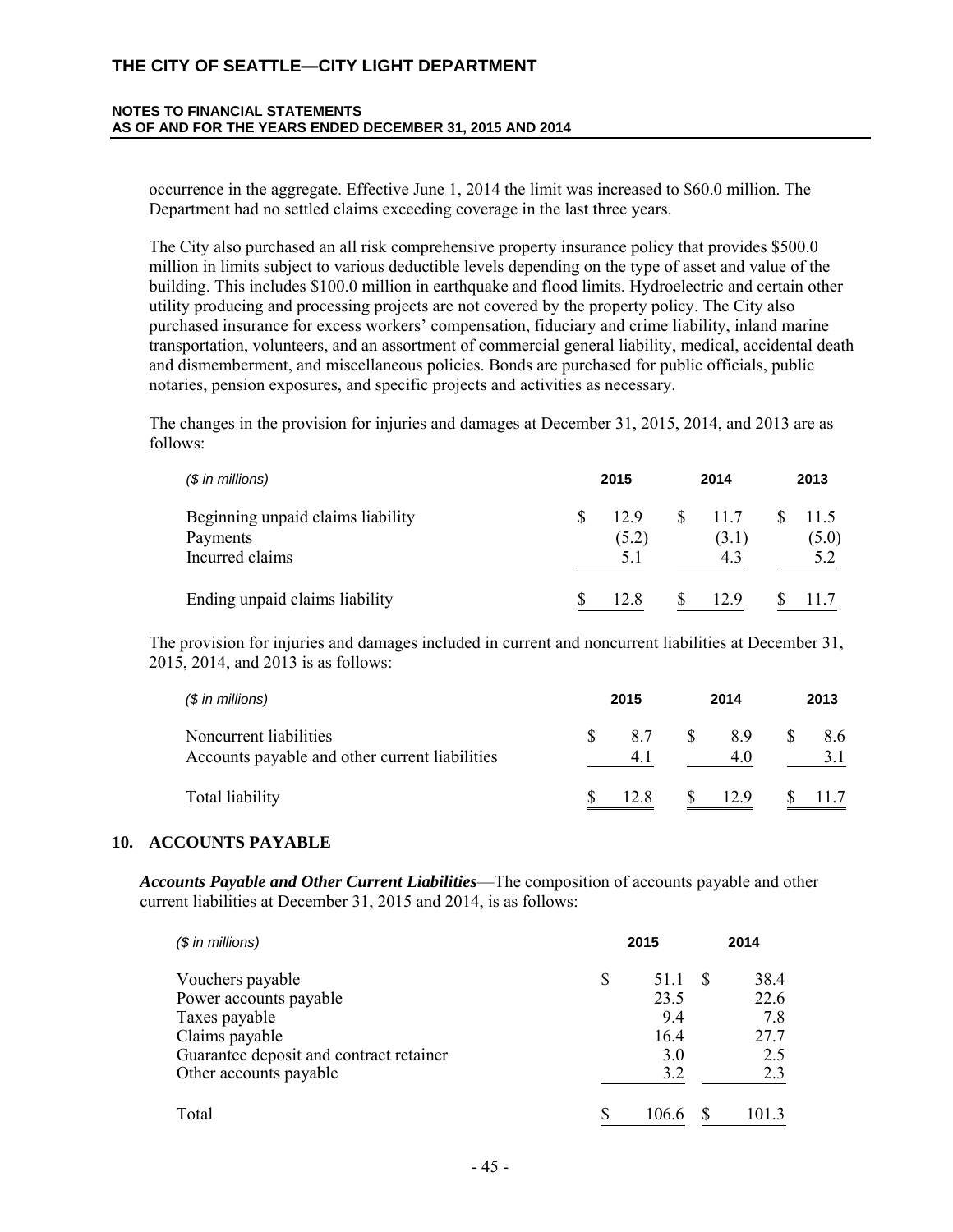#### **NOTES TO FINANCIAL STATEMENTS AS OF AND FOR THE YEARS ENDED DECEMBER 31, 2015 AND 2014**

### **11. SEATTLE CITY EMPLOYEES' RETIREMENT SYSTEM**

Effective January 1, 2015, the Department implemented GASB Statement No. 68, *Accounting and Financial Reporting for Pensions – an amendment of GASB Statement No. 27* and Statement No. 71, *Pension Transition for Contributions Made Subsequent to the Measurement Date – an amendment of GASB Statement No. 68*. The cumulative effect of the change in Net position due to the change in accounting standard was a decrease of \$233.8 million and is shown as an adjustment to beginning Net position for 2015. The prior year balances for Deferred outflows of resources, the Net pension liability, and the Statement of Revenue, Expenses, and Changes in Net position were not restated as the required information was unavailable. For this reason, the applicable disclosures for year ending December 31, 2014, relate to GASB Statement No. 27, *Accounting for Pensions by State and Local Governmental Employers*.

*Plan Description -* The Seattle City Employees' Retirement System (SCERS) is a cost-sharing multipleemployer defined benefit public employee retirement system, covering employees of the City and administered in accordance with Chapter 41.28 of the Revised Code of Washington and Chapter 4.36 of the Seattle Municipal Code. SCERS is a pension trust fund of the City. SCERS is administered by the Retirement System Board of Administration (the Board). The Board consists of seven members including the Chair of the Finance Committee of the Seattle City Council, the City of Seattle Finance Director, the City of Seattle Personnel Director, two active members and one retired member of the System who are elected by other system members, and one outside board member who is appointed by the other six board members. Elected and appointed board members serve for three-year terms.

All employees of the City are eligible for membership in SCERS with the exception of uniformed police and fire personnel who are covered under a retirement system administered by the State of Washington. Employees of the King County Departments of Transportation and Public Health who established membership in SCERS when these organizations were City departments were allowed to continue their SCERS membership. Following is membership data for employees covered by the benefit terms as of the reporting date, December 31, 2015, and the measurement date, December 31, 2014:

|                                                      | 2015        | 2014 |
|------------------------------------------------------|-------------|------|
| Active members                                       | 8.853 8.746 |      |
| Retired members and beneficiaries receiving benefits | 6,222 6,020 |      |
| Vested terminated employees entitled to benefits     | 1.246 1.188 |      |

*Summary of Significant Accounting Policies –* SCERS financial statements and schedules are presented using the economic resources measurement focus and the accrual basis of accounting. For purposes of measuring the net pension liability (NPL), deferred outflows of resources and deferred inflows of resources related to pensions, and pension expense, information about the fiduciary net position of SCERS and additions to and deductions from SCERS fiduciary net position have been determined on the same basis as they are reported by SCERS. For this purpose, benefit payments (including refunds of employee contributions) are recognized when due and payable in accordance with the benefit terms. Investments are reported at fair value.

The NPL was measured as of December 31, 2014, and the total pension liability used to calculate the NPL was based on an actuarial valuation as of December 31, 2013, rolled forward to December 31, 2014.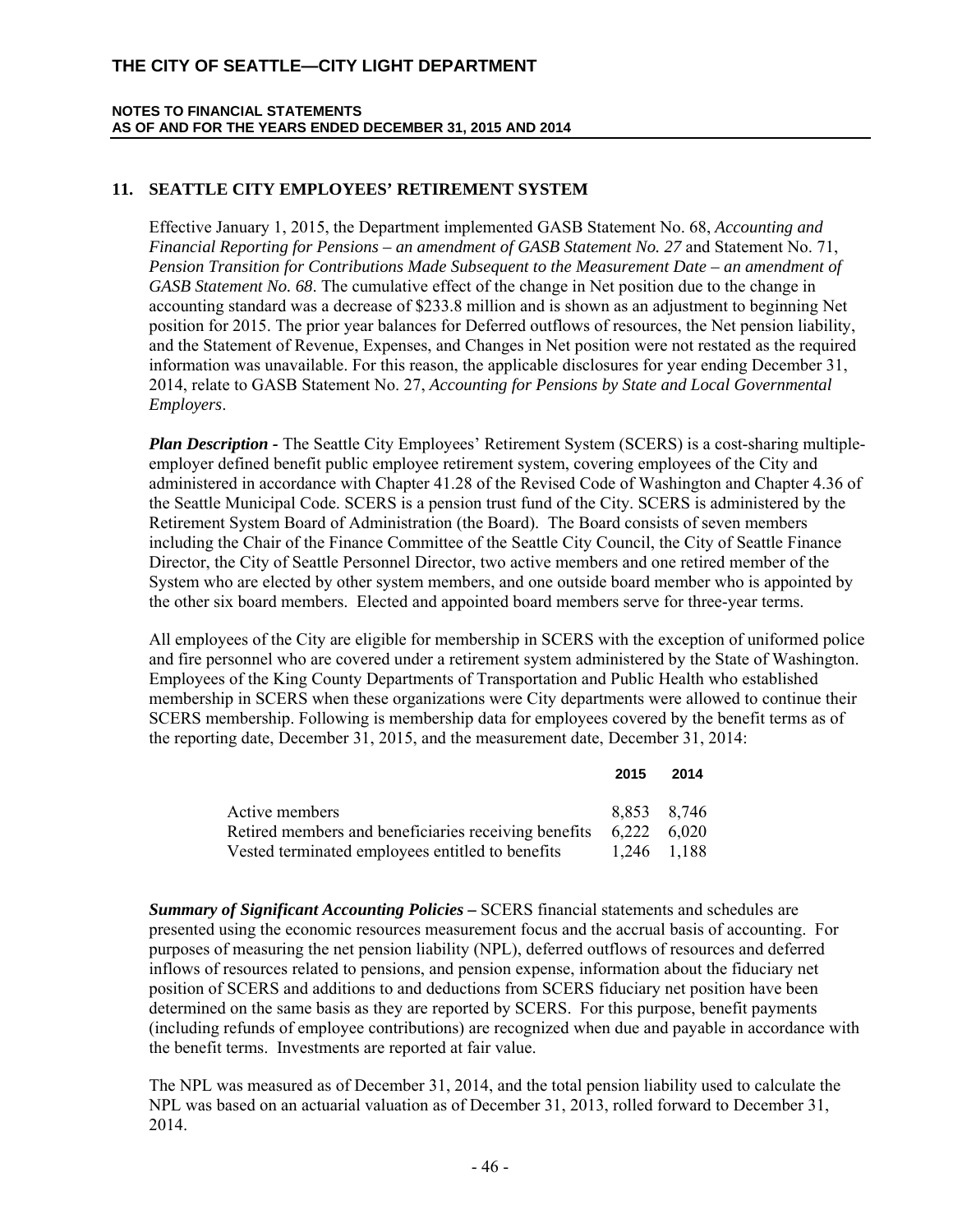#### **NOTES TO FINANCIAL STATEMENTS AS OF AND FOR THE YEARS ENDED DECEMBER 31, 2015 AND 2014**

*Pension Benefits – Service retirement benefits are calculated on the basis of age, salary, and service* credit. Members are eligible for retirement benefits after 30 years of service, at age 52 after 20 years of service, at age 57 after 10 years of service, and at age 62 after 5 years of service. Annual retirement benefits are calculated as 2% multiplied by years of creditable service, multiplied by average salary, based on the highest 24 consecutive months, excluding overtime. Members who retire before meeting the age and/or years of service requirement receive a 0.1% reduction for each year that retirement precedes the date of eligibility. Retirement benefits vest after 5 years of credited service.

*Disability Benefits* – An active member is eligible to receive disability benefits when: (a) member has achieved 10 years of credited service within the 15 years preceding disability retirement, or (b) the disability occurs in the course of City employment in which no service requirement exists. The amount of the disability benefit is the greater of (a) 1.5% times the final compensation times completed years of creditable service, or (b) 1.5% times final compensation total years of service that could have been earned to age 62, but not to exceed one-third of final compensation. Disability benefits vest after 10 years of credited service.

*Death Benefits –* Death benefits may be paid to a member's designated beneficiary. If a member's death occurs before retirement, the benefit options available are (a) payment to the beneficiary of accumulated contributions, including interest, or (b) if the member had completed 10 years of service at the time of death, a surviving spouse or registered domestic partner may elect to receive, in place of (a) above, either: (1) A monthly allowance for life equal to the benefit the spouse would have received had the member just retired with a 100% contingent annuitant option in force, or (2) A cash payment of no more than one-half of the member's accumulated contributions, along with a correspondingly reduced retirement allowance. If a member's death occurs after retirement, the death benefit received by the beneficiary (if any) is based on the retirement plan the member selected at retirement. Death benefits vest after 10 years of credited service.

*Contributions –* Member and employer contributions rates are established by Seattle Municipal Code Chapter 4.436. The overall contribution rate is determined by the actuarial formula identified as the Entry Age Cost Method. Member contribution rates are also set via collective bargaining contracts. The overall formula determines the amount of contributions necessary to fund the current service cost, representing the estimated amount necessary to pay for benefits earned by the employees during the current service year and the amount of contributions necessary to pay for prior service costs. Total required contributions, including amounts necessary to pay administrative costs, are determined through annual actuarial valuations. Contribution rates and amounts were as follows as of the reporting date, December 31, 2015, and the measurement date, December 31, 2014:

|                  | <b>Contributions</b> |                     |         |                   |  |
|------------------|----------------------|---------------------|---------|-------------------|--|
| (\$ in millions) |                      | Rates               |         | Amounts           |  |
|                  | <b>Employer</b>      | <b>Most members</b> | City    | <b>Department</b> |  |
| 2015             | $15.73\%$            | 10.03%              | \$101.0 | \$24.9            |  |
| 2014             | $14.31\%$            | $10.03\%$           | \$898   | \$22.0            |  |

*Net Pension Liability – At December 31, 2015, the Department reported a liability of \$271.8 million for* its proportionate share of net pension liability. The Department's proportion of the NPL was based on contributions to SCERS during the fiscal year ended December 31, 2014. At December 31, 2014, the Department's proportionate share percent was 24.53%.The net pension liability was measured as of December 31, 2014, and the total pension liability used to calculate the net pension liability was based on an actuarial valuation as of December 31, 2013, rolled forward to December 31, 2014.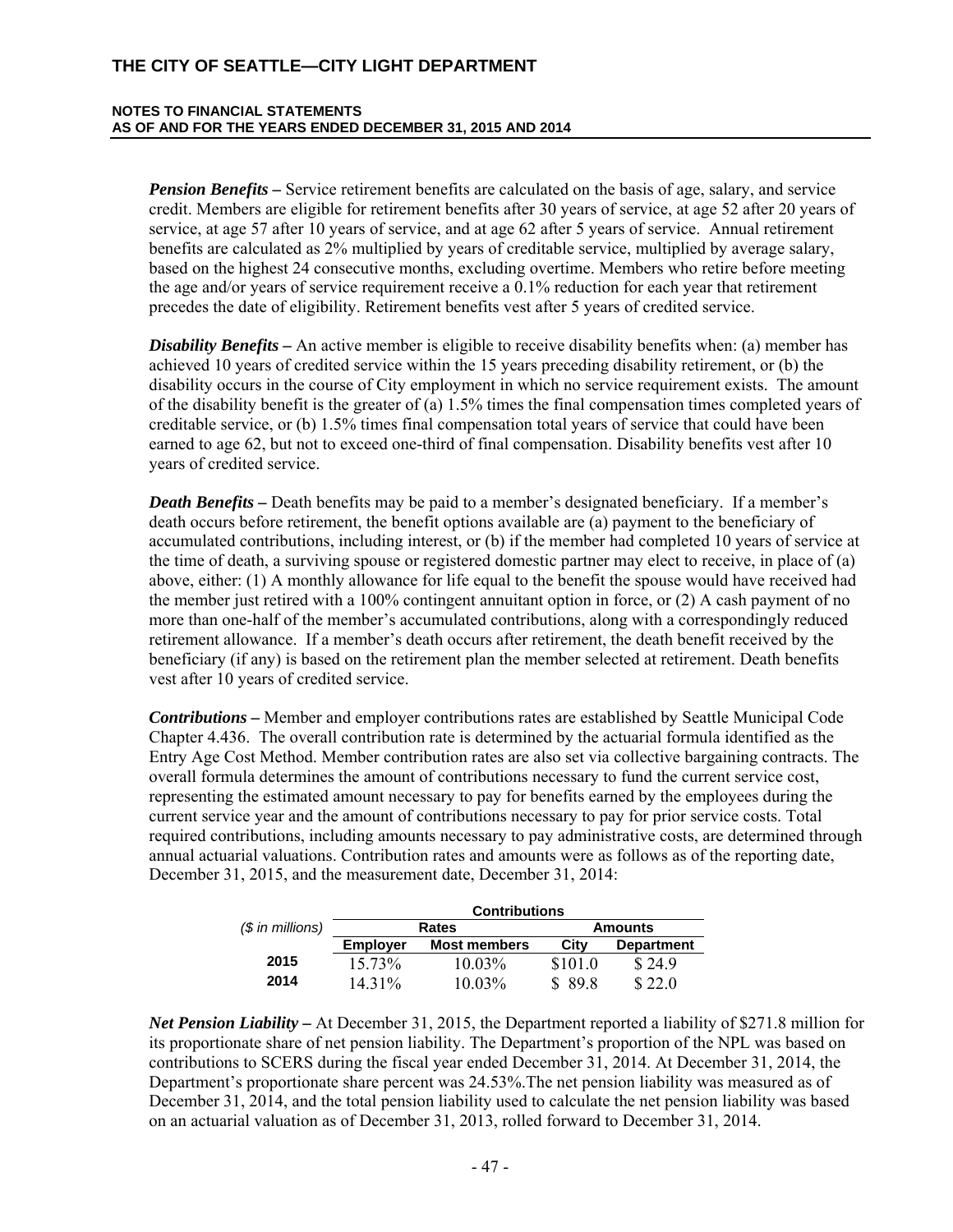#### **NOTES TO FINANCIAL STATEMENTS AS OF AND FOR THE YEARS ENDED DECEMBER 31, 2015 AND 2014**

*Actuarial assumptions –* There were no changes of benefit assumptions for the year ended December 31, 2014. The total pension liability as of December 31, 2015, was based on an actuarial valuation as of December 31, 2013, using the following actuarial methods and assumptions:

| <b>Actuarial Cost Method</b>              | Individual Entry Age Normal                                                                                                       |
|-------------------------------------------|-----------------------------------------------------------------------------------------------------------------------------------|
| <b>Amortization Method</b>                |                                                                                                                                   |
| Level percent or level dollar             | Level percent                                                                                                                     |
| Closed, open, or layered periods          | Closed                                                                                                                            |
| <b>Amortization Period and Start Date</b> | 30 years as of January 1, 2013 Valuation                                                                                          |
| <b>Amortization Growth Rate</b>           | $4.00\%$                                                                                                                          |
| <b>Asset Valuation Method</b>             |                                                                                                                                   |
| Smoothing period                          | 5 years                                                                                                                           |
| Recognition method                        | Non-asymptotic                                                                                                                    |
| Corridor                                  | None                                                                                                                              |
| Inflation                                 | 3.25%                                                                                                                             |
| Investment Rate of Return                 | 7.50%                                                                                                                             |
| Post-retirement benefit increases         | 1.50%                                                                                                                             |
| Cost-of-living year-end bonus dividend    | $0.00\%$                                                                                                                          |
| Mortality                                 | Various rates based on RP-2000 mortality tables<br>and using generational projection of<br>improvement using Projection Scale AA. |

All other actuarial assumptions used in the December 31, 2013 valuation were based on the results of an actuarial experience study for the period January 1, 2010 through December 31, 2013, including updates to salary increase, mortality and retirement rates.

*Discount Rate –* The discount rate used to measure the total pension liability was 7.50%. The projection of cash flows used to determine the discount rate assumed that plan member contributions will be made at the current contribution rate and the participating governmental entity contributions will be made at rates equal to the difference between actuarially determined contribution rates and the member rate. Based on those assumptions, the pension plan's fiduciary net position was projected to be available to make all projected future benefit payments of current plan members. Therefore, the long-term expected rate of return on pension plan investments was applied to all periods on projected benefit payment to determine the total pension liability.

The long-term expected rate of return on pension plan investments was determined using a buildingblock method in which best-estimate ranges of expected future real rates of return (expected returns, net of pension plan investment expense and gross of administrative expenses) are developed for each major asset class. These ranges are combined to produce the long‐term expected rate of return by weighting the expected future real rates of return by the target asset allocation percentage and by adding expected inflation.

The following table reflects long-term expected (30 year) real rate of return by asset class. The rate of return was calculated using the capital market assumptions applied to determine the discount rate and asset allocation. The expected inflation rate is projected at 3.25% for the same period.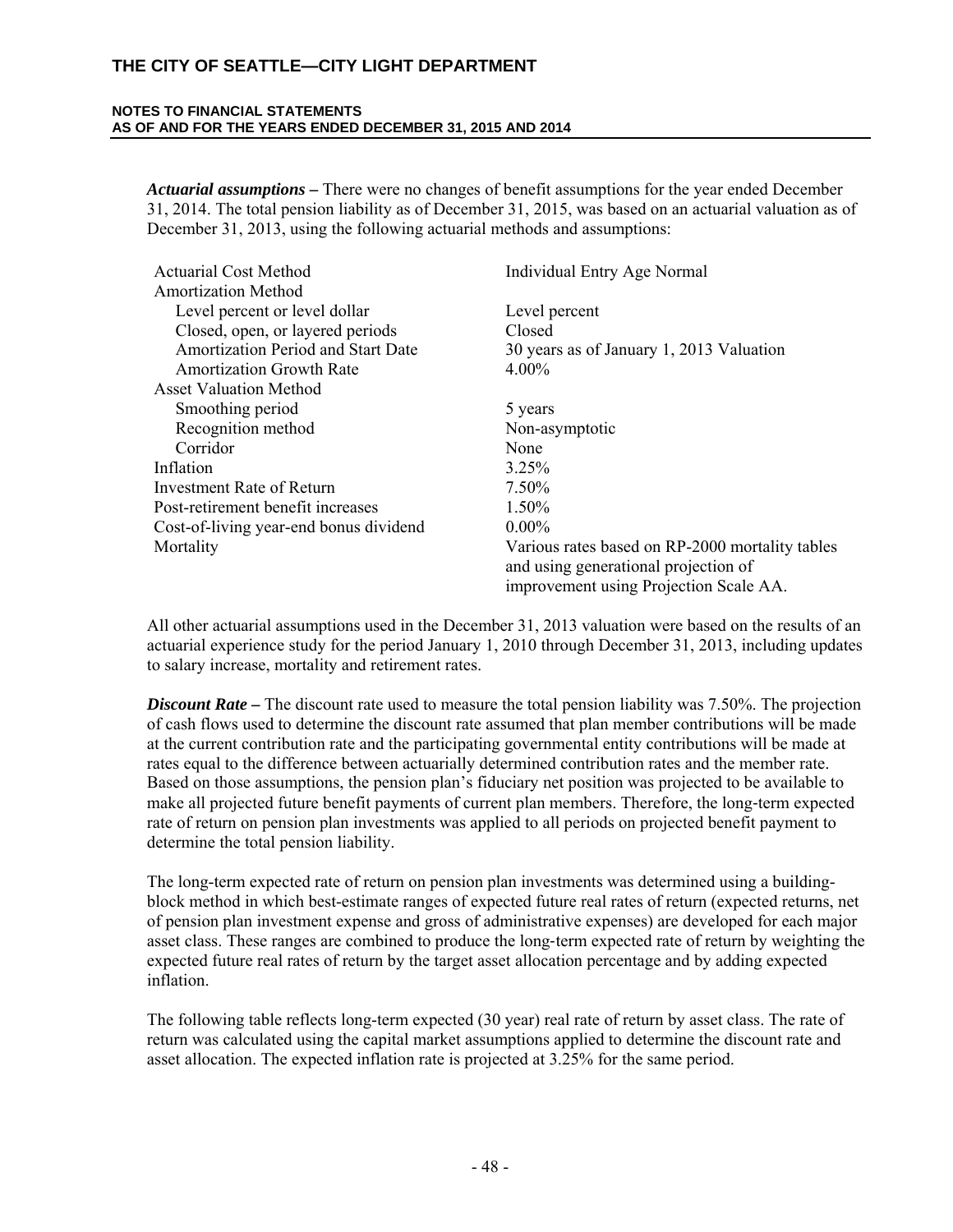#### **NOTES TO FINANCIAL STATEMENTS AS OF AND FOR THE YEARS ENDED DECEMBER 31, 2015 AND 2014**

| <b>Asset Category</b>           | <b>Target</b><br><b>Allocation</b> | <b>Geometric</b><br><b>Expected</b><br>Return |
|---------------------------------|------------------------------------|-----------------------------------------------|
| Core Bonds                      | 20.0%                              | 4.90%                                         |
| <b>Broad US Equities</b>        | 10.0%                              | 7.60%                                         |
| Large Cap US Equities           | 13.0%                              | 7.50%                                         |
| Small Cap US Equities           | $2.0\%$                            | 7.75%                                         |
| Developed Foreign Equities      | 22.0%                              | 7.50%                                         |
| <b>Emerging Market Equities</b> | $4.0\%$                            | 8.25%                                         |
| Private Equity                  | $7.0\%$                            | 8.75%                                         |
| <b>Real Return</b>              | $3.0\%$                            | $6.00\%$                                      |
| Real Estate (Property)          | 13.0%                              | 7.00%                                         |
| Commodities                     | $6.0\%$                            | 5.25%                                         |

*Sensitivity of the Net Pension Liability to Changes in the Discount Rate –*The following presents the Department's proportionate share of the net pension liability of SCERS, calculated using a discount rate of 7.50%, as well as what the Department's proportionate share of the net pension liability would be if it were calculated using a discount rate that is 1 percentage point lower (6.50%) or 1 percentage point higher (8.50%):

| $(S \in \mathbb{R})$ in millions)                              | $1.00\%$        | Current              | $1.00\%$        |
|----------------------------------------------------------------|-----------------|----------------------|-----------------|
|                                                                | <b>Decrease</b> | <b>Discount Rate</b> | <b>Increase</b> |
|                                                                | 6.50%           | 7.50%                | 8.50%           |
| Employer's proportionate share of the Net<br>Pension Liability | \$375.1         | \$271.8              | \$185.0         |

*Plan Fiduciary Net Position –* Detailed information about the SCERS's fiduciary net position is available in the separately issued, audited financial statements as of December 31, 2014, which are publicly available at http://www.seattle.gov/retirement/about-us/financials-and-governance.

*Pension Expense and Deferred Outflows of Resources and Deferred Inflows of Resources Related to Pension* – For the year ended December 31, 2015, the Department recognized pension expense of \$29.5 million.

As of December 31, 2015, the Department reported deferred outflows of resources as follows:

| $(S \in \mathbb{R})$ in millions)                                            |   | <b>Deferred</b><br><b>Outflows of</b><br><b>Resources</b> |
|------------------------------------------------------------------------------|---|-----------------------------------------------------------|
| Differences between expected and actual experience<br>Changes of assumptions | S |                                                           |
| Net difference between projected and actual earnings                         |   | 8.5                                                       |
| Contributions made subsequent to measurement date                            |   | 24.9                                                      |
| Total                                                                        |   | 33.4                                                      |

Department contributions subsequent to the measurement date of \$24.9 million are reported as deferred outflows of resources and will be recognized as a reduction of the net pension liability in the year ended December 31, 2016. Contributions made in 2015, along with the net difference between projected and actual earnings reported as deferred outflows of resources will be recognized as pension expense in the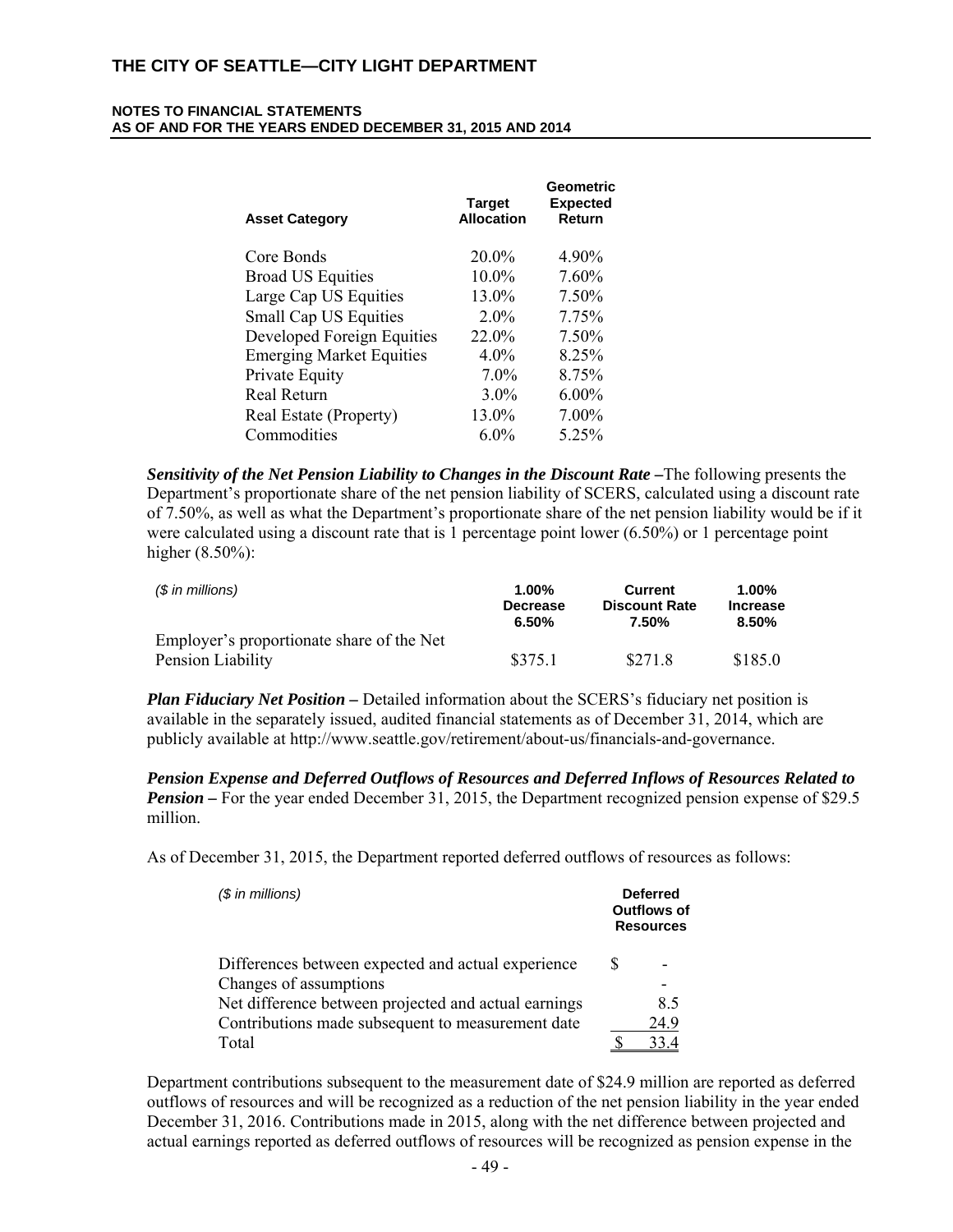#### **NOTES TO FINANCIAL STATEMENTS AS OF AND FOR THE YEARS ENDED DECEMBER 31, 2015 AND 2014**

future as shown in the following table. Note that additional future deferred outflows and inflows of resources may impact these amounts.

| <b>Year Ending December 31</b><br>$(S \in \mathbb{R})$ in millions) | Amortization |
|---------------------------------------------------------------------|--------------|
| 2016                                                                | S<br>27.1    |
| 2017                                                                | 2.1          |
| 2018                                                                | 2.1          |
| 2019                                                                | 2.1          |
| Total                                                               |              |

Following are the disclosures for December 31, 2014, following disclosure guidance under GASB Statement No. 27, *Accounting for Pensions by State and Local Governmental Employers*.

*Pension Benefits***—As** of December 31, 2014, there were 6,020 retirees and beneficiaries receiving benefits and 8,746 active members of SCERS. In addition, 1,188 vested terminated employees were entitled to future benefits.

In 2014, the City's contribution rate was increased from 12.89% to 14.31% for a total combined contribution rate of 24.34% in accordance with Resolution No. 31474 adopted in August 2013. In September 2014, the City Council adopted Resolution No. 31540, amending Resolution No. 31474, and increasing the City's contribution rate from 14.31% to 15.73% for a total contribution rate of 25.76% effective 2015, to reflect the results of the January 1, 2014 actuarial valuation study. This reflects the City's commitment to fund the actuarial required contribution rate.

Resolution No. 31474 clarified the City's approach toward amortizing the unfunded liability of SCERS and requested that the SCERS Board of Administration and its actuary deliver to the City Council in 2014 an analysis of other potential assumption and policy changes designed to further strengthen the retirement system. Resolution No. 31474 ended the rolling amortization practice that was effective with the January 1, 2013 actuarial valuation and revised the amortization period to amortize the UAAL to 29 years. Previously, the January 1, 2013 actuarial valuation required amortization for the unfunded liability as a closed, fixed period of 30 years. The change was retro-active to January 1, 2013.

Under the authority of the state and City, SCERS operates a securities lending program, and there were transactions during 2014. In 2014, SCERS did not incur a loss as a result of borrower default. SCERS did not have negative credit exposure at December 31, 2014.

Employer contributions for the City were \$89.8 million, and \$76.6 million, in 2014, and 2013, respectively. Employer contributions for the Department were \$22.0 million, and \$18.4 million, in 2014 and 2013, respectively.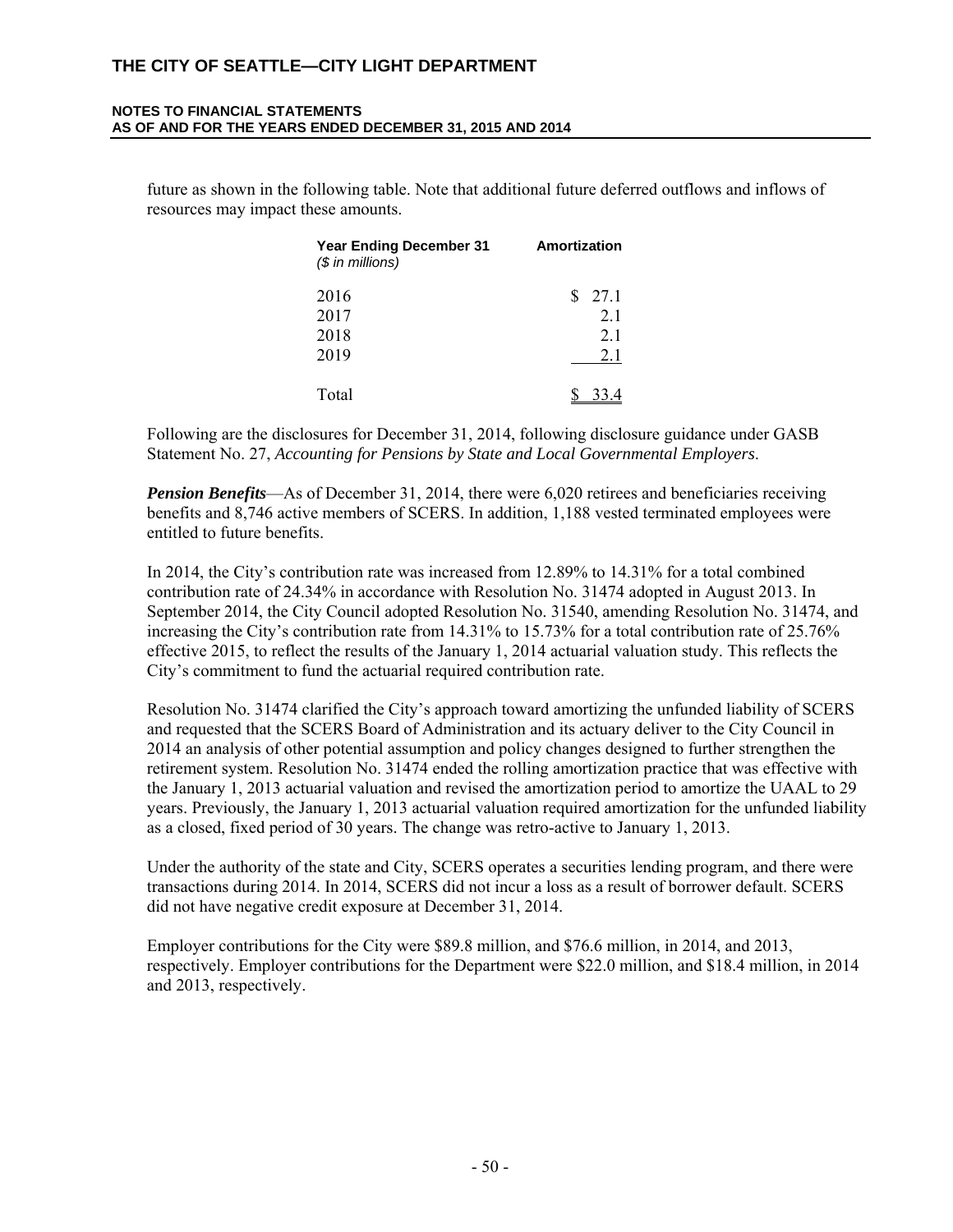#### **NOTES TO FINANCIAL STATEMENTS AS OF AND FOR THE YEARS ENDED DECEMBER 31, 2015 AND 2014**

#### **Actuarial Data**

| Valuation date<br>Actuarial cost method | January 1, 2014<br>Entry age |
|-----------------------------------------|------------------------------|
| Amortization method                     | Level percent                |
| Remaining amortization period           | $29$ years*                  |
| Amortization period                     | Maximum of 30 years          |
| Asset valuation method                  | 5-Year Smoothing             |
| <b>Actuarial Assumptions*</b>           |                              |

| Price inflation                        | 3.25%    |
|----------------------------------------|----------|
| Investment rate of return              | 7 75%    |
| Projected general wage increases       | $4.00\%$ |
| Postretirement benefit increases       | $1.50\%$ |
| Cost-of-living year-end bonus dividend | $0.00\%$ |

\* The revised contribution rate of 24.34% was in effect as of the January 1, 2014 valuation.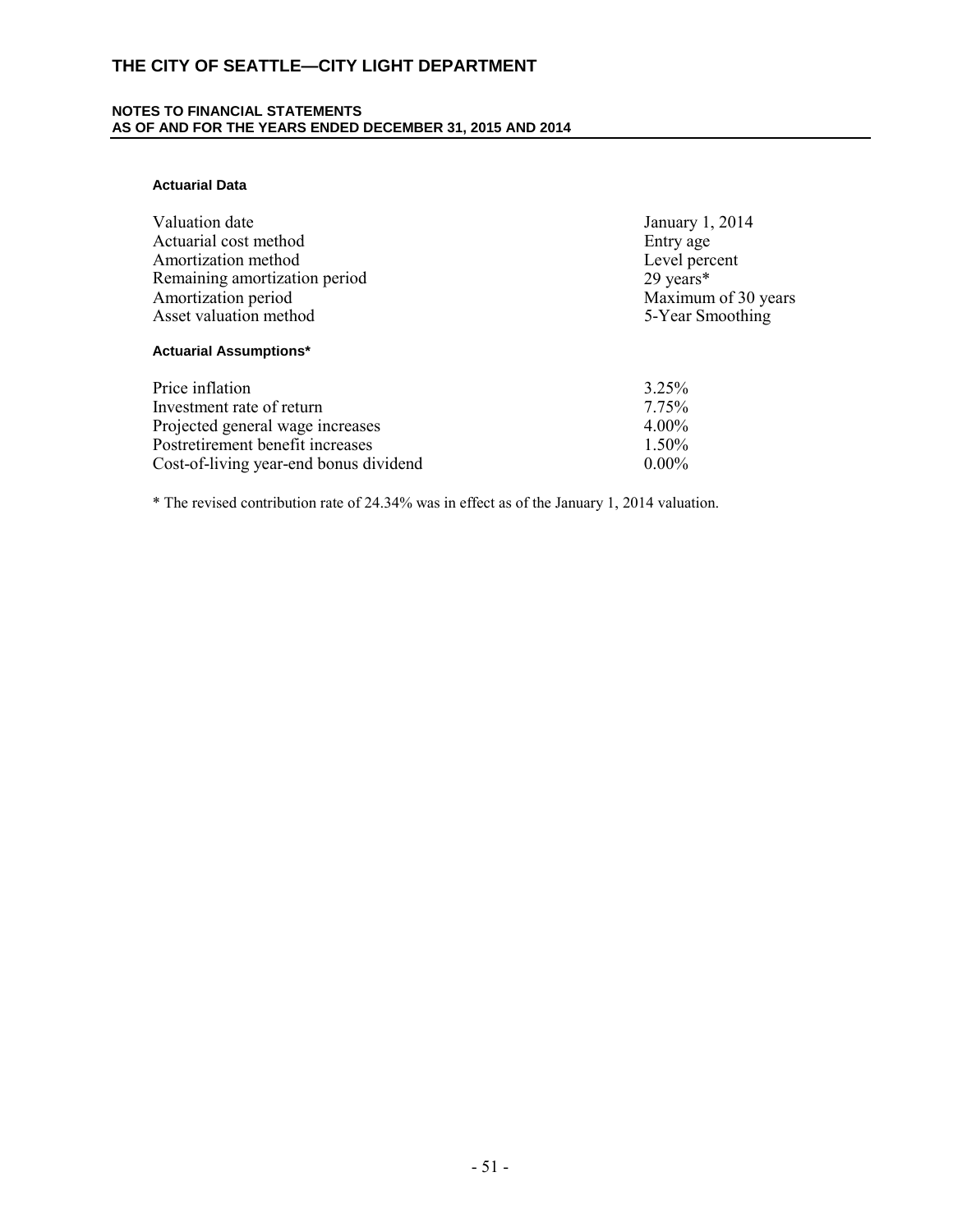### **NOTES TO FINANCIAL STATEMENTS AS OF AND FOR THE YEARS ENDED DECEMBER 31, 2015 AND 2014**

### **SCERS Annual Pension Cost and Net Pension Obligation**

For Fiscal Year Ending December 31, 2014 Based on January 1, 2013 Valuation\*

|                |                                                            | <b>Fiscal Year Ended</b> |
|----------------|------------------------------------------------------------|--------------------------|
|                |                                                            | December 31              |
|                | $($$ in millions)                                          | 2014                     |
| 1a             | Total normal cost rate                                     | 14.95 %                  |
| 1 <sub>b</sub> | Employee contribution rate                                 | $10.03\%$                |
| 1c             | Employer normal cost rate (1a-1b)                          | 4.92 %                   |
| 2a             | Total employer contribution rate                           | 14.31 %                  |
| 2 <sub>b</sub> | Amortization payment rate (2a-1c)                          | $9.39\%$                 |
| 2c             | Amortization period*                                       | 35 years                 |
| 2d             | GASB 27 amortization rate                                  | $10.68 \%$               |
| 3              | Total annual required contribution (ARC) rate $(1c+2d)$ ** | 16.50 $%$                |
| 4              | Covered employee payroll***                                | \$<br>598.0              |
| 5a             | ARC (3x4)                                                  | \$<br>83.9               |
| 5b             | Interest on net pension obligation (NPO)                   | (0.2)                    |
| 5c             | ARC adjustment                                             | 0.1                      |
| 5d             | Annual pension cost (APC) $(5a+5b+5c)$                     | \$<br>83.8               |
| 6              | Employer contribution                                      | \$<br>77.1               |
| 7a             | Change in NPO (5d-6)                                       | \$<br>6.7                |
| 7b             | NPO at beginning of year                                   | (2.6)                    |
| 7c             | NPO at end of year $(7a+7b)$                               | \$<br>4.1                |
|                |                                                            |                          |

- \* Beginning with the January 1, 2013 actuarial valuation report, GASB calculations take into account the lag between determination of the actuarial contribution rate. For example, the January 1, 2012 actuarial valuation calculates the contribution rate beginning January 1, 2013 (for fiscal year ending December 31, 2013). This change was made due to SCERS' new funding policy, adopted in 2011, to contribute the actuarially determined contribution rate (previously, a fixed rate was contributed).
- \*\* If the amortization period determined by the actual contribution rate exceeds the maximum amortization period required by GASB Statement No. 27, the ARC is determined using an amortization of the UAAL over 30 years.
- \*\*\* Covered payroll includes compensation paid to all active employees on which contributions were made in the year preceding the valuation date.
- \*\*\*\* Items 5a-5d were calculated using prior year total ARC rate. In 2012, total ARC rate was 11.84%.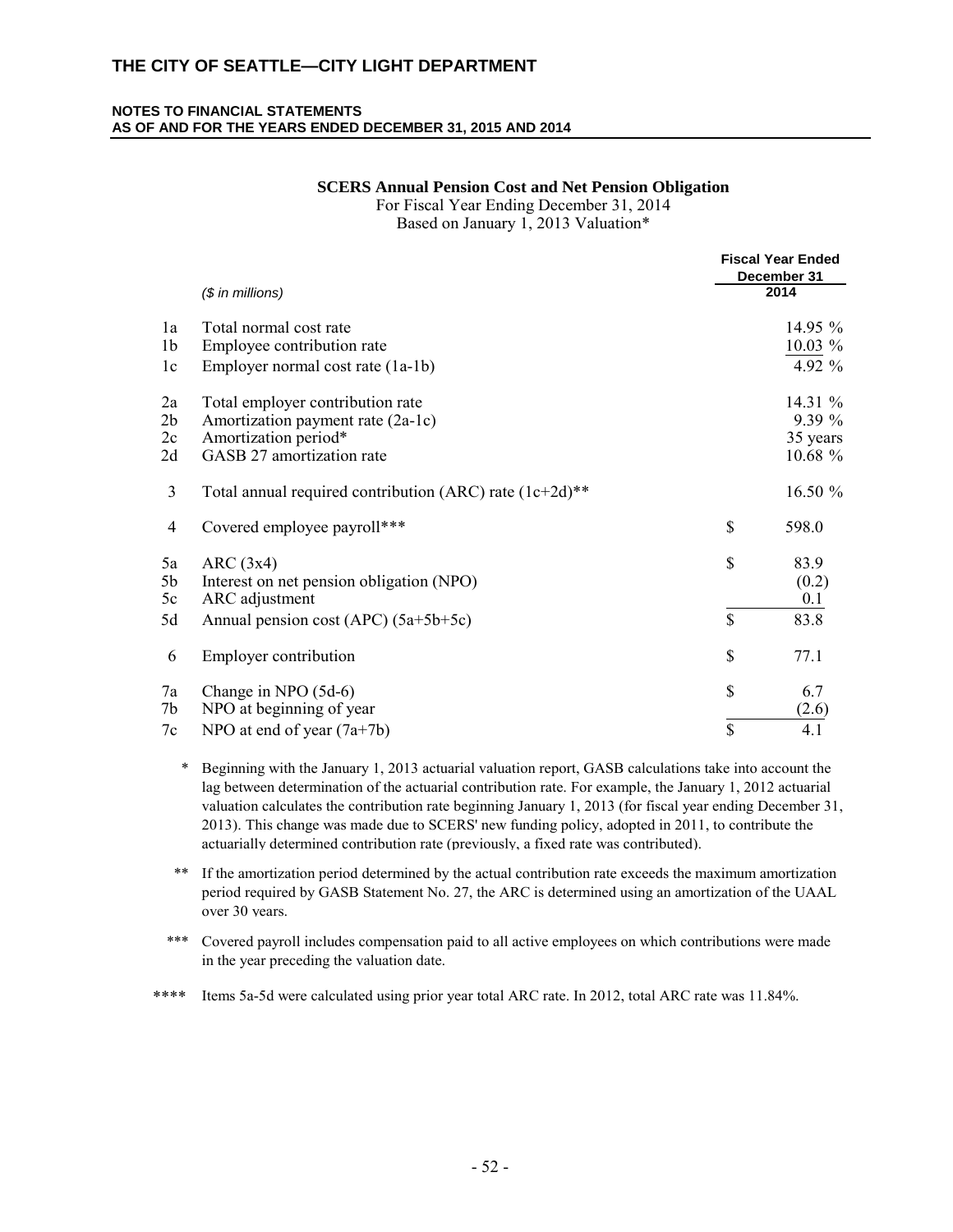### **NOTES TO FINANCIAL STATEMENTS AS OF AND FOR THE YEARS ENDED DECEMBER 31, 2015 AND 2014**

### **12. OTHER POSTEMPLOYMENT BENEFITS**

Health care plans for active and retired employees are administered by the City of Seattle as singleemployer defined benefit public employee health care plans.

Employees retiring under the City may continue their health insurance coverage under the City's health insurance plans for active employees. When a retired participant dies, the spouse remains fully covered until age 65 and covered by the Medicare supplement plan thereafter. Employees that retire with disability retirement under the City may continue their health coverage through the City with same coverage provisions as other retirees. Eligible retirees self-pay 100 percent of the premium based on blended rates which were established by including the experience of retirees with the experience of active employees for underwriting purposes. The City provides an implicit subsidy of the postretirement health insurance costs and funds the subsidy on a pay-as-you-go basis. The postemployment benefit provisions are established and may be amended by ordinance of the Seattle City Council and as provided in Seattle Municipal Code 4.50.020.

The City's expected contribution for employer-paid benefits was \$1.1 million, \$1.0 million, and \$2.4 million in 2015, 2014, and 2013, respectively. The Department's portion of the expected contribution was \$0.2 million, \$0.2 million, and \$0.4 million in years 2015, 2014 and 2013, respectively. The City recorded an expense and liability for OPEB of \$2.6 million in 2015 and \$2.5 million in 2014. The Department recorded expense and an increase in liability for OPEB of \$0.5M in 2015, and a reduction to an expense and liability for OPEB of \$13.1 thousand in 2014.

Actuarial valuations involve estimates of the value of reported amounts and assumptions about the probability of events far into the future. Actuarially determined amounts are subject to continual revision as actual results are compared to past expectations and new estimates are made about the future. Calculations are based on the types of benefits provided under the terms of the substantive plan at the time of each valuation and on the pattern of sharing of costs between the employer and plan members to that point. The projection of benefits for financial reporting purposes does not explicitly incorporate the potential effects of legal or contractual funding limitations on the pattern of cost sharing between the employer and plan members in the future. Actuarial calculations reflect a long-term perspective. Consistent with that perspective, actuarial methods and assumptions used include techniques that are designed to reduce short-term volatility in actuarial accrued liabilities and the actuarial value of assets. Based on the latest biennial actuarial valuation date the significant methods and assumptions are as follows: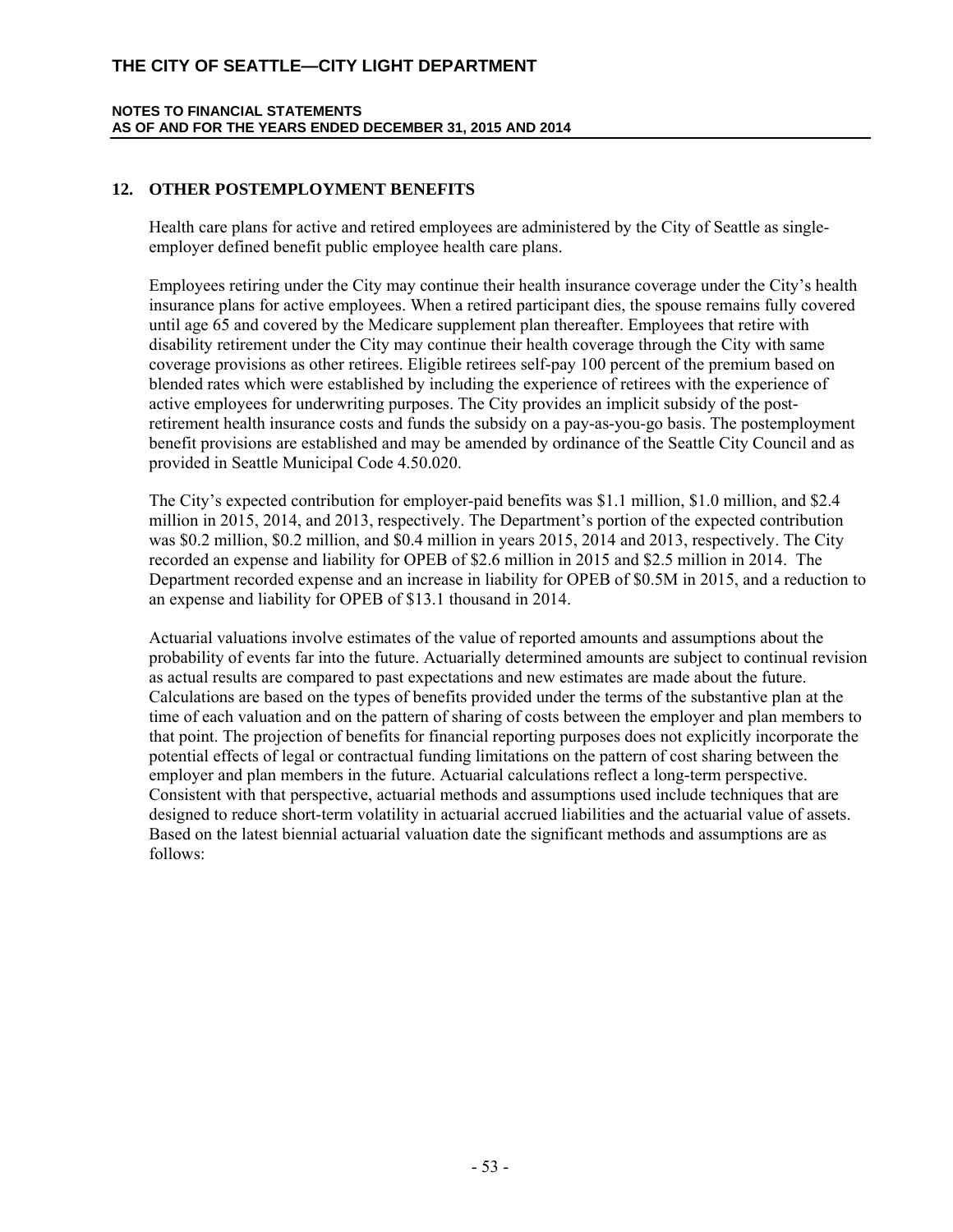### **NOTES TO FINANCIAL STATEMENTS AS OF AND FOR THE YEARS ENDED DECEMBER 31, 2015 AND 2014**

# **Actuarial data and assumptions**

| Valuation date<br>Actuarial cost method<br>Amortization method<br>Initial amortization period<br>Discount rate | January 1, 2014<br>Entry age normal<br>Level dollar<br>30 years, open<br>3.48%                                                                                                                                                                                                                                                                                                                                                                                                                                                                                                                                                                                                                                                     |
|----------------------------------------------------------------------------------------------------------------|------------------------------------------------------------------------------------------------------------------------------------------------------------------------------------------------------------------------------------------------------------------------------------------------------------------------------------------------------------------------------------------------------------------------------------------------------------------------------------------------------------------------------------------------------------------------------------------------------------------------------------------------------------------------------------------------------------------------------------|
| Health care cost trend rates—medical:                                                                          | Aetna plans: 8.0%, decreasing by 0.5% each year for 2 years with<br>varying rate changes thereafter.<br>Group Health plans: 7.5%, decreasing by 0.5% each year for 3 years<br>with varying rate changes thereafter.                                                                                                                                                                                                                                                                                                                                                                                                                                                                                                                |
| Participation                                                                                                  | 40% of Active Employees who retire participate                                                                                                                                                                                                                                                                                                                                                                                                                                                                                                                                                                                                                                                                                     |
| Mortality                                                                                                      | General Service Actives and Retirees based on RP-2000 Table and RP-<br>2000 Combined Healthy, respectively, with ages set back six years for<br>male and female actives; set back two years for male and female<br>retirees. Rates are generational for both males and females using<br>Projection Scale AA.                                                                                                                                                                                                                                                                                                                                                                                                                       |
| Marital status                                                                                                 | 45% of members electing coverage: married or have a registered<br>domestic partner. Male spouses two years older than their female<br>spouses.                                                                                                                                                                                                                                                                                                                                                                                                                                                                                                                                                                                     |
| Morbidity factors                                                                                              |                                                                                                                                                                                                                                                                                                                                                                                                                                                                                                                                                                                                                                                                                                                                    |
| Aetna Traditional & Aetna Preventive                                                                           | Per-capita claim costs for the two Aetna plans were developed based on<br>a blending of the following with equal weights (25% each): self-<br>funding premium equivalent rates provided by City of Seattle, Aon<br>Hewitt's internal manual rate, retiree claim experience specific to each<br>plan from 1/1/2012 to 8/31/2014, and active claim experience specific<br>to the Aetna plans from $1/1/2012$ to $8/31/2014$ .<br>For the Aetna plans, because the retirees' spouses pay a lower premium<br>for health care coverage than retirees, the net cost to the City for the<br>spouse coverage is greater than for a retiree of the same age and<br>gender. The morbidity factors were adjusted to reflect this discrepancy. |
| Group Health Standard and Deductible Plans                                                                     | Per-capita claim costs for the two Group Health plans were developed<br>based on a blending of the following with equal weights (33.3% each):<br>self-funding premium equivalent rates provided by City of Seattle, Aon<br>Hewitt's internal manual rate, and retiree claim experience specific to<br>each plan from 1/1/2012 to 8/31/2014.                                                                                                                                                                                                                                                                                                                                                                                        |
| Other considerations                                                                                           | Active employees with current spouse and/or dependent coverage elect<br>same plan and coverage. After retirement, it is assumed that children<br>will have aged off of coverage and will have \$0 liability.                                                                                                                                                                                                                                                                                                                                                                                                                                                                                                                       |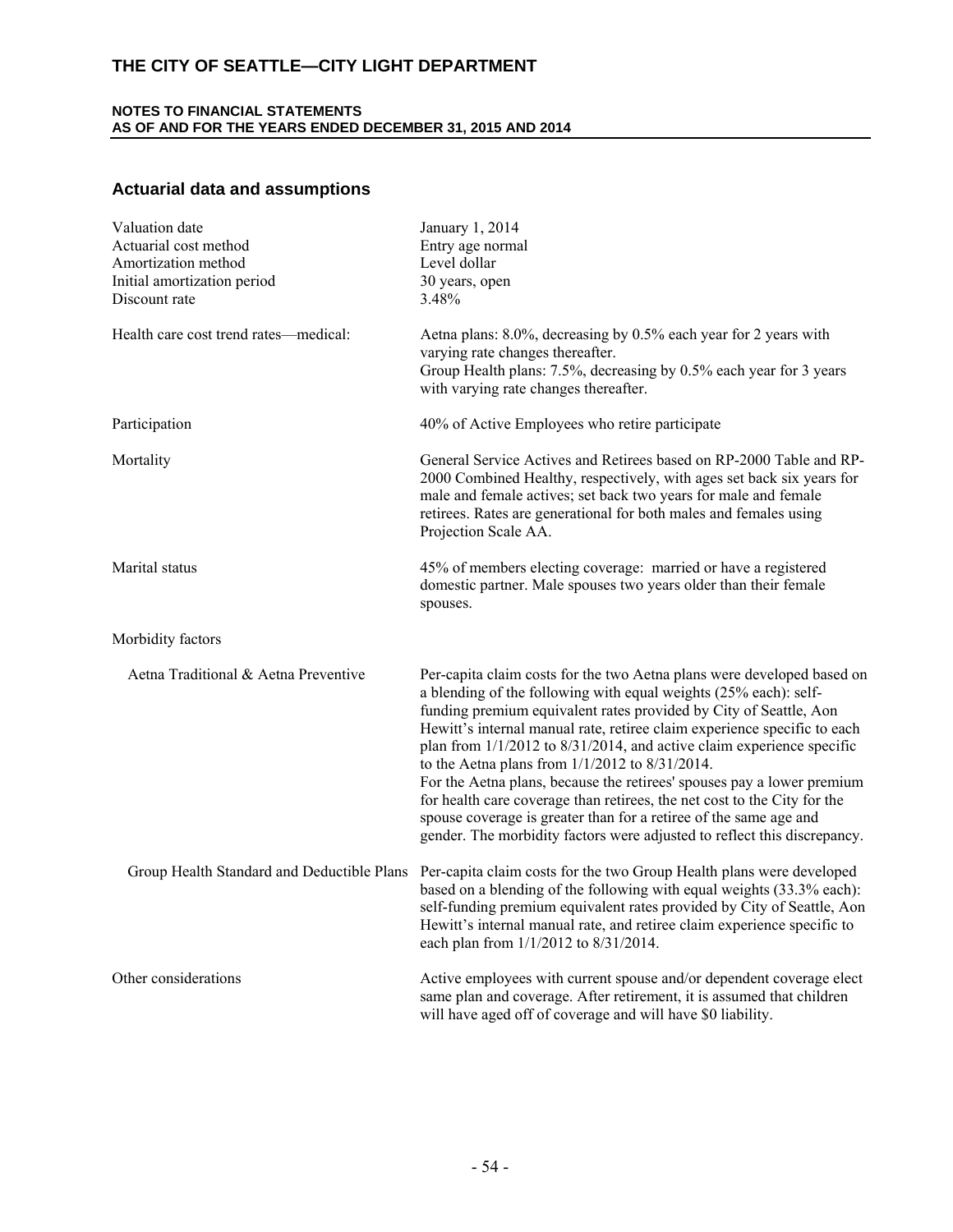#### **NOTES TO FINANCIAL STATEMENTS AS OF AND FOR THE YEARS ENDED DECEMBER 31, 2015 AND 2014**

Based on the actuarial valuation date of January 1, 2014, the City's annual cost for fiscal years ended December 31, 2015 and 2014, the amount of expected contribution to the plan, and changes in net obligation are as follows:

| $(S \in \mathbb{R})$ in millions)              |   | 2015* |   |       |
|------------------------------------------------|---|-------|---|-------|
| Annual required contribution                   | S | 4.6   | S | 4.4   |
| Interest on net OPEB obligation                |   | 1.6   |   | 1.5   |
| Adjustment to annual required contribution     |   | (2.5) |   | (2.4) |
| Annual OPEB cost (expense)                     |   | 3.7   |   | 3.5   |
| Expected contribution (employer-paid benefits) |   | (1.1) |   | (1.0) |
| Increase in net OPEB obligation                |   | 2.6   |   | 2.5   |
| Net OPEB obligation - beginning of the year    |   | 46.8  |   | 44.3  |
| Net OPEB obligation - end of year              |   | 49.4  |   | 46.8  |

\* Updated based on the latest actuarial valuation report dated January 1, 2014.

The schedules of funding progress (\$ in millions) (unaudited) are as follows:

| <b>Actuarial</b><br><b>Valuation</b><br><b>Date</b><br>January 1 | <b>Actuarial</b><br>Value of<br><b>Assets</b><br>(A) | <b>Actuarial</b><br><b>Accrued</b><br>Liabilities<br>(AAL)<br><b>Entry Age</b><br>(B) | <b>Unfunded</b><br>AAL<br>(UAAL)<br>(B-A) | <b>Funding</b><br>Ratio<br>(A/B) | <b>Covered</b><br><b>Payroll</b><br>(C) | UAAL as a<br>Percentage<br>of Covered<br><b>Payroll</b><br>$((B-A)/C)$ |
|------------------------------------------------------------------|------------------------------------------------------|---------------------------------------------------------------------------------------|-------------------------------------------|----------------------------------|-----------------------------------------|------------------------------------------------------------------------|
| 2010                                                             | \$<br>$\overline{\phantom{a}}$                       | \$<br>93.5                                                                            | 93.5                                      | $-$ % \$                         | 869.1                                   | 10.8 %                                                                 |
| 2012                                                             | $\overline{\phantom{0}}$                             | 74.4                                                                                  | 74.7                                      | $\overline{\phantom{0}}$         | 891.6                                   | 8.4                                                                    |
| 2014                                                             | -                                                    | 41.8                                                                                  | 41.8                                      | ۰                                | 1,004.0                                 | 4.2                                                                    |

The Health Care Subfund of the General Fund is reported in The City of Seattle's Comprehensive Annual Financial Report.

### **13. ENVIRONMENTAL LIABILITIES**

Environmental liabilities were \$45.9 million and \$57.6 million, at December 31, 2015, and 2014, respectively.

The following is a brief description of the significant Superfund sites:

● *The Harbor Island Superfund Site*—In 1983, the U.S. Environmental Protection Agency (EPA) designated this site as a federal Superfund site. The Department and other entities are sharing costs of investigating contamination in the East Waterway alongside Harbor Island. The Department's involvement stems from its sale of transformers to a company on Harbor Island. The City of Seattle is one of four parties who are conducting a remedial investigation and feasibility study that will delineate cleanup actions. The EPA approved the remedial investigation report. The final feasibility study will be issued in 2016. The Department's ultimate liability is indeterminate.

● *The Lower Duwamish Waterway Superfund Site*—In 2001, the EPA designated this site as a federal Superfund site for contaminated sediments. The Department's involvement is attributable to its land ownership or use of property along the river. The City of Seattle is one of four parties who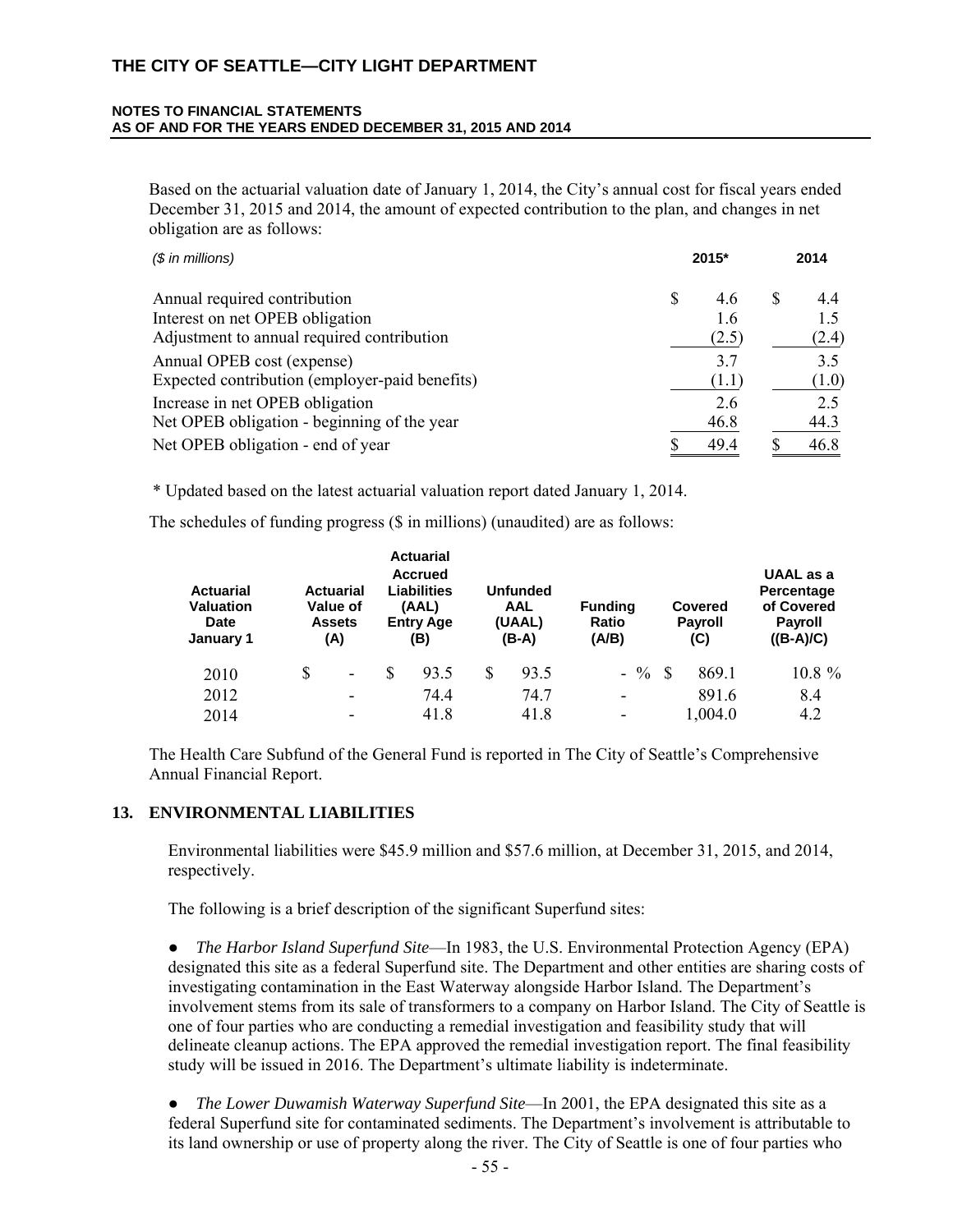#### **NOTES TO FINANCIAL STATEMENTS AS OF AND FOR THE YEARS ENDED DECEMBER 31, 2015 AND 2014**

signed an Administrative Order on Consent (AOC) with the EPA and Washington State Department of Ecology to conduct a remedial investigation and feasibility study to prepare a site remedy. The EPA approved the feasibility study in November 2012. In February 2013, the EPA issued the Proposed Plan for cleanup of the Lower Duwamish Waterway Superfund Site. In November 2014, the EPA issued its final Record of Decision indicating its preferred alternative clean-up with an estimated cost of \$342.0 million. At this time, the cost of certain additional undefined requirements by the EPA is unknown. The Department's ultimate liability is indeterminate.

In November 2012, the EPA issued general notification letters to parties informing them of their potential liability for the Lower Duwamish Waterway cleanup. The City and other three parties who signed the AOC with the EPA agreed to invite some of those parties to participate in an alternative dispute resolution process (the "allocation process") to resolve their respective shares of past and future costs. 44 parties are participating. The City hired an allocator and the allocation process officially began in April 2014. The Department agreed to administer the allocator's contract, estimated to cost about \$4.0 million over a four year period. Parties participating in the allocation process will share the cost of the allocator and the process.

The City is also responsible for investigation and cleanup at the Port of Seattle Terminal 117. The City agreed to pay 40% of the costs to clean up the uplands and river sediment parts of the site, currently estimated to cost \$27.5 million, and 100% of the costs to clean up contamination in adjacent streets, estimated to cost \$10.5 million. The City's share for the uplands and sediments is paid 100% by the Department. The City's share for the adjacent streets is split between the Department and Seattle Public Utilities according to a Memorandum of Agreement (MOA) signed in August 2014. According to this MOA, Seattle Public Utilities will pay 2.5% for some portions of the construction and up to 100% for other parts of the cleanup and restoration. The cleanup of the sediments and the upland is complete. The cleanup of the streets began in 2015 and is expected to be finished in 2016.

● *North Boeing Field/Georgetown Steam Plant*—The City, King County, and Boeing signed an Administrative Order issued by the Washington State Department of Ecology (Ecology) requiring them to investigate and possibly remove contamination in an area that encompasses North Boeing Field, the Department's Georgetown Steam Plant, and the King County Airport. This site was also the subject of the lawsuit brought by the City against Boeing. Boeing agreed to pay 67% of the costs for Ecology's implementation of the current order. The order requires completion and then implementation of a remedial investigation/feasibility study work plan. The final remedial investigation work plan was issued in November 2013. In January 2015, all parties executed the First Amendment to the North Boeing Field/Georgetown Steam Plant Agreed Order, making all parties responsible for conducting and completing remedial action at the site. The City is responsible for 1/3 of the costs, with the Department's share at 90% and Seattle Public Utilities' share at 10%. The implementation of the RI work plan is ongoing and will continue into the first quarter of 2016. The schedule for the feasibility study (F/S) anticipates a draft F/S document in May 2018 and the Final F/S document in November 2018. Total estimated costs for the current order are \$6.0 million. Costs as of December 31, 2015 are approximately \$3.9 million with an additional \$2.1 million projected through completion of the F/S. Boeing and the City will each pay 100% of costs for remedial action at their own facilities.

The Department has included in its estimated liability those portions of the environmental remediation work that are currently deemed to be reasonably estimable. Cost estimates were developed using the expected cash flow technique in accordance with GASB Statement No. 49 of the GASB. Estimated outlays were based on current cost and no adjustments were made for discounting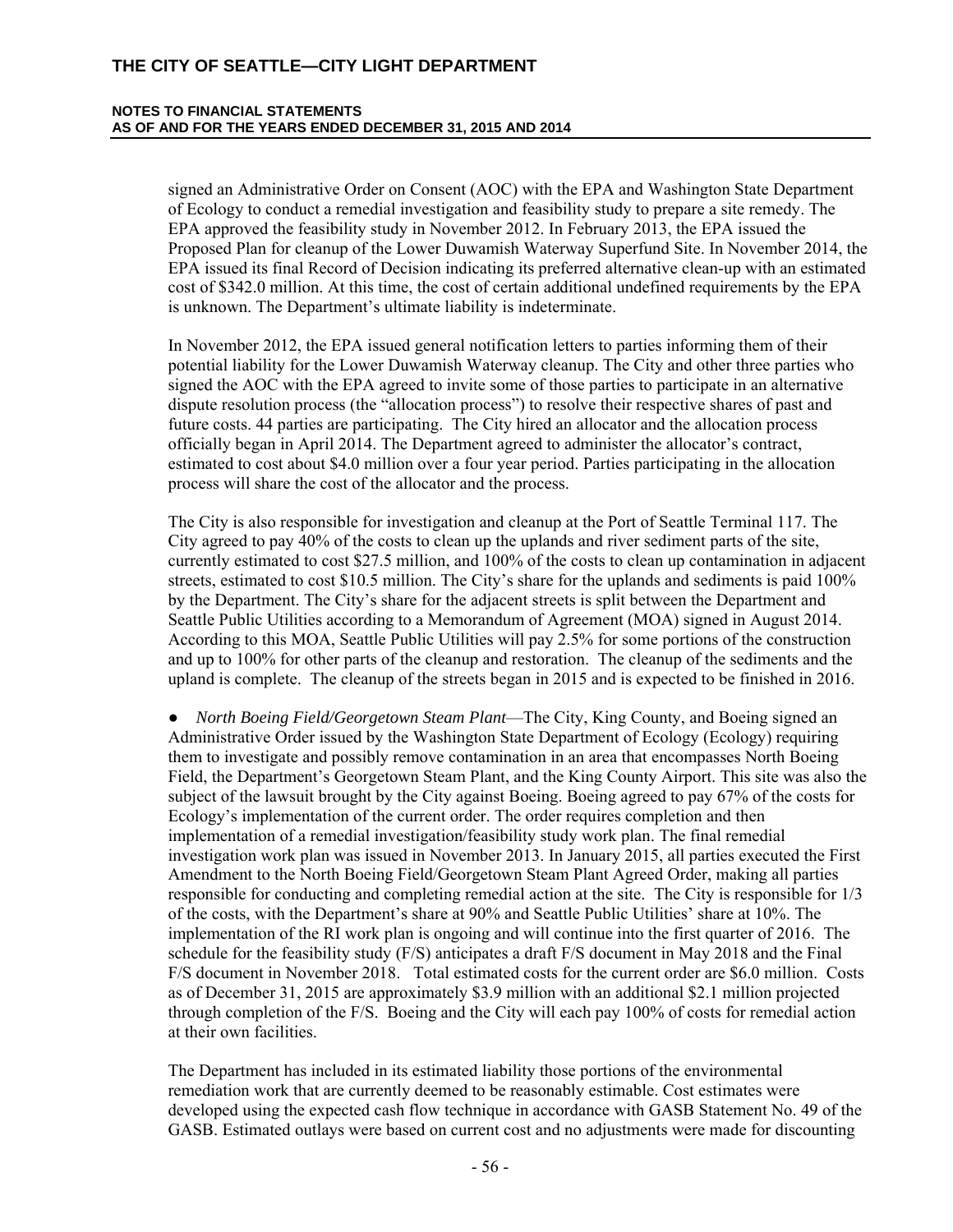#### **NOTES TO FINANCIAL STATEMENTS AS OF AND FOR THE YEARS ENDED DECEMBER 31, 2015 AND 2014**

or inflation. Cost scenarios were developed that defined a particular solution for a given site. Scenarios considered relevant potential requirements and alternatives for remediation of a site. Costs were calculated on a weighted average that was based on the probabilities of each scenario being selected and reflected cost-sharing agreements in effect. In addition, certain estimates were derived from independent engineers and consultants. The estimates were made with the latest information available; as new information becomes available, estimates may vary significantly due to price increases or reductions, technology, or applicable laws or regulations.

The Department is aggressively pursuing other third parties that may have contributed to the contamination of superfund sites for appropriate cost sharing. The Department's estimate for realized recoveries was \$4.1 million and \$1.0 million at December 31, 2015, and 2014, respectively, primarily representing an interfund receivable from Seattle Public Utilities for recovery of remediation costs incurred related to the lower Duwamish Waterway site. The Department's estimate for not yet realized recoveries from other parties for their share of remediation work performed that partially offset the Department's estimated environmental liabilities were zero at December 31, 2015, and 2014. As of December 31, 2015, and 2014, environmental costs of \$31.2 million and \$34.5 million were deferred primarily for the cleanup estimate of the Department's responsibility for the Lower Duwamish Waterway Superfund Site, and these costs will be recovered through future rates in accordance with GASB Statement No. 62.

The changes in the provision for environmental liabilities at December 31, 2015, and 2014 are as follows:

| (\$ in millions)                                                                                     | 2015                   | 2014                 |
|------------------------------------------------------------------------------------------------------|------------------------|----------------------|
| Beginning environmental liability, net of recoveries<br>Payments<br>Incurred environmental liability | 57.6<br>(8.4)<br>(3.3) | 60.2<br>(6.4)<br>3.8 |
| Ending environmental liability, net of recoveries                                                    | 459                    | 57.6                 |

The provision for environmental liabilities included in current and noncurrent liabilities at December 31, 2015 and 2014, is as follows:

| (\$ in millions)                                                         | 2015                    |    | 2014         |
|--------------------------------------------------------------------------|-------------------------|----|--------------|
| Noncurrent liabilities<br>Accounts payable and other current liabilities | $\frac{123}{ }$<br>33.6 | -S | 34.0<br>23.6 |
| Ending liability                                                         | 459                     |    | 57.6         |

### **14. OTHER LIABILITIES**

Other liabilities include unearned capital fees which are amortized to revenues as earned, deposits that are returned to customers, and certain other unearned revenues which expire at contract completion.

Other liabilities at December 31, 2015 and 2014 consisted of the following: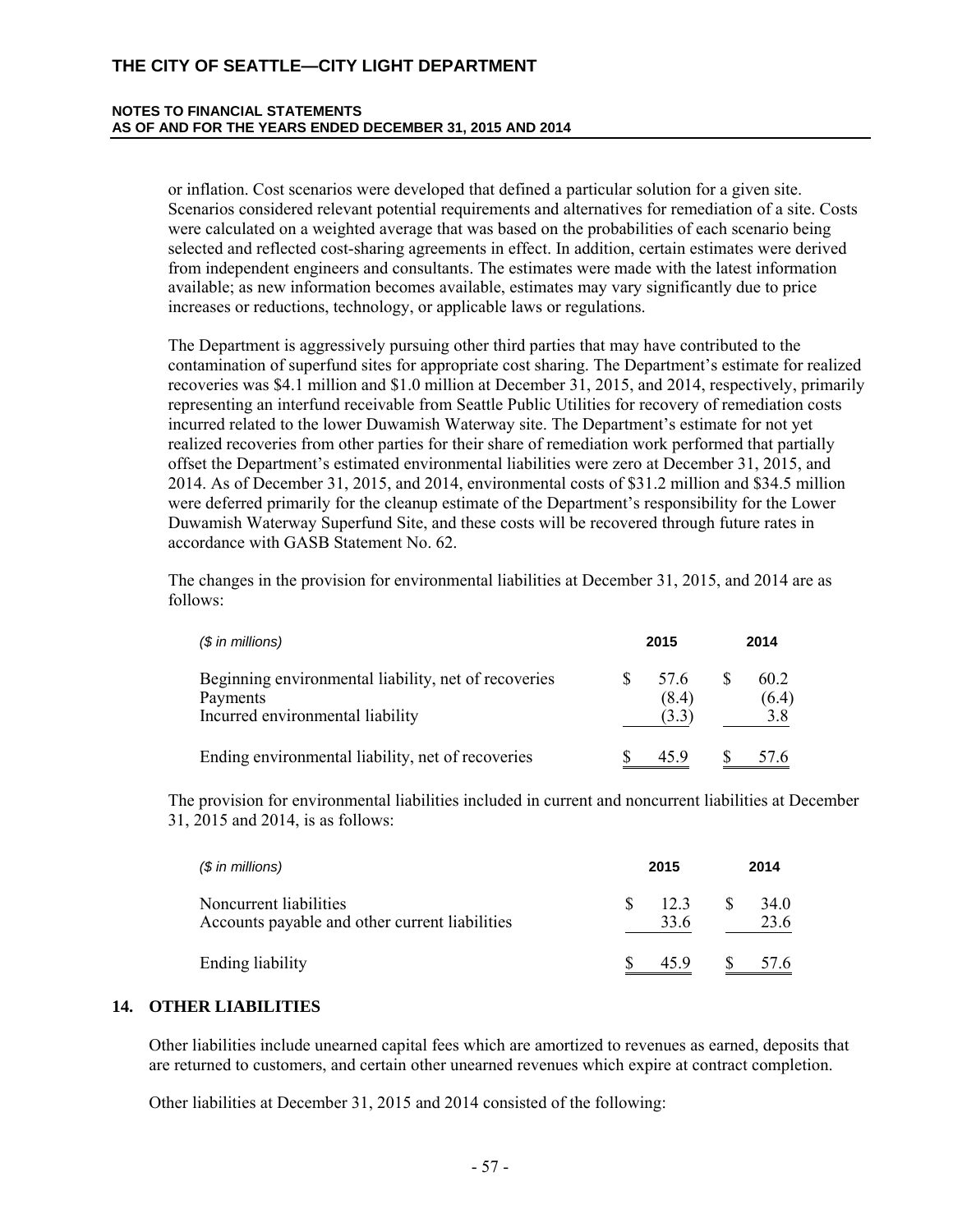#### **NOTES TO FINANCIAL STATEMENTS AS OF AND FOR THE YEARS ENDED DECEMBER 31, 2015 AND 2014**

| $(S \in \mathbb{R})$ in millions)            |   | 2015 |   | 2014 |
|----------------------------------------------|---|------|---|------|
| Other liabilities:                           |   |      |   |      |
| Unearned capital fees                        | S | 24.6 | S | 20.7 |
| Customer deposits—sundry sales               |   | 4.5  |   | 5.4  |
| Unearned operations and maintenance revenues |   | 0.2  |   | 0.2  |
| Unearned revenues—other                      |   | 0.4  |   | 0.4  |
|                                              |   |      |   |      |
| Total                                        |   | 29.7 |   | 26.7 |

### **15. DEFERRED INFLOWS OF RESOURCES**

Seattle City Council passed resolutions authorizing the reporting of certain credits as regulatory liabilities in accordance with GASB Statement No. 62 of the GASB, *Codification of Accounting and Financial Reporting Guidance Contained in Pre-November 30, 1989 FASB & AICPA Pronouncements*.

The unearned revenue for the Rate Stabilization Account for 2015 and 2014 is the result of spreading retail electric revenues and related activity over multiple periods to reduce the need for rapid and substantial rate increases (see Note 3 Rate Stabilization Account). Payments received from Bonneville's Energy Conservation Agreement are amortized to revenues over 20 years.

Bonneville Slice contract true-up credits are reported as regulatory liabilities in the year invoiced and recognized as revenue in the following year. Seattle City Council affirmed the Department's practice of recognizing the effects of reporting the fair value of exchange contracts in future periods for rate making purposes and maintaining regulatory accounts to spread the accounting impact of these accounting adjustments, in Resolution No. 30942 adopted January 16, 2007 (see Note 17 Long-Term Purchased Power, Exchanges, and Transmission).

Deferred inflows of resources at December 31, 2015 and 2014 consisted of the following:

| $$$ in millions)                            | 2015 |   | 2014 |
|---------------------------------------------|------|---|------|
| Deferred inflows of resources:              |      |   |      |
| Unearned revenue—rate stabilization account | 66.0 | S | 894  |
| Bonneville energy conservation agreement    | 17.7 |   | 16.4 |
| Bonneville Slice true-up credit             | 5.6  |   | 5.6  |
| Exchange energy: regulatory gain            | 0.6  |   | 0.1  |
| Total                                       | 899  |   |      |

### **16. SHORT-TERM ENERGY CONTRACTS AND DERIVATIVE INSTRUMENTS**

The Department engages in an ongoing process of resource optimization, which involves the economic selection from available energy resources to serve the Department's load obligations and using these resources to capture available economic value. The Department makes frequent projections of electric loads at various points in time based on, among other things, estimates of factors such as customer usage and weather, as well as historical data and contract terms. The Department also makes recurring projections of resource availability at these points in time based on variables such as estimates of stream flows, availability of generating units, historic and forward market information, contract terms, and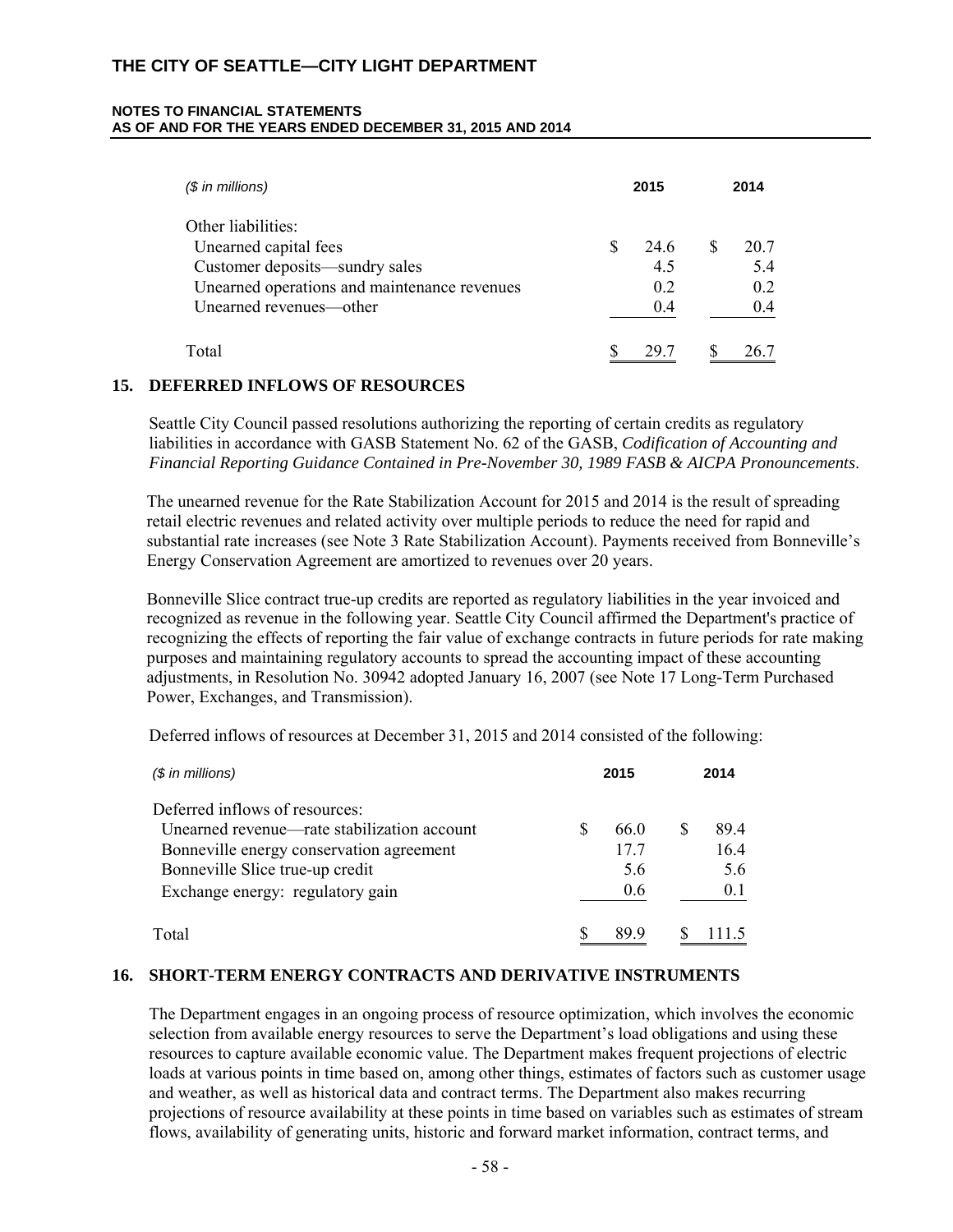### **NOTES TO FINANCIAL STATEMENTS AS OF AND FOR THE YEARS ENDED DECEMBER 31, 2015 AND 2014**

experience. On the basis of these projections, the Department purchases and sells wholesale electric capacity and energy to match expected resources to expected electric load requirements, and to realize earnings from surplus energy resources. These transactions can be up to 24 months forward. Under these forward contracts, the Department commits to purchase or sell a specified amount of energy at a specified time, or during a specified time in the future. Except for limited intraday and interday trading to take advantage of owned hydro storage, the Department does not take market positions in anticipation of generating revenue. Energy transactions in response to forecasted seasonal resource and demand variations require approval by the Department's Risk Oversight Council.

It is the Department's policy to apply the normal purchase and normal sales exception of Statement No. 53 of the GASB, *Accounting and Financial Reporting for Derivative Instruments*, as appropriate. Certain forward purchase and sale of electricity contracts meet the definition of a derivative instrument, but are intended to result in the purchase or sale of electricity delivered and used in the normal course of operations. Accordingly, the Department considers these forward contracts as normal purchases and normal sales under GASB Statement No. 53. These transactions are not required to be recorded at fair value in the financial statements.

The aggregate contract amounts, fair value, and unrealized gain or (loss) of the Department's commodity derivative instruments qualifying as normal purchases and normal sales at December 31 follow:

| $$$ in millions) | Aggregate<br><b>Contract Amount</b> |    | <b>Aggregate Fair</b><br>Value |    | <b>Unrealized Gain</b><br>(Loss) |  |  |
|------------------|-------------------------------------|----|--------------------------------|----|----------------------------------|--|--|
| 2015             |                                     |    |                                |    |                                  |  |  |
| <b>Sales</b>     | \$<br>13.3                          | \$ | 13.5                           | \$ | (0.2)                            |  |  |
| Purchases        | 1.4                                 |    | 1.3                            |    | (0.1)                            |  |  |
| Total            | \$<br>14.7                          | \$ | 14.8                           | \$ | (0.3)                            |  |  |
|                  | Aggregate<br><b>Contract Amount</b> |    | <b>Aggregate Fair</b><br>Value |    | <b>Unrealized Gain</b><br>(Loss) |  |  |
| 2014             |                                     |    |                                |    |                                  |  |  |
|                  |                                     |    |                                |    |                                  |  |  |
| <b>Sales</b>     | \$<br>13.3                          | \$ | 11.9                           | \$ | 1.4                              |  |  |
| Purchases        |                                     |    |                                |    |                                  |  |  |

Fair value measurements at December 31, 2015, and 2014, used an income valuation technique consisting of Kiodex Forward Curves and interest rates from HIS Global Insight that are used to calculate discount rates.

All derivative instruments not considered as normal purchases and normal sales are to be recorded within the financial statements using derivative accounting according to GASB Statement No. 53. In 2010, the Seattle City Council adopted a resolution granting the Department authority to enter into certain physical put and call options that would not be considered normal purchases and normal sales under GASB Statement No. 53. The Department did not have any such activity for 2015 and 2014. In addition, the Seattle City Council has deferred recognition of the effects of reporting the fair value of derivative financial instruments for rate-making purposes, and the Department maintains regulatory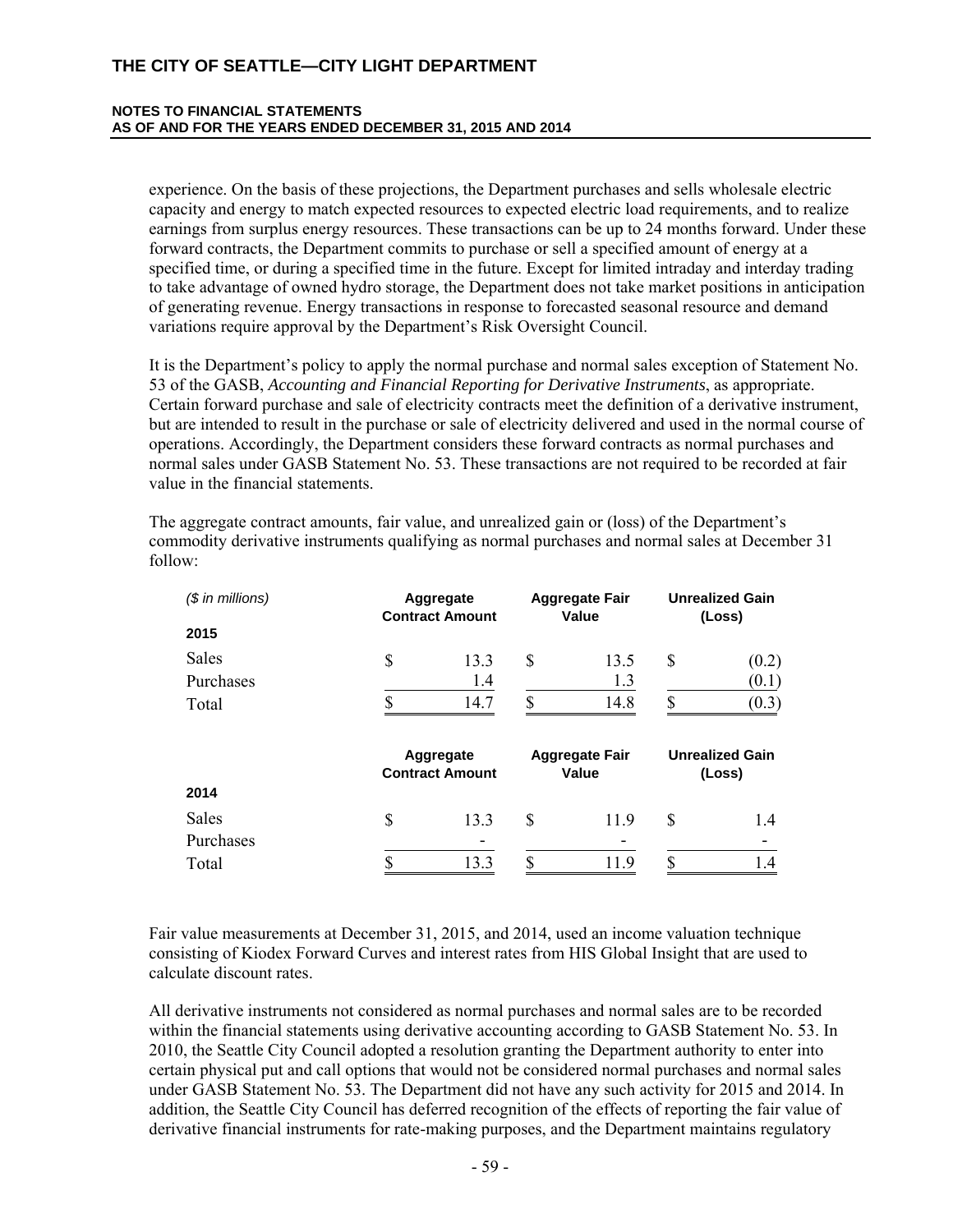### **NOTES TO FINANCIAL STATEMENTS AS OF AND FOR THE YEARS ENDED DECEMBER 31, 2015 AND 2014**

accounts to defer the accounting impact of these accounting adjustments in accordance with GASB Statement No. 62, *Codification of Accounting and Financial Reporting Guidance Contained in Pre-November 30, 1989 FASB and AICPA Pronouncements* (see Notes 6 Other Assets and 15 Deferred Inflows of Resources).

*Market Risk*—Market risk is, in general, the risk of fluctuation in the market price of the commodity being traded and is influenced primarily by supply and demand. Market risk includes the fluctuation in the market price of associated derivative commodity instruments. Market risk may also be influenced by the number of active, creditworthy market participants, and to the extent that nonperformance by market participants of their contractual obligations and commitments affects the supply of, or demand for, the commodity. Because the Department is active in the wholesale energy market, it is subject to market risk.

*Credit Risk*—Credit risk relates to the potential losses that the Department would incur as a result of nonperformance by counterparties of their contractual obligations to deliver energy or make financial settlements. Changes in market prices may dramatically alter the size of credit risk with counterparties, even when conservative credit limits are established. The Department seeks to mitigate credit risk by: entering into bilateral contracts that specify credit terms and protections against default; applying credit limits and duration criteria to existing and prospective counterparties; and actively monitoring current credit exposures. The Department also seeks assurances of performance through collateral requirements in the form of letters of credit, parent company guarantees, or prepayment.

The Department has concentrations of suppliers and customers in the electric industry including: electric utilities; electric generators and transmission providers; financial institutions; and energy marketing and trading companies. In addition, the Department has concentrations of credit risk related to geographic location as it operates in the western United States. These concentrations of counterparties and concentrations of geographic location may impact the Department's overall exposure to credit risk, either positively or negatively, because the counterparties may be similarly affected by changes in conditions.

*Other Operational and Event Risk*—There are other operational and event risks that can affect the supply of the commodity, and the Department's operations. Due to the Department's primary reliance on hydroelectric generation, the weather, including spring time snow melt, runoff, and rainfall, can significantly affect the Department's operations. Other risks include regional planned and unplanned generation outages, transmission constraints or disruptions, environmental regulations that influence the availability of generation resources, and overall economic trends.

## **17. LONG-TERM PURCHASED POWER, EXCHANGES, AND TRANSMISSION**

*Bonneville Power Administration*—The Department purchases electric energy from the U.S. Department of Energy, Bonneville Power Administration (Bonneville) under the Block and Slice Power Sales Agreement, a 17-year contract, for the period October 1, 2011 through September 30, 2028. Block quantities, Slice percentage and Bonneville rates are expected to be recalculated periodically during the term of the contract. Rates will be developed and finalized every two years. Accordingly, certain estimates and assumptions were used in the calculations in the estimated future payments table below.

The terms of the Slice product specify that the Department will receive a percentage of the actual output of the Federal Columbia River Power System (the System). The percentage is adjusted annually with a Slice Adjustment Ratio no greater than 1.0 times the 3.65663 initial slice percentage, no later than 15 days prior to the first day of each federal fiscal year, beginning with fiscal year 2012. The current Slice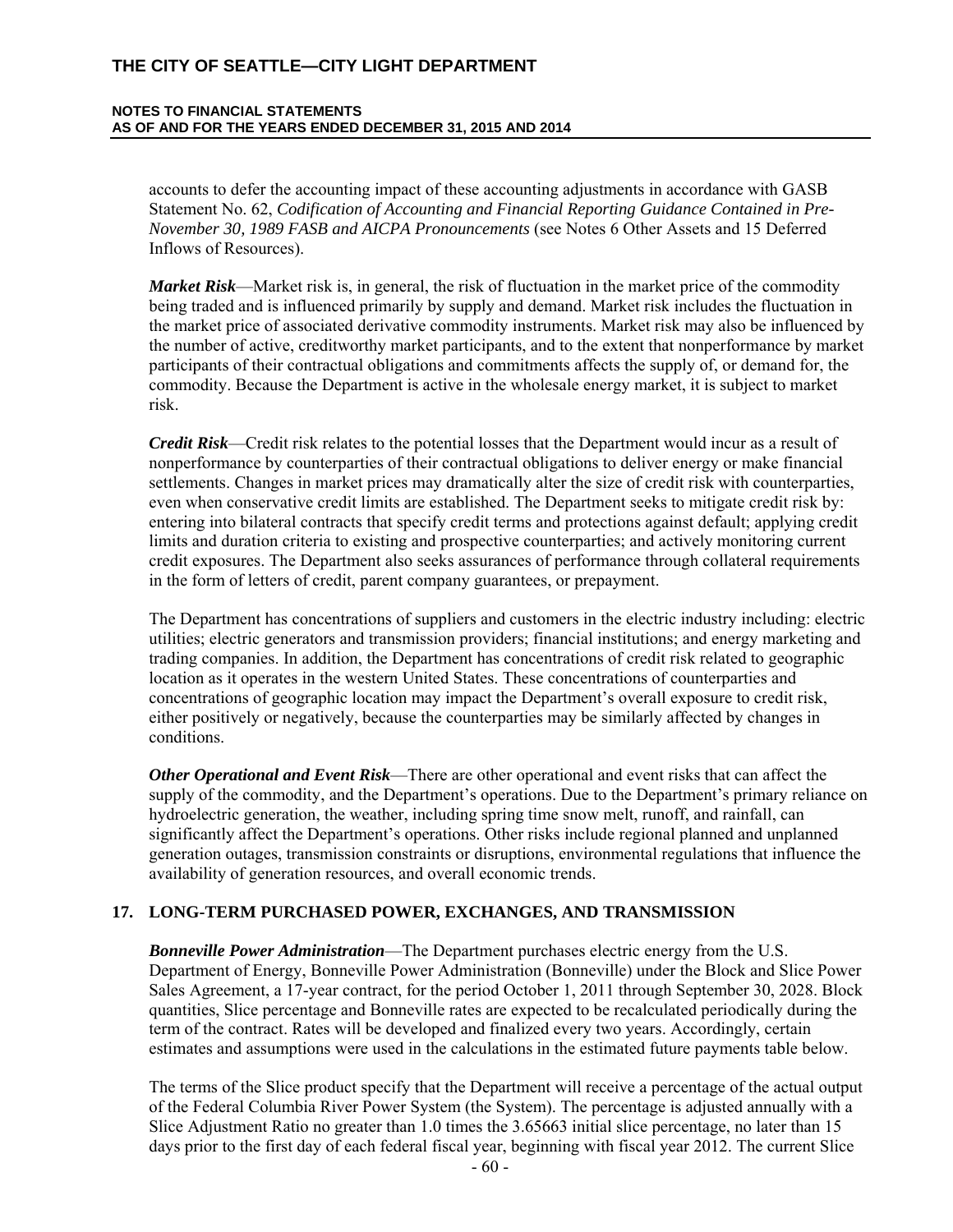### **NOTES TO FINANCIAL STATEMENTS AS OF AND FOR THE YEARS ENDED DECEMBER 31, 2015 AND 2014**

percentage is 3.62643%, and the previous fiscal year was 3.62763%. The cost of Slice power is based on the Department's same percentage of the expected costs of the System and is subject to true-up adjustments based on actual costs with specified exceptions.

Bonneville's Residential Exchange Program (REP) was established as a mechanism to distribute financial benefits of the Federal Columbia River Power System to residential customers of the region's investor owned utilities (IOUs). In May 2007, the Ninth Circuit Court (the Court) rulings found the 2000 REP Settlement Agreements with IOUs inconsistent with the Northwest Power Act. To remedy this inconsistency, the court ruled that refunds be issued to non IOUs through 2019. The Department received \$5.7 million in both 2015 and 2014 in billing credits related to both the Block and Slice agreements as a result of the Court decision.

*Lucky Peak*—In 1984, the Department entered into a purchase power agreement with four irrigation districts to acquire 100% of the net surplus output of a hydroelectric facility that began commercial operation in 1988 at the existing Army Corps of Engineers Lucky Peak Dam on the Boise River near Boise, Idaho. The irrigation districts are owners and license holders of the project, and the FERC license expires in 2030. The agreement, which expires in 2038, obligates the Department to pay all ownership and operating costs, including debt service, over the term of the contract, whether or not the plant is operating or operable.

The Department provided and billed Lucky Peak \$0.3 million for operational and administrative services in both 2015 and 2014. These amounts are recorded as offsets to purchased power expense. The Department paid \$3.4 and \$3.2 million for energy from Lucky Peak in 2015 and 2014, respectively.

The Department's receivables from Lucky Peak were less than \$0.1 million at December 31, 2015, and 2014, respectively. The Department's payables to Lucky Peak were \$0.5 million and \$0.3 million at December 31, 2015, and 2014, respectively.

*British Columbia—High Ross Agreement*—In 1984, an agreement was reached between the Province of British Columbia and the City under which British Columbia will provide the Department with energy equivalent to that which would have resulted from an addition to the height of Ross Dam. Delivery of this energy began in 1986 and is to be received for 80 years. In addition to the direct costs of energy under the agreement, the Department incurred costs of approximately \$8.0 million in prior years related to the proposed addition and was obligated to help fund the Skagit Environmental Endowment Commission through four annual \$1.0 million payments. These other costs are included in utility plantin-service as an intangible asset, and are being amortized to purchase power expense over 35 years through 2035 (see Note 2 Utility Plant).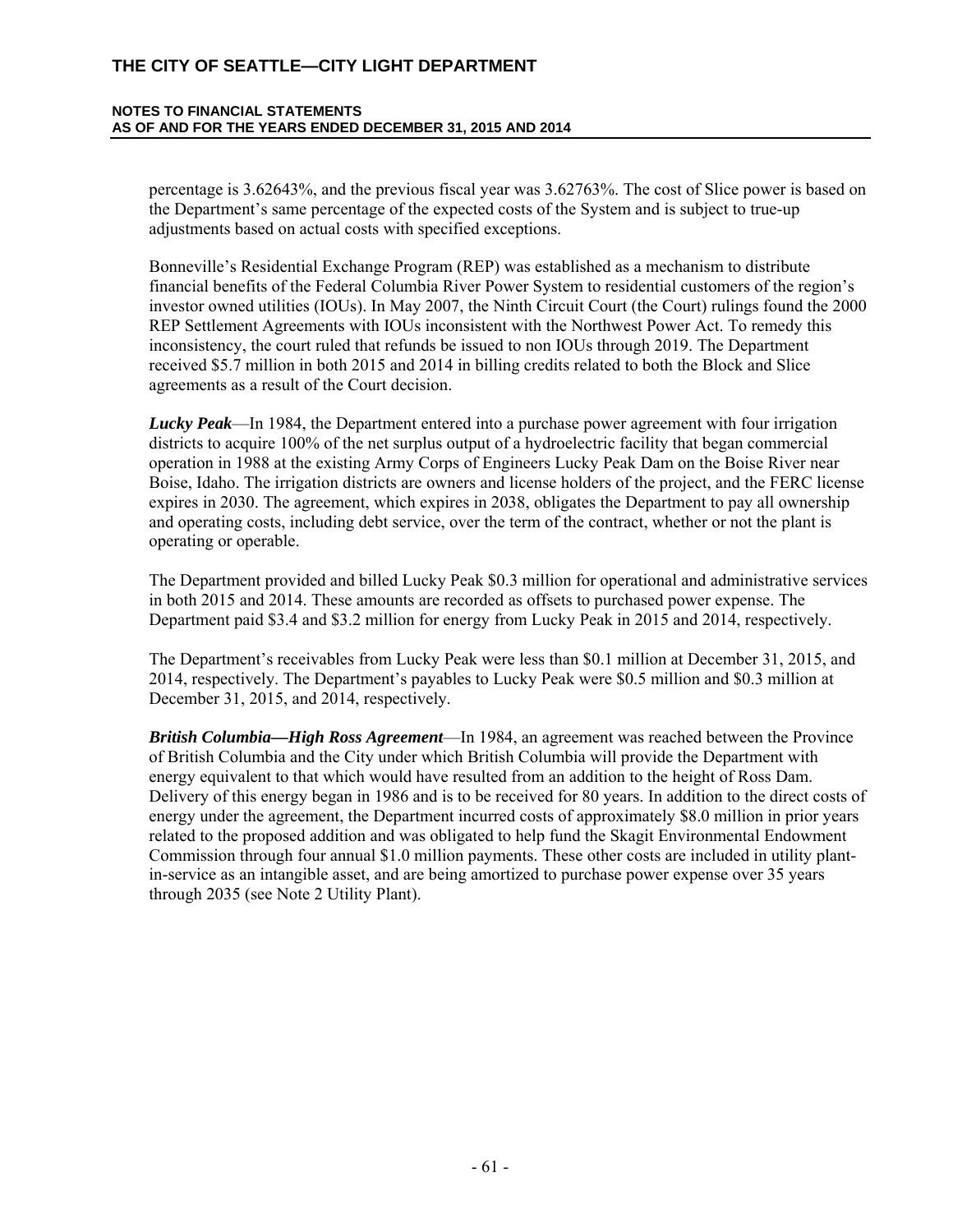#### **NOTES TO FINANCIAL STATEMENTS AS OF AND FOR THE YEARS ENDED DECEMBER 31, 2015 AND 2014**

Energy received and expenses incurred under these and other long-term purchased power agreements at December 31, 2015 and 2014 were as follows:

|                                                 | <b>Expense</b> |       |    |       | <b>Average Megawatts</b> |        |  |  |
|-------------------------------------------------|----------------|-------|----|-------|--------------------------|--------|--|--|
| (\$ in millions)                                |                | 2015  |    | 2014  | 2015                     | 2014   |  |  |
| Bonneville Block                                | \$             | 78.7  | \$ | 78.1  | 269.8                    | 266.5  |  |  |
| <b>Bonneville Slice</b>                         |                | 77.8  |    | 77.5  | 297.8                    | 322.0  |  |  |
| Long-term purchase power-Bonneville             |                | 156.5 |    | 155.6 | 567.6                    | 588.5  |  |  |
| Lucky Peak, including royalties                 |                | 6.3   |    | 6.3   | 31.7                     | 35.2   |  |  |
| British Columbia - High Ross Agreement          |                | 13.4  |    | 13.4  | 35.4                     | 35.1   |  |  |
| <b>Grant County Public Utility District</b>     |                | 3.2   |    | 3.2   | 2.7                      | 2.5    |  |  |
| Columbia Basin Hydropower                       |                | 6.6   |    | 6.1   | 29.5                     | 31.1   |  |  |
| Bonneville South Fork Tolt billing credit       |                | (3.3) |    | (3.3) |                          |        |  |  |
| Renewable energy - State Line Wind              |                | 20.8  |    | 23.7  | 34.2                     | 40.8   |  |  |
| Renewable energy - other                        |                | 8.7   |    | 7.1   | 15.5                     | 12.5   |  |  |
| Exchanges and loss returns energy at fair value |                | 6.1   |    | 8.9   | 71.2                     | 14.5   |  |  |
| Long-term purchased power booked out            |                | (4.7) |    | (6.7) | (24.0)                   | (25.3) |  |  |
| Long-term purchased power-other                 |                | 57.1  |    | 58.7  | 196.2                    | 146.4  |  |  |
| Total                                           | \$             | 213.6 | \$ | 214.3 | 763.8                    | 734.9  |  |  |

*Renewable Energy Purchase and/or Exchanges*—The Energy Independence Act, Chapter 19.285 Revised Code of Washington, requires all qualifying utilities in Washington State to meet certain annual targets of eligible new renewable resources and/or equivalent renewable energy credits as a percentage of total energy delivered to retail customers. The annual targets are: at least 3% by 2012, at least 9% by 2016, and at least 15% by 2020. The Department's 2015 and 2014 resource portfolio met the 3% target.

*Energy Exchange*—Northern California Power Agency (NCPA) and the Department executed a longterm Capacity and Energy Exchange Agreement in March 1993. The Department delivers energy to NCPA from June through October 15. NCPA returns energy under conditions specified in the contract at a 1.2:1 ratio of exchange power, from November through April. The agreement includes financial settlement and termination options. In a letter NCPA dated May 17, 2011, NCPA gave seven year's advance written notice to the Department terminating the agreement effective no later than May 31, 2018.

*Fair Value of Exchange Energy*—Exchange energy receivable and the related regulatory gains at December 31, 2015 and 2014, were valued using Kiodex Forward Curves, and Dow Jones U.S. Daily Electricity Price Indices for settled deliveries. An income valuation technique that uses interest rate forecasts from HIS Global Insight is used to discount for present value based on the interest rate for U.S. Government Treasury constant maturities, bond-equivalent yields by the future month of the transactions (see Note 15 Deferred Inflows of Resources).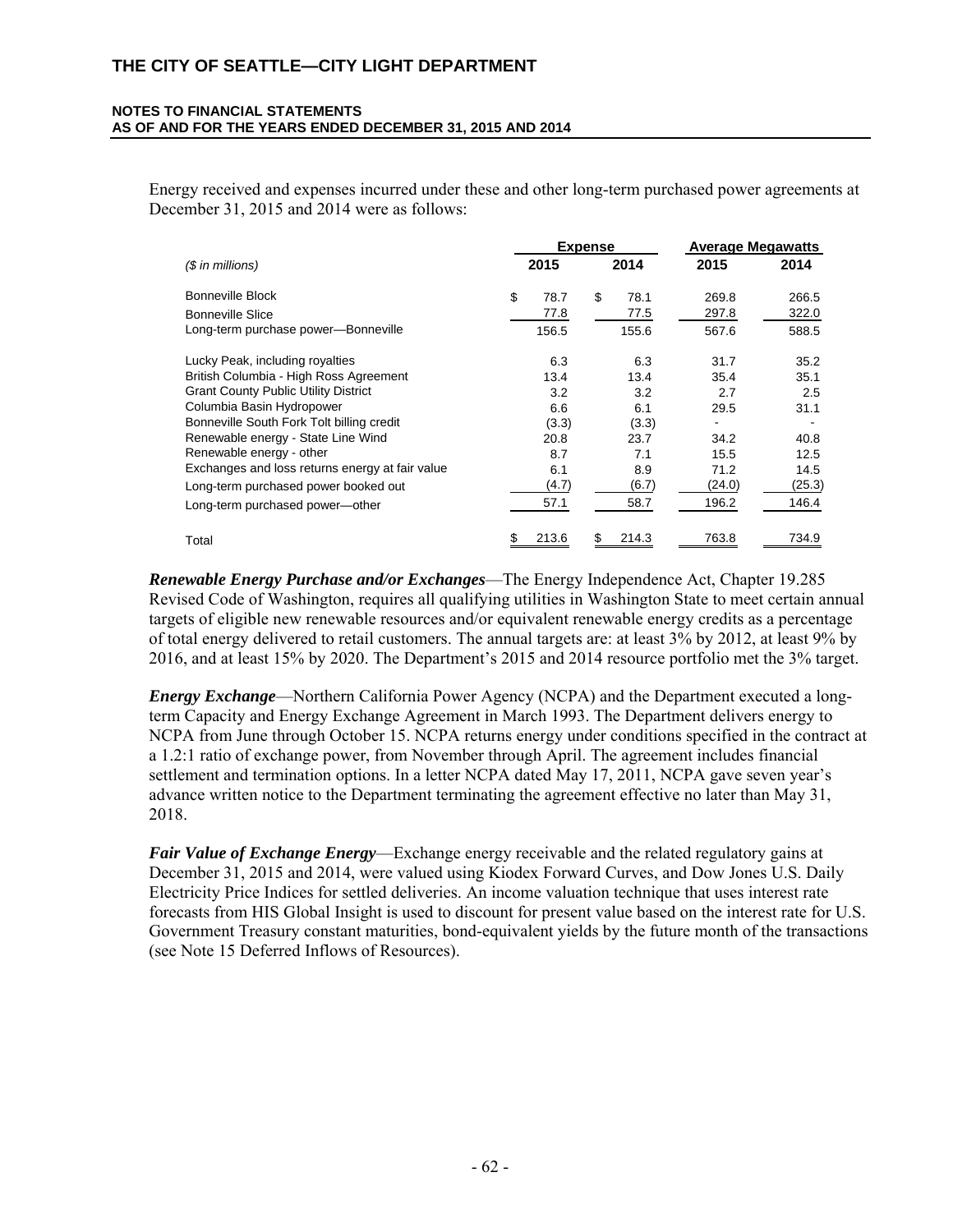#### **NOTES TO FINANCIAL STATEMENTS AS OF AND FOR THE YEARS ENDED DECEMBER 31, 2015 AND 2014**

*Estimated Future Payments Under Purchased Power, Transmission and Related Contracts*—The Department's estimated payments for purchased power and transmission, Renewable Energy Credits (RECs) and other contracts for the period from 2016 through 2065, undiscounted, are as follows:

| <b>Years Ending</b><br>December 31<br>$$$ in millions)                     |    | <b>Estimated</b><br>Payments <sup>(a)</sup> |  |  |  |
|----------------------------------------------------------------------------|----|---------------------------------------------|--|--|--|
| 2016                                                                       | \$ | 286.0                                       |  |  |  |
| 2017                                                                       |    | 291.2                                       |  |  |  |
| 2018                                                                       |    | 305.8                                       |  |  |  |
| 2019                                                                       |    | 317.8                                       |  |  |  |
| 2020                                                                       |    | 339.6                                       |  |  |  |
| $2021 - 2025(b)$                                                           |    | 1,675.2                                     |  |  |  |
| $2026 - 2030(c)$                                                           |    | 850.2                                       |  |  |  |
| Thereafter (through 2065)                                                  |    | 185.2                                       |  |  |  |
| Total                                                                      | S  | 4,251.0                                     |  |  |  |
| (a) $2016$ to $2010$ in the face estimated DED access that from Dennaritty |    |                                             |  |  |  |

(a) 2016 to 2019 includes estimated REP recoveries from Bonneville.

(b) Bonneville transmission contract expires July 31, 2025.

(c) Bonneville Block and Slice contract expires September 30, 2028.

### **18. COMMITMENTS AND CONTINGENCIES**

*Operating Leases*—While the Department owns several buildings including those at the Skagit and Boundary hydroelectric projects, service centers, and the System Control Center, the Department leases some administrative office space from the City. Such lease payments to the City are made through a central cost allocation process, similar to all other payments for tenancy of City property. These payments are not included in the operating leases table below. The Department also leases certain office equipment and smaller facilities for various purposes through long-term operating lease agreements. Expenses for all operating leases totaled \$1.6 million in 2015 and \$1.6 million in 2014.

Minimum payments under the operating leases are:

| <b>Year Ending</b><br>December 31 | <b>Minimum</b><br><b>Payments</b> |
|-----------------------------------|-----------------------------------|
| $$$ in millions)                  |                                   |
| 2016                              | \$<br>1.5                         |
| 2017                              | 1.4                               |
| 2018                              | 1.0                               |
| 2019                              | 0.9                               |
| Total                             | \$<br>4.8                         |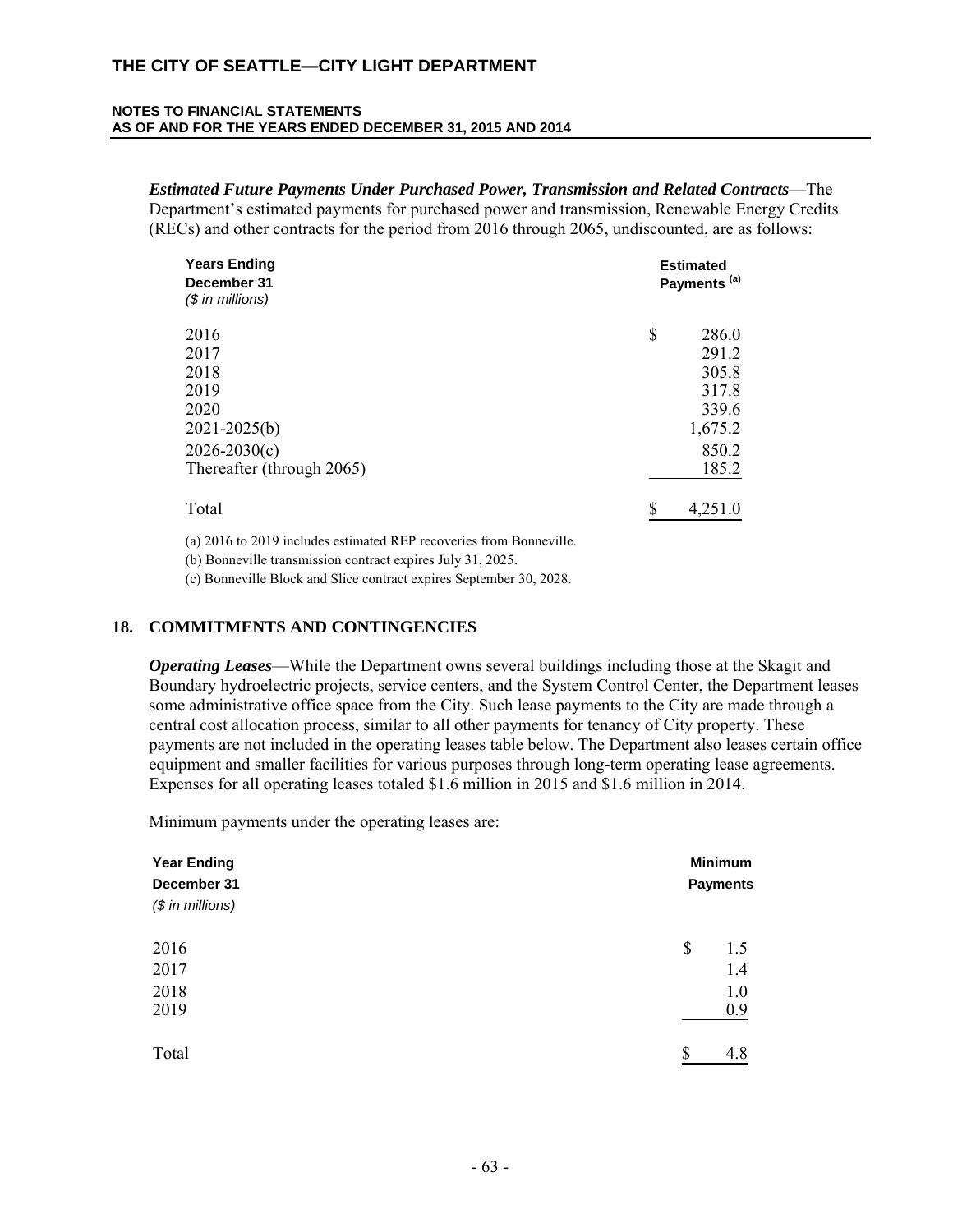#### **NOTES TO FINANCIAL STATEMENTS AS OF AND FOR THE YEARS ENDED DECEMBER 31, 2015 AND 2014**

*2016 Capital Program*—The budget for the Department's 2016 program for capital improvement, conservation, and deferred operations and maintenance including required expenditures on assets owned by others is \$646.4 million. At December 31, 2015, the Department had approximately \$176.8 million in commitments relating thereto. Department overhead costs and other allocations associated with the capital program are not included in the budget amount.

*Federal Energy Regulatory Commission Fees*—Estimated Federal land use and administrative fees related to hydroelectric licenses total \$190.6 million through 2055; these estimates are subject to change. The estimated portion of fees attributed to the Skagit and Tolt licenses are excluded after 2025, at which time their current FERC licenses expire. The estimated portion of Boundary fees is included through 2055, the year in which the current license issued by FERC expires. The current Boundary FERC license and related issues are discussed below.

*New Boundary License*—The Department's FERC license for the Boundary Project expired on September 30, 2011 and a new license was issued on March 20, 2013 with a 42 year life and a total cost of \$48.6 million. The terms and conditions of the new license have been evaluated and the Department has moved to the license implementation process, which imposes mitigation of endangered species including water quality standards and conservation management.

As part of the application process, the Department negotiated a settlement with external parties such as owners of other hydroelectric projects, Indian tribes, conservation groups and other government agencies. The settlement sought to preserve the Department's operational flexibility at Boundary Dam while providing for natural resource protection, mitigation and enhancement measures.

The cost projections for such mitigation over the expected 42-year life of the license, included in the Department's license application, were estimated to be \$381.5 million adjusted to 2015 dollars, of which \$32.0 million were expended through 2015. Projected mitigation cost estimates are subject to revision as more information becomes available.

*Skagit and South Fork Tolt Licensing Mitigation and Compliance*—In 1995, the FERC issued a license for operation of the Skagit hydroelectric facilities through April 30, 2025. On July 20, 1989, the FERC license for operation of the South Fork Tolt hydroelectric facilities through July 19, 2029, became effective. As a condition for both of these licenses, the Department has taken and will continue to take required mitigating and compliance measures.

Total Skagit license mitigation costs from the effective date until expiration of the federal operating license were estimated at December 31, 2015, to be \$130.2 million, of which \$114.5 million had been expended. Total South Fork Tolt license mitigation costs were estimated at \$1.8 million, of which \$1.3 million were expended through 2015. In addition to the costs listed for South Fork Tolt mitigation, the license and associated settlement agreements required certain other actions related to wildlife studies and wetland mitigation for which no set dollar amount was listed. Requirements for these actions have been met, and no further expenditures need to be incurred for these items.

Capital improvement, other deferred costs, and operations and maintenance costs are included in the estimates related to the settlement agreements for both licenses. Amounts estimated are adjusted to 2015 dollars. Department labor and other overhead costs associated with the activities required by the settlement agreements for the licenses are not included in the estimates.

Hydroelectric projects must satisfy the requirements of the Endangered Species Act (ESA) and the Clean Water Act in order to obtain a FERC license. ESA and related issues are discussed below.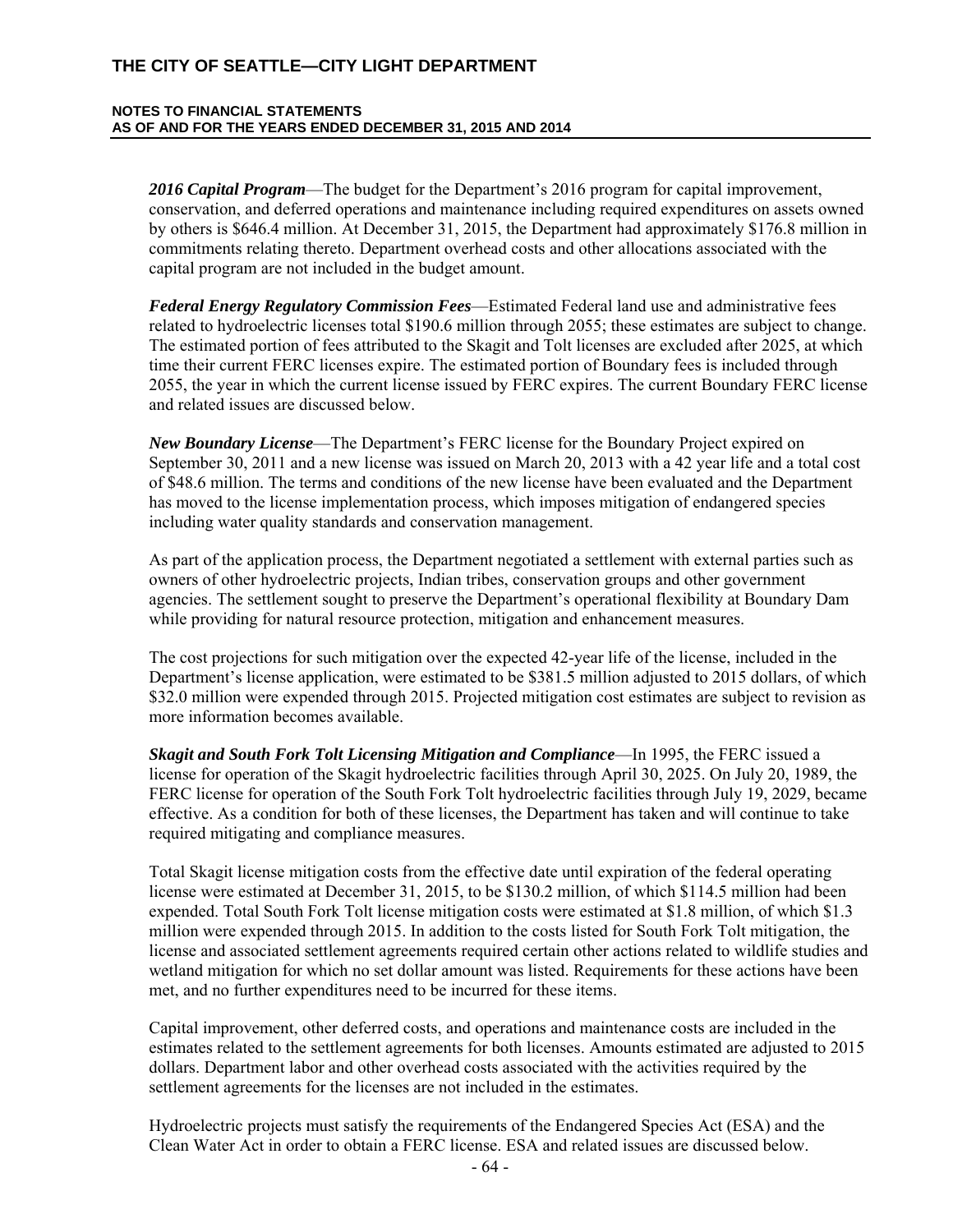#### **NOTES TO FINANCIAL STATEMENTS AS OF AND FOR THE YEARS ENDED DECEMBER 31, 2015 AND 2014**

*Endangered Species –* Several fish species that inhabit waters where hydroelectric projects are owned by the Department, or where the Department purchases power, have been listed under the ESA as threatened or endangered. Although the species were listed after FERC licenses were issued for all of the Department's hydroelectric projects, the ESA listings still affect operations of the Department's Boundary, Skagit, Tolt, and Cedar Falls hydroelectric projects.

Federal Regulations in response to the listing of species affect flow in the entire Columbia River system. As a result of these regulations, the Department's power generation at its Boundary Project is reduced in the fall and winter when the region experiences its highest sustained energy demand. The Boundary Project's firm capability is also reduced.

The Department, with the support of City Council, elected to take a proactive approach to address issues identified within the ESA. The Department is carrying out an ESA Early Action program in cooperation with agencies, tribes, local governments, and watershed groups for bull trout, Chinook salmon, and steelhead in the South Fork Tolt and Skagit Watersheds. The ESA Early Action program is authorized by City Council, but is separate from any current FERC license requirements. The program includes habitat acquisition, management and restoration. The ESA Early Action has been successful in protecting listed species. Total costs for the Department's share of the Early Action program from inception in 1999 through December 31, 2015, are estimated to be \$10.7 million, and \$1.6 million has been allocated for the program in the 2016 budget.

*Project Impact Payments*—Effective August 2010, the Department renewed its contract with Pend Oreille County and committed to pay a total of \$19.0 million over 10 years ending in 2019 to Pend Oreille County for impacts on county governments from the operations of the Department's hydroelectric projects. Effective February 2009, the Department renewed its contract with Whatcom County committing to pay a total of \$15.8 million over 15 years ending in 2023. The payments compensate the counties, and certain school districts and towns located in these counties, for loss of revenues and additional financial burdens associated with the projects. The Boundary Project, located on the Pend Oreille River, affects Pend Oreille County, and Skagit River hydroelectric projects affect Whatcom County. The impact payments totaled \$2.5 million and \$2.5 million to Pend Oreille County, and \$1.0 million and \$1.0 million to Whatcom County in 2015 and 2014, respectively

*Energy Crisis Refund Litigation — The Department (City) is involved in various legal proceedings* relating to the enormous price spikes in energy costs in California and the rest of the West Coast in 2000 and 2001.

● *California Refund Case, Appeals and Related Litigation*—In the proceeding before the Federal Energy Regulatory Commission (FERC), various public and private California entities (the California Parties) sought refunds in markets that had been created by the State of California. In February 2011, the City agreed to a settlement, which was eventually approved by the trial court and by FERC. Under the settlement, the City has resolved this matter for \$9.0 million, none of which was immediately paid by the Department. As part of the settlement, the City has assigned its accounts receivable from the California Independent Systems Operator to the California Parties, which was valued at approximately \$1.4 million at the time of the settlement agreement. The balance of over \$7.6 million is contingent upon the Department recovering monies in the Pacific Northwest Refund Case, discussed below. To date, the Department has received \$4.6 million in payments in the Pacific Northwest Refund Case, half of which has been paid to the California parties pursuant to the settlement.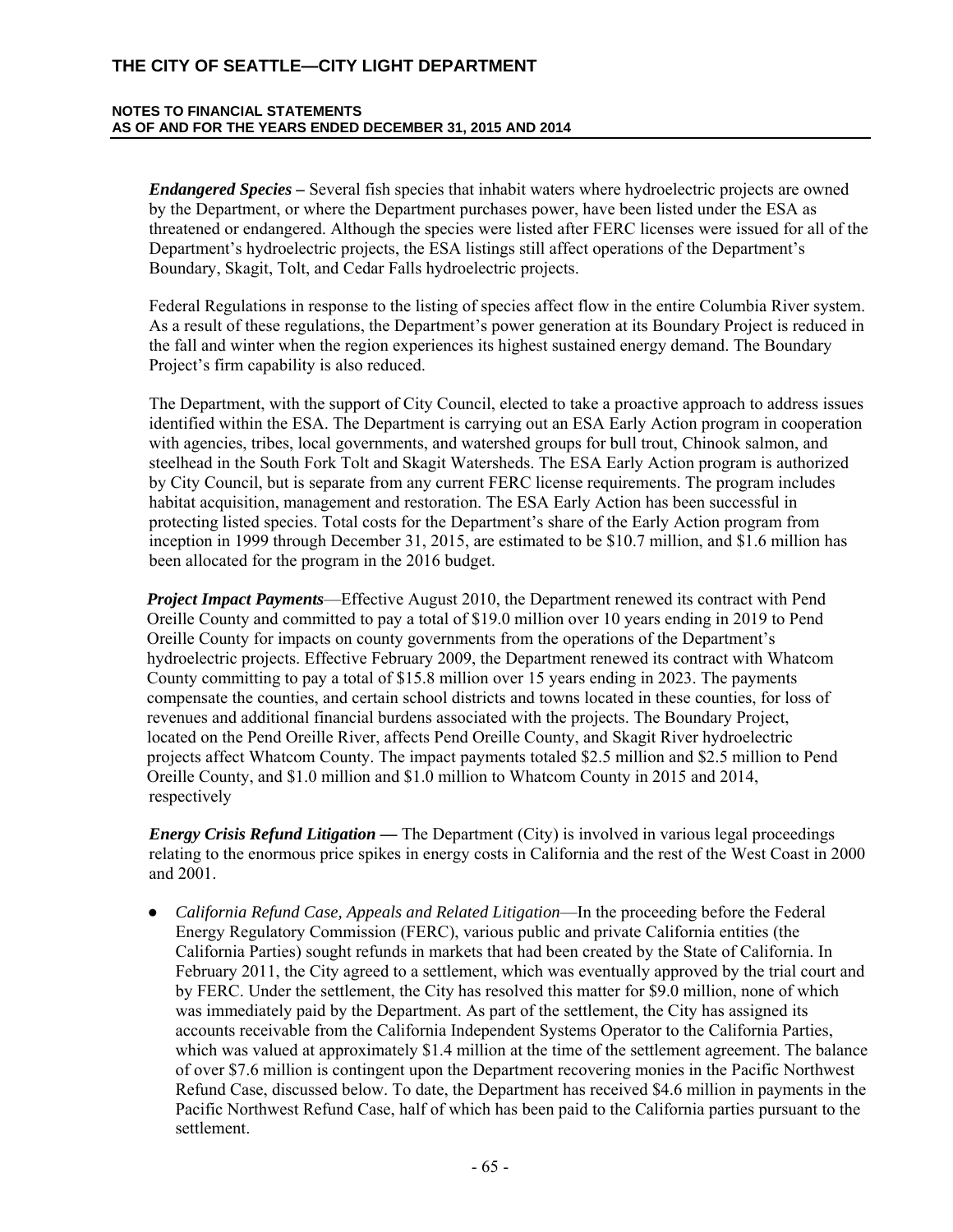#### **NOTES TO FINANCIAL STATEMENTS AS OF AND FOR THE YEARS ENDED DECEMBER 31, 2015 AND 2014**

• *Pacific Northwest Refund Case*—In a proceeding before FERC, various buyers of energy, including the City, sought refunds from various sellers on energy sales in the Pacific Northwest between December 1999 and June 2001. The case was tried at FERC between August and October of 2013. In March 2014, the FERC administrative law judge issued an Initial Decision denying all refunds. In May 2014, the City filed a brief objecting to the Initial Decision, and the parties are now awaiting a final decision from FERC. Prior to the FERC trial, the City settled refund claims with twelve entities, with a combined total settlement amount of \$4.6 million. In February 2015, after hearing argument in a related case, the Ninth Circuit *sua sponte* reactivated certain City Light appeals previously stayed at the Ninth Circuit that were primarily related to City Light's appeal of the FERC's determination that the Mobile-Sierra presumption applied to the contracts at issue and whether FERC had improperly excluded certain evidence that City Light had presented in order to overcome the Mobile-Sierra presumption. After a truncated briefing schedule, oral arguments were heard in June 2015. On December 17, 2015, the Ninth Circuit issued its opinion finding that the Mobile-Serra presumption does apply to the issues in this case. The Ninth Circuit also determined that it did not have jurisdiction over the evidentiary issues. On December 31, 2015, FERC issued its decision largely confirming the Initial Decision issued by the administrative law judge on March 28, 2014. City Light filed its notice of appeal to the Ninth Circuit on February 22, 2016.

*State Farm, et al. v. City, Puget Sound Energy(PSE) and Inghams* - This case stems from a gas explosion in September 2011 in the Pinehurst neighborhood in Seattle. Discovery thus far indicates the Ingham home exploded after an undiscovered gas leak caused a gas buildup in the crawl space of their home. The Inghams were inside their home at the time, and Mrs. Ingham suffered severe burns. After cross-claims and joinders of additional parties, this case involves the claims of six insurance companies seeking over \$1.0 million in property damages involving eight different properties and the personal injury claims of the Inghams and their next-door neighbors. The plaintiffs' theory against the Department is that the gas leak was caused by arcing electricity from a fallen Department power line blocks away from the Inghams' home. Puget Sound Energy is a co-defendant and was sanctioned by the State UTC regarding this incident. The City settled with State Farm during 2015 for \$795,000. Shortly thereafter, the claim by American Family Insurance was settled for \$26,000 for a total settlement in this matter of \$821,000.

*Taylor, et al. v. City* – Four plaintiffs allege that certain Department managers retaliated and discriminated against them on the basis of age, race, gender, and sexual orientation. The Department managers deny all allegations of discrimination, harassment, and retaliation. An adverse result in litigation could result in awards of back pay, compensatory damages, and attorneys' fees. Trial is currently scheduled for June 20, 2016, in King County Superior Court. The Department's ultimate liability is indeterminate.

*Sharma v City* – The Department terminated the plaintiff for poor job performance. Plaintiff alleges that the termination was discriminatory on account of his national origin. Because the plaintiff alleges violation of anti-discrimination laws, an adverse result in the litigation could create an obligation to pay the plaintiff's attorneys' fees. Trial is currently scheduled for October 31, 2016, in King County Superior Court. The Department's ultimate liability is indeterminate.

*Gamble v. City* – The plaintiff is a long-time Department employee who alleges that she has been denied promotions on the basis of her gender, age, disability, and use of Family Medical Leave. The plaintiff also alleges that she has suffered from working in a work environment that was hostile due to the same characteristics. An adverse result in litigation could result in awards of back pay, compensatory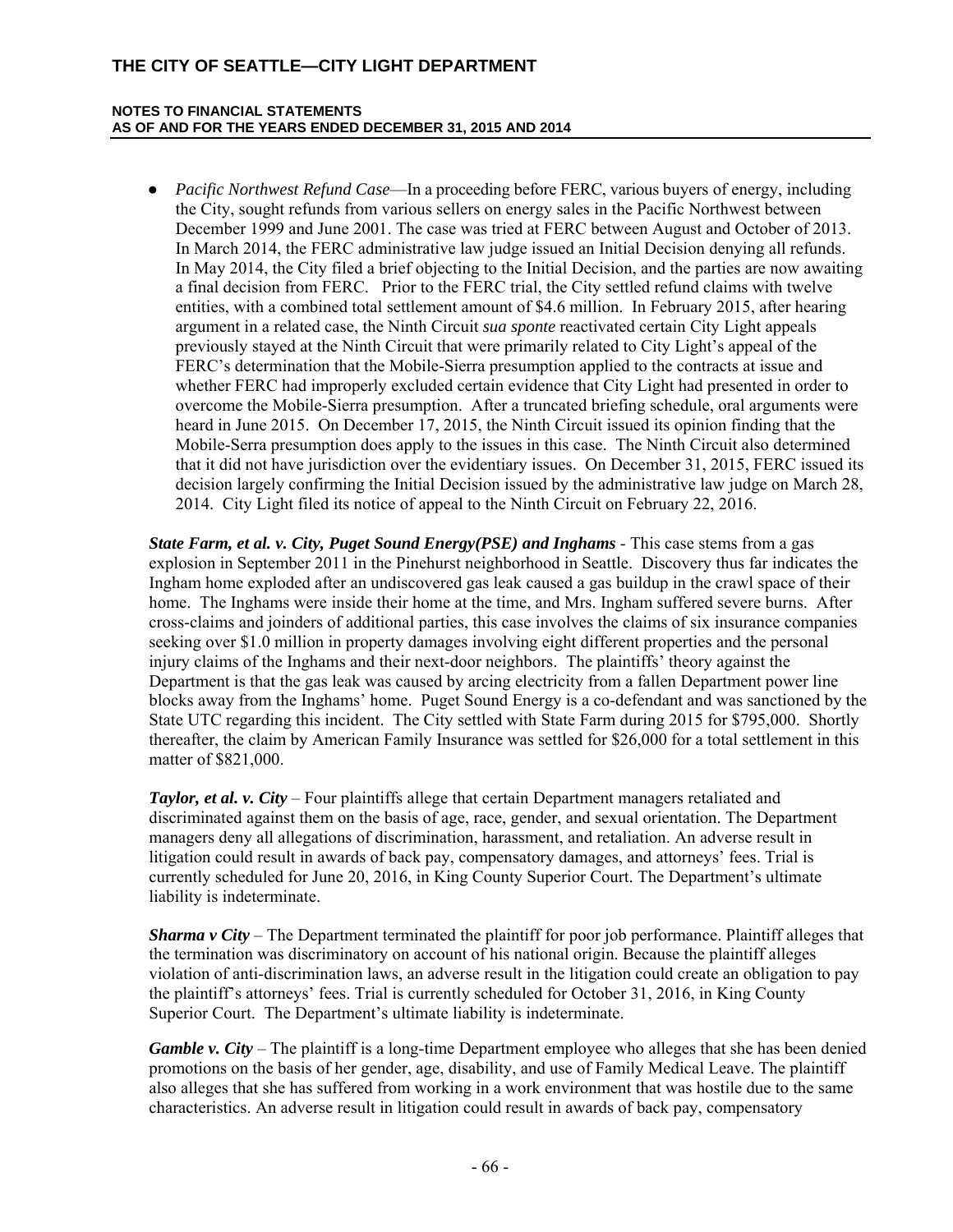#### **NOTES TO FINANCIAL STATEMENTS AS OF AND FOR THE YEARS ENDED DECEMBER 31, 2015 AND 2014**

damages, and attorneys' fees. Trial is currently scheduled for May 3, 2016, in King County Superior Court. The Department's ultimate liability is indeterminate.

*Gomez v. City; King County* – This case stems from a single vehicle/Department power pole collision that took place on November 11, 2012. The driver of the vehicle is believed to have been racing another vehicle. The driver of the vehicle that hit the pole died as a result of the collision. There were five passengers in this vehicle and they were all minors. One died as a result of the collision. The other four passengers were also injured but the Department has not received notice of the filing of a lawsuit against the City on their behalf as of the end of March 2016. There are three pending lawsuits arising out of the incident. The first lawsuit was filed on behalf of the estate of a deceased passenger and an injured passenger. The second lawsuit was brought by the parents of the deceased passenger but raising an additional cause of action under RCW 4.24.010 "Action for injury or death of a child." The third lawsuit was brought on behalf of the estate of the deceased driver and his parents, bringing both wrongful death claims as well as claims under RCW 4.24.010. The Department's ultimate liability is indeterminate.

*Centralia Steam Plant Project Asbestos Claims* – In 2013, the Department received notice of a lawsuit that had been filed against PacifiCorp (the successor in interest of the former operator of the Centralia Steam Plant Project) by an employee of a contractor who worked at the Project between April 26, 1971 and December 3, 1971. The claimant alleges he developed mesothelioma as a result of his exposure to asbestos during the time he worked at the Project. PacifiCorp provided notice to the Department, and all the other former owners of the Project that, as a former owner of the Project, it could liable for any liabilities resulting from the construction not covered by insurance in proportion to its ownership share. Based on the agreement for the construction and ownership of the Project, the Department owned 8% of the Project during the material times. Recently, the Department received additional notice indicating there are two additional decedent estates have filed lawsuits against the former operator alleging similar claims. The Department is not named in any of the litigation and trial dates for these cases against the former operator are set for various times in 2016. The Department's ultimate liability is indeterminate.

*Other Contingencies*—In addition to those noted above, in the normal course of business, the Department has various other legal claims and contingent matters outstanding. The Department believes that any ultimate liability arising from these actions will not have a material adverse impact on the Department's financial position, operations, or cash flows.

### **19. SUBSEQUENT EVENTS**

*2016 Bonds* – On January 28, 2016, the Department issued \$31.9 million Municipal Light and Power (ML&P) Revenue Bonds, 2016A, Taxable New Clean Renewable Energy Bonds (CREBS), and \$116.9 ML&P Refunding Revenue Bonds, 2016B. The 2016A Bonds will finance certain capital improvements to and conservation programs consisting of overhaul of the Hydroelectric Generating Units 31 and 32 at the Department's Diablo Powerhouse within the Skagit Project. The 2016B Bonds were issued to refund certain 2008 Serial and Term bonds totaling \$122.8 million. The arbitrage yield was 1.009% for the CREBS and 1.881% for the 2016B Bonds.

*GM and CEO* – Larry Weis was nominated General Manager and Chief Executive Officer and joined the Department on February 1, 2016. The City Council confirmed Mr. Weis in March 2016 to a 4 year term. Mr. Weis began his career at Snohomish County PUD, previously served as General Manager at Pend Oreille PUD, and later Turlock Irrigation District in California. Most recently, Mr. Weis served as General Manager of Austin Energy beginning in 2010. Mr. Weis holds a Bachelor of Science degree in Electrical and Mechanical Technology from Western Washington University.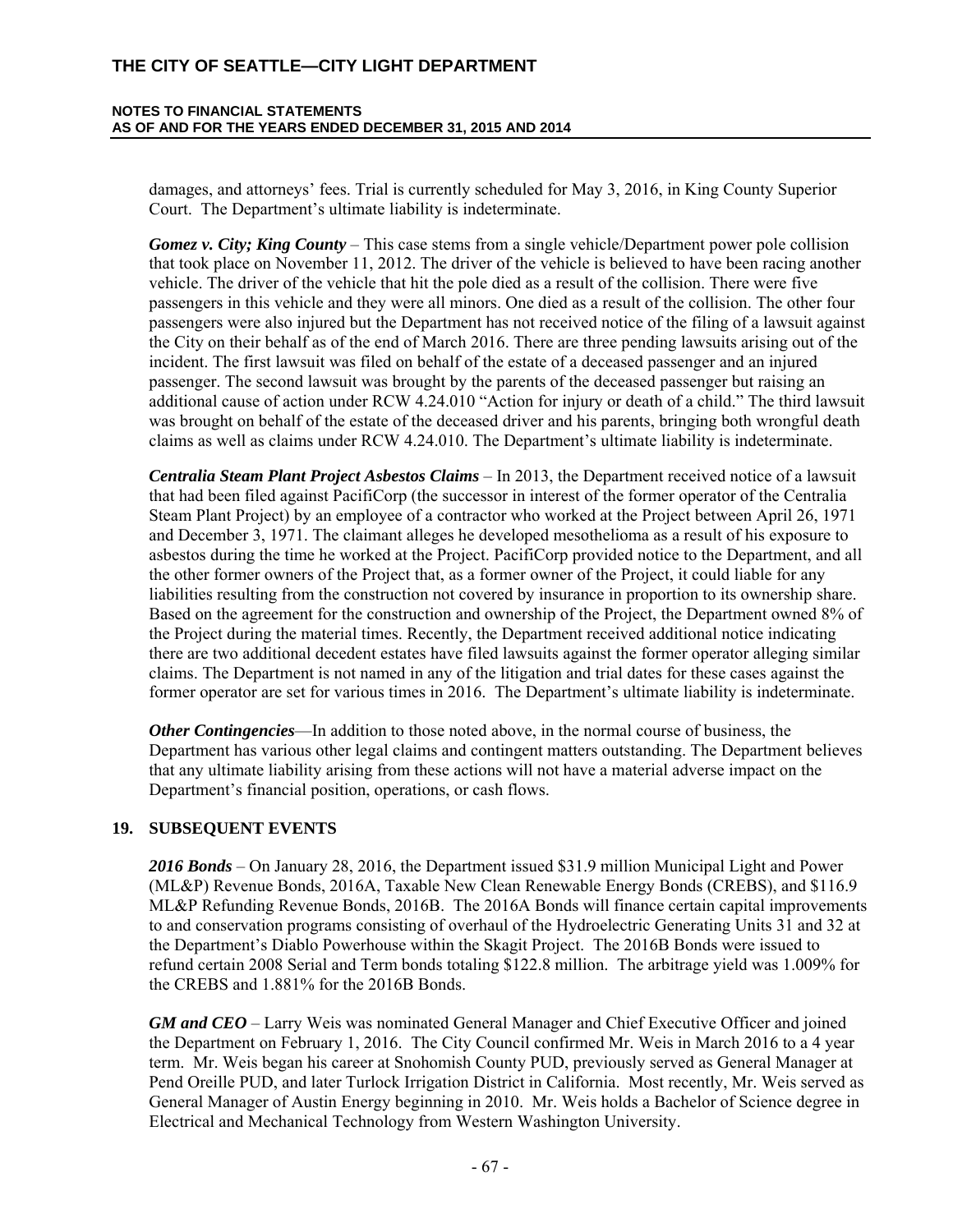#### **NOTES TO FINANCIAL STATEMENTS AS OF AND FOR THE YEARS ENDED DECEMBER 31, 2015 AND 2014**

*Seattle Information Technology Department* – In May 2015, the Mayor announced plans to create a new consolidated Seattle Information Technology (IT) Department. The new Seattle IT Department will be responsible for the delivery of IT services for the entire City government, including the Department. As a result of this reorganization, Seattle IT became operational in April 2016 and the Department's IT staff of approximately 104 full-time employees transferred to Seattle IT. The Department is currently evaluating the impact this transition will have on its financial statements.

*\* \* \* \* \* \**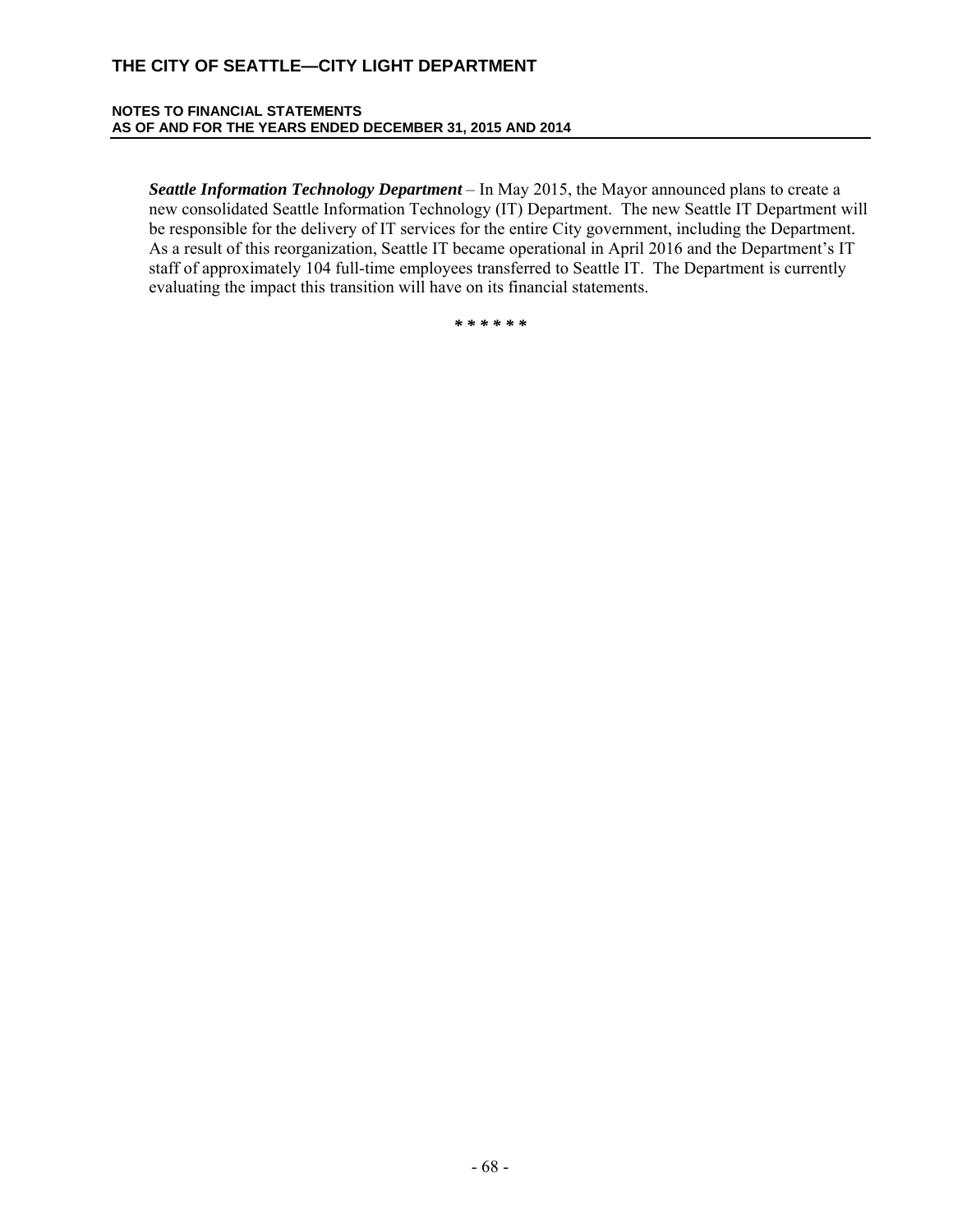### **REQUIRED SUPPLEMENTARY INFORMATION (UNAUDITED)**

# **DEFINED BENEFIT PENSION PLAN**

The Department's schedule of the employer's proportionate share of the net pension liability for the year ending December 31 (dollar amounts in millions): **2015** 

| Employer's proportion of the net pension liability                         | 24.53%  |
|----------------------------------------------------------------------------|---------|
| Employer's proportionate share of the net pension liability                | \$271.8 |
| Employer's covered-employee payroll                                        | \$152.3 |
| Employer's proportionate share of net pension liability as a percentage    |         |
| of its covered-employee payroll                                            | 178.48% |
| Plan fiduciary net position as a percentage of the total pension liability | 67.70%  |

Notes:

The amounts presented have a measurement date of December 31, 2014

This schedule is intended to show information for 10 years. Since 2015 is the first year for this presentation, no other data is available. However, additional years will be included as they become available.

The Department's proportionate schedule of employer's contributions (dollar amounts in millions):

|                                                                  | 2015    |
|------------------------------------------------------------------|---------|
| Contractually required contribution                              | \$24.9  |
| Contributions in relation to contractually required contribution | 24.9    |
| Contribution deficiency (excess)                                 |         |
| Covered-employee payroll                                         | \$165.0 |
| Contributions as a percentage of covered-employee payroll        | 15.09%  |

### Note:

This schedule is intended to show information for 10 years. Since 2015 is the first year for this presentation, no other data is available. However, additional years will be included as they become available.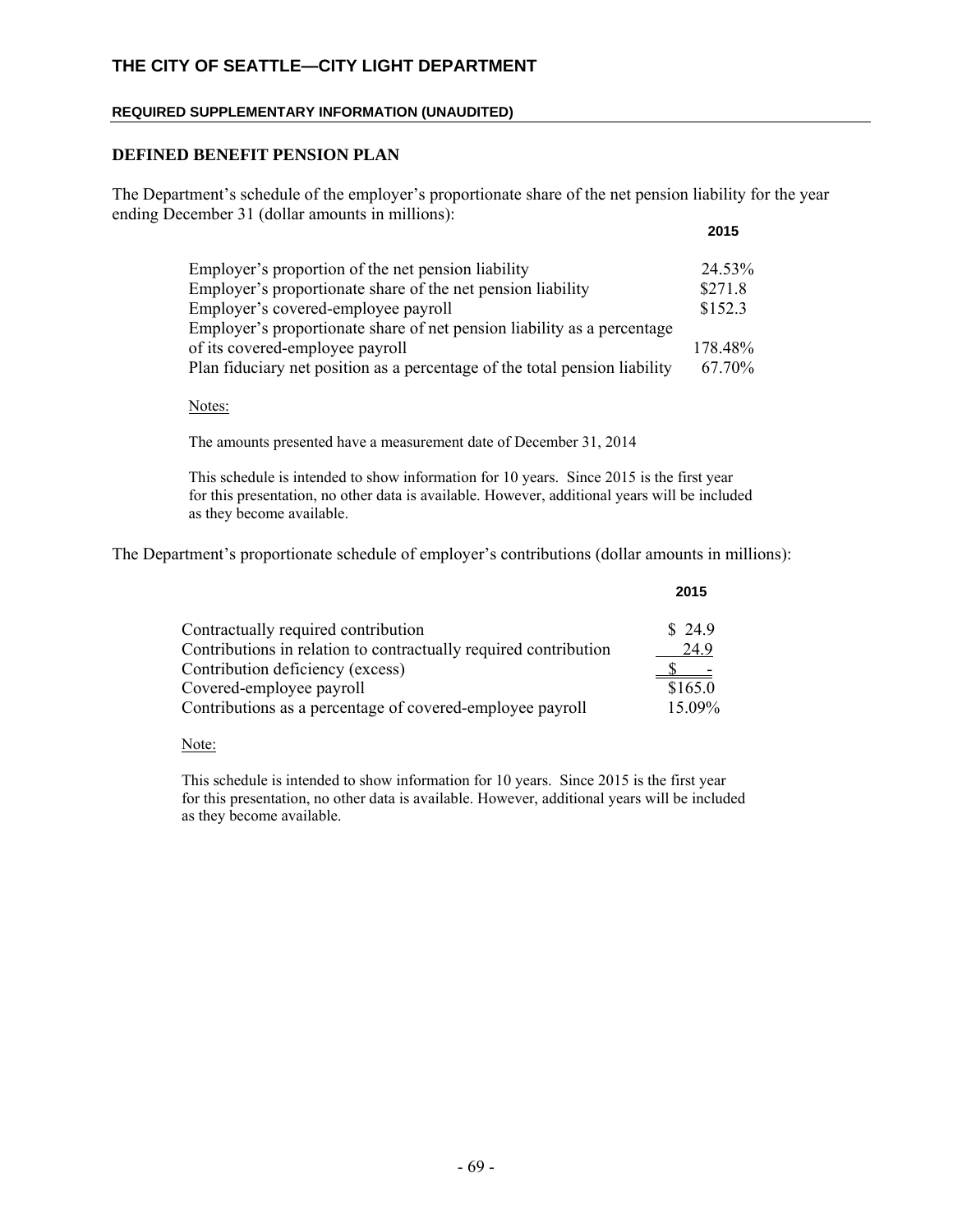#### **REQUIRED SUPPLEMENTARY INFORMATION (UNAUDITED)**

### **SCHEDULES OF FUNDING PROGRESS**

**SCERS.** The schedule of funding progress for SCERS prior to the 2015 implementation of GASB 68 is presented below for the most recent actuarial valuation and the two preceding valuations for which the Department has available data (\$ in millions):

| <b>Actuarial</b><br><b>Valuation</b><br><b>Date</b><br>January 1 | <b>Actuarial</b><br>Value of<br><b>Assets</b><br>(A) | <b>Actuarial</b><br><b>Accrued</b><br><b>Liabilities</b><br>$(AAL)^{(a)}$<br>(B) | <b>Unfunded</b><br>AAL<br>$(UAAL)^{(b)}$<br>(B-A) | <b>Fundina</b><br>Ratio<br>(A/B) | Covered<br>Payroll <sup>(c)</sup><br>(C) | <b>UAAL</b> (or<br>Excess) as a<br>Percentage<br>of Covered<br><b>Payroll</b><br>$((B-A)/C)$ |
|------------------------------------------------------------------|------------------------------------------------------|----------------------------------------------------------------------------------|---------------------------------------------------|----------------------------------|------------------------------------------|----------------------------------------------------------------------------------------------|
| 2012                                                             | \$1,954.3                                            | \$2,859.3                                                                        | 905.0                                             | 68.3 %                           | 557.0<br>S.                              | 162.5                                                                                        |
| 2013                                                             | 1,920.1                                              | 3,025.3                                                                          | 1,105.2                                           | 63.5                             | 567.8                                    | 194.6                                                                                        |
| 2014                                                             | 2,094.3                                              | 3,260.1                                                                          | 1,165.8                                           | 64.2                             | 597.9                                    | 195.0                                                                                        |
|                                                                  |                                                      |                                                                                  |                                                   |                                  |                                          |                                                                                              |

- (a) Actuarial present value of benefits less actuarial present value of future normal costs based on entry age actuarial cost method.
- (b) Actuarial accrued liabilities less actuarial value of assets; funding excess if negative.
- (c) Covered payroll includes compensation paid to all active employees on which contributions were made in the year preceding the valuation date.

**OPEB.** The schedule of funding progress for the other post-employment benefit healthcare plans is presented below for the most recent actuarial valuation and the two preceding valuations for which the Department has available data (\$ in millions):

| <b>Actuarial</b><br><b>Valuation</b><br><b>Date</b><br>January 1 | <b>Actuarial</b><br>Value of<br><b>Assets</b><br>(A) | <b>Actuarial</b><br><b>Accrued</b><br>Liabilities<br>(AAL)<br><b>Entry Age</b><br>(B) |      | <b>Unfunded</b><br>AAL<br>(UAAL)<br>(B-A) |      | <b>Funding</b><br>Ratio<br>(A/B) |                        | <b>Covered</b><br><b>Payroll</b><br>(C) | UAAL as a<br>Percentage<br>of Covered<br><b>Payroll</b><br>$((B-A)/C)$ |
|------------------------------------------------------------------|------------------------------------------------------|---------------------------------------------------------------------------------------|------|-------------------------------------------|------|----------------------------------|------------------------|-----------------------------------------|------------------------------------------------------------------------|
| 2010                                                             | \$<br>-                                              | \$                                                                                    | 93.5 | \$                                        | 93.5 |                                  | <sup>\$</sup><br>$-$ % | 869.1                                   | 10.8 %                                                                 |
| 2012                                                             | -                                                    |                                                                                       | 74.7 |                                           | 74.7 |                                  |                        | 891.6                                   | 8.4                                                                    |
| 2014                                                             |                                                      |                                                                                       | 41.8 |                                           | 41.8 |                                  |                        | 1,004.0                                 | 4.2                                                                    |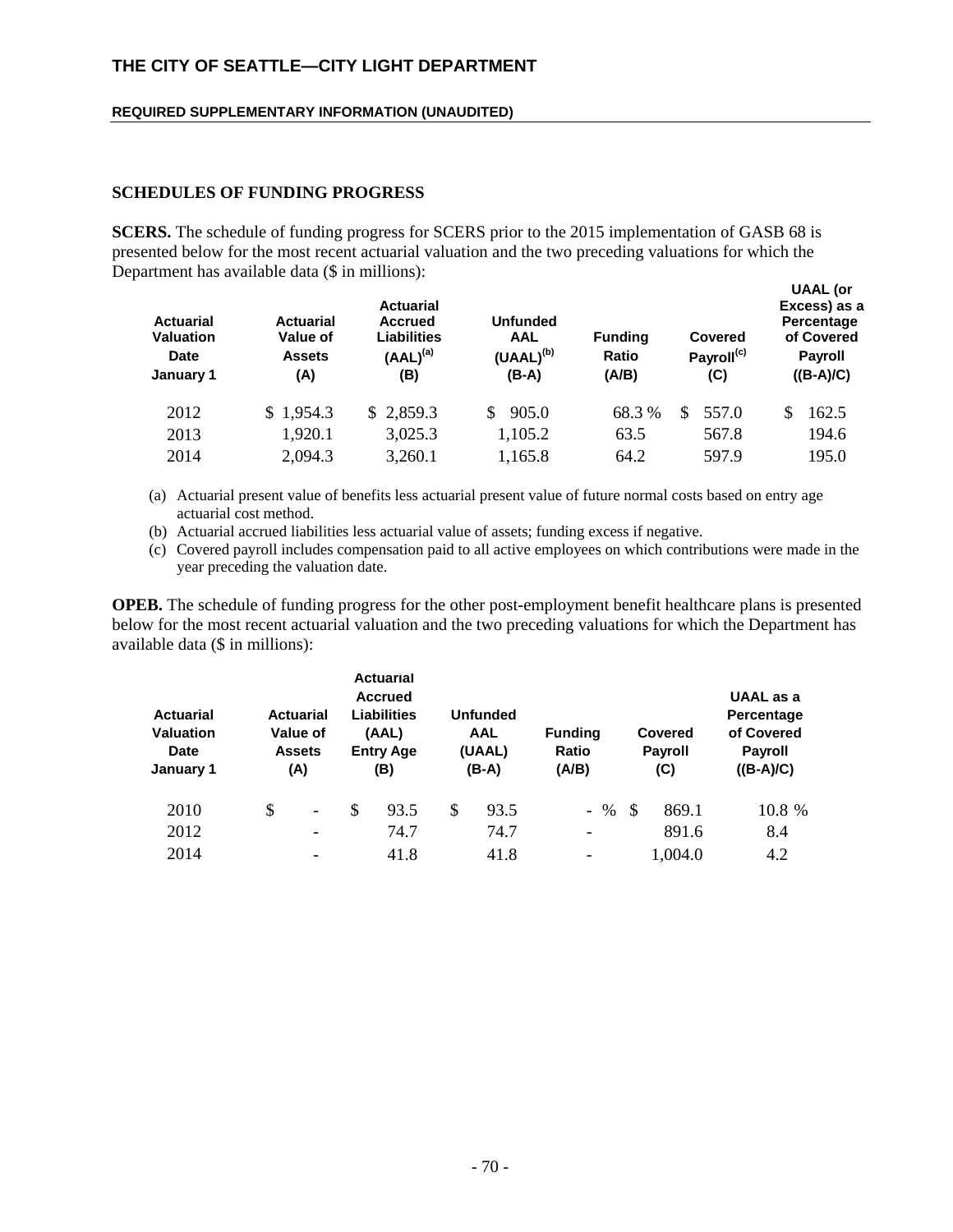### **DEBT SERVICE COVERAGE**

Following is a table that provides information for the Department's debt service coverage for years 2015, 2014, and 2013. The target level for debt service coverage was 1.8x on all bonds for 2015, 2014, and 2013 in accordance with current financial policies (which include a Rate Stabilization Account that will result in greater compliance of actual debt service coverage with the policy-specified level).

#### *(\$ in millions)*

| <b>Debt Service Coverage</b>                                                       | December 31 |               |    |               |    |               |  |  |  |  |
|------------------------------------------------------------------------------------|-------------|---------------|----|---------------|----|---------------|--|--|--|--|
|                                                                                    |             | 2015          |    | 2014          |    | 2013          |  |  |  |  |
| <b>OPERATING REVENUES:</b>                                                         |             |               |    |               |    |               |  |  |  |  |
| Retail power revenues                                                              | \$          | 736.6         | S  | 720.8         | S  | 697.7         |  |  |  |  |
| Short-term wholesale power revenues                                                |             | 61.2          |    | 96.8          |    | 63.0          |  |  |  |  |
| Other power-related revenues $(a)(b)(c)$                                           |             | 36.8          |    | 50.8          |    | 40.4          |  |  |  |  |
| Transfers from/(to) rate stabilization account (d)                                 |             | 23.4          |    | (4.4)         |    | 18.3          |  |  |  |  |
| Other operating revenues                                                           |             | 24.9          |    | 22.4          |    | 22.8          |  |  |  |  |
| Total operating revenues                                                           | \$          | 882.9         | \$ | 886.4         | \$ | 842.2         |  |  |  |  |
| <b>OPERATING EXPENSES:</b>                                                         |             |               |    |               |    |               |  |  |  |  |
| Long-term purchased power-Bonneville and other                                     | \$          | 213.6         | \$ | 214.3         | \$ | 203.1         |  |  |  |  |
| Short-term wholesale power purchases                                               |             | 26.8          |    | 14.9          |    | 19.8          |  |  |  |  |
| Other power expenses                                                               |             | 59.6          |    | 65.9          |    | 66.4          |  |  |  |  |
| Transmission (e)                                                                   |             | 54.3          |    | 52.8          |    | 48.2          |  |  |  |  |
| Distribution                                                                       |             | 65.1          |    | 59.7          |    | 59.5          |  |  |  |  |
| Customer service                                                                   |             | 38.3          |    | 37.6          |    | 39.2          |  |  |  |  |
| Conservation                                                                       |             | 29.1          |    | 27.3          |    | 21.5          |  |  |  |  |
| Administrative and general                                                         |             | 92.1          |    | 75.8          |    | 71.7          |  |  |  |  |
| Taxes<br>Depreciation and amortization                                             |             | 81.1<br>112.0 |    | 80.0<br>105.8 |    | 79.3<br>102.3 |  |  |  |  |
|                                                                                    | $\mathbf S$ | 772.0         |    | 734.1         | \$ | 711.0         |  |  |  |  |
| Total operating expenses                                                           |             |               | \$ |               |    |               |  |  |  |  |
| NET OPERATING REVENUE (f)                                                          | S           | 110.9         | \$ | 152.3         | \$ | 131.2         |  |  |  |  |
| Adjustments to Net Operating Revenue (g)                                           |             |               |    |               |    |               |  |  |  |  |
| City Taxes (h)                                                                     | \$          | 45.5          | \$ | 44.6          | \$ | 42.8          |  |  |  |  |
| Depreciation and amortization                                                      |             | 112.0         |    | 105.8         |    | 102.3         |  |  |  |  |
| Depreciation $\&$ amortization included in operating $\&$ maintenance expenses (i) |             | 27.1          |    | 24.8          |    | 22.3          |  |  |  |  |
| Pension expense (j)                                                                |             | 27.9          |    |               |    |               |  |  |  |  |
| Pension contributions (j)                                                          |             | (24.9)        |    | ÷,            |    |               |  |  |  |  |
| Valuation on exchange power, net $(b)(c)$                                          |             | 0.6           |    | 0.3           |    | (0.2)         |  |  |  |  |
| BPA Conservation Augmentation/Agreement revenue (k)                                |             | (0.9)         |    | (0.7)         |    | (0.5)         |  |  |  |  |
| Investment income (1)                                                              |             | 6.7           |    | 5.4           |    | 4.7           |  |  |  |  |
| Non-cash expenses (m)                                                              |             | (0.3)         |    | 1.9           |    | 10.8          |  |  |  |  |
| Other $(n)$                                                                        |             | $2.0\,$       |    | $7.0\,$       |    | 6.2           |  |  |  |  |
| Total adjustments                                                                  | \$          | 195.7         | \$ | 189.1         | \$ | 188.4         |  |  |  |  |
| Net Revenue Available for Debt Service                                             | S           | 306.6         |    | 341.4         | \$ | 319.6         |  |  |  |  |
| Total Debt Service (o)                                                             | S           | 189.6         | S  | 184.8         | \$ | 172.8         |  |  |  |  |
| Ratio of Available Net Revenue to Debt Service                                     |             | 1.62x         |    | 1.85x         |    | 1.85x         |  |  |  |  |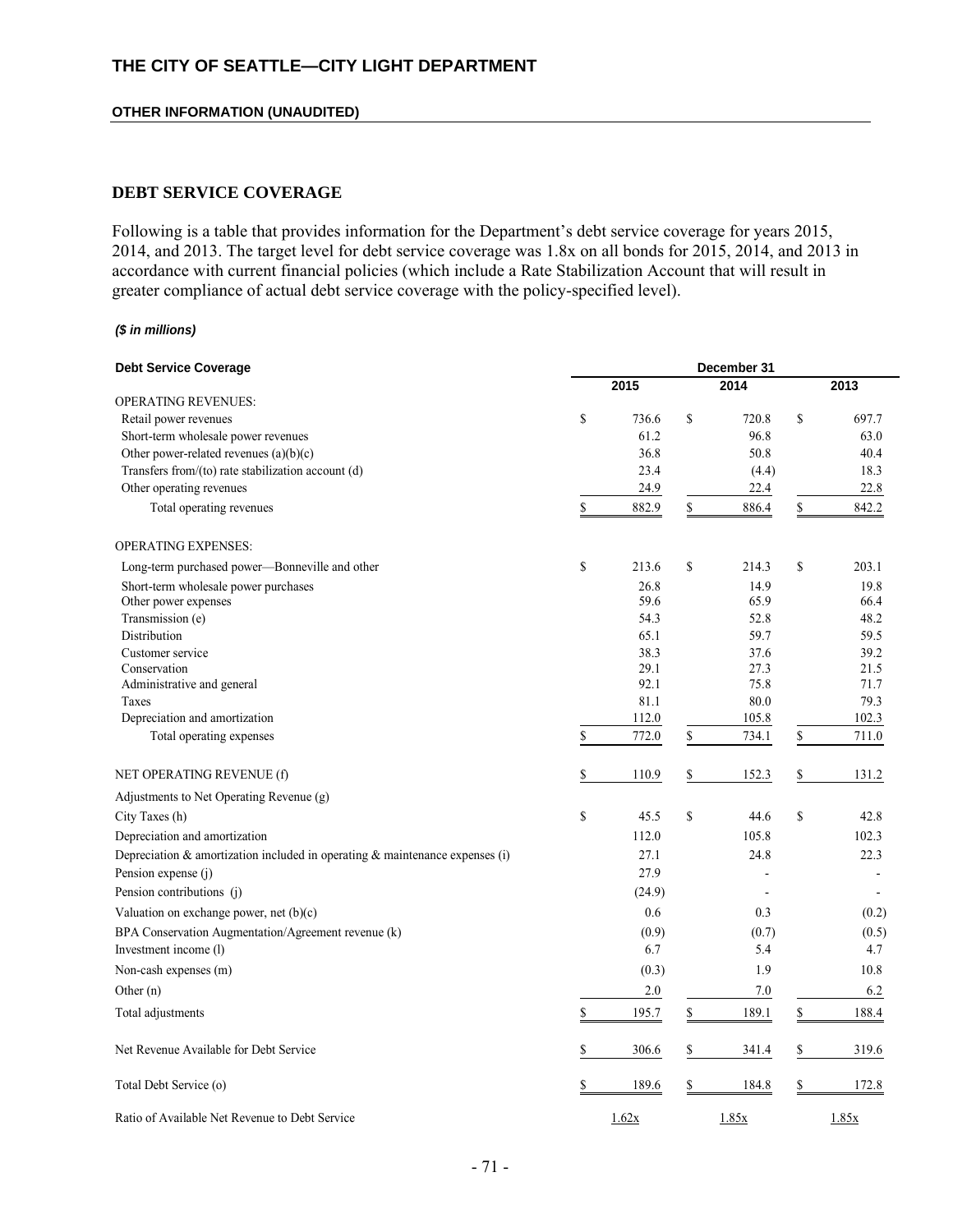Notes to Debt Service Coverage

- (a) Includes conservation and renewable credits under the power sales contract with BPA, the recognition of payments from BPA for the purchase of conservation savings, revenue from deliveries of power to Pend Oreille PUD pursuant to the Boundary Project's FERC license, and other energy credits.
- (b) Effective in 2012, the Department adopted GASB Statement No. 62, Codification of Accounting and Financial Reporting Guidance Contained in Pre-November 30, 1989 FASB and AICPA Pronouncements. Non-monetary transactions are measured at fair value in accordance with GASB No. 62.
- (c) Includes significant activity for the valuation of energy delivered under seasonal exchanges, basis sales, and other power exchange contracts. Energy exchanges have both revenue and expense components; therefore, a net revenue or expense adjustment is made for a given year.
- (d) Transfers from/(to) the RSA in accordance with Ordinance 123260, primarily to address fluctuations in surplus power sales.
- (e) Includes revenue from the short-term sale of excess transmission capacity.
- (f) Operating Income per audited financial statements.
- (g) Significant non-cash transactions are adjusted from Net Operating Revenue to calculate Revenue Available for debt Service. Furthermore, some types of revenue in addition to Operating Revenue are included to calculate Revenue Available for Debt Service. These adjustments are listed in the remaining lines within the table.
- (h) City taxes are excluded because the lien on such taxes is junior to debt service in accordance with the Bond Legislation.
- (i) The majority of the depreciation and amortization (non-cash) expenses included in Operating and Maintenance Expense are for amortization of conservation expenses that are recognized over a 20-year period.
- (j) Pension expense is the amount recorded for compliance with GASB Statement No. 68, Accounting and Financial Reporting for Pensions – an amendment of GASB Statement No. 27, implemented in 2015, a non-cash item. Pension contributions are the 2015 Department cash contributions to the Seattle City Employee's Retirement System.
- (k) Payments received for conservation measures are initially recorded as unearned revenue. The adjustment represents the amount of revenue amortized and recognized over future periods for financial reporting, a non-cash transaction.
- (l) Investment income is not included in Total Revenue in this table; therefore, an adjustment is made to Net Operating Revenue, consisting primarily of interest earnings from City's cash pool and interest receipts from suburban underground charges. This amount excludes unrealized gains and losses, which are non-cash adjustments.
- (m) Primarily claim expenses and capital project expenditures from prior year which were determined not to be capital expenditures.
- (n) Includes proceeds from sale of properties, principal receipts from suburban underground charges from local jurisdictions, and miscellaneous items.
- (o) Net of federal bond subsidies.

| Year Ending<br>December 31<br>$$$ in millions) | <b>Revenue Available</b><br>for Debt Service | <b>Debt Service</b><br><b>Requirements</b> | <b>Debt Service</b><br>Coverage |
|------------------------------------------------|----------------------------------------------|--------------------------------------------|---------------------------------|
| 2015                                           | \$<br>306.6                                  | 189.6<br>S                                 | 1.62                            |
| 2014                                           | 341.4                                        | 184.8                                      | 1.85                            |
| 2013                                           | 319.6                                        | 172.8                                      | 1.85                            |
| 2012                                           | 306.1                                        | 169.1                                      | 1.81                            |
| 2011                                           | 269.9                                        | 146.7                                      | 1.84                            |

### **DEBT SERVICE COVERAGE: ALL BONDS**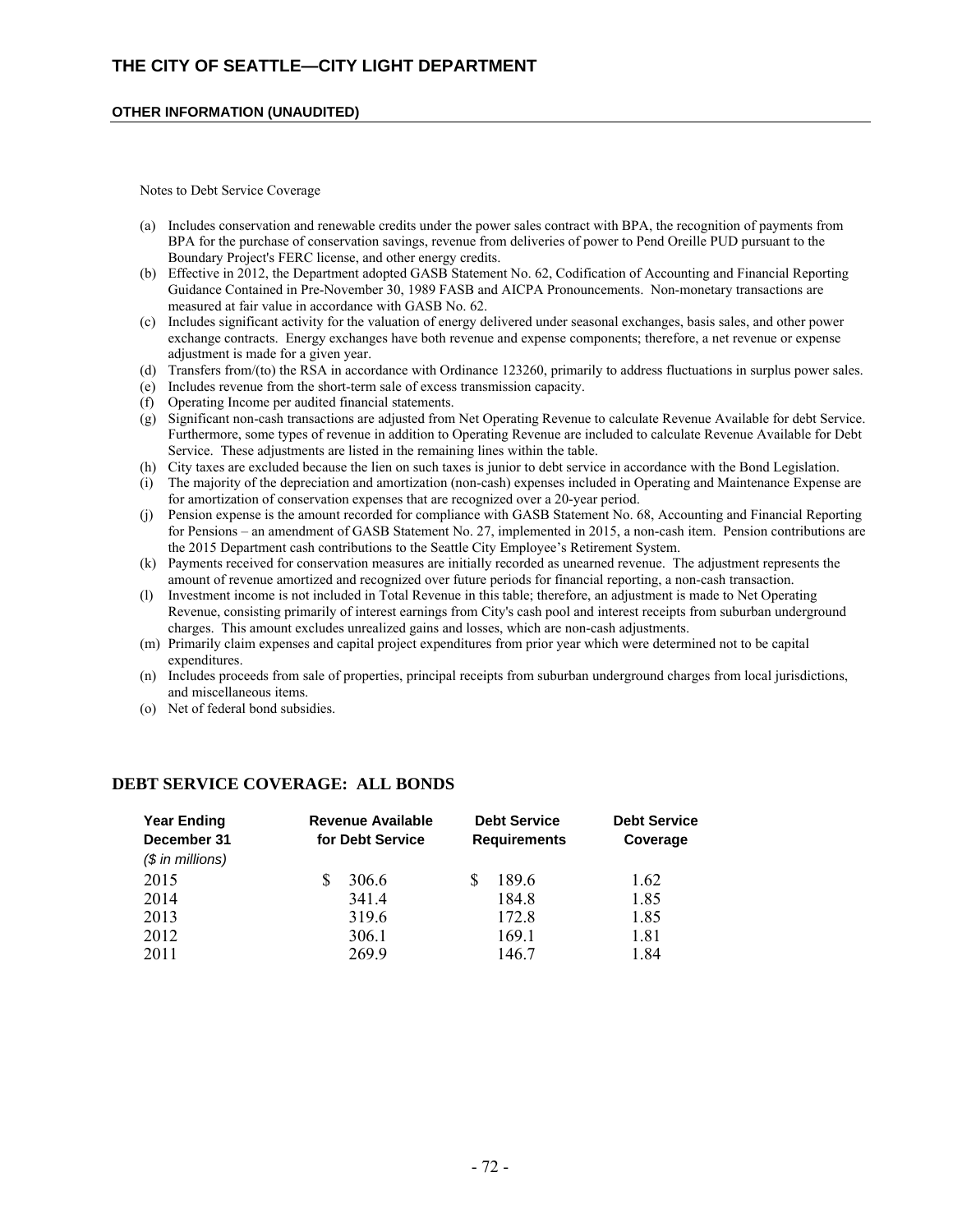### **OTHER INFORMATION (UNAUDITED)**

# **INTEREST REQUIREMENTS AND PRINCIPAL REDEMPTION ON LONG-TERM DEBT**

| <b>Year Ending</b><br>December 31 |             |            |             |  |  |  |
|-----------------------------------|-------------|------------|-------------|--|--|--|
| (\$ in millions)                  | Principal   | Interest   | Total (a)   |  |  |  |
| 2016                              | \$<br>105.9 | \$<br>96.9 | \$<br>202.8 |  |  |  |
| 2017                              | 109.1       | 89.1       | 198.2       |  |  |  |
| 2018                              | 109.6       | 83.9       | 193.5       |  |  |  |
| 2019                              | 106.2       | 78.6       | 184.8       |  |  |  |
| 2020                              | 105.6       | 73.2       | 178.8       |  |  |  |
| 2021                              | 105.0       | 68.0       | 173.0       |  |  |  |
| 2022                              | 104.4       | 62.7       | 167.1       |  |  |  |
| 2023                              | 106.2       | 57.4       | 163.6       |  |  |  |
| 2024                              | 109.2       | 51.9       | 161.1       |  |  |  |
| 2025                              | 98.0        | 46.4       | 144.4       |  |  |  |
| 2026                              | 94.5        | 41.6       | 136.1       |  |  |  |
| 2027                              | 68.7        | 37.5       | 106.2       |  |  |  |
| 2028                              | 70.1        | 34.2       | 104.3       |  |  |  |
| 2029                              | 63.7        | 31.1       | 94.8        |  |  |  |
| 2030                              | 47.0        | 28.4       | 75.4        |  |  |  |
| 2031                              | 48.8        | 26.4       | 75.2        |  |  |  |
| 2032                              | 50.6        | 24.2       | 74.8        |  |  |  |
| 2033                              | 52.6        | 21.9       | 74.5        |  |  |  |
| 2034                              | 54.8        | 19.5       | 74.3        |  |  |  |
| 2035                              | 57.2        | 17.1       | 74.3        |  |  |  |
| 2036                              | 59.6        | 14.6       | 74.2        |  |  |  |
| 2037                              | 47.1        | 12.4       | 59.5        |  |  |  |
| 2038                              | 48.9        | 10.4       | 59.3        |  |  |  |
| 2039                              | 50.9        | 8.4        | 59.3        |  |  |  |
| 2040                              | 52.9        | 6.3        | 59.2        |  |  |  |
| 2041                              | 41.0        | 4.4        | 45.4        |  |  |  |
| 2042                              | 31.7        | 3.2        | 34.9        |  |  |  |
| 2043                              | 33.0        | 2.1        | 35.1        |  |  |  |
| 2044                              | 23.4        | 0.9        | 24.3        |  |  |  |
| 2045                              | 15.1        | $0.2\,$    | 15.3        |  |  |  |
| Total                             | \$2,070.8   | \$1,052.9  | \$3,123.7   |  |  |  |

(a) Maximum debt service of \$202.8 is due in 2016. See Note 8 Long-term debt.

Note: All parity bonds of the Department are fixed rate bonds except the 2015B bonds which are variable rate bonds.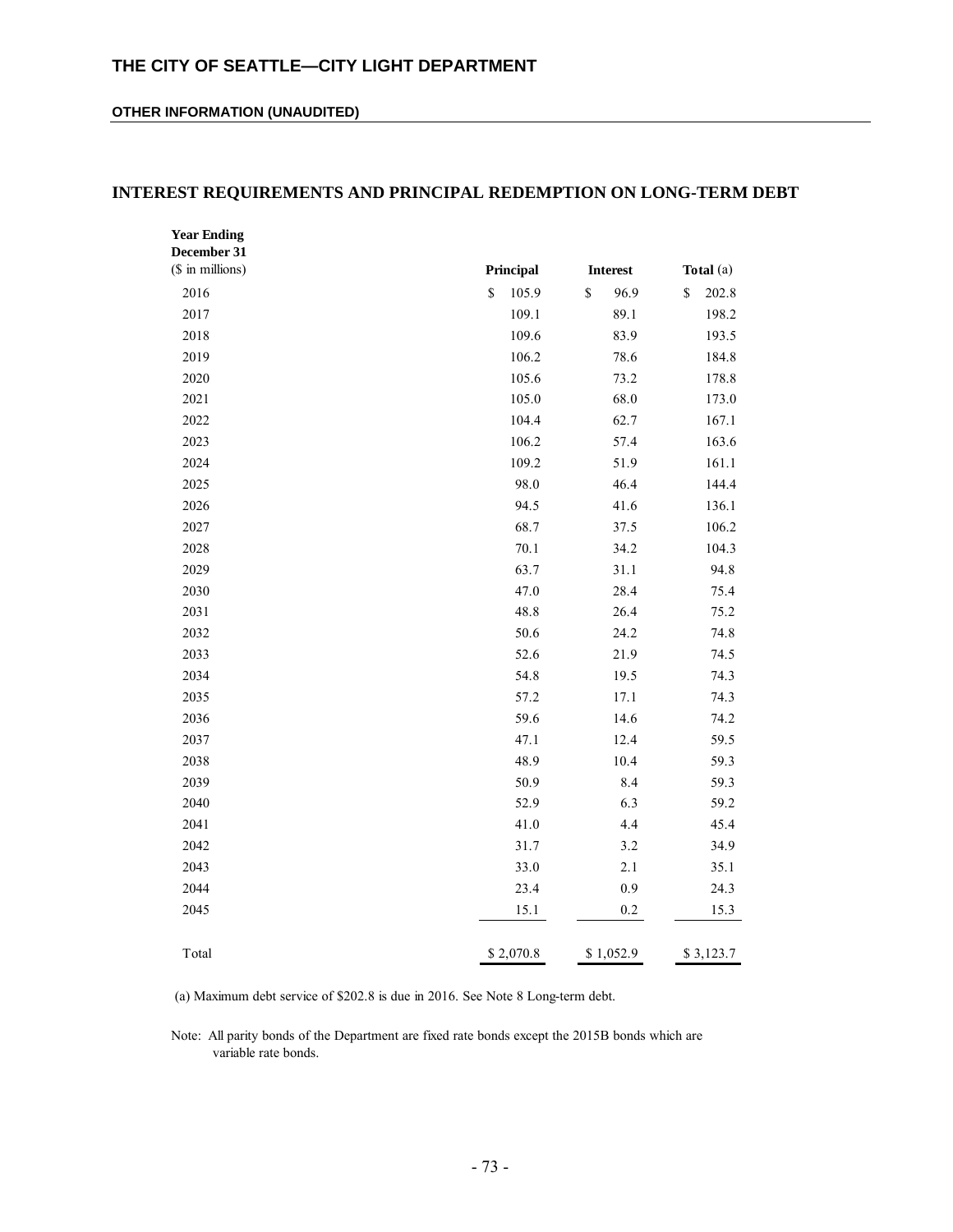## **STATEMENT OF LONG-TERM DEBT**

As of December 31, 2015

*(\$ in millions)*

| <b>Bond Series</b> | When Due  | Interest<br>Rate (%)     | Amount<br>Issued | Amount<br><b>Outstanding</b> | <b>Amount Due</b><br>Within One<br>Year | Accrued<br>Interest |
|--------------------|-----------|--------------------------|------------------|------------------------------|-----------------------------------------|---------------------|
| Series 2008        | 2016-2018 | 5.000 \$                 | 36.7             | s<br>36.7                    | \$<br>15.1                              | \$<br>0.5           |
| Series 2008        | 2019-2020 | 5.250                    | 20.6             | 20.6                         |                                         | 0.3                 |
| Series 2008        | 2021-2022 | 5.500                    | 21.4             | 21.4                         |                                         | 0.3                 |
| Series 2008        | 2023      | 5.750                    | 10.8             | 10.8                         |                                         | 0.2                 |
| Series 2008        | 2024-2025 | 6.000                    | 23.6             | 23.6                         |                                         | 0.4                 |
| Series 2008        | 2026-2029 | 5.750                    | 56.4             | 56.4                         |                                         | 0.7                 |
| Series 2010A       | 2016-2021 | 4.447                    | 4.6              | 4.6                          |                                         | 0.1                 |
| Series 2010A       | 2022      | 4.597                    | 7.2              | 7.2                          |                                         | 0.1                 |
| Series 2010A       | 2023      | 4.747                    | 7.5              | 7.5                          |                                         | 0.1                 |
| Series 2010A       | 2024      | 4.947                    | 7.7              | 7.7                          |                                         | 0.2                 |
| Series 2010A       | 2025      | 5.047                    | 8.0              | 8.0                          |                                         | 0.2                 |
| Series 2010A       | 2026      | 5.147                    | 8.2              | 8.2                          |                                         | 0.2                 |
| Series 2010A       | 2027      | 5.247                    | 8.5              | 8.5                          |                                         | 0.2                 |
| Series 2010A       | 2028-2030 | 5.470                    | 27.4             | 27.4                         |                                         | 0.6                 |
| Series 2010A       | 2031-2040 | 5.570                    | 102.6            | 102.5                        |                                         | 2.4                 |
| Series 2010B       | 2016      | 4.000                    | 10.0             | 10.0                         | 10.0                                    | 0.2                 |
| Series 2010B       | 2016      | 5.000                    | 38.3             | 38.3                         | 38.3                                    | 0.8                 |
| Series 2010B       | 2017      | 4.000                    | 4.4              | 4.4                          |                                         | 0.1                 |
| Series 2010B       | 2017      | 5.000                    | 46.3             | 46.3                         |                                         | $1.0\,$             |
| Series 2010B       | 2018      | 4.000                    | 5.0              | 5.0                          |                                         | 0.1                 |
| Series 2010B       | 2018      | 5.000                    | 38.8             | 38.8                         |                                         | 0.8                 |
| Series 2010B       | 2019      | 4.000                    | 1.5              | 1.5                          |                                         | 0.0                 |
| Series 2010B       | 2019      | 5.000                    | 42.7             | 42.7                         |                                         | 0.9                 |
| Series 2010B       | 2020      | 4.000                    | 2.6              | 2.6                          |                                         | 0.0                 |
| Series 2010B       | 2020      | 5.000                    | 43.9             | 43.9                         |                                         | 0.9                 |
| Series 2010B       | 2021-2026 | 5.000                    | 187.8            | 187.8                        |                                         | 3.9                 |
| Series 2010C       | 2016-2040 | 5.590                    | 13.3             | 13.3                         |                                         | 0.3                 |
| Series 2011A       | 2016-2027 | 5.000                    | 176.9            | 147.4                        | 13.2                                    | 3.1                 |
| Series 2011A       | 2028      | 5.250                    | 9.4              | 9.4                          |                                         | 0.2                 |
| Series 2011A       | 2029-2030 | 5.500                    | 20.4             | 20.4                         |                                         | 0.5                 |
| Series 2011A       | 2031-2036 | 5.250                    | 75.8             | 75.8                         |                                         | 1.6                 |
| Series 2011B       | 2027      | 5.750                    | 10.0             | 10.0                         |                                         | 0.2                 |
| Series 2012A       | 2016-2027 | 5.000                    | 198.0            | 185.8                        | 11.4                                    | 0.8                 |
| Series 2012A       | 2028      | 3.250                    | 12.4             | 12.4                         |                                         | 0.0                 |
| Series 2012A       | 2034-2036 | 4.000                    | 25.1             | 25.1                         |                                         | 0.1                 |
| Series 2012A       | 2037-2041 | 4.000                    | 49.1             | 49.1                         |                                         | 0.2                 |
| Series 2012C       | 2028      | 3.400                    | 4.3              | 4.3                          |                                         | 0.0                 |
| Series 2012C       | 2029      | 3.500                    | 7.7              | 7.7                          |                                         | 0.0                 |
| Series 2012C       | 2030      | 3.500                    | 7.7              | 7.7                          |                                         | 0.0                 |
| Series 2012C       | 2031-2033 | 3.750                    | 23.4             | 23.4                         |                                         | 0.1                 |
| Series 2013        | 2016-2033 | 5.000                    | 97.4             | 97.4                         | 3.0                                     | 2.4                 |
| Series 2013        | 2034-2035 | 4.000                    | 14.7             | 14.7                         |                                         | 0.3                 |
| Series 2013        | 2036-2038 | 4.125                    | 24.4             | 24.4                         |                                         | 0.5                 |
| Series 2013        | 2039-2043 | 4.500                    | 48.3             | 48.3                         |                                         | 1.1                 |
| Series 2014        | 2016-2029 | 5.000                    | 163.2            | 147.9                        | 10.5                                    | 2.5                 |
| Series 2014        | 2030-2038 | 4.000                    | 53.9             | 53.9                         |                                         | 0.7                 |
| Series 2014        | 2039-2040 | 4.000                    | 14.8             | 14.8                         |                                         | 0.2                 |
| Series 2014        | 2041-2044 | 4.000                    | 33.3             | 33.3                         |                                         | 0.4                 |
| Series 2015A       | 2016-2026 | 5.000                    | 62.9             | 62.9                         | 4.4                                     | 1.5                 |
| Series 2015A       | 2027-2045 | 4.000                    | 109.0            | 109.0                        |                                         | 2.1                 |
| Series 2015B B.1   | 2026-2045 | $0.69 - 0.71^{\circ}$    | 50.0             | 50.0                         |                                         | 0.0                 |
| Series 2015B B.2   | 2026-2045 | $0.69 - 0.71^{\text{A}}$ | 50.0             | 50.0                         |                                         | 0.0                 |
| Total              |           |                          | 2,127.9<br>\$    | 2,070.8<br>\$                | 105.9<br>\$                             | \$<br>34.0          |

A Range of adjustable rates in effect during 2015.

Note: All parity bonds of the Department are fixed rate bonds except the 2015B bonds, which are variable rate bonds.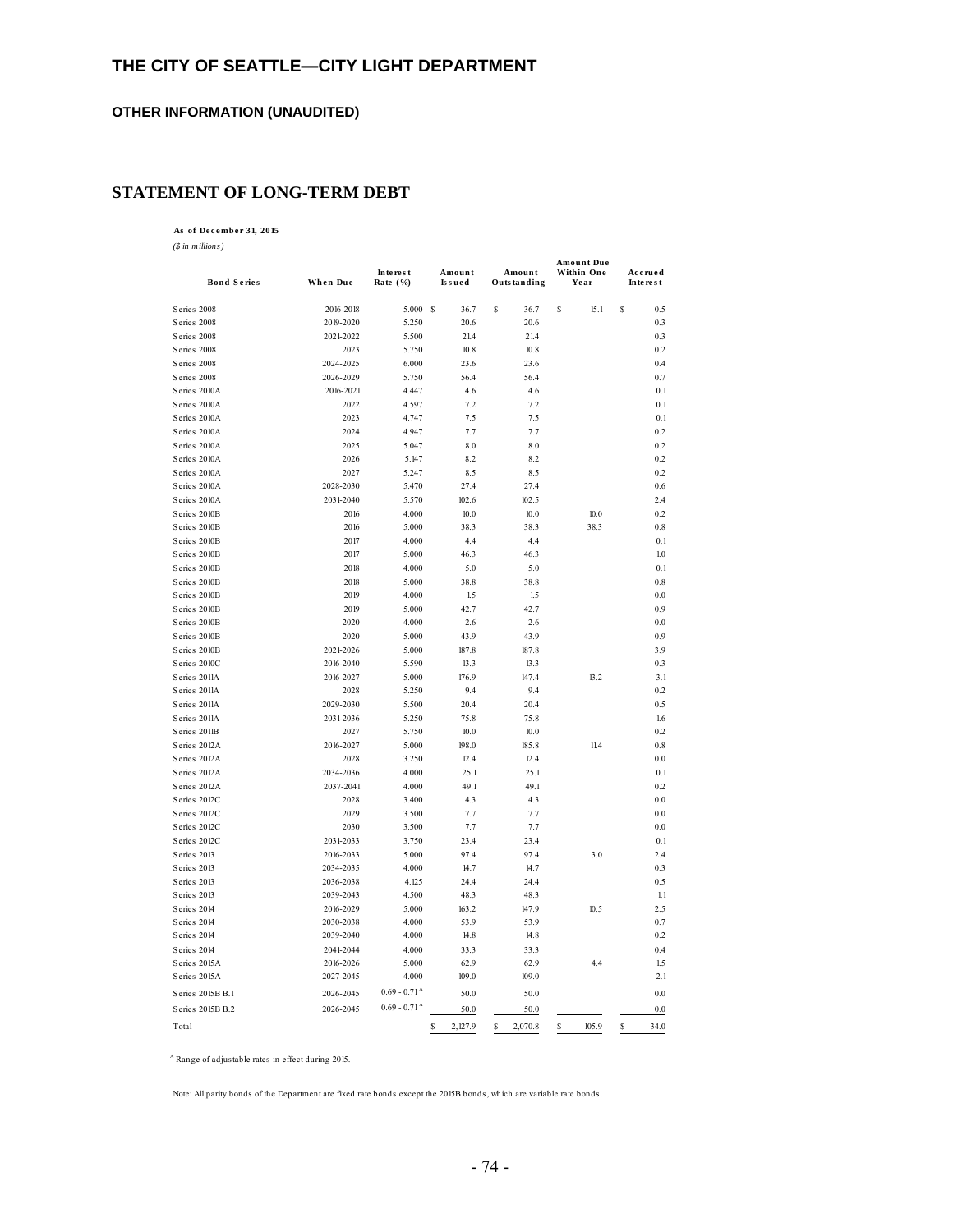## **POWER COSTS AND STATISTICS**

| Year ending December 31<br>(\$ in millions)       | 2015        |    | 2014        |    | 2013        |    | 2012        | 2011 |             |
|---------------------------------------------------|-------------|----|-------------|----|-------------|----|-------------|------|-------------|
| <b>POWER COSTS</b>                                |             |    |             |    |             |    |             |      |             |
| Hydroelectric generation(a) $(c)$                 | \$<br>50.1  | \$ | 49.9        | \$ | 54.0        | \$ | 45.7        | \$   | 43.3        |
| Long-term purchased power(b)                      | 213.6       |    | 214.3       |    | 203.1       |    | 204.1       |      | 206.9       |
| Wholesale power purchases $(c)(e)$                | 26.8        |    | 14.9        |    | 19.8        |    | 11.8        |      | 11.5        |
| Fair valuation $&$ other power purchases $(b)(e)$ | 11.8        |    | 17.7        |    | 14.1        |    | 7.8         |      | 9.0         |
| Owned transmission(a)                             | 17.2        |    | 15.3        |    | 15.1        |    | 14.5        |      | 12.4        |
| Wheeling expenses                                 | 42.0        |    | 42.1        |    | 37.4        |    | 36.5        |      | 38.9        |
| Other power expenses                              | 12.9        |    | 13.2        |    | 12.2        |    | 10.3        |      | 10.2        |
| Total power costs                                 | 374.4       |    | 367.4       |    | 355.7       |    | 330.7       |      | 332.2       |
| Less short-term wholesale power sales(c)          | (61.2)      |    | (96.8)      |    | (63.0)      |    | (70.4)      |      | (102.7)     |
| Less other power-related revenues                 | (19.9)      |    | (25.5)      |    | (21.5)      |    | (16.8)      |      | (37.7)      |
| Less fair valuation other power-related(b)        | (16.9)      |    | (25.3)      |    | (18.9)      |    | (12.5)      |      | (17.0)      |
| Net power costs                                   | \$<br>276.4 | \$ | 219.8       | \$ | 252.2       | \$ | 231.0       | \$   | 174.8       |
| <b>POWER STATISTICS (MWh)</b>                     |             |    |             |    |             |    |             |      |             |
| Hydroelectric generation(c)                       | 5,979,884   |    | 7,091,368   |    | 6,108,908   |    | 6,947,088   |      | 7,546,905   |
| Long-term purchased power(b)                      | 6,900,647   |    | 6,658,689   |    | 6,482,960   |    | 7,232,362   |      | 7,859,766   |
| Wholesale power purchases(c)                      | 1,379,168   |    | 900,527     |    | 2,072,066   |    | 2,592,354   |      | 1,696,861   |
| Wholesale power sales(c)                          | (3,548,507) |    | (4,083,391) |    | (3,854,352) |    | (5,625,088) |      | (6,053,258) |
| Other(d)                                          | (1,023,970) |    | (655, 569)  |    | (760, 882)  |    | (1,064,692) |      | (847, 282)  |
| Total power available                             | 9,687,222   |    | 9,911,624   |    | 10,048,700  |    | 10,082,024  |      | 10,202,992  |
| Less self consumed energy                         | (25, 195)   |    | (29,717)    |    | (30,910)    |    | (31,072)    |      | (32, 752)   |
| Less system losses                                | (504, 533)  |    | (541, 323)  |    | (511,390)   |    | (584,310)   |      | (570,008)   |
| Total power delivered to retail customers         | 9,157,494   |    | 9,340,584   |    | 9,506,400   |    | 9,466,642   |      | 9,600,232   |
| Net power cost per MWh delivered                  | \$<br>30.18 | \$ | 23.53       | \$ | 26.53       | \$ | 24.40       | \$   | 18.21       |

(a) Including depreciation.

(b) Long-term purchased power, fair valuation power purchases and fair valuation other power-related include energy exchanged

 under seasonal and other exchange contracts valued at market in accordance with GASB Statement No. 62, Codification of Accounting  *and Financial Reporting Guidance Contained in Pre-November 30, 1989 FASB & AICPA Pronouncements.*

(c) The level of generation (and consequently the amount of power purchased and sold on the wholesale market) can fluctuate widely from year to year depending upon water conditions in the Northwest region.

(d) "Other" includes seasonal exchange power delivered and miscellaneous power transactions.

(e) Bookout purchases are excluded from wholesale power purchases and are reported on a net basis in wholesale power sales.

Note: Certain dollar amounts for 2011 - 2014 have been revised to conform with the 2015 presentation.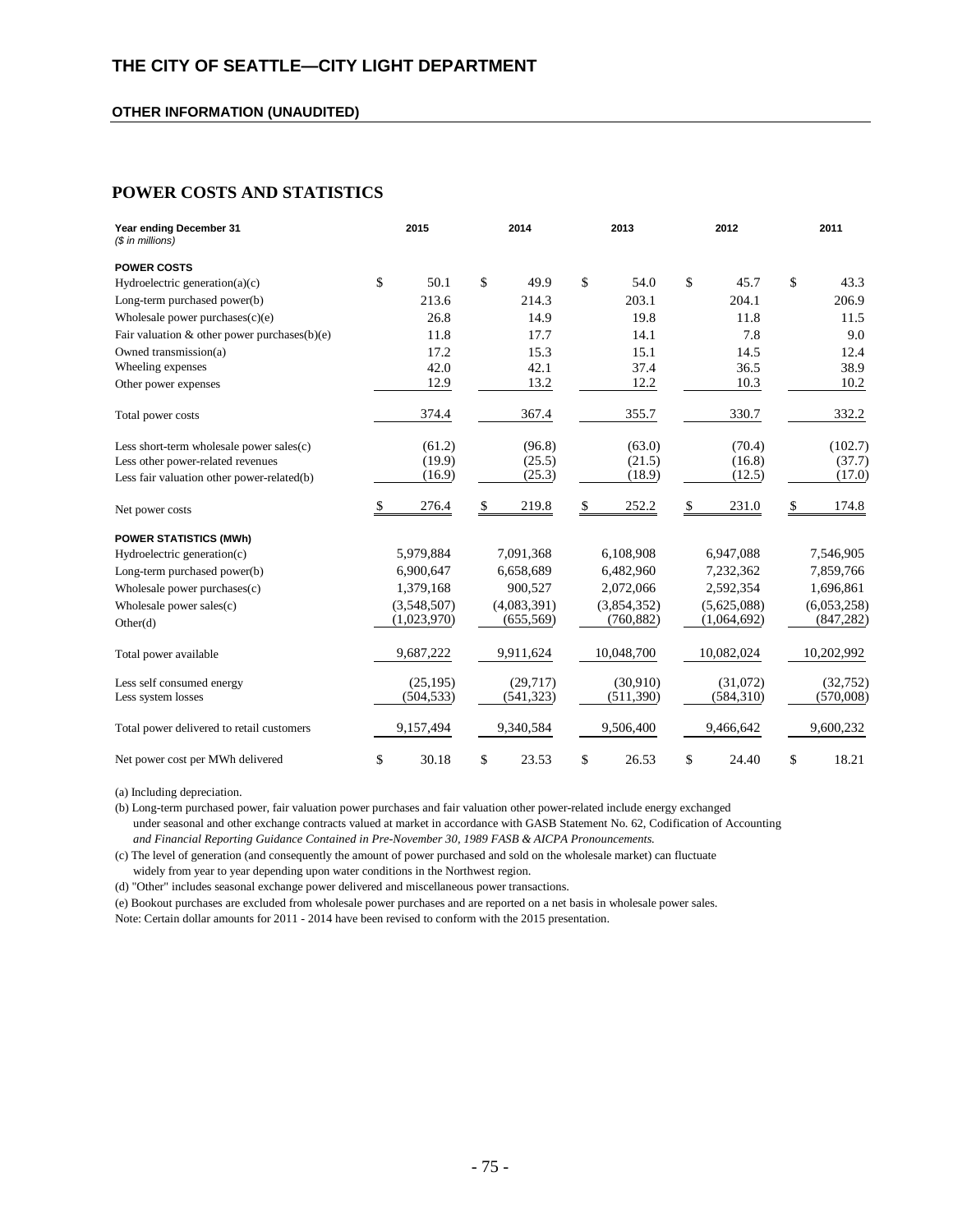### **OTHER INFORMATION (UNAUDITED)**

## **HISTORICAL ENERGY RESOURCES (in MWh)**

|                                                       | 2015       | 2014       | 2013       | 2012       | 2011         |
|-------------------------------------------------------|------------|------------|------------|------------|--------------|
| Department-Owned Generation                           |            |            |            |            |              |
| <b>Boundary Project</b>                               | 3,469,855  | 4,249,957  | 3,465,890  | 3,802,251  | 4,499,134    |
| Skagit Hydroelectric Project:                         |            |            |            |            |              |
| Gorge                                                 | 953,628    | 1,057,865  | 955,265    | 1,081,349  | 1,094,529    |
| Diablo                                                | 775,025    | 857,757    | 828,200    | 937,646    | 920,969      |
| Ross                                                  | 684,687    | 796,513    | 726,560    | 939,943    | 870,310      |
| Cedar Falls/Newhalem                                  | 47,571     | 65,687     | 77,397     | 122,615    | 111,959      |
| South Fork Tolt                                       | 49,118     | 63,589     | 55,596     | 63,284     | 50,004       |
| Subtotal                                              | 5,979,884  | 7,091,368  | 6,108,908  | 6,947,088  | 7,546,905    |
| <b>Energy Purchases</b>                               |            |            |            |            |              |
| Bonneville                                            | 4,971,459  | 5,155,271  | 5,079,991  | 5,633,906  | 6,214,839    |
| Priest Rapids                                         | 23,698     | 21,961     | 33,205     | 36,381     | 32,285       |
| CBH (formerly GCPHA) <sup>(a)</sup>                   | 258,678    | 272,842    | 254,568    | 255,569    | 237,785      |
| <b>High Ross</b>                                      | 310,102    | 307,873    | 312,350    | 308,365    | 313,817      |
| Lucky Peak                                            | 278,001    | 308,334    | 215,587    | 401,400    | 388,786      |
| Stateline Wind Project                                | 299,551    | 357,325    | 363,099    | 365,192    | 413,697      |
| Columbia Ridge                                        | 94,271     | 68,920     | 51,577     | 49,779     | 50,120       |
| Seasonal and Other Exchange <sup>(b)</sup>            | 664,887    | 411,555    | 69,940     | 100,782    | 276,656      |
| Wholesale Market Purchases <sup>(c)</sup>             | 1,379,168  | 900,527    | 2,072,066  | 2,592,354  | 1,696,861    |
| Subtotal                                              | 8,279,815  | 7,804,608  | 8,452,383  | 9,743,728  | 9,624,846    |
| <b>Total Department Resources</b>                     | 14,259,699 | 14,895,976 | 14,561,291 | 16,690,816 | 17, 171, 751 |
| Minus Offsetting Energy Sales                         |            |            |            |            |              |
| Firm Energy Sales and Marketing Losses <sup>(d)</sup> | 331,897    | 393,844    | 421,375    | 491,724    | 439,013      |
| Seasonal and Other Exchange <sup>(b)</sup>            | 692,073    | 507,117    | 236,864    | 491,980    | 476,488      |
| Wholesale Market Sales <sup>(e)</sup>                 | 3,548,507  | 4,083,391  | 3,854,352  | 5,625,088  | 6,053,258    |
| <b>Total Energy Resources</b>                         | 9,687,222  | 9,911,624  | 10,048,700 | 10,082,024 | 10,202,992   |

(a) Columbia Basin Hydropower (formerly Grand Coulee Project Hydroelectric Authority.)

(b) Includes exchange contracts with the Northern California Power Authority (NCPA), Sacramento Municipal Utility District (SMUD), Grant County and the Lucky Peak Project.

(c) Purchases to compensate for low water conditions and to balance loads and resources.

(d) Energy provided to Public Utility District of Pend Oreille County under the Boundary Project's FERC license and include incremental losses due to expanded activity in the wholesale market.

(e) Runoff was 121% of historical average in 2012, and 133% of historical average in 2011.